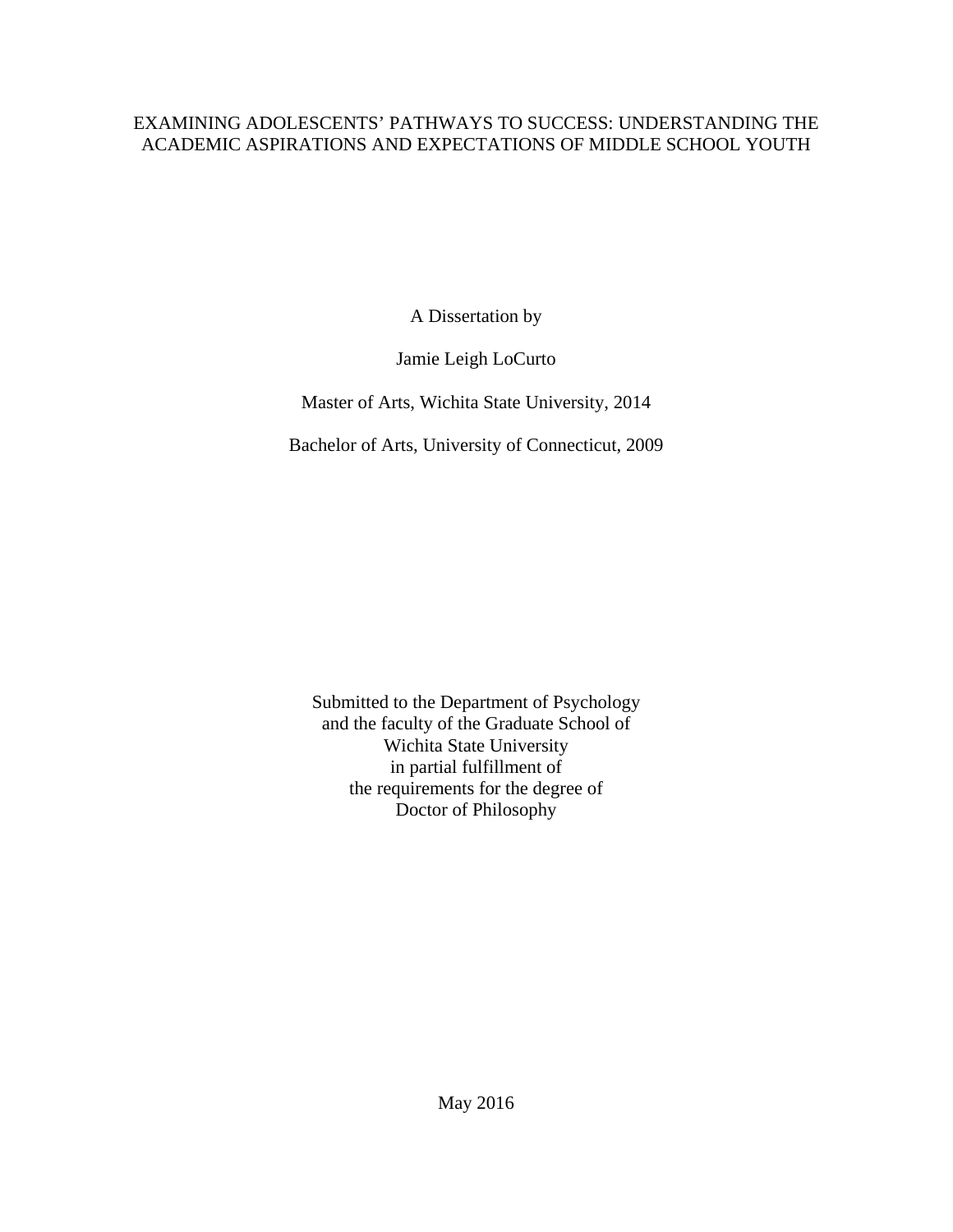© Copyright 2016 by Jamie Leigh LoCurto

All Rights Reserved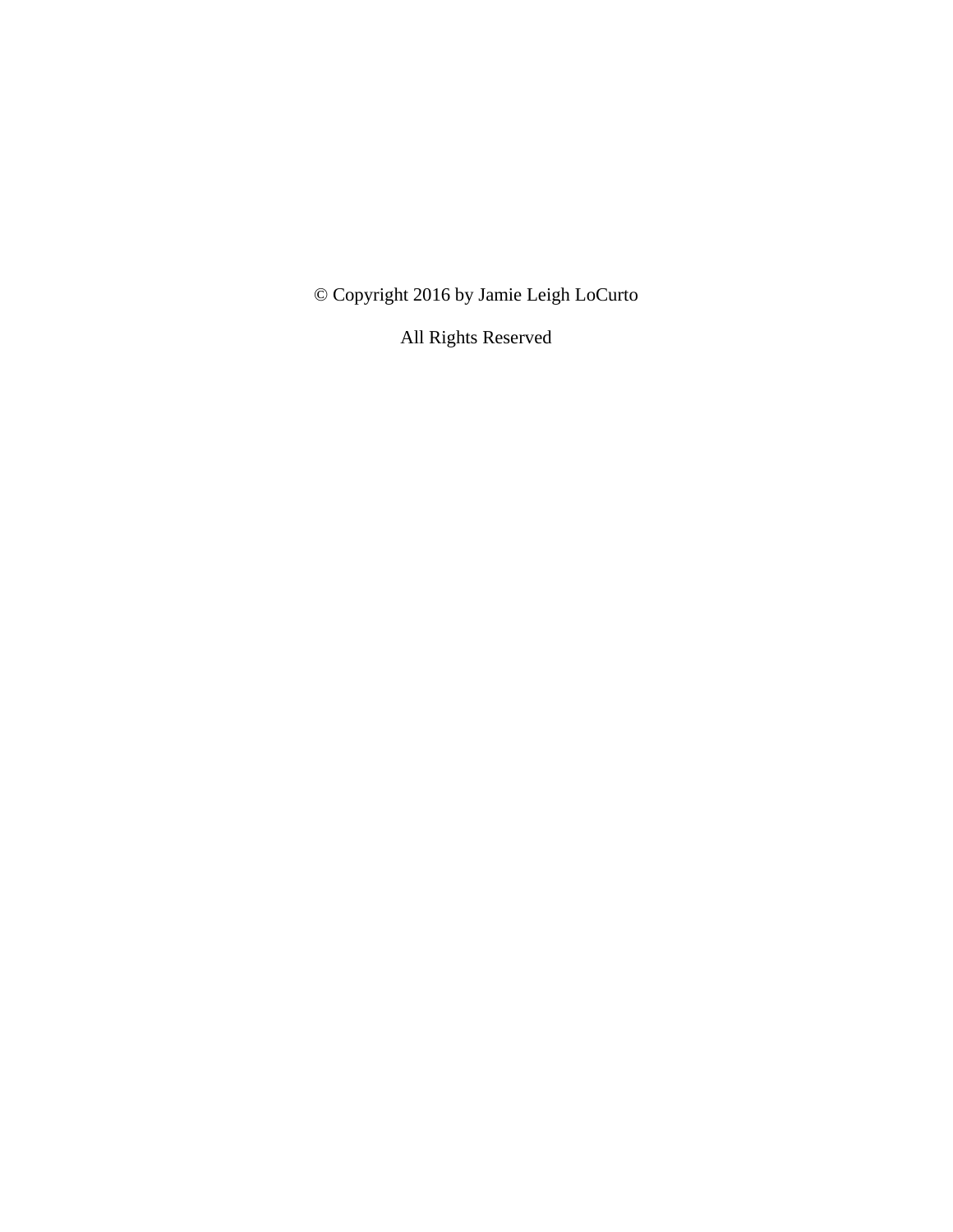### EXAMINING ADOLECENTS' PATHWAYS TO SUCCESS: UNDERSTANDING THE ACADEMIC ASPIRATIONS AND EXPECTATIONS OF MIDDLE SCHOOL YOUTH

The following faculty members have examined the final copy of this dissertation for form and content, and recommend that it be accepted in partial fulfillment of the requirement for the degree of Doctor of Philosophy with a major in Psychology.

\_\_\_\_\_\_\_\_\_\_\_\_\_\_\_\_\_\_\_\_\_\_\_\_\_\_\_\_\_\_\_\_\_\_\_\_\_\_\_\_\_\_\_\_\_\_\_\_\_\_\_ Rhonda Lewis, Committee Chair

\_\_\_\_\_\_\_\_\_\_\_\_\_\_\_\_\_\_\_\_\_\_\_\_\_\_\_\_\_\_\_\_\_\_\_\_\_\_\_\_\_\_\_\_\_\_\_\_\_\_\_ Charles Burdsal, Committee Member

\_\_\_\_\_\_\_\_\_\_\_\_\_\_\_\_\_\_\_\_\_\_\_\_\_\_\_\_\_\_\_\_\_\_\_\_\_\_\_\_\_\_\_\_\_\_\_\_\_\_\_

\_\_\_\_\_\_\_\_\_\_\_\_\_\_\_\_\_\_\_\_\_\_\_\_\_\_\_\_\_\_\_\_\_\_\_\_\_\_\_\_\_\_\_\_\_\_\_\_\_\_\_

\_\_\_\_\_\_\_\_\_\_\_\_\_\_\_\_\_\_\_\_\_\_\_\_\_\_\_\_\_\_\_\_\_\_\_\_\_\_\_\_\_\_\_\_\_\_\_\_\_\_\_

Darwin Dorr, Committee Member

Greg Meissen, Committee Member

Jodie Hertzog, Committee Member

Accepted for the Fairmount College of Liberal Arts and Sciences

\_\_\_\_\_\_\_\_\_\_\_\_\_\_\_\_\_\_\_\_\_\_\_\_\_\_\_\_\_\_\_\_\_\_\_\_\_\_\_\_\_\_\_\_\_\_\_

\_\_\_\_\_\_\_\_\_\_\_\_\_\_\_\_\_\_\_\_\_\_\_\_\_\_\_\_\_\_\_\_\_\_\_\_\_\_\_\_\_\_\_\_\_\_\_

Ron Matson, Dean

Accepted for the Graduate School

Dennis Livesay, Dean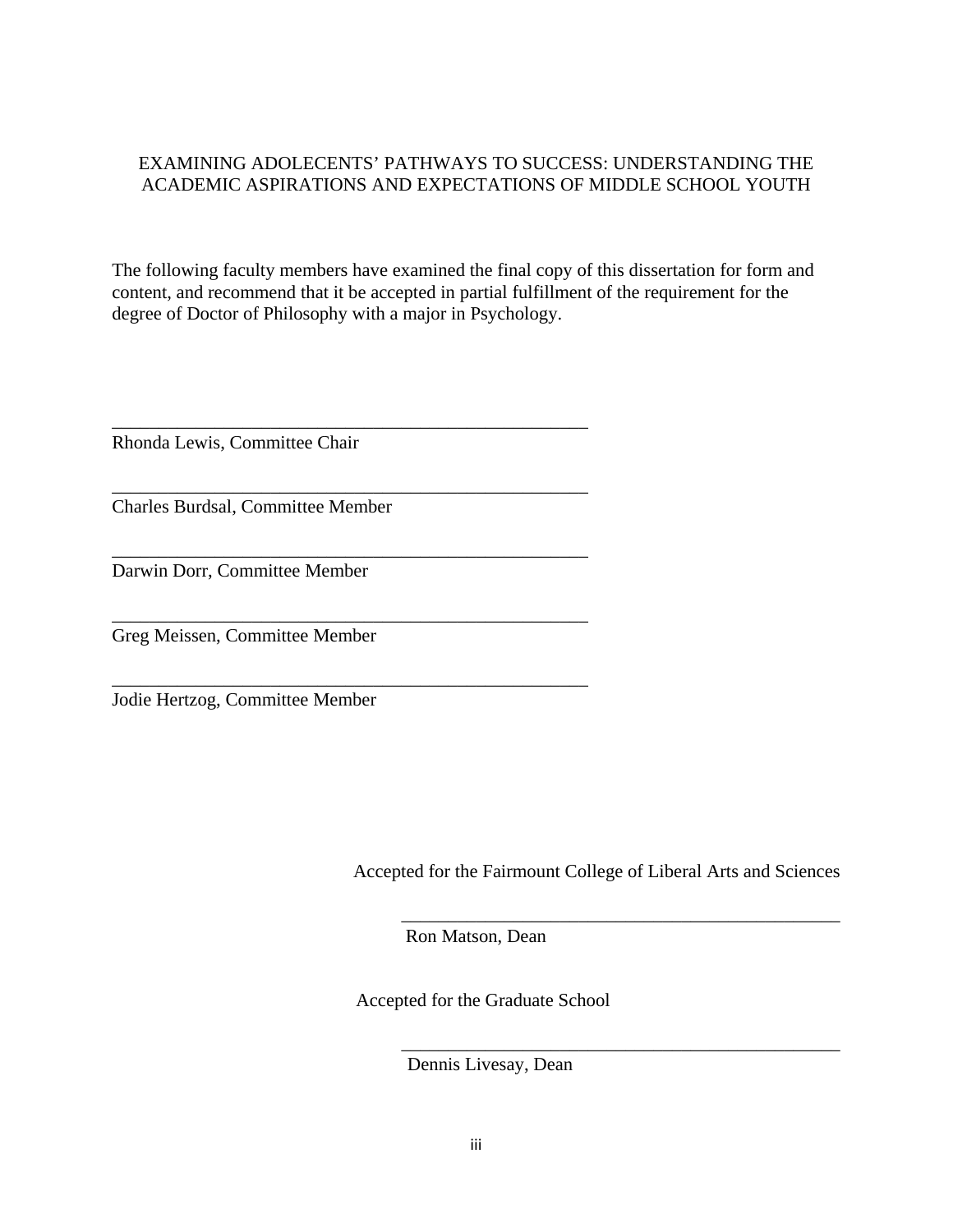### DEDICATION

To my family and friends who have supported me throughout this arduous and rewarding process, and especially my loving partner, I dedicate this to you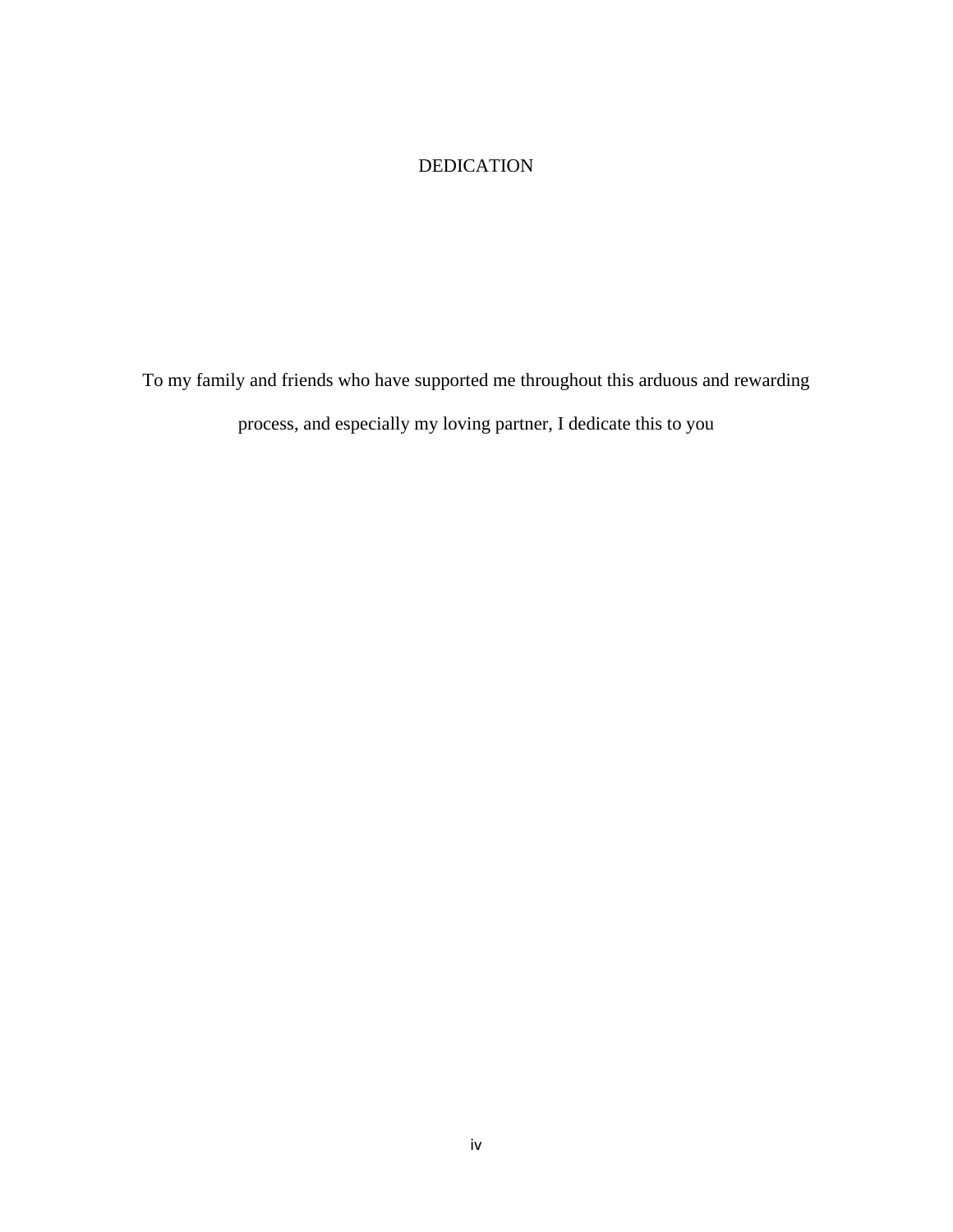When you take the time to actually listen, with humility, to what people have to say, it's amazing what you can learn. Especially if the people who are doing the talking also happen to be children.

-Greg Mortenson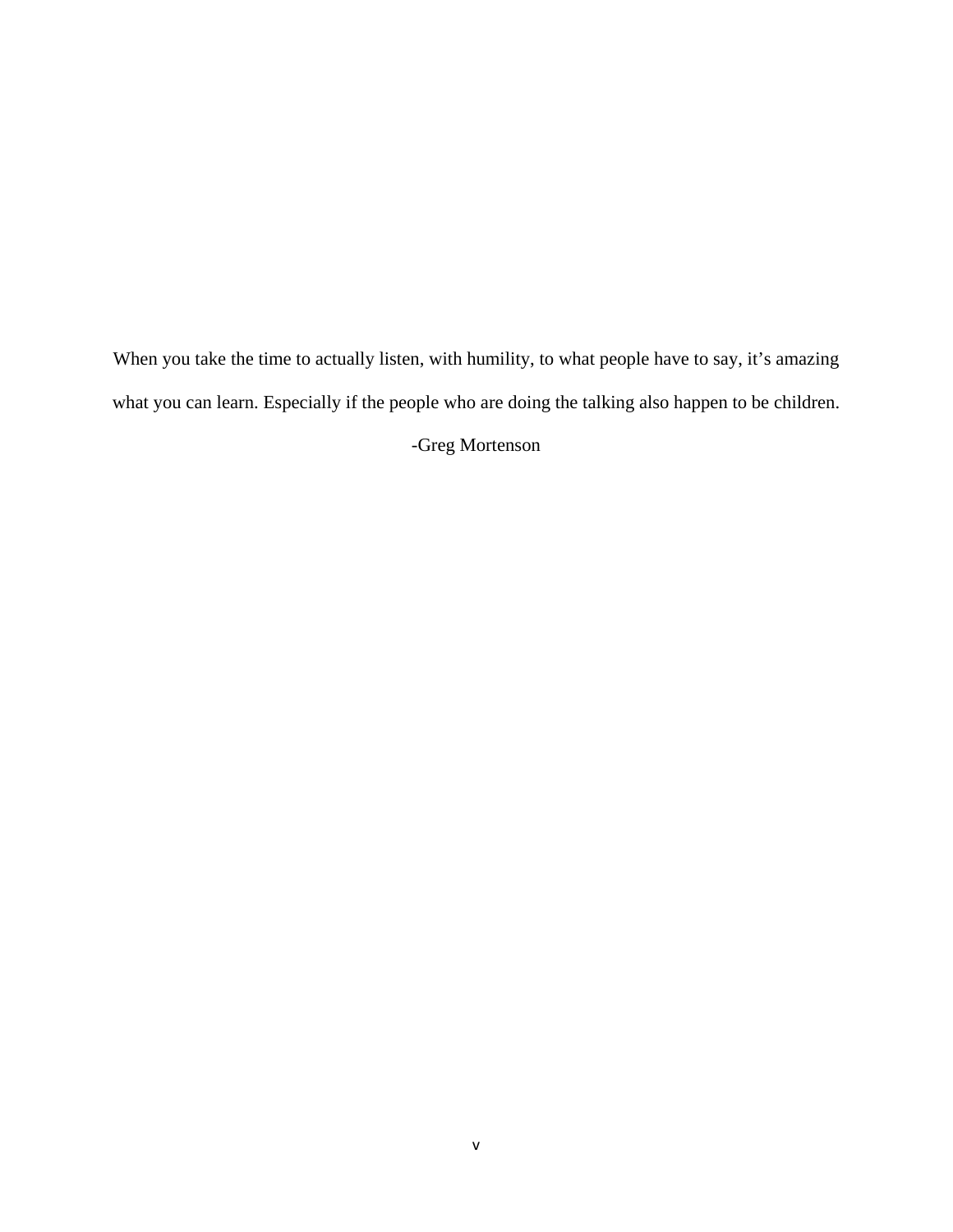#### ACKNOWLEDGEMENTS

 I would like to thank my wonderful, caring, and supportive advisor, Dr. Rhonda Lewis, for all of her encouragement throughout these last four years, especially towards the end of this process. Her positive attitude and compassion helped me strive to push myself and become a better researcher and person. For that, I thank you.

To the members of my committee: Dr. Charles Burdsal, Dr. Darwin Dorr, Dr. Greg Meissen, and Dr. Jodie Hertzog, I have learned much from each one of you, in the classroom as well as out. Your guidance and questions regarding my dissertation shaped it to be a better project than I could have ever hoped. I appreciate your time and effort in getting me to the finish line.

 To my family: words cannot describe how important your support, love, and reassurance have been during this process. From the beginning, you never once questioned my ability to obtain this degree, and never questioned my choice to move half way across the country to get it. To my mother and father: ever since I was a little girl, you have consistently told me I could be whatever my heart desired; no obstacle was too big as long as I worked hard and put in the time and effort. Those words created a sense of empowerment and agency in me long ago, and have stuck with me to this day. Without your guidance and strength, I absolutely would not be here today. To my partner: your acceptance and support of my dreams is beyond my ability to convey in words. Not many people would voluntarily live many miles away from their significant other in order for them to achieve their goals. You accept me for who I am, no questions asked. Thank you for being there for this process, even in my toughest of times. I love you, S.O.

vi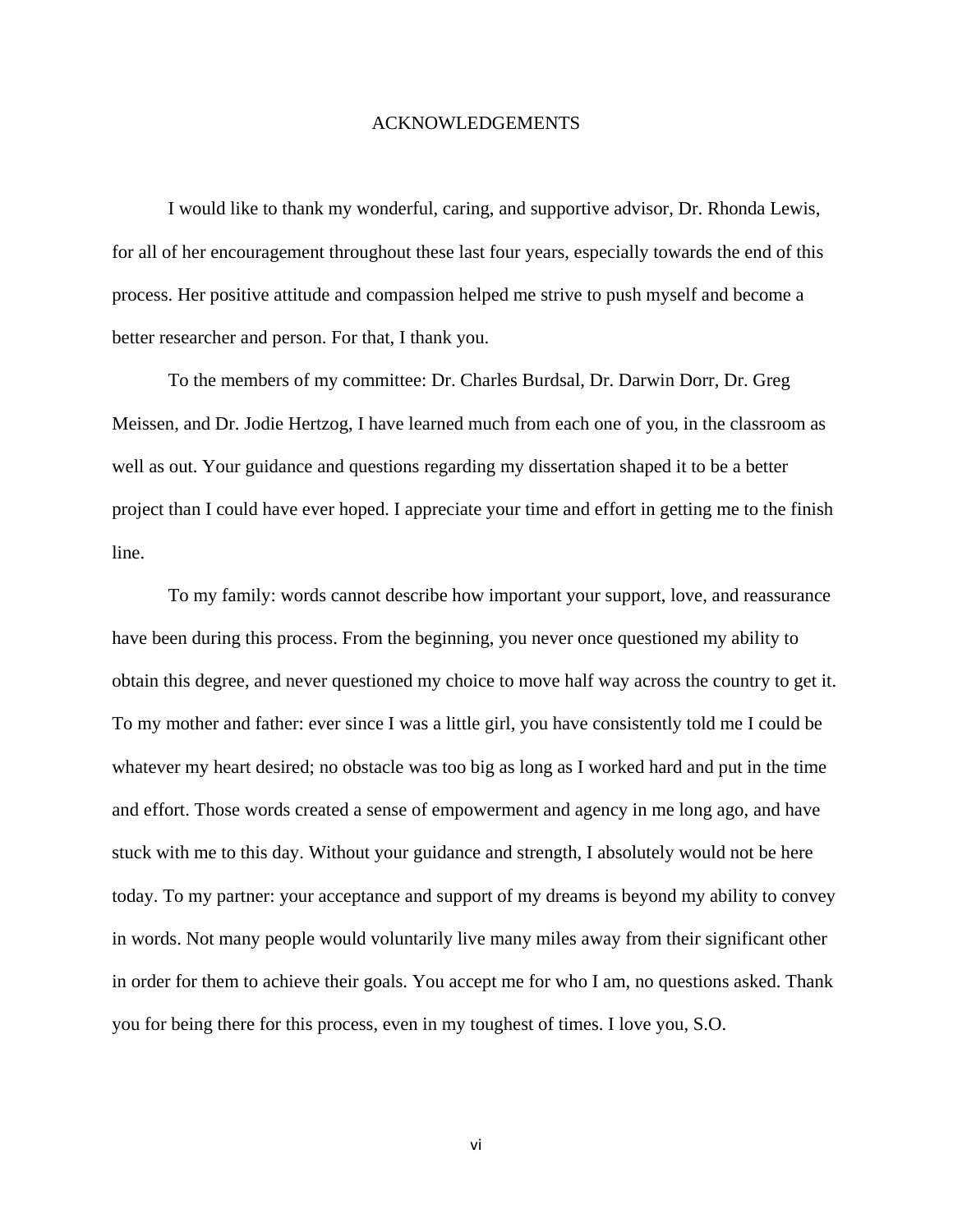To the people who have helped me grow as an individual and as a better scientist, I am forever grateful for your help. Dr. Gina Berg, Dr. Felecia Lee, and Ashley Hervey, thank you so very much for taking the time out of your busy schedules to always answer my questions and teach me something new, even if it was the smallest of things. The opportunity to work with you not only helped to shape my skills, but allowed me to be surrounded by awesome, strong and intelligent women.

 Finally, I would like to acknowledge my other "family", my graduate school friends and co-researchers who have shared in this journey with me. Your friendship and love has meant so much to me, and I am forever grateful that I was able to meet such remarkable and brilliant people. Being halfway across the country and away from my family and friends wasn't so hard because of people like you.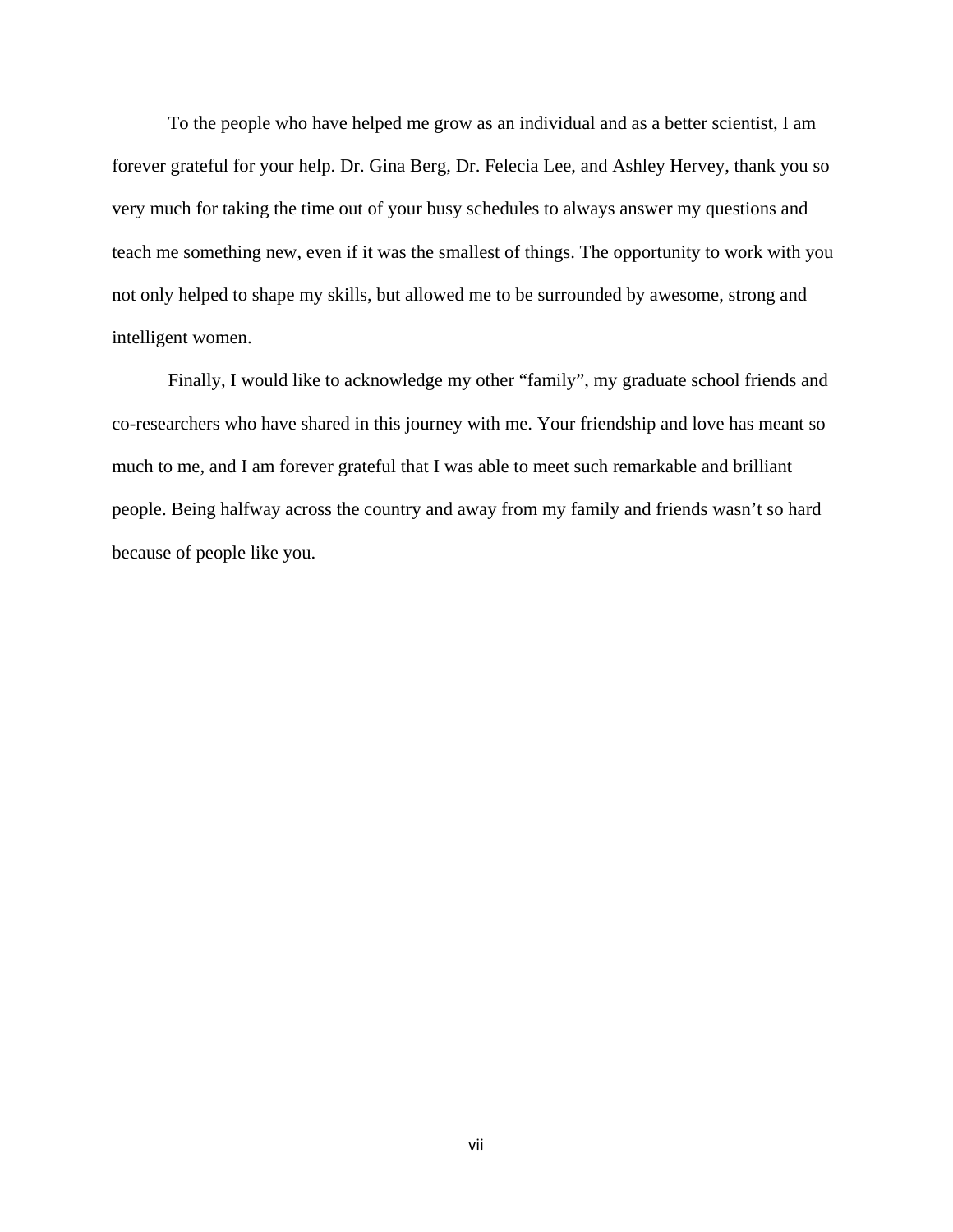### ABSTRACT

 Educational aspirations and expectations have grown throughout the years, yet discrepancies between the two concepts still exist, especially between Black and White youth. Using Self-Efficacy Theory, the purpose of this qualitative study was to understand what factors influence youth to want to go to college, strategies youth use to overcome barriers, and steps youth indicate are important to helping them get to their goal of getting to college. Thirteen semi-structured interviews were conducted with middle school youth in their school. Based on their responses, a total of twenty-one themes emerged. Motivators included: verbal encouragement, extracurricular activities, social comparison, idol, being supportive, breaking barriers, financial assistance, and being a positive role model. Strategies for overcoming blocks included: having no plan, studying, choosing friends wisely, self-efficacy, and applying for scholarships. Steps needed to fulfill their goals included: taking credits, studying, applying for scholarships, being prepared, saving money, getting good grades, extracurricular activities, and taking upper-level classes.

 These findings suggest specific behaviors are needed in students' lives in order for them to have high aspirations and high expectations. Parents, teachers, and friends and peers all play a vital role in influencing students' academic success. Further, these individuals increase students' level of self-efficacy. Students who have higher levels of self-efficacy tend to do better academically and reach their goals. Interventions aimed at increasing academic aspirations and expectations in youth should focus on altering specific behaviors in parents and teachers, so as to increase the level of efficacy in youth.

viii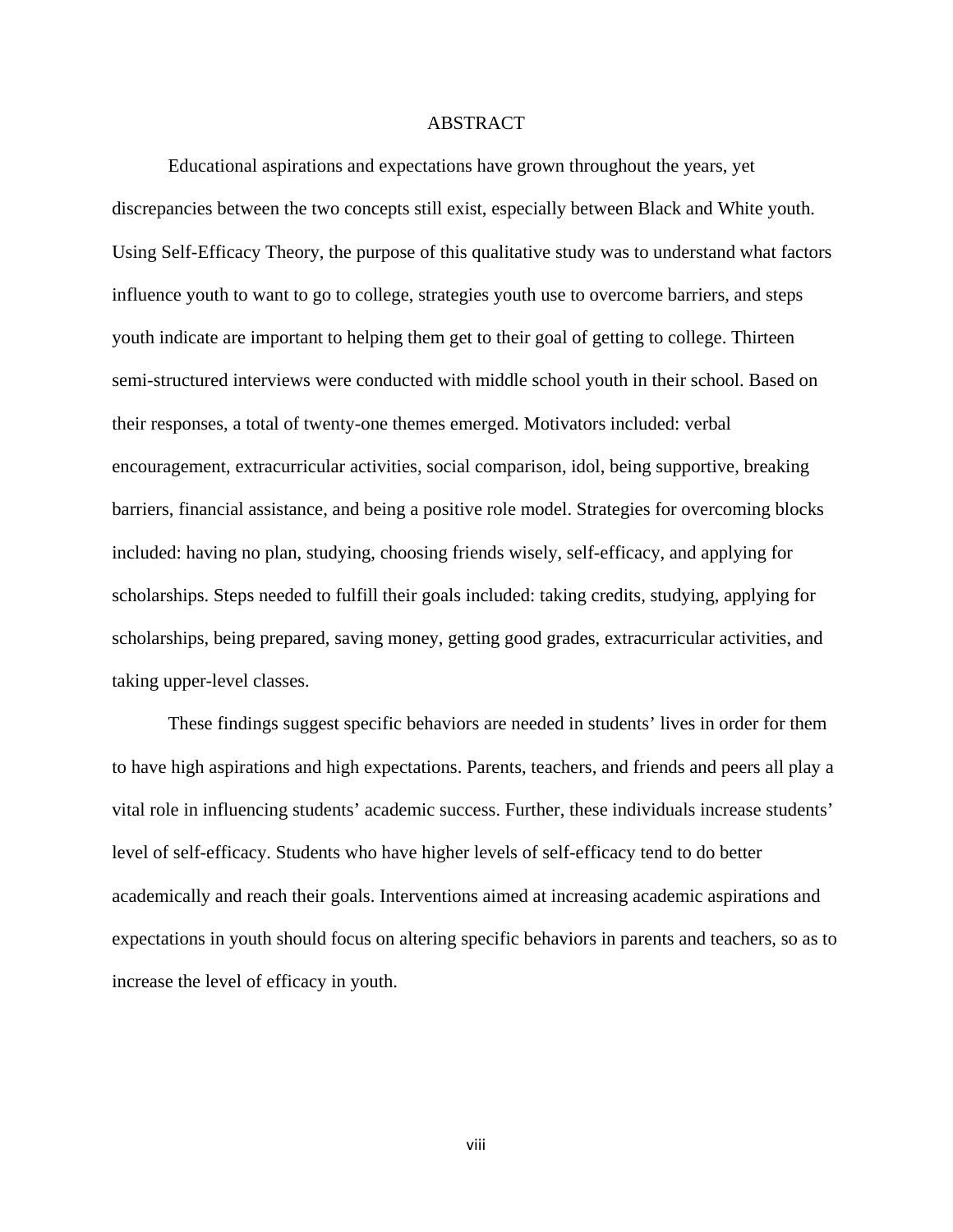## TABLE OF CONTENTS

| Chapter |                                                             | Page           |
|---------|-------------------------------------------------------------|----------------|
| I.      | <b>INTRODUCTION</b>                                         | 1              |
|         | <b>Risk and Protective Factors in Youth</b>                 | $\overline{4}$ |
|         | <b>Risk Factors</b>                                         |                |
|         | Microsystem                                                 | $\frac{5}{5}$  |
|         | Mesosystem/Exosystem                                        | $\overline{7}$ |
|         | Macrosystem                                                 | 10             |
|         | <b>Protective Factors</b>                                   | 13             |
|         | Microsystem                                                 | 13             |
|         | Mesosystem/Exosystem                                        | 16             |
|         | Macrosystem                                                 | 20             |
|         | Literature Review of the Predictors of Achievement          | 22             |
|         | Microsystem                                                 | 22             |
|         | Mesosystem/Exosystem                                        | 25             |
|         | Macrosystem                                                 | 27             |
|         | Self-Efficacy Theory                                        | 29             |
|         | Purpose of Research                                         | 35             |
| II.     | <b>METHOD</b>                                               | 37             |
|         | <b>Setting and Participants</b>                             | 37             |
|         | Setting                                                     | 37             |
|         | Participants                                                | 38             |
|         | <b>Consent and Confidentiality</b>                          | 38             |
|         | Procedure                                                   | 39             |
|         | Recruitment                                                 | 39             |
|         | Interviews                                                  | 40             |
|         | <b>Supplemental Materials</b>                               | 40             |
|         | Data Analysis                                               | 41             |
|         | Credibility                                                 | 42             |
| III.    | <b>RESULTS</b>                                              | 44             |
|         | Motivators                                                  | 44             |
|         | Motivator Themes: Behaviors and Factors that Encourage Goal | 47             |
|         | Attainment                                                  | 47             |
|         | Verbal Encouragement                                        | 47             |
|         | <b>Extracurricular Activities</b>                           | 48             |
|         | Social Comparison                                           | 48             |
|         | Idol                                                        | 49             |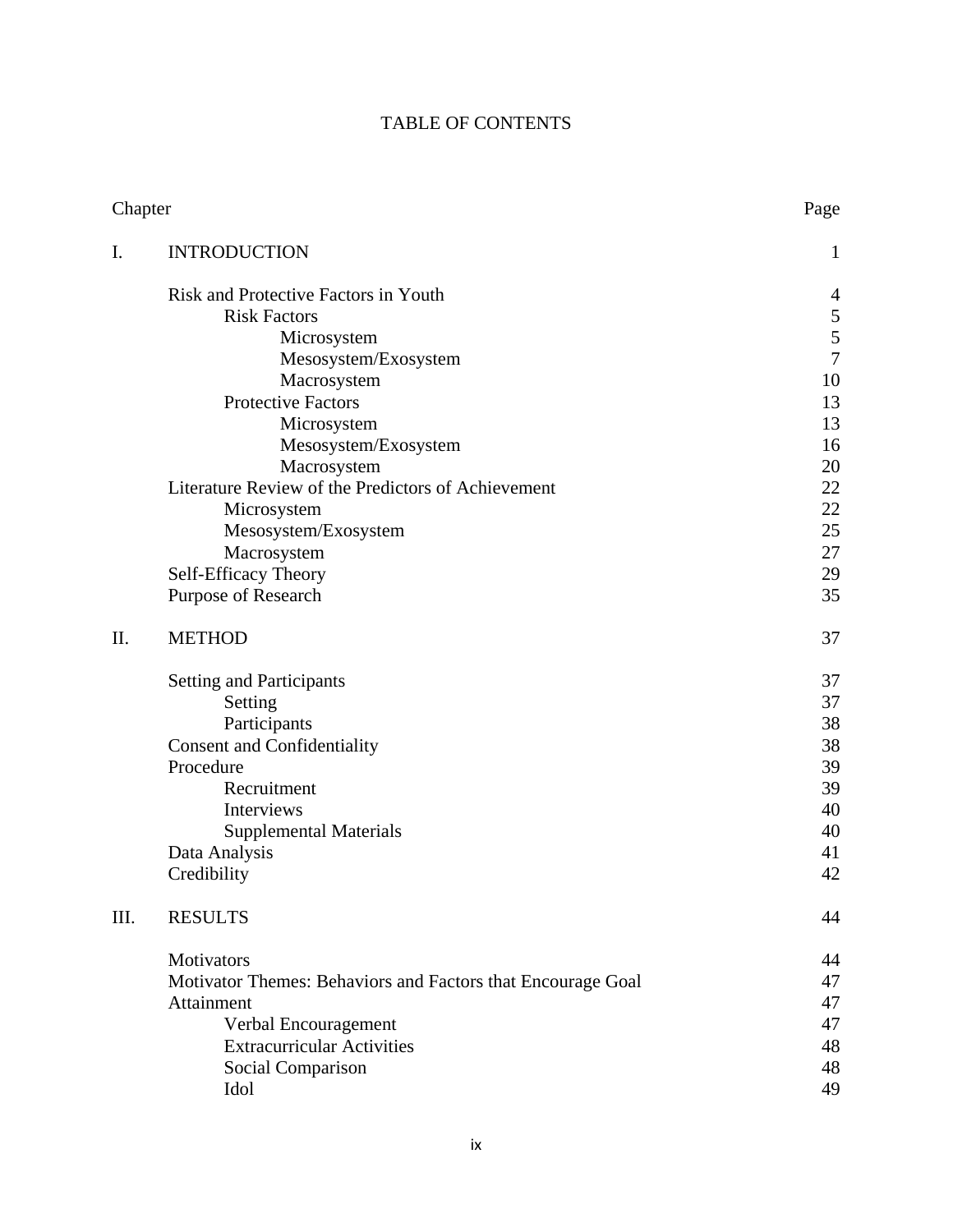# TABLE OF CONTENTS (continued)

### Chapter Page

|     | Being Supportive                                | 50 |
|-----|-------------------------------------------------|----|
|     | <b>Break Barriers</b>                           | 51 |
|     | <b>Financial Assistance</b>                     | 52 |
|     | <b>Positive Role Model</b>                      | 52 |
|     | <b>Blocks</b>                                   | 53 |
|     | No Blocks                                       | 57 |
|     |                                                 | 58 |
|     | Themes-Strategies to Overcome Blocks<br>No Plan | 58 |
|     |                                                 | 58 |
|     | Study                                           | 59 |
|     | Choose Friends Wisely                           |    |
|     | Self-Efficacy                                   | 61 |
|     | Scholarships                                    | 62 |
|     | Themes: Steps to Fulfill Goals                  | 63 |
|     | Credits                                         | 63 |
|     | Study                                           | 63 |
|     | Scholarships                                    | 64 |
|     | <b>Be Prepared</b>                              | 65 |
|     | <b>Save Money</b>                               | 66 |
|     | Get Good Grades                                 | 67 |
|     | <b>Extracurricular Activities</b>               | 67 |
|     | <b>Upper-Level Classes</b>                      | 69 |
|     | Aspirations and Expectations                    | 70 |
|     | High Aspirations, High Expectations             | 71 |
|     | High Aspirations, Low Expectations              | 72 |
|     | Low Aspirations, High Expectations              | 73 |
|     | Data Triangulation                              | 74 |
| IV. | <b>DISCUSSION</b>                               | 77 |
|     | Overview of the Project                         | 77 |
|     | Motivators                                      | 78 |
|     | Parents                                         | 78 |
|     | Teachers                                        | 82 |
|     | <b>Friends and Peers</b>                        | 83 |
|     | Organizations                                   | 85 |
|     | <b>Break Barriers and Positive Role Model</b>   | 86 |
|     | <b>Blocks</b>                                   | 87 |
|     | Friends                                         | 87 |
|     | Self                                            | 88 |
|     | Family                                          | 90 |
|     | Money                                           | 91 |
|     | No Plan                                         | 92 |
|     | <b>Steps to Fulfill Goals</b>                   | 92 |
|     |                                                 |    |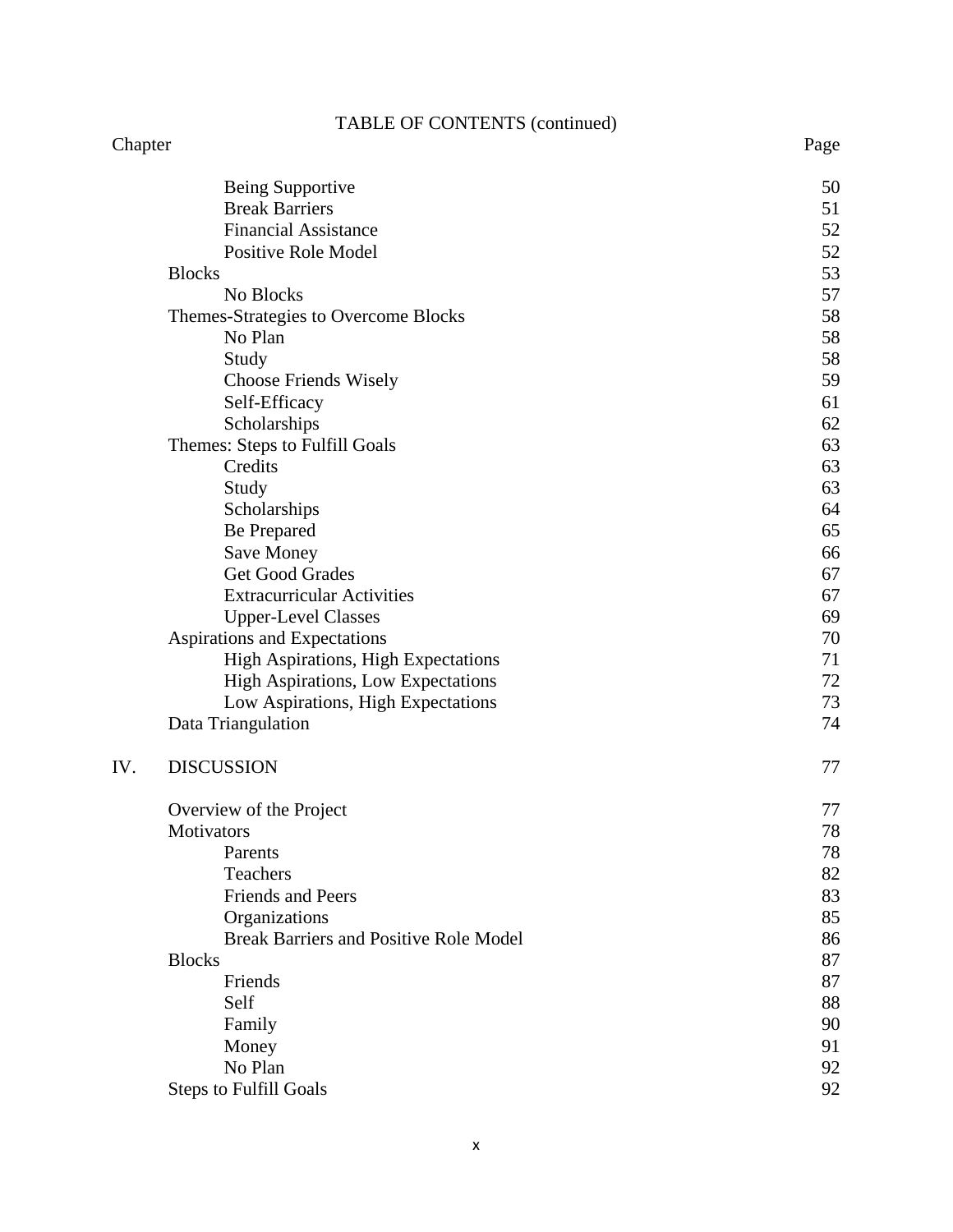| <b>TABLE OF CONTENTS (continued)</b>                     |      |  |
|----------------------------------------------------------|------|--|
| Chapter                                                  | Page |  |
| Connecting Aspirations and Expectations to Self-Efficacy | 94   |  |
| <b>High Aspirations, High Expectations</b>               | 94   |  |
| <b>High Aspirations, Low Expectations</b>                | 95   |  |
| Low Aspirations, High Expectations                       | 96   |  |
| Triangulation                                            | 97   |  |
| Strengths of the Study                                   | 98   |  |
| Limitations                                              | 99   |  |
| <b>Future Research</b>                                   | 100  |  |
| Conclusion                                               | 101  |  |
| <b>REFERENCES</b>                                        | 103  |  |
| <b>APPENDICES</b>                                        | 116  |  |
| A. Institutional Review Board Approval                   | 117  |  |
| <b>B.</b> Consent and Assent Forms                       |      |  |
| C. Interview Questions                                   |      |  |
| D. Relational Space Mapping                              |      |  |
| E. Demographics Questionnaire                            |      |  |
| F. Exemplars of Motivators to Encourage Goal Attainment  |      |  |
| G. Exemplars of Strategies to Overcome Blocks            |      |  |
| H. Exemplars of Steps to Fulfill Goals                   |      |  |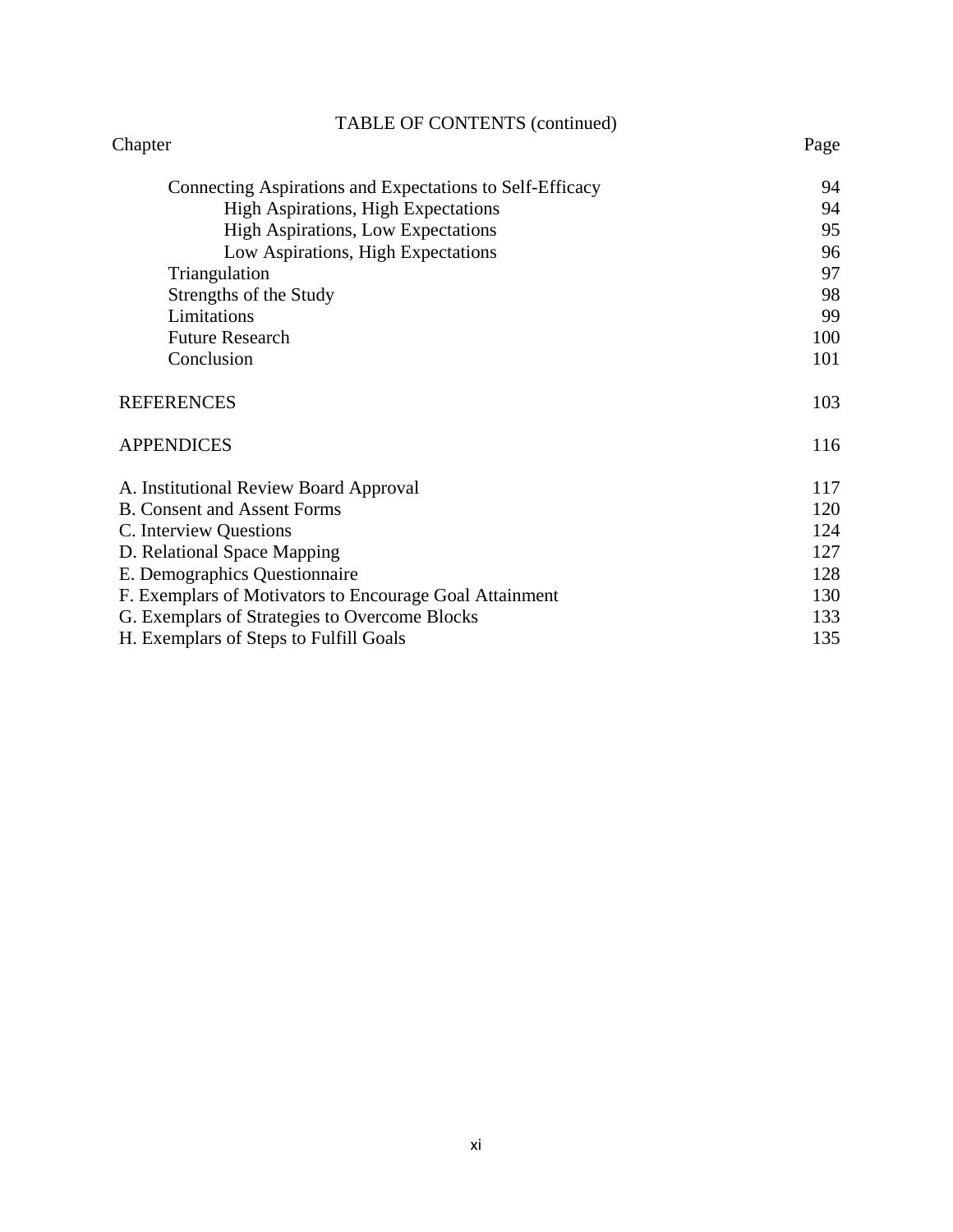# LIST OF TABLES

| Table                                                                           | Page |
|---------------------------------------------------------------------------------|------|
| 1. Student Population by District and Middle School                             | 37   |
| 2. Participant Demographics                                                     | 38   |
| 3. Participant's Ideal and Actual Careers Aligned with Parental<br>Expectations | 74   |
| 4. Exemplars of Motivators to Encourage Goal Attainment                         | 137  |
| 5. Exemplars of Strategies to Overcome Blocks                                   | 140  |
| 6. Exemplars of Steps to Fulfill Goals                                          | 141  |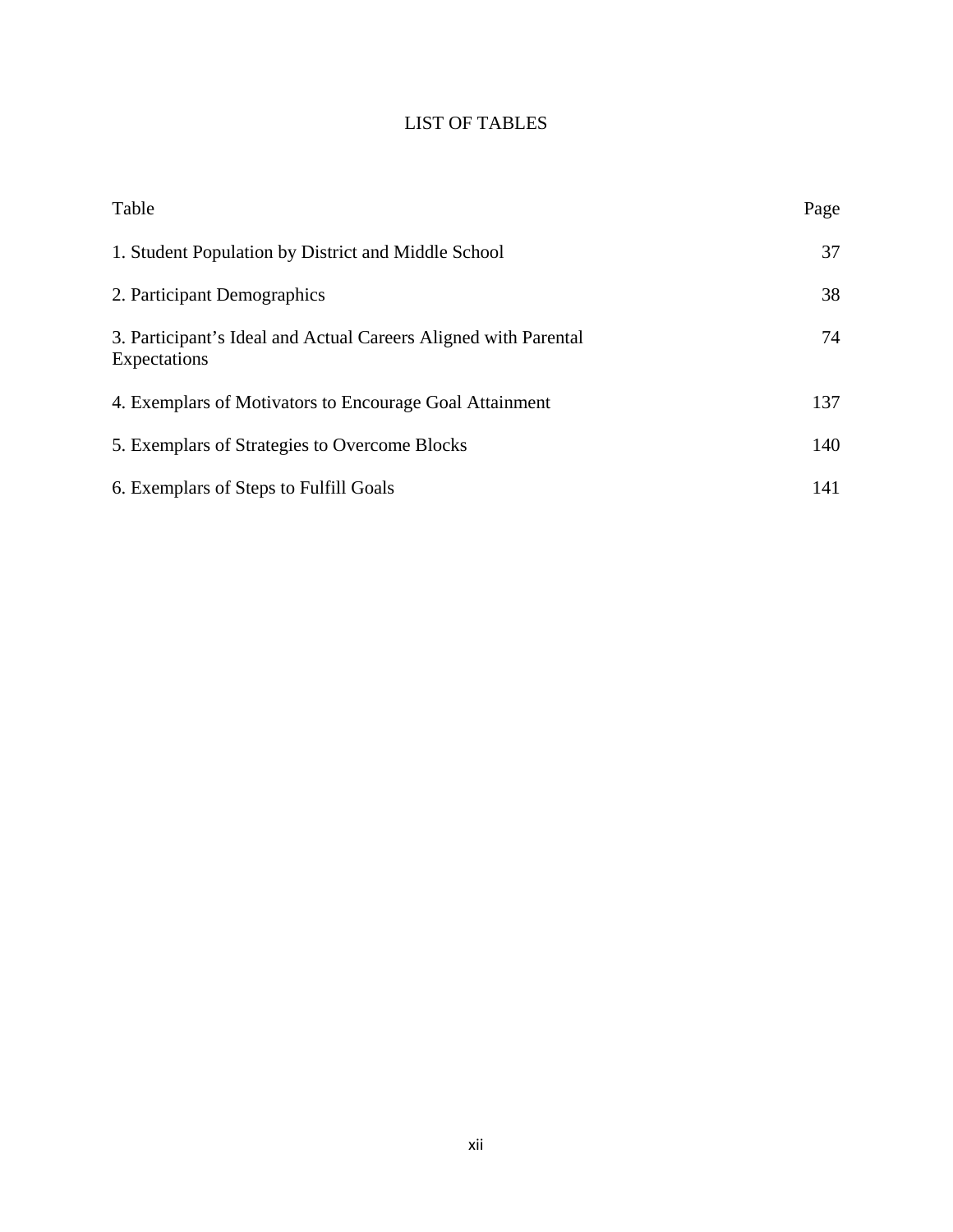## LIST OF FIGURES

| Figure                                                                                                                   | Page |
|--------------------------------------------------------------------------------------------------------------------------|------|
| 1. Diagrammatic representation of the difference between efficacy<br>expectations and outcome expectations               | 30   |
| 2. Major sources of efficacy information and the principal sources<br>through which different modes of treatment operate | 31   |
| 3. Participant aspirations and expectations                                                                              | 71   |
| 4. Relational space mapping                                                                                              | 134  |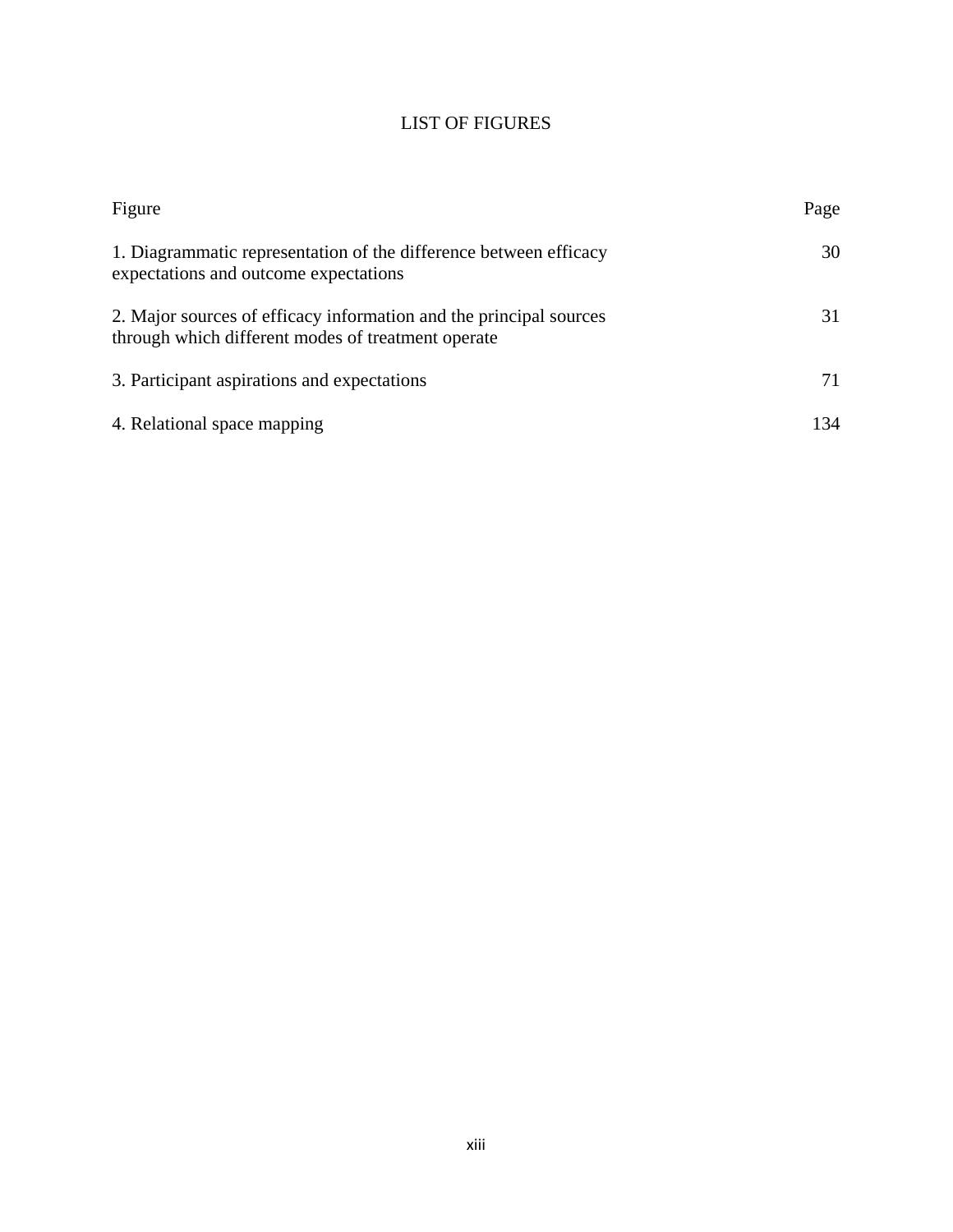## LIST OF NOMENCLATURE $^1$  $^1$

| <b>Academic Aspirations</b>  | An individual's desire to want to go to college                                                           |
|------------------------------|-----------------------------------------------------------------------------------------------------------|
| Academic Attainment          | An individual's success in enrolling in<br>college/attaining the degree they desire                       |
| <b>Academic Expectations</b> | An individual's belief that they can be<br>successful in college.                                         |
| Academic Performance         | An individual's success in school; usually is in<br>regards to current status or classroom<br>performance |
| <b>Academic Outcomes</b>     | An individual's success at the end of the<br>school year/if they graduate from school                     |

 $\overline{\phantom{a}}$ 

<span id="page-13-0"></span><sup>&</sup>lt;sup>1</sup> Although these terms have separate meanings, they are used interchangeably throughout the literature. Further, Performance, Outcomes, and Attainment are related to Aspirations and Expectations in that your desires and beliefs ultimately impact and influence your success and enrollment in higher education.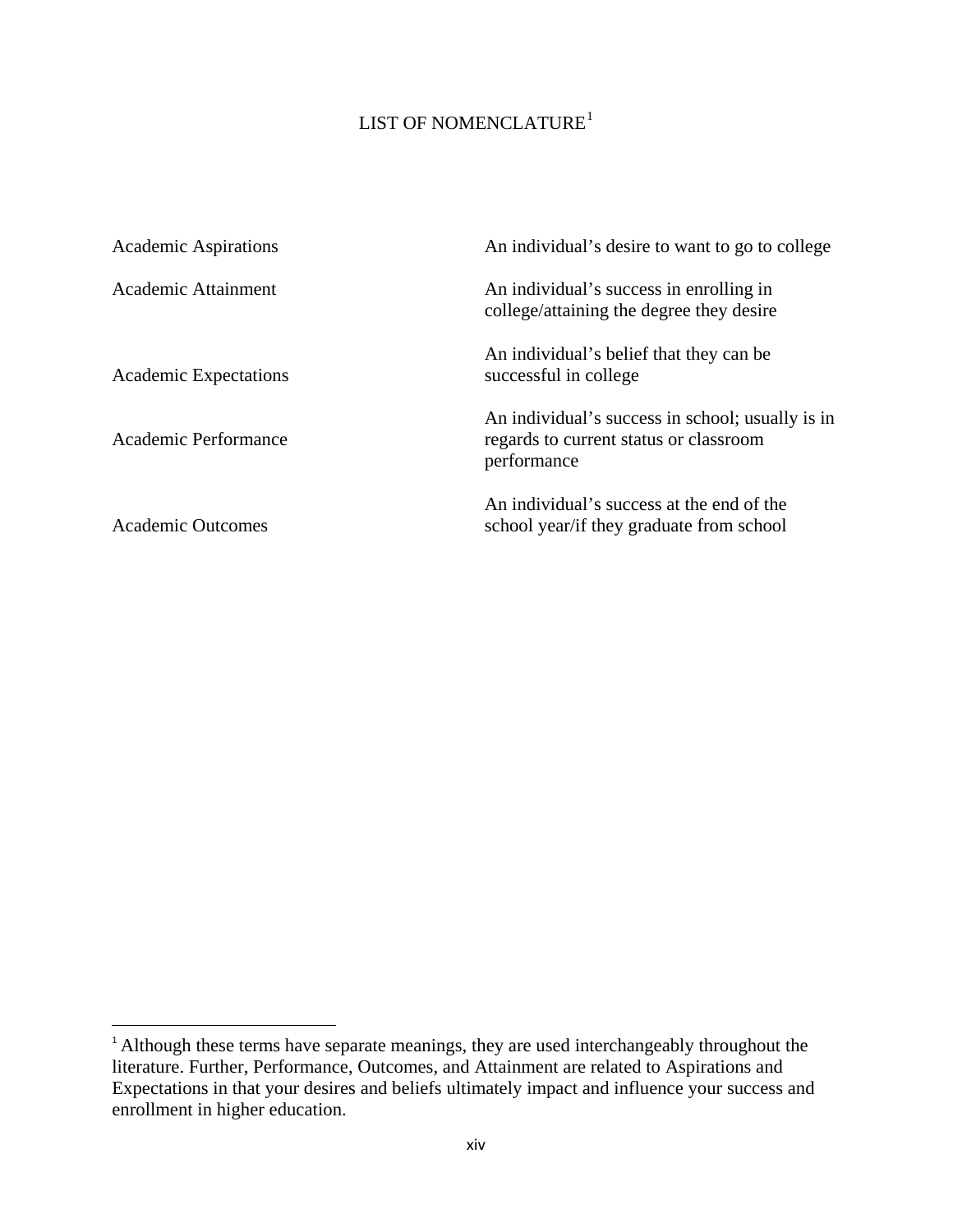### CHAPTER I

### **INTRODUCTION**

The American Dream; hearing it, most citizens of the United States and people of the world can tell you exactly what that statement means. An ideology that involves the belief that wealth and security are a matter of working hard and playing by the rules and that anyone can achieve financial and economic success; an ideology that 40% of Americans believe (The Pew Charitable Trusts, 2009). Unfortunately, the reality is a bit darker; 43% of Americans that are born into poverty remain there and 70% never even make it to the middle class (The Pew Charitable Trusts, 2012). The Pew Charitable Trusts (2013), identified three underlying elements that influence social mobility: demographics and human capital (e.g. race, college attainment, and family employment); financial capital (e.g. liquid savings, wealth, and home equity); and wealth mobility (e.g. savings and assets which influence the ability to be mobile). Their findings reveal that being White, college educated, a dual-earner, and having more assets lead to economic mobility.

While an individual cannot alter their race or the amount of wealth or assets they inherit, they can shape their educational attainment. A college education is a gateway to economic and financial success (Kerpelman, Eryigit, & Stephens, 2008). Individuals who obtain a Bachelor's Degree earn 31% more than those with an Associate's Degree and 74% more than those with a high school diploma over their lifetime (Carnevale, Rose, & Cheah, 2011). Getting into college, however, is contingent on doing well in elementary, middle, and high school. Currently, only 40% of  $4<sup>th</sup>$  graders and 33% of  $8<sup>th</sup>$  graders are proficient in math, while 36% of  $4<sup>th</sup>$  graders and  $34\%$  of  $8<sup>th</sup>$  graders are proficient in reading (U.S. Department of Education Nation's Report Card, 2015). These percentages are even lower when comparing Black youth to their White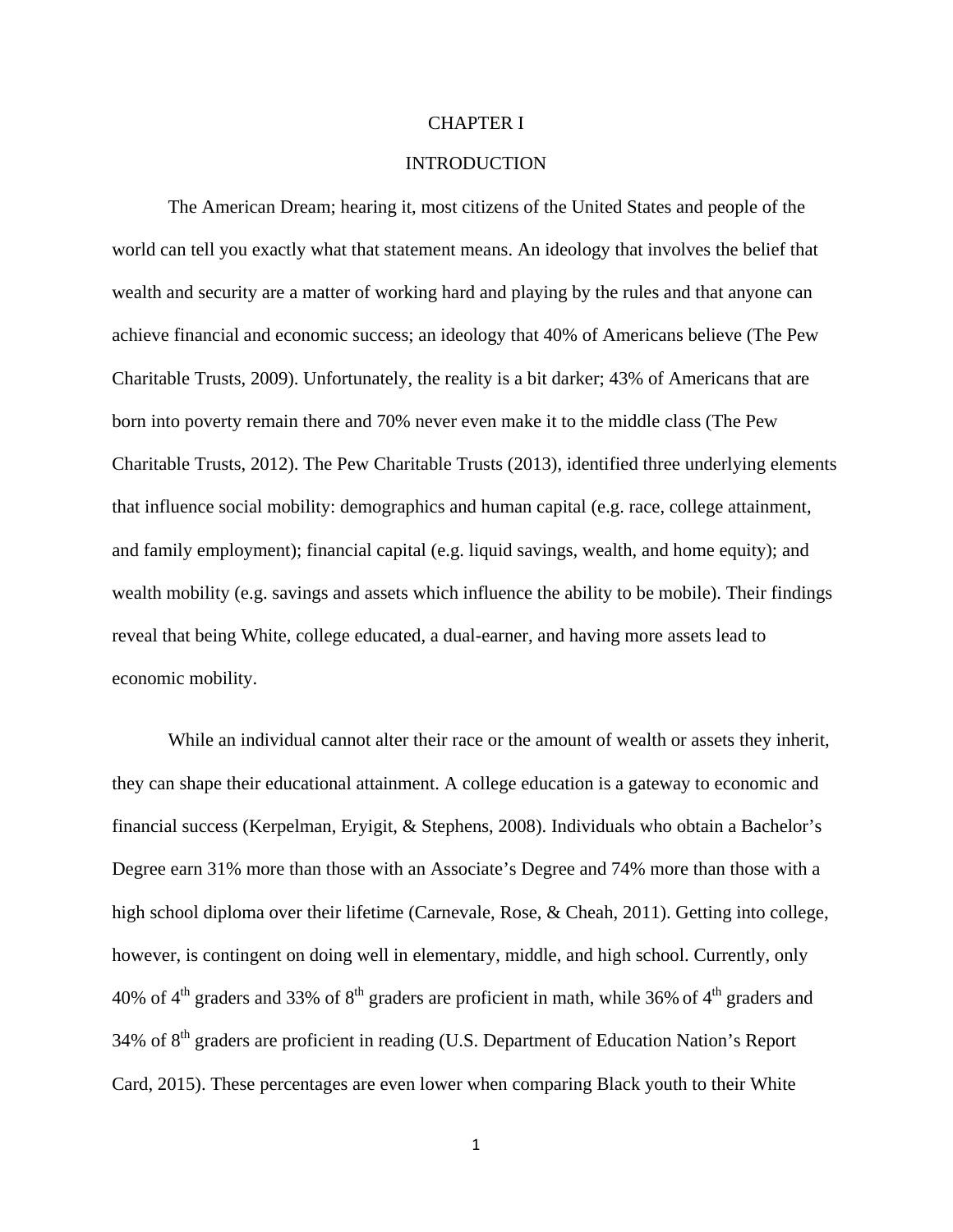counterparts. For Black youth during the 2014-2015 school year, only 19% of  $4<sup>th</sup>$  graders and 13% of  $8<sup>th</sup>$  graders were proficient in math while 18% of  $4<sup>th</sup>$  graders and 16% of  $8<sup>th</sup>$  graders were proficient in reading. White youth fared better, with 51% of  $4<sup>th</sup>$  graders and 43% of  $8<sup>th</sup>$  graders proficient in math and 46% of  $4<sup>th</sup>$  graders and 44% of  $8<sup>th</sup>$  graders proficient in reading. (U.S. Department of Education Nation's Report Card, 2015). These academic disparities may partially explain discrepancies in college attainment. In 2013, 40% of White adults held a Bachelor's Degree or higher compared to only 20% of Black adults (Casselman, 2014).

The decline in math and reading proficiency between  $4<sup>th</sup>$  and  $8<sup>th</sup>$  grade is a common one in all middle school youth, but specifically in youth of color. As adolescents transition from "kids" to "tweens" the need for autonomy, independence and self-discovery can make youth feel overwhelmed and alone (Kail & Cavanaugh, 2014). Furthermore, in elementary school, students are in smaller classrooms, have more one-on-one time with their teachers, and are nurtured and molded as students. Upon entering middle school, students are introduced to larger classrooms, more independent work, and teachers who don't have the time necessary to dedicate to each student. The result of this swift change in only a few short months has negative impacts on student education (Dauber & Epstein, 1989; Eccles & Harold, 1996; Hill & Chao, 2009).

Although there isn't a universal definition regarding what constitutes academic aspirations and expectations in the literature, they are easily differentiated. Aspirations are a student's desire to go to college while expectations are their beliefs that they can make it to college successfully. In the late 90's, Rojewski and Yang (1997), using data from the National Education Longitudinal Study of 1988 (NELS) demonstrated that students' occupational aspirations begin in the  $8<sup>th</sup>$  grade. Longitudinally, they found that student aspirations remained stable across three time points  $(8<sup>th</sup>, 10<sup>th</sup>,$  and  $12<sup>th</sup>$  grade). Furthermore, aspirations reported in the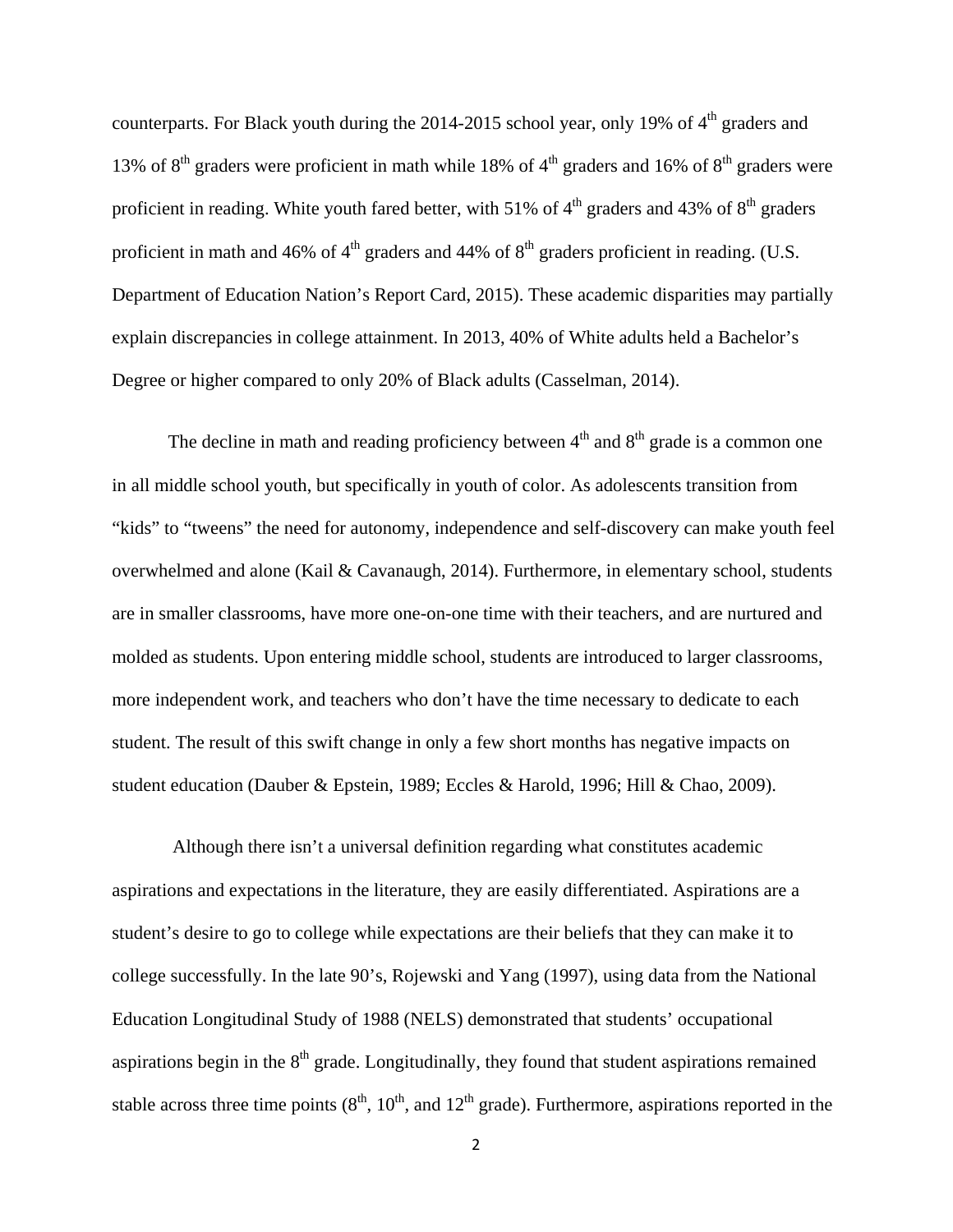8<sup>th</sup> grade predicted successive aspirations, indicating the importance of establishing goals and career objectives early in one's academic trajectory. Research has further shown when aspirations do not align with expectations youth compromise their aspirations to match their expectations (Armstrong & Crombie, 2000). In other words, students give up their academic aspirations, which tend to emphasize college enrollment, in order to fulfill their expectations, which emphasize the self-reported "realistic" and "accessible" options available to them.

Jacob and Wilder (2010) conducted a study in order to better understand the aspiration-expectation gap and if it has changed over time.<sup>[2](#page-16-0)</sup> Their results indicate that students whose parents have a Bachelor's degree are more likely to expect to go to college; women have consistently had higher expectations than men; an individual's expectations in  $10<sup>th</sup>$  grade predicted actual attainment, although they have become less predictive over time; expectations have risen since the 1970's yet attainment hasn't kept pace; misinformation about college costs, preparation, and funding, account for a large expectation-attainment gap; and over 60% of students change their expectations at least once between  $8<sup>th</sup>$  grade and eight years after high school. Based on these findings, it seems that the aspiration-expectation gap has grown over the last 40 years and educational attainment is not seen a viable outcome for many youth.

In order to increase academic achievement in youth, interventions have been created that target middle school students. These interventions have focused on mentoring (Converse & Lignugaris/Kraft, 2009); families (Fosco et al., 2014; Stormshak, Connell, & Dishion, 2009; Whitaker, Graham, Severston, Furr-Holden, & Latimer, 2012); decreasing violence and substance use (Guo et al., 2015); mindfulness (Mendelson et al., 2010); possible selves

l

<span id="page-16-0"></span> $2$  Jacob and Wilder (2010) refer to aspirations as expectations and expectations as attainment. Because there are not concrete and distinct definitions for aspirations and expectations in the literature, they are used however the author(s) feel most comfortable.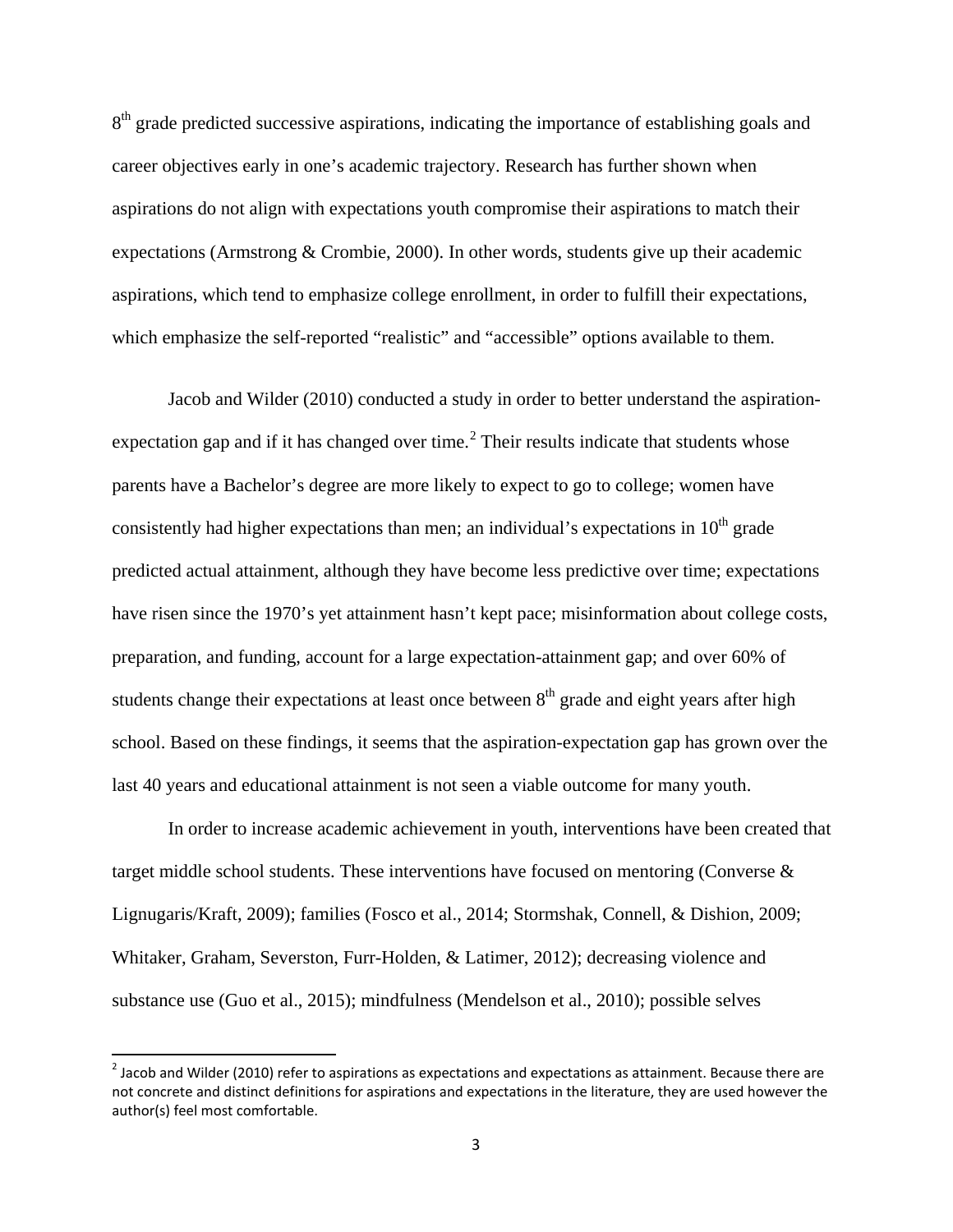(Oyserman, Terry, & Bybee, 2002); and neighborhoods (Whitaker, et al., 2012). Although there are many successful programs that target middle school youth, none specifically look at decreasing the aspiration-expectation gap.

The purpose of this project is to understand the academic aspirations and expectations of  $8<sup>th</sup>$  grade students. Since middle school is such a pivotal time for students academically, it is important to focus on this grade level since most students start to perform poorly once they enter  $6<sup>th</sup>$  grade. Interviewing youth and understanding the self-reported risk and protective factors (i.e. what factors motivate and impede academic achievement) in their lives, will expand the current literature by going beyond the use of surveys to offer deep and contextually rich information from the student perspective. Further, developing an understanding of the perceived barriers in Black youth's lives is important, given a number of environmental factors impede Black youth from enrolling or attending college at rates as high as their White peers. For this reason, interviews with both Black and White youth will be conducted to allow for possible variations in youth responses to come to light.

### **Risk and Protective Factors in Youth**

 Humans do not exist in isolated bubbles; their beliefs, motivations, and behaviors are influenced by their proximal and distal environments, which have a direct and/or indirect influence on their lives. To understand risk and protective factors as well as predictors in influencing academic achievement, it is important to comprehend the multiple levels that exist in individuals' lives. Using Bronfenbrenner's (1977) ecological theory, risk/protective factors and predictors will be explained from the microsystem level (e.g. individual perceptions and contributions); the mesosystem/exosystem (e.g. parents and teachers); and the macrosystem (e.g.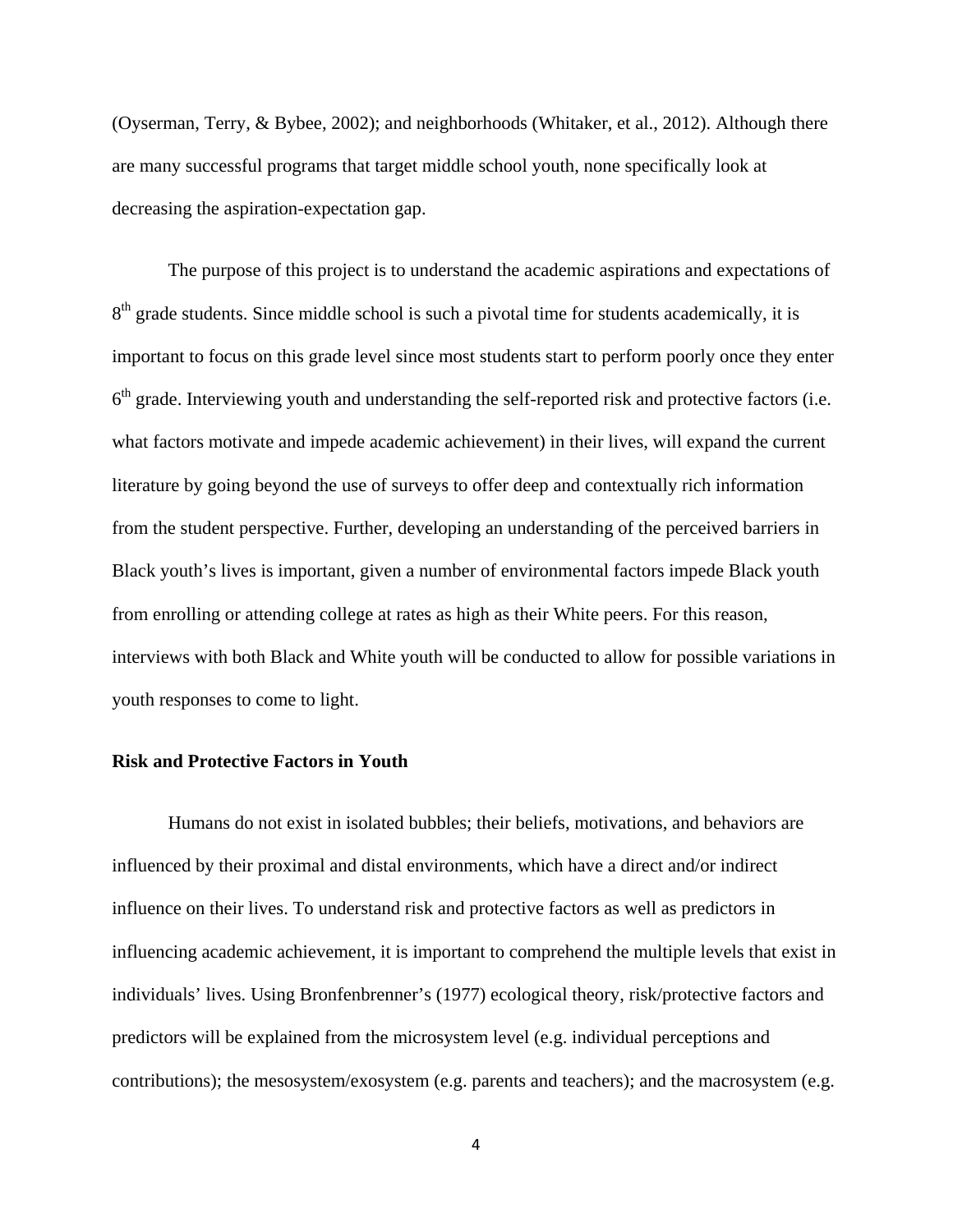communities, neighborhoods, and discrimination). Ultimately, adolescents choose to go to college based on their level of efficacy, however, understanding these levels of influence allows for a better understanding of what creates high or low levels of efficacy.

### **Risk Factors**

**Microsystem.** From an individual perspective, academic achievement and attainment is influenced by disidentification in the classroom and student engagement (also known as belongingness) (Cokley, McClain, Jones, & Johnson, 2012; Johnson, Crosnoe, & Elder, 2001; Perry, Liu, & Pabian, 2010; Van Ryzin, 2011; Wang & Holcombe, 2010; Wang & Eccles, 2012). Academic disidentification was originally conceptualized as the disconnect between students' self-esteem and academic outcomes (Osborne, 1999). The most current description focuses on the discrepancy regarding students' perception of their academic abilities and academic outcomes compared to peers (Cokley, et al., 2012). Further, academic disidentification incorporates teacher perceptions of both students' academic achievement as well as cognitive factors (e.g. effort, attitude, and conduct) (Cokley, et al., 2012). In determining how Black males and females differ in their level of disidentification, Cokley and colleagues (2012) found that academic disidentification was present in males but not females. Additionally, he found that as youth transition from middle school to high school, they are more likely to disidentify, regardless of gender, yet with males, the relationship between academic self-concept and grade point average (GPA) decreased more than with females.

 Lack of engagement is highly problematic in middle school (Wigfield, Eccles, Schiefele, Roeser, & Davis-Kean, 2006). To understand the different levels of engagement, researchers have conceptualized it as three separate entities: behavioral (i.e. doing the work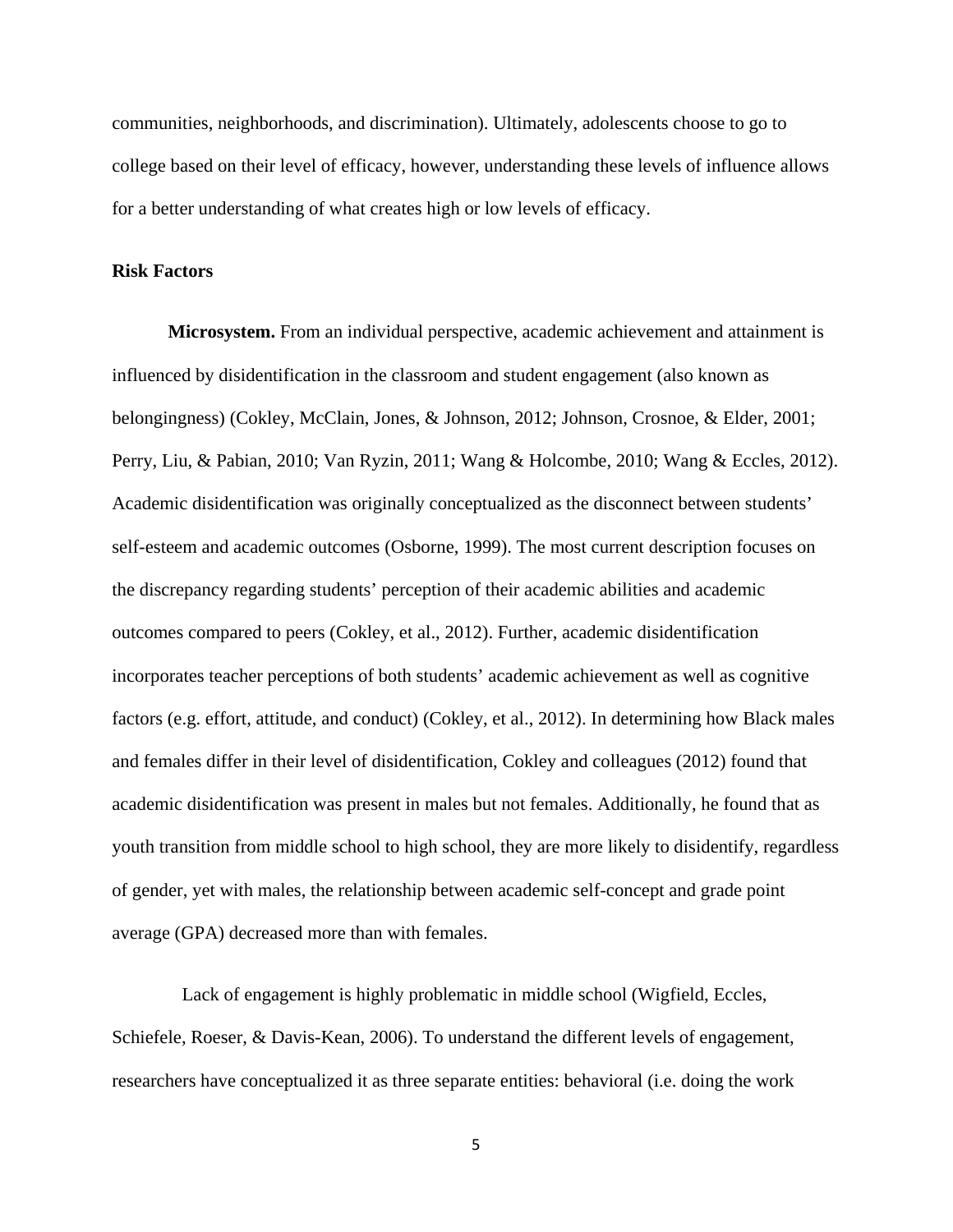assigned and following the rules); emotional/affective (i.e. interests, values, and emotions); and cognitive (i.e. motivation, strategy, and effort) (Fredricks, Blumenfeld, & Paris, 2004; Jimerson, Campos, & Grief, 2003; Wang & Eccles, 2012). Wang and Holcomb (2010) sampled 1,046 students using the Maryland Adolescent Development in Context Study (MADIC), to determine what aspects of the school, from the student's perspective, best encourage as well as discourage engagement and academic achievement during middle school. They found that competitive learning (performance goals) decreased participation, undermined the development of school belonging, and diminished the value that students placed on school; this ultimately led to lower levels of achievement. Focusing on comparison, competitiveness, and ability is behaviorally and mentally damaging to youth, as students are less eager to learn and engage in more shallow cognitive processes (Wang & Holcomb, 2010).

To understand how engagement changes from middle school to high school, Wang and Eccles (2012) using the behavioral (school compliance, participation in extracurricular activities), emotional (school identification), and cognitive (subjective value of learning) conceptualizations of engagement found that males and females had declines in all forms of engagement as they continued throughout school. Further, Black youth reported lower levels of school compliance compared to their White counterparts, which could have been influenced by the high reported discrimination and school problem behaviors experienced by Black youth. Finally, having peer support was a negative influence on behavioral engagement only when students reported hanging out with antisocial friends.

Having a gap in aspirations and expectations also contributes to youth's disengagement from school. Boxer, Goldstein, DeLorenzo, Savoy, and Mercado (2011) found that students who had high aspirations, but low expectations perceived higher education as unattainable and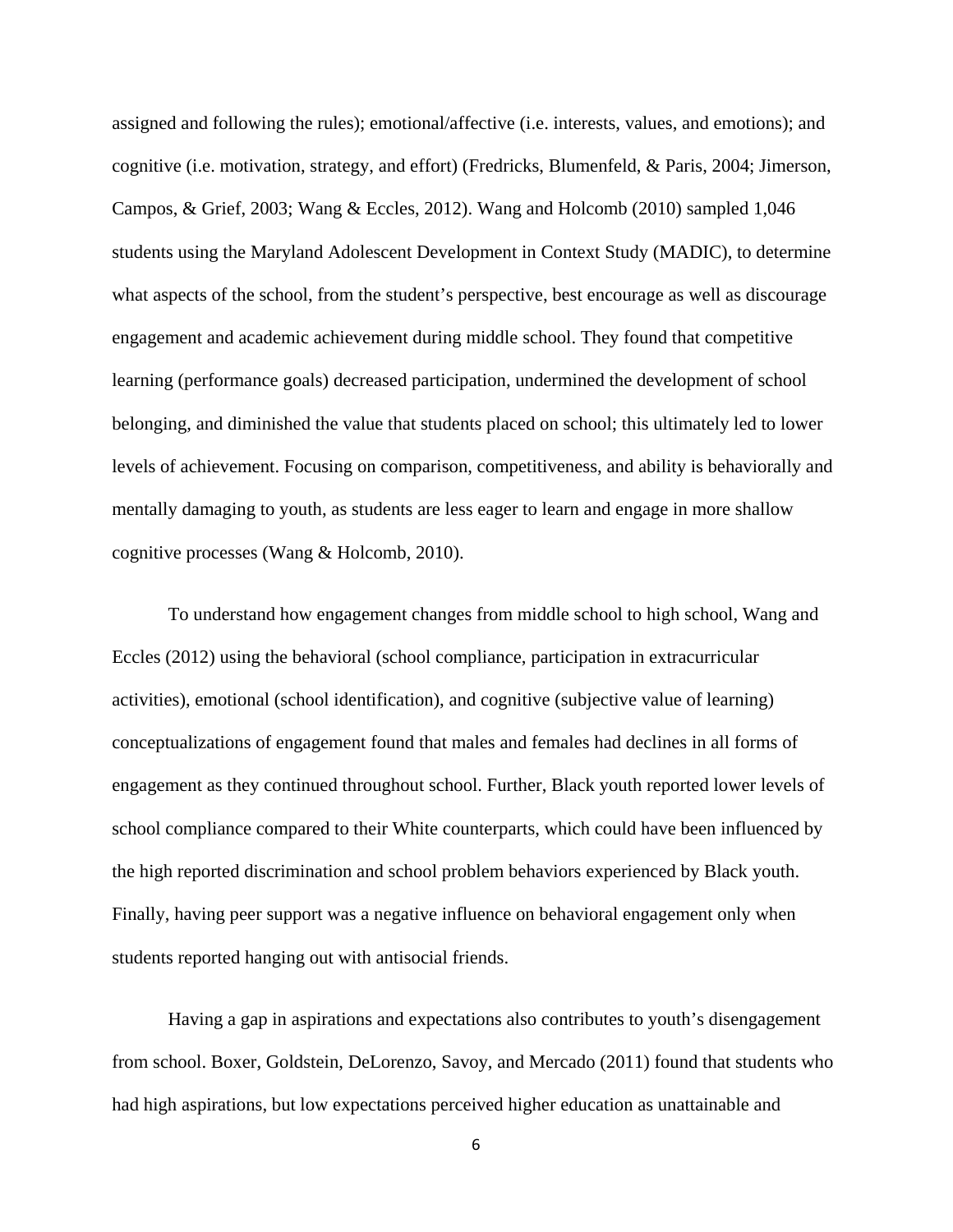reported high levels of social and academic risks. Specifically, they had higher levels of emotional and behavioral problems, test anxiety, and lower levels of school bonding compared to youth who had a smaller aspiration-expectation gap. Kirk, et al. (2012) also found differences in student outcomes based on the aspiration-expectation gap. Youth who indicated an aspirationexpectation gap reported spending less time on schoolwork than non-gap students. Further, youth who had gap were more likely to dislike their classes, have poor relationships with their teachers, and believe their teachers did not care about them.

**Mesosystem/Exosystem.** Broader factors that play a role in Black youth's desire to succeed academically and attend higher education include family and teachers. The values conveyed to students by teachers and family members become internalized, more so than behavioral characteristics (Marchant, Paulson, & Rothlisberg, 2001). In their study examining the relationships that are influential in adolescents' academic achievement, Marchant, et al., (2001) found that students' perceptions of their parents' values about achievement had the strongest relationship with their motivation and competence.

Parental values are important, as they allow for youth to have a clear understanding of their parent's expectations for their education. Frome and Eccles (1998) found that parent perceptions of their child's ability and effort were more strongly related to child self- and taskperception than their grades. Additionally, parents' perceptions partially mediated the relationship between grades and their children's self- and task-perception in math and English. These findings support the notion that parents play a strong role in influencing their children's academic outcomes; if parents do not encourage academic achievement, this can negatively influence a child's academic trajectory.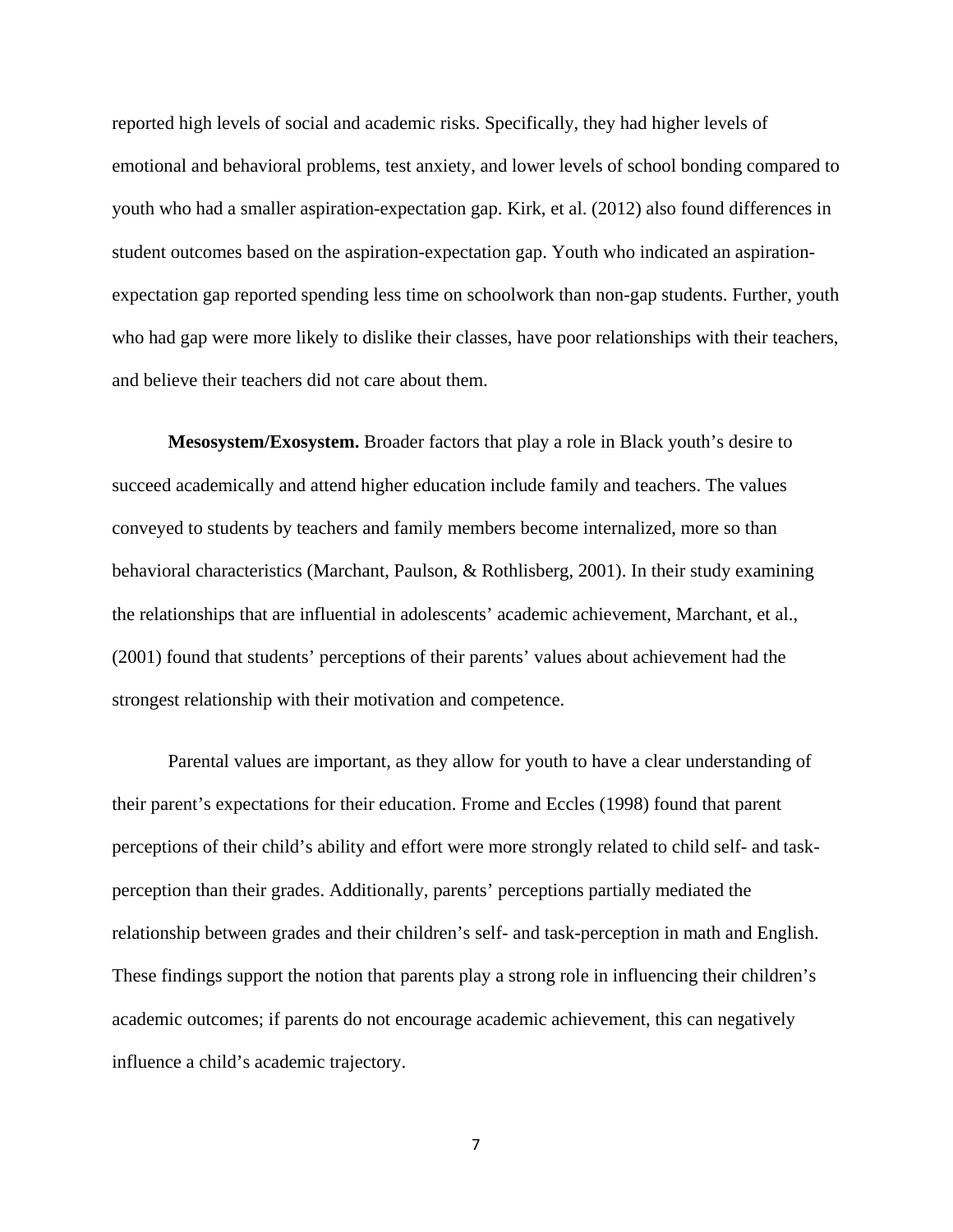Parent values regarding education, however, are based on their personal experiences with education and how positively it has affected them. Spera, Wentzel, and Matto (2009) were interested in understanding how parental aspirations varied by demographic factors as well as how parent's perception of the school is related to the aspirations they hold for their children. They found that the parents in their sample, regardless of racial/ethnic background, had high aspirations for their children. The problem was that some parents having few educational experiences to draw from, did not know how to translate their educational aspirations into behaviorally-appropriate activities. Further, parents with lower levels of education who work in jobs that do not have flexible work-family polices, are not able to dedicate as much time to their children's academic endeavors, and as a result, are not instilling as many positive aspirations to their children compared to those with higher levels of education. Spera et al. (2009) found that parental perceptions of the school were weakly associated with parental aspirations for children such that parents can view the school itself negatively, yet still have high aspirations for their children.

Teacher perception and support of the child are also important in influencing academic outcomes in youth. Garrett-Holliday (1985) looked at teacher perceptions on Black children's academic achievement for a sample of 9- and 10-year olds. She found that teacher attitudes regarding their Black students converted student achievement efforts into learned helplessness. This learned helplessness is created by the schools competing demands for academic and interpersonal excellence which requires students to work hard and challenge themselves academically. In order to do this, however, students need help and positive reinforcement from their teachers, which was reported from the students as not available. Thus, as Garret-Holliday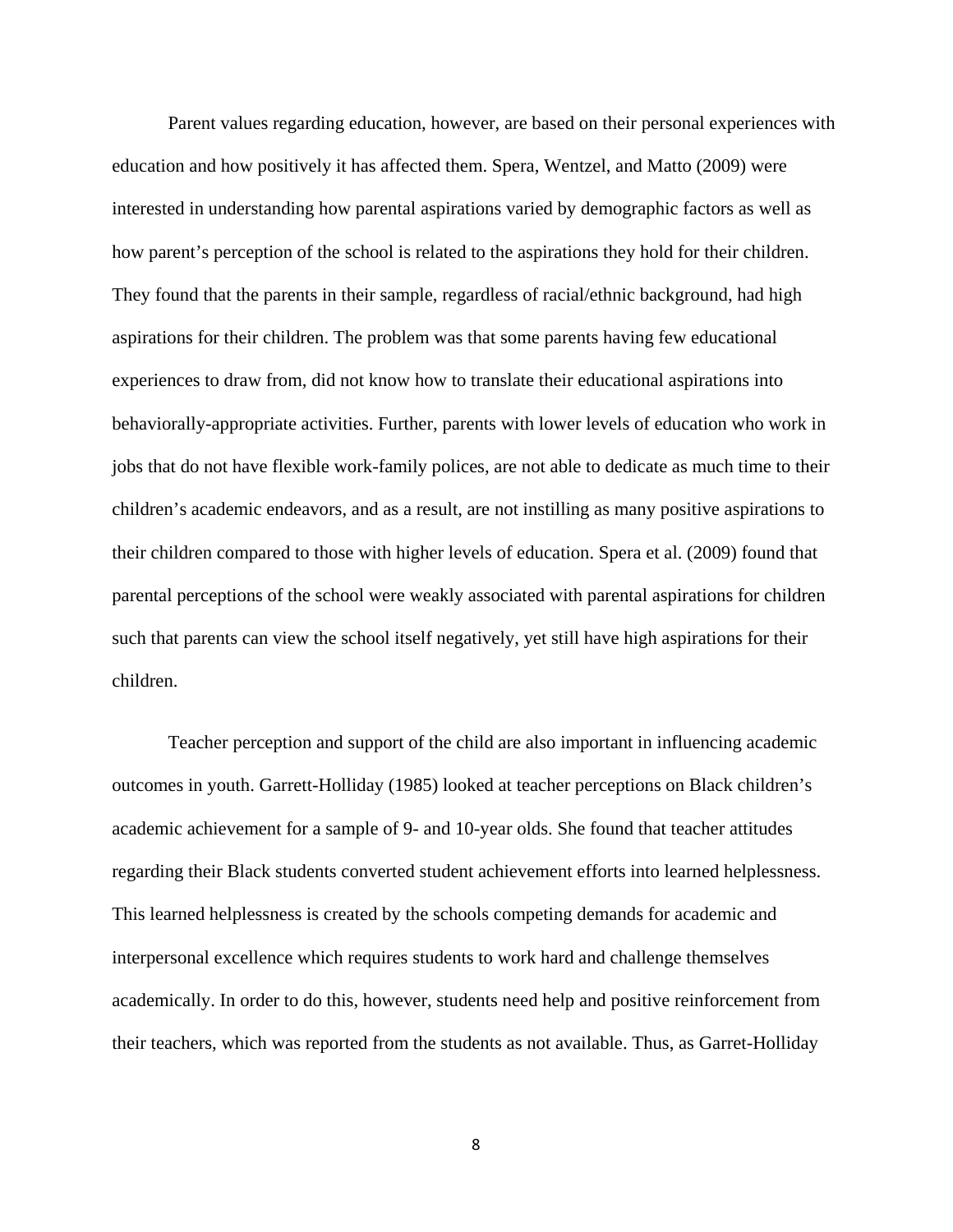(1985) explains, teacher attitudes along with demands from the institution increased learned helplessness and academic incompetence.

Teacher perceptions on student's past academic performance and attitudes have also been found to account for current and future test score differences between Black and White Youth. Jussim, Eccles, and Madon (1996) found that the impact of teacher perceptions on grades and scores was almost three times as great for Black youth compared to White. Furthermore, effects were greater for students from low-income families and were cumulative, meaning that Black youth from low-income families experienced more negative effects than any other group.

 Studies focused on the differential treatment of Black and White youth have consistently found teachers were less supportive of Black than White students (Coates, 1972; Feldman & Orchowsky, 1979; Rubovits & Maehr, 1973; Taylor, 1979). For example, in Coates' (1972) study, White males used more negative statements when training a Black male child compared to a White male child on a discrimination problem. Although the same findings couldn't be drawn from White females, both White males and females judged Black children more negatively than White children. Similarly, Rubovits and Maehr (1973) found that in the classroom, Black students were paid less attention, given less praise yet more criticism, and ignored at a higher rate. Further, when looking at children who were given the label "gifted" versus "not gifted" it was the gifted Black student who was given more negative feedback from his teacher compared to the non-gifted Black peer.

As a result of differential treatment, Black youth report feeling disconnected from their classrooms. Booker (2006) referred to this disconnect as the "identification-connection divide" in which Black youth feel unsupported in the classroom, which leads to lower levels of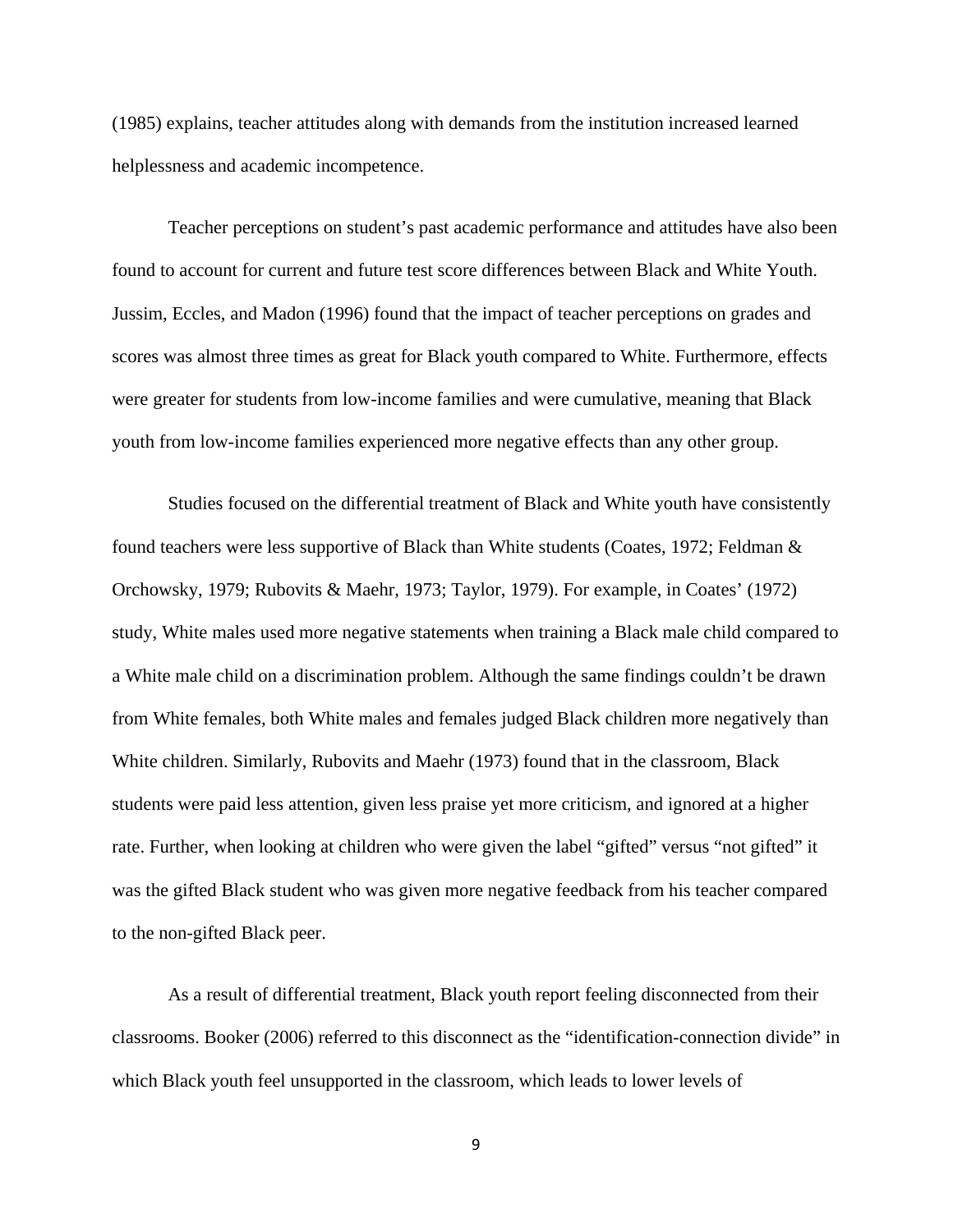belongingness, which then leads to lower academic performance and achievement. This divide is the result of youth reporting negative interactions with teachers as well as being one of very few people of color in their classroom (Booker, 2006). For Black youth who do have a connection to their school, also known as a sense of belonging, their achievement levels are higher and directly influenced by perceptions of teacher support, encouragement, and warmth (Booker, 2006).

**Macrosystem.** The broadest factors that put Black youth at risk for academic failure are community-level dynamics (Benson, Leffert, Scales, & Blyth, 1998; Burchinal, Roberts, Zeisel, & Rowley, 2008; Burchinal, et al. 2011; Chavous, Rivas-Drake, Smalls, Griffin, & Cogburn, 2008; Copeland-Linder, Lambert, Chen, & Ialongo, 2011; Evans, Li, & Sepanski Whipple, 2013; Sektnan, McClelland, Acock, & Morrison, 2010). Society as a whole and community engagement more specifically, influences families in a variety of ways. A few examples include the transmission of information, cultural norms, and effective parenting (Benson et al., 1998). Throughout the years, however, local communities have had less of an influence on the outcomes of youth as a whole because of privatization of families (Benson, et al., 1998). Privatization is the belief that the immediate family is solely responsible for the upbringing, care, and discipline of their children, which limits the possibility of children engaging with non-familial mentors. Mentors have been shown to be positively associated with increasing encouraging beliefs regarding school (Hurd, Sánchez, Zimmerman, & Caldwell, 2012).

 Most individuals have more than one risk factor to contend with. Rutter (1979) and Garnezy, Masten, and Tellegen (1984) were the first group of researchers to introduce a Multiple Risk Model that focused on how multiple risk factors affect outcomes in children. To extend this model to children of color, García Coll, et al., (1996) created a conceptual and integrative framework to understand the developmental competencies in children. The framework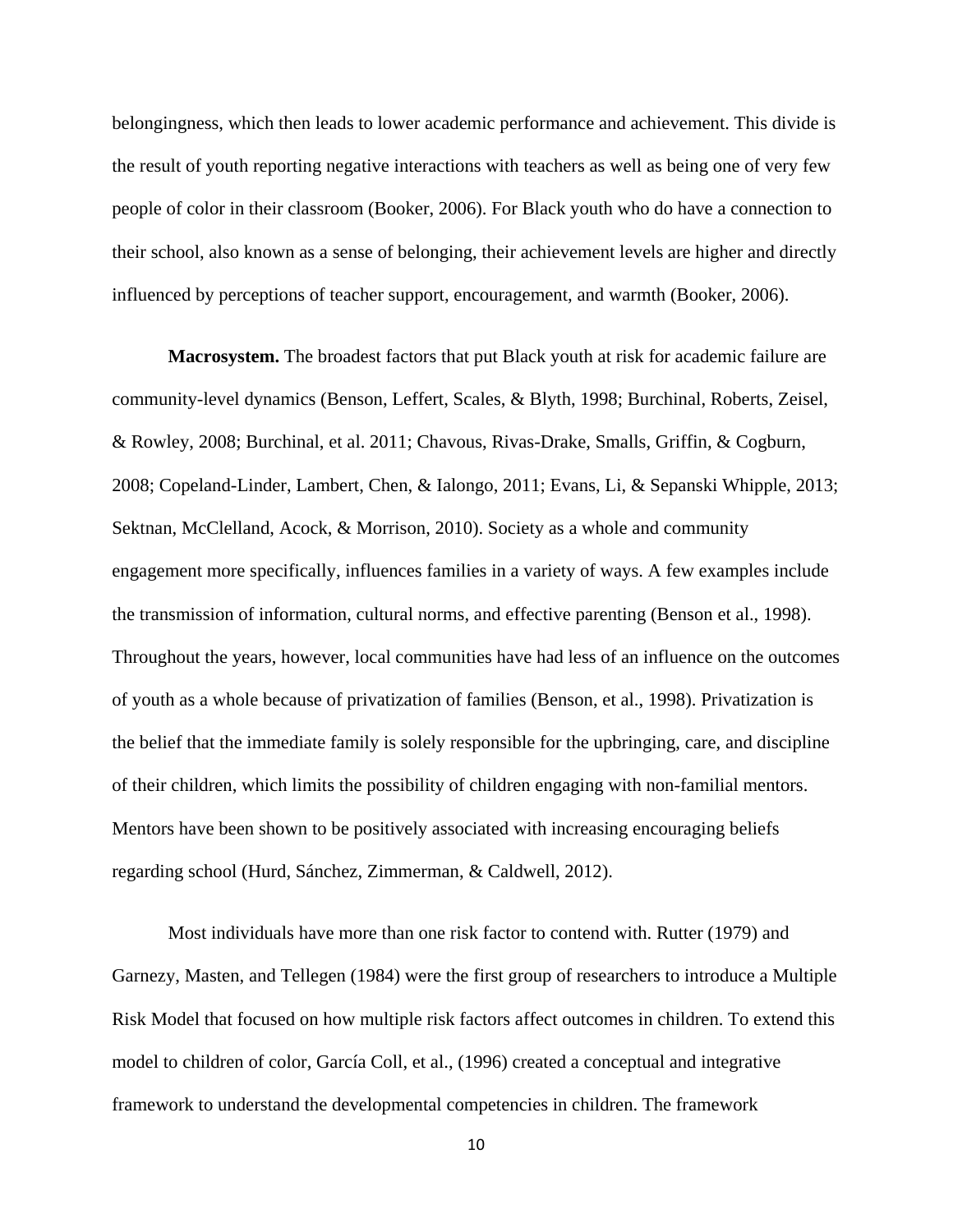incorporates factors that affect development in all children of color, but was specifically targeted to Black and Puerto Rican youth. The model includes but is not limited to social position variables (e.g. race, social class, ethnicity, and gender), racism, prejudice, discrimination, and oppression, and promoting/inhibiting environments (e.g. schools, neighborhoods, and health care). To understand if timing of risks or the severity of risks were more important in predicting academic achievement in Black youth, Burchinal et al, (2008), conducted a longitudinal analysis of  $4<sup>th</sup>$  and  $6<sup>th</sup>$  graders starting when the students were one-year old. Their results concluded that the severity of exposure to multiple risks, more so than the timing of those risks, were related to lower reading and math abilities, lower social skills, and more problem behaviors in grades 4-6. Some of the risk factors they determined to be detrimental to Black youth were racial discrimination and the transition from elementary to middle school.

 Severity of risk has also been shown to effect psychological well-being. Sameroff, Seifer, Zax, and Barocas (1987) examined early indicators of schizophrenic outcomes in children, whose mothers were diagnosed with schizophrenia, from birth to four years of age. They found that being exposed to a combination of risk factors resulted in a nearly threefold increase in the magnitude of psychological distress. Moreover, Black children from low SES backgrounds had the worst outcomes including poorer obstetrical status, more difficult temperaments, less responsivity at 12 months, and less adaptive behavior at 30 and 48 months (Sameroff, et al. 1987).

 Poverty, discrimination, and neighborhoods also contribute to negative academic outcomes in Black youth. Compared to their White counterparts, Black youth live in more disadvantaged neighborhoods, attend schools with a higher proportion of poor and/or minority students, and live in poorer households (Burchinal, et al. 2011). These factors account for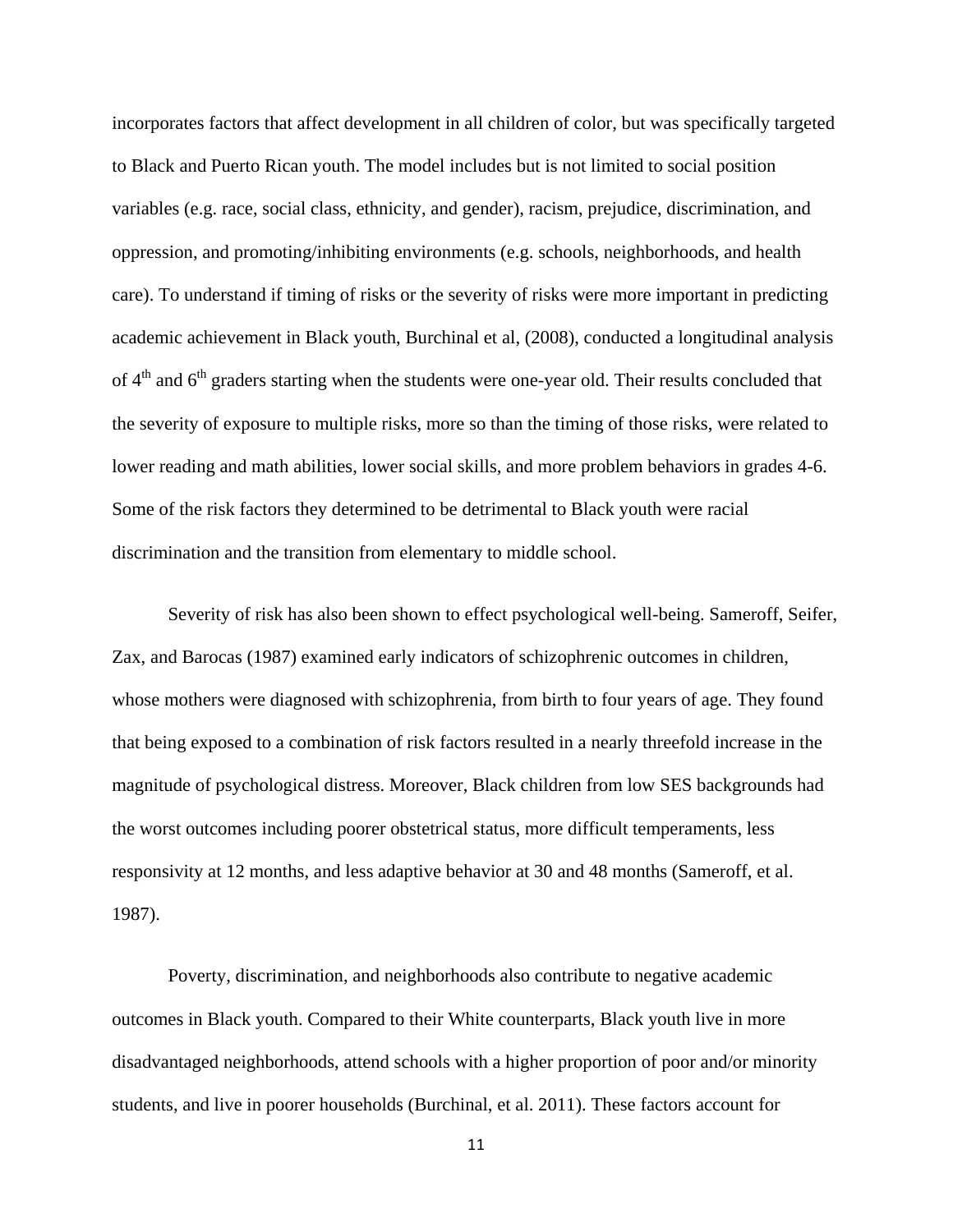achievement gaps in reading and math in elementary school and are solidified by age 3. Forty percent of neighborhoods that are considered high-poverty are more than 60% Black (Kingsley & Pettit, 2003). High-poverty neighborhoods traditionally contain single-parent households, parents that are less likely to have a degree, and schools that are underfunded (Sirin, 2005). From an ecological perspective, they lack access to social supports, community services, and employment opportunities (Zolkoski & Bullock, 2012). Since socio-economic status is a predictor of school funding, the majority of high-poverty neighborhoods contain schools that are mediocre, at best, compared to wealthier neighborhoods (Sirin, 2005). Furthermore, high-poverty neighborhoods are oftentimes enmeshed in violence. Youth who have been exposed to firearm violence, for example, tend to be more impulsive and emotional, report using alcohol and drugs, are truant and engage in property crimes, and were more likely to have been abused and corporally punished (Bingenheimer, Brenna, & Earls, 2005). Additionally, youth from highpoverty neighborhoods tend to engage with peers with higher levels of aggression and antisocial behaviors and have lower standardized test scores (Bingenheimer, et al., 2005).

 Sektnan and colleagues (2010), using data from the National Institute of Child Health and Human Development (NICHD) Study of Early Child Care and Youth Development, concluded that children who live in poverty are more at risk for poor behavioral regulation and lower achievement outcomes simply because of restricted access to resources and situations that promote positive achievement. In their sample, the majority of Black families were at or below the poverty line for the first 4 ½ years of their child's life, so these results can only be generalized to lower-income families. Minority status, low maternal education, and lower levels of income each had a significant effect on the child's academic achievement in this sample.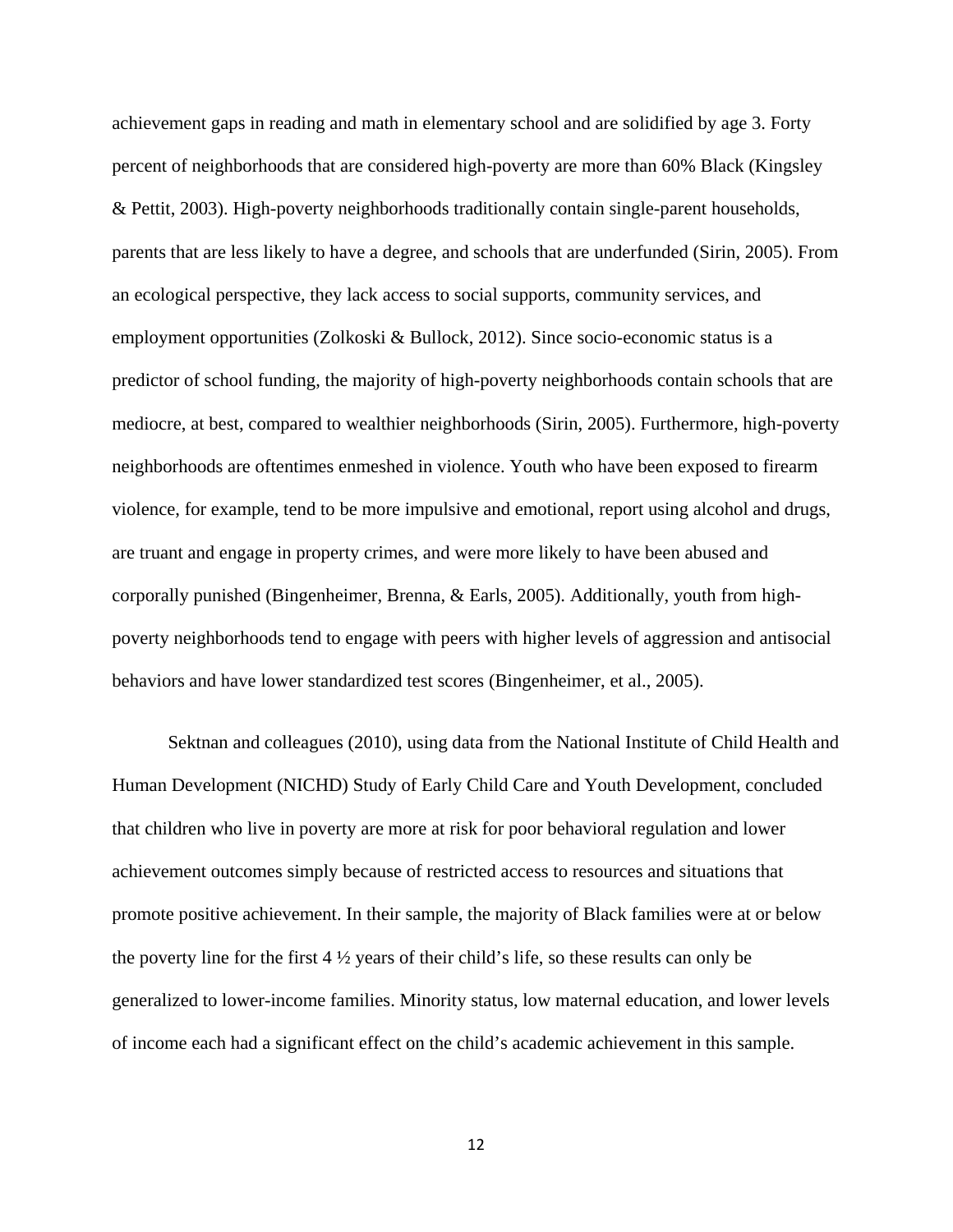Experiences with racial discrimination are also important in influencing academic achievement (Lareau, 1987; Ogbu, 1978). For boys and girls in  $8<sup>th</sup>$  grade, no reported differences in perceived racial discrimination were noted; however, boys reported more racial discrimination in  $11<sup>th</sup>$  grade than girls (Chavous, et al. 2008). In addition, boys who reported experiencing racial discrimination in  $8<sup>th</sup>$  grade had negative academic outcomes in  $11<sup>th</sup>$  grade, relative to their  $11<sup>th</sup>$ grade experiences. This was not found in girls. When looking at how discrimination in addition to neighborhood disorder and exposure to violence influenced substance use and aggressive behavior, Copeland-Linder et al. (2011) found that contextual stress in the  $8<sup>th</sup>$  grade was positively related to aggressive behavior and substance use for boys 2 years later; for girls, it only predicted substance use.

Losen and Skiba (2010) examined suspension rates for Black and White middle youth and found large discrepancies. Twenty-eight percent of Black males were suspended during the academic school year compared to 10% of White males. Similar results were found for Black females (18%) versus White females (4%). Suspensions are associated with youth missing class, failing classes, and being academically behind their peers. Balfanz, Spiridakis, Neild, and Legters (2003) found that for first-time  $9<sup>th</sup>$  graders who were previously incarcerated, they attended school a mere 58% of the time, failed a quarter of their classes, and read at a  $6<sup>th</sup>$  grade reading level in the 8<sup>th</sup> grade. Suspensions as disciplinary tactics create more problems for youth by removing them from the learning environment, thus, increasing their risk for academic failure and limiting their preparedness for adulthood (Losen & Skiba, 2010).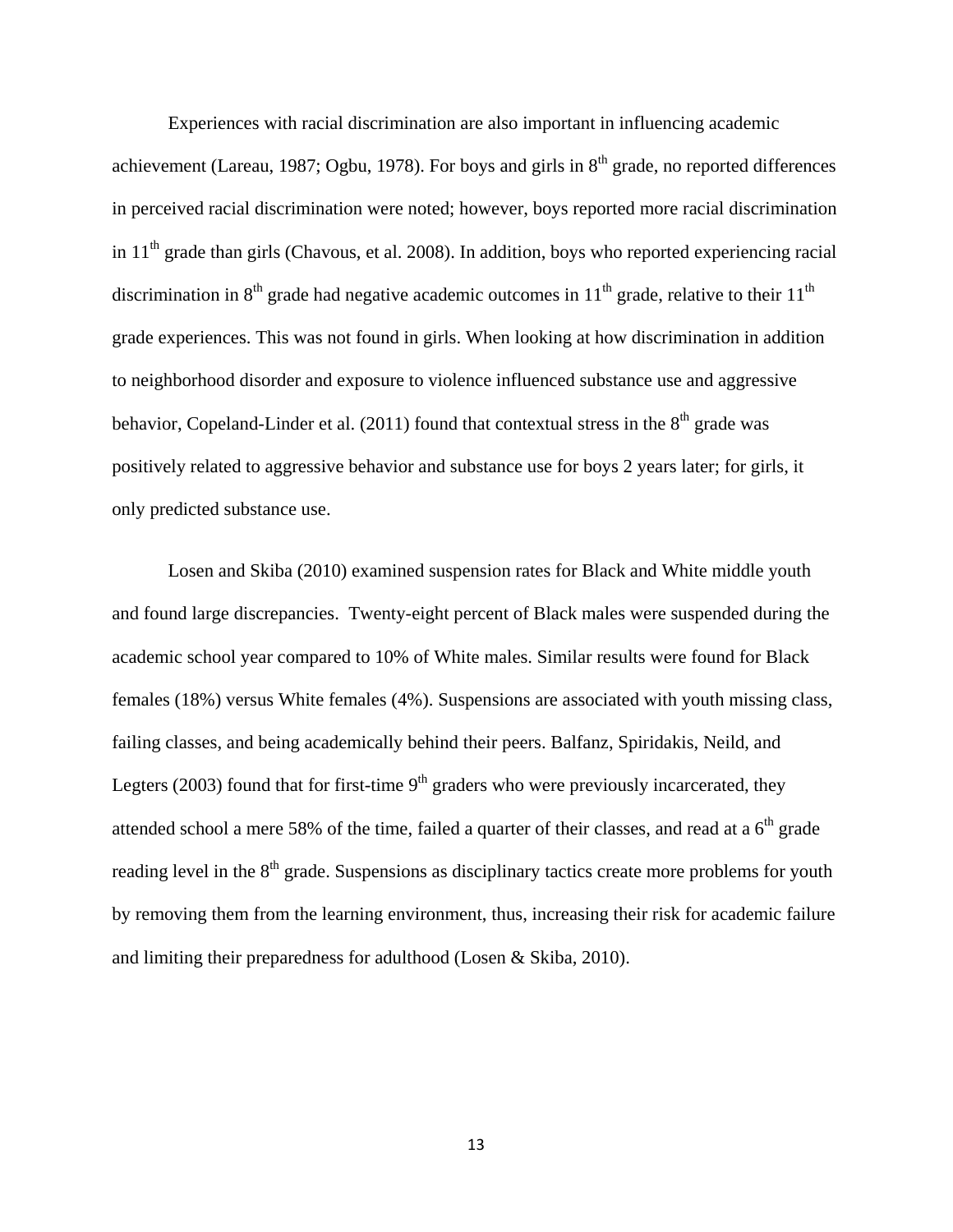### **Protective Factors**

**Microsystem.** Black youth who perceive familial support, believe they have a sense of control over their successes and failures in school, and have high feelings of self-worth and emotional security with others, regulate their behaviors and actions in school and have better academic outcomes (Connell, Spencer, & Aber, 1994). From an individual perspective, engagement and belongingness are important in creating positive feelings regarding academics. One way to increase engagement and feelings of belongingness is through career planning and expectations (Kenny, Blustein, Chaves, Grossman, & Gallagher, 2003; Perry, 2008; Perry, et al., 2010). Kenny and colleagues (2003), using a longitudinal crossed lagged model, found that for predominately non-White high school students, higher levels of career planning were associated with school engagement. They concluded that planning and career preparation helps increase student resilience and counters many of the risk factors that urban, students of color face. Perry et al. (2010) also found positive relationships between career planning and engagement in that career preparation was found to have a direct effect on engagement which had a direct effect on student grades.

 Other forms of engagement pertain to students' perceptions of the school environment. In order to understand the non-achievement aspects of the educational experience, Kirkpatrick Johnson, Crosnoe, and Elder Jr. (2001) examined the role of race-ethnicity in the classroom by looking at how attached and engaged students were; they used data from ADDHealth, which sampled students from grades 7-12. They defined attachment as belongingness or feeling like a part of the school and engagement as "playing by the rules," relating it to the social, structural, and peripheral characteristics of the school. Their results indicated that Black and White youth felt less attachment than Hispanic students, yet Black youth were more actively engaged in the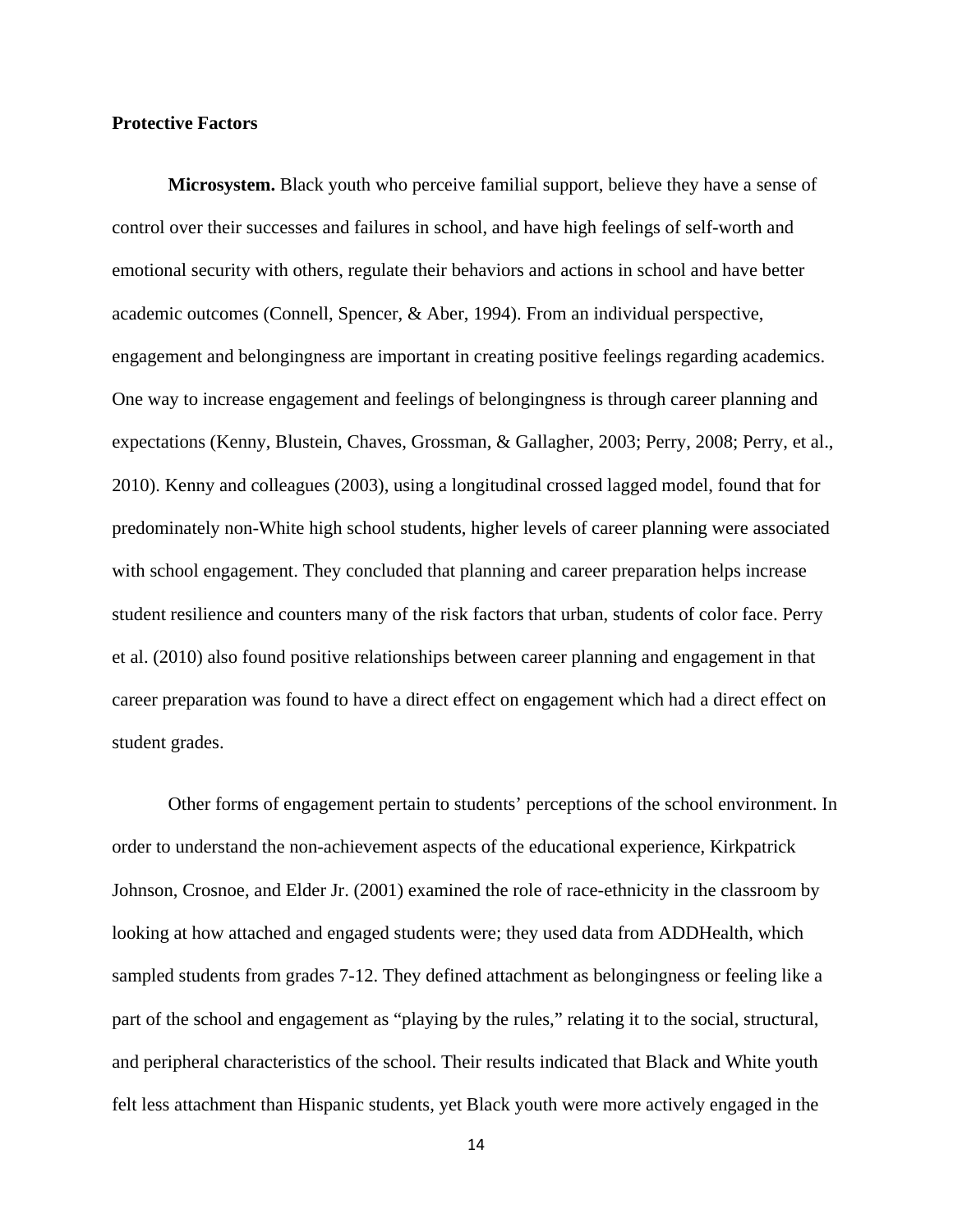classroom and school activities than other groups. Their measure of attachment focused on the affective ties Black youth have, concluding that even if Black youth feel disconnected from their school from an academic perspective, they still feel a connection socially.

 Van Ryzin (2011) used longitudinal data to investigate what factors were responsible for the relationship between experiences in school and engagement in learning, psychological adjustment, and academic achievement. He determined that how students perceived the school environment was related to school engagement in learning, which was also related to academic achievement over time. Having earlier levels of engagement was related to later perceptions of autonomy, teacher and parent support, and mastery and goal orientations (i.e. learning to challenge yourself to become better and competitive learning to be better than other students) (Van Ryzin, 2011).

Since the transition to middle school is such a difficult time for Black youth, feeling personally accepted, respected, included, and supported at school is an important component in supporting academic achievement (Morrison, Gutman & Midgley, 2000). When examining the influences that help Black youth during their transition to middle school, Morrison et al., (2000) found that overall, students experienced a significant decline in GPA, yet students who were more efficacious had higher GPA's during this transitions compared to their peers. They concluded that having confidence in one's capabilities to do well academically was related to academic achievement in middle school. Other researchers have established similar findings in youth such that perceiving acceptance and support and feeling like they are contributing to a group helps maintain feelings of commitment and identification with the school (Battistich, Solomon, Kim, Watson, & Schaps, 1995); achievement is considered maximized when students feel competent in their abilities, when they have goals, and when they have perceived control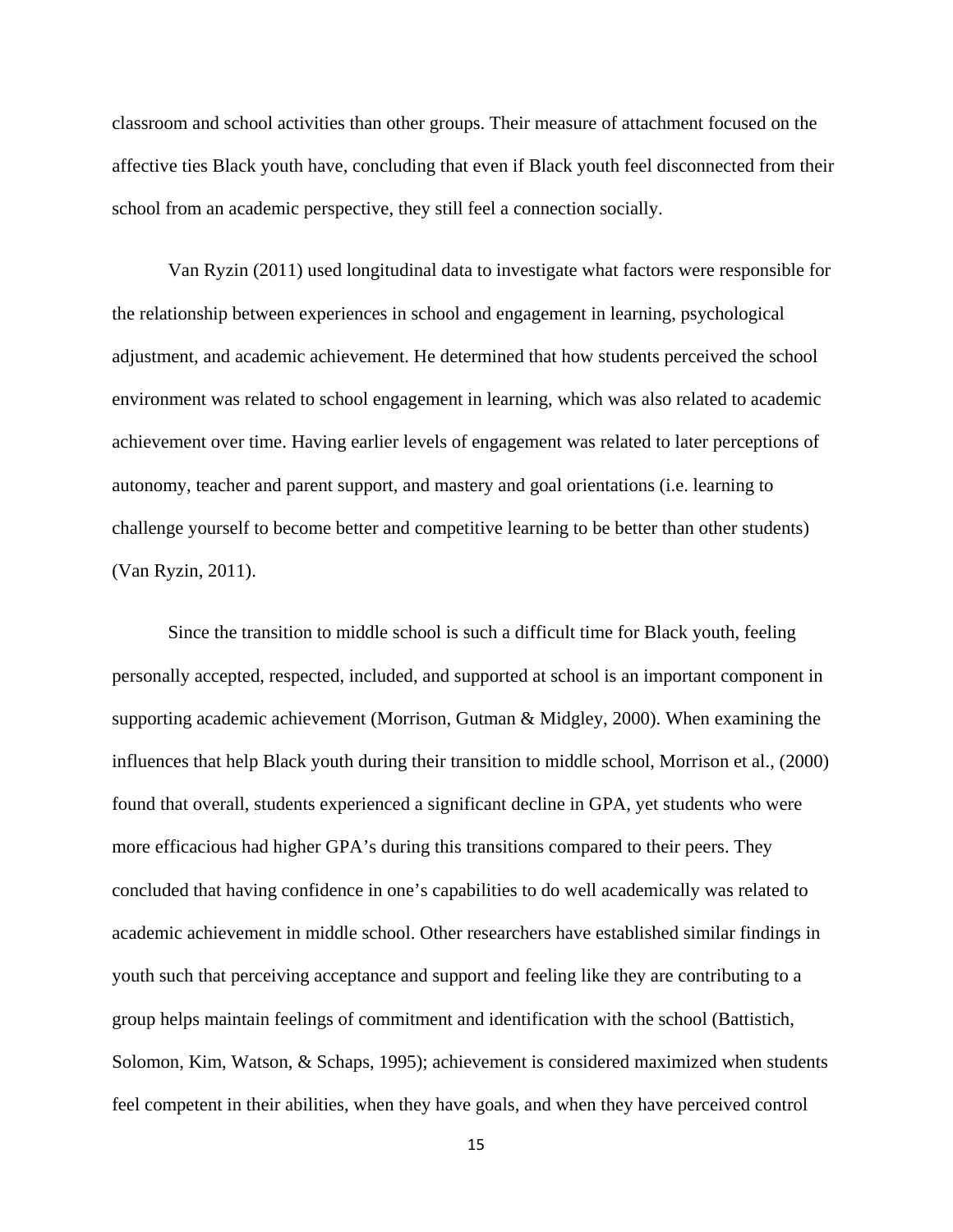over their successes and failures (Marchant, et al., 2001); feeling a sense of psychological attachment and belonging in one's school is associated with an increased focus on academic tasks (Anderman, & Anderman 1999); and students who found school meaningful were more likely to have high aspirations (Berzin, 2010).

 Lastly, student participation in organized activities has also been shown to positively affect academic adjustment. Fredricks and Eccles (2008) wanted to determine the effects of participation in activities (school clubs, school sports teams, and out-of-school recreational activities) in a sample of Black and White youth. They used the MADICS to examine the connection between  $8<sup>th</sup>$  grade participation and adjustment in  $8<sup>th</sup>$  and  $11<sup>th</sup>$  grade. They found that involvement in middle school clubs was positively related to academic adjustment in  $8<sup>th</sup>$  and  $11<sup>th</sup>$ grade. Additionally, psychological benefits, such as associating with prosocial peers in youth from low-SES backgrounds, were associated with participation in sports. Finally, participating in out-of-school recreational activities had positive affects with prosocial peers, but with females only.

**Mesosystem/Exosystem.** Parent and teacher/school support are the most cited protective factors in the academic literature. They positively influence student conduct, as students are better behaved when they perceive responsiveness and concern from teachers and encouragement from their parents (Sanders, 1998). When looking at how family and school factors played a role in influencing GPA on Black youth, Morrison, et al., (2000) found that adolescents view parental involvement as evidence that parents have high expectations for them and believe that high levels of involvement equate to parental responsibility for their children. In addition, they found that high levels of parental involvement and perceived teacher support were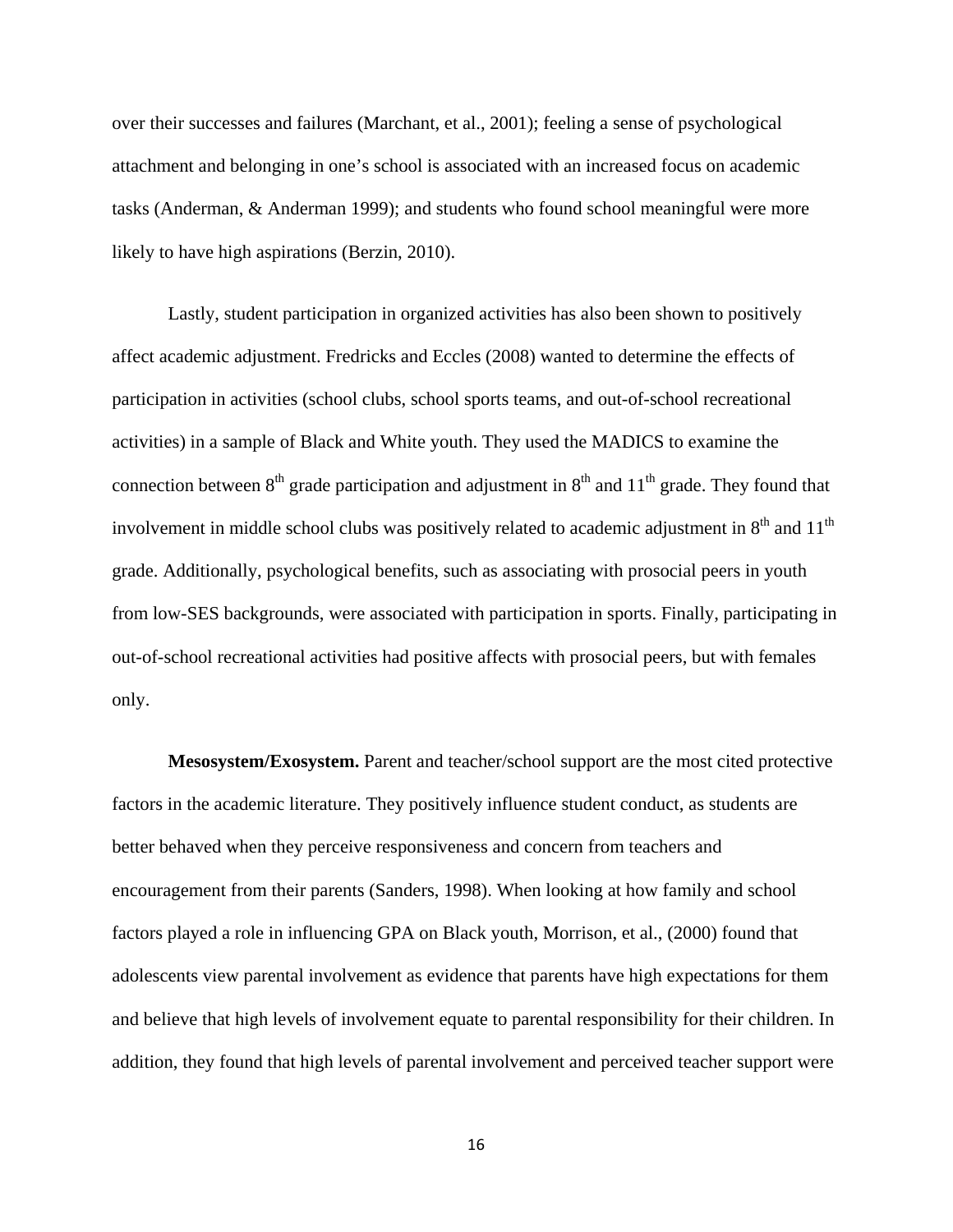related to students that had higher GPAs when transitioning to middle school which was related to academic achievement.

Parental involvement, based on Epstein's (1987) framework includes home-based involvement (i.e. engaging in educational activities at home; parent training programs; and the school and community agencies involvement with parents) and school-based involvement (i.e. volunteering at school, parent and teacher communication, and involvement in school policies and meetings). Altschul (2011), using data from the NELS, wanted to examine what type of involvement helped increase academic achievement in Mexican youth. The findings revealed that direct and positive impacts in academics were the result of home-based involvement and not through school-based. When examining home-based involvement, the results indicated that financial investment towards a child's education had the greatest impact. Finally, although parental involvement did have a positive effect on academic achievement, it was not related to changes in students' outcomes between  $8<sup>th</sup>$  to  $10<sup>th</sup>$  grade.

In order to determine which form of involvement positively impacted youth consistently as shown through the literature, Hill and Tyson (2009) conducted a meta-analysis on parental involvement in middle school. Their findings revealed that for home-based involvement, some activities such as engaging in educational activities at home, having books and other educational material available at the home, and taking children to educationally-enriching places such as museums and the zoo, were consistently shown to be positively associated with achievement. Homework help, however, did not have a positive impact on academics. In regard to schoolbased involvement, making school visits, volunteering, and attending school events, was moderately correlated. Interestingly, Hill and Tyson (2009) found a more comprehensive form of involvement which they called academic socialization; it incorporates communicating the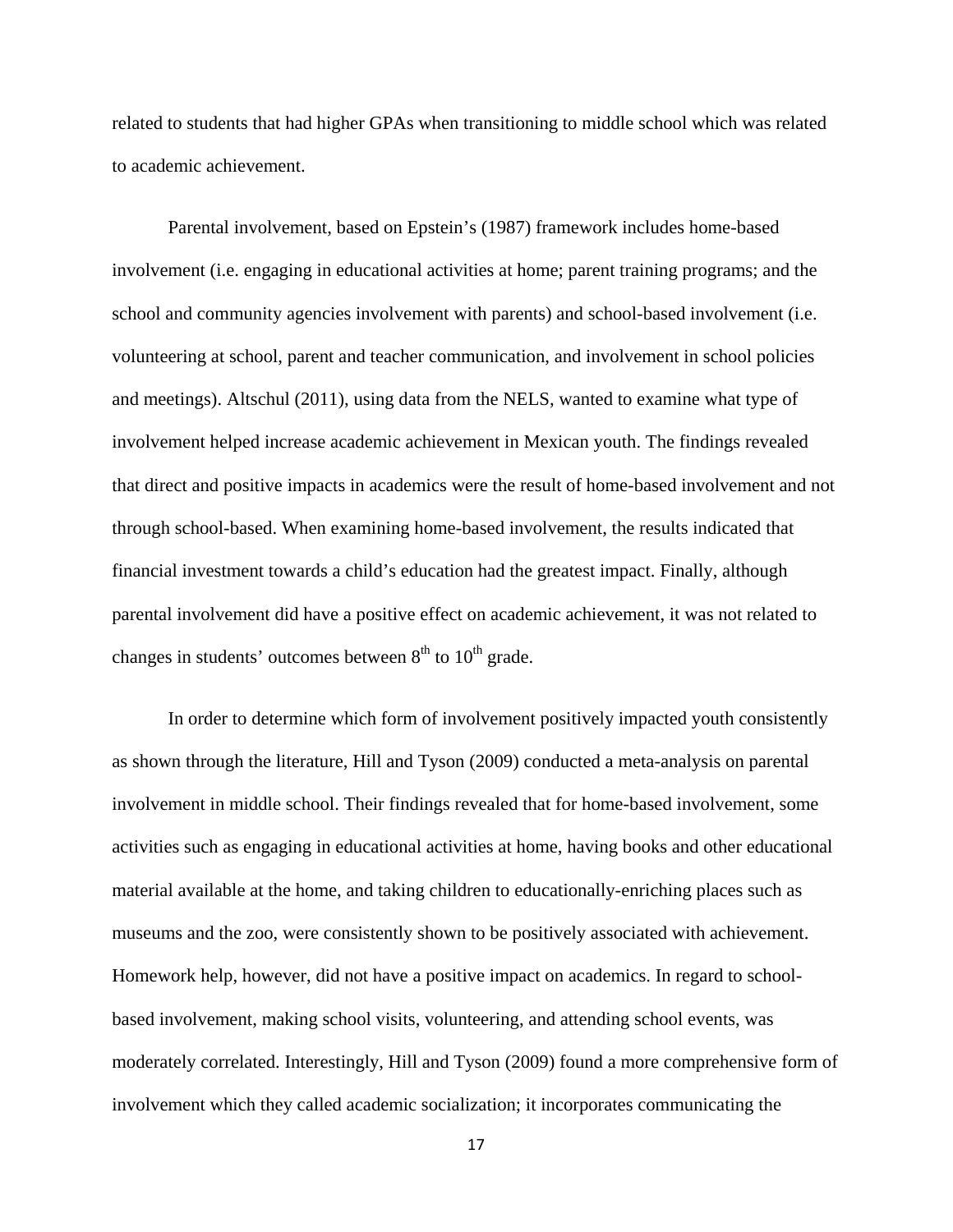purposes, goals, and meaning of academic performance; translates expectations about involvement; and provides children with academic strategies they may use. Overall, parental involvement is positively associated with achievement.

 Fan and Chen (2001) in their meta-analysis of the effects of parental involvement found when academic achievement is represented as a global factor (GPA), rather than a specific indicator (math grade), the relationship between parental involvement and student academic achievement is stronger. Similarly to what Hill and Tyson (2009) found, Fan and Chen (2001) determined that parent supervision has a weak relationship with academic achievement, yet parental aspirations and expectations for their child's achievement has the strongest relationship. Both meta-analyses, then, show how parental involvement is multifaceted and not simply a unidimensional concept.

 Involvement is not the only way parents can influence youth to succeed academically. High parental expectations (Seginer, 1983; Thompson, Alexander, & Entwisle, 1988) and the values parent instill about education (Paulson, 1994; Steinberg, Lamborn, Dornbusch, & Darling, 1992) are related to students wanting to succeed. In her research on how multiple mechanisms (i.e. theories) are associated with high levels of aspirations in youth, Berzin (2010) found that in the Status Attainment Model a student's home academic environment as well as their school behavior expectations related to aspirations. Further, parents' educational expectations were more important than their education, occupation, or involvement in school. In the Social Support Model, she determined that having more support from parents was associated with higher student aspirations. Taken together, multiple factors are responsible for increasing aspirations in youth and cannot be determined by one specific model.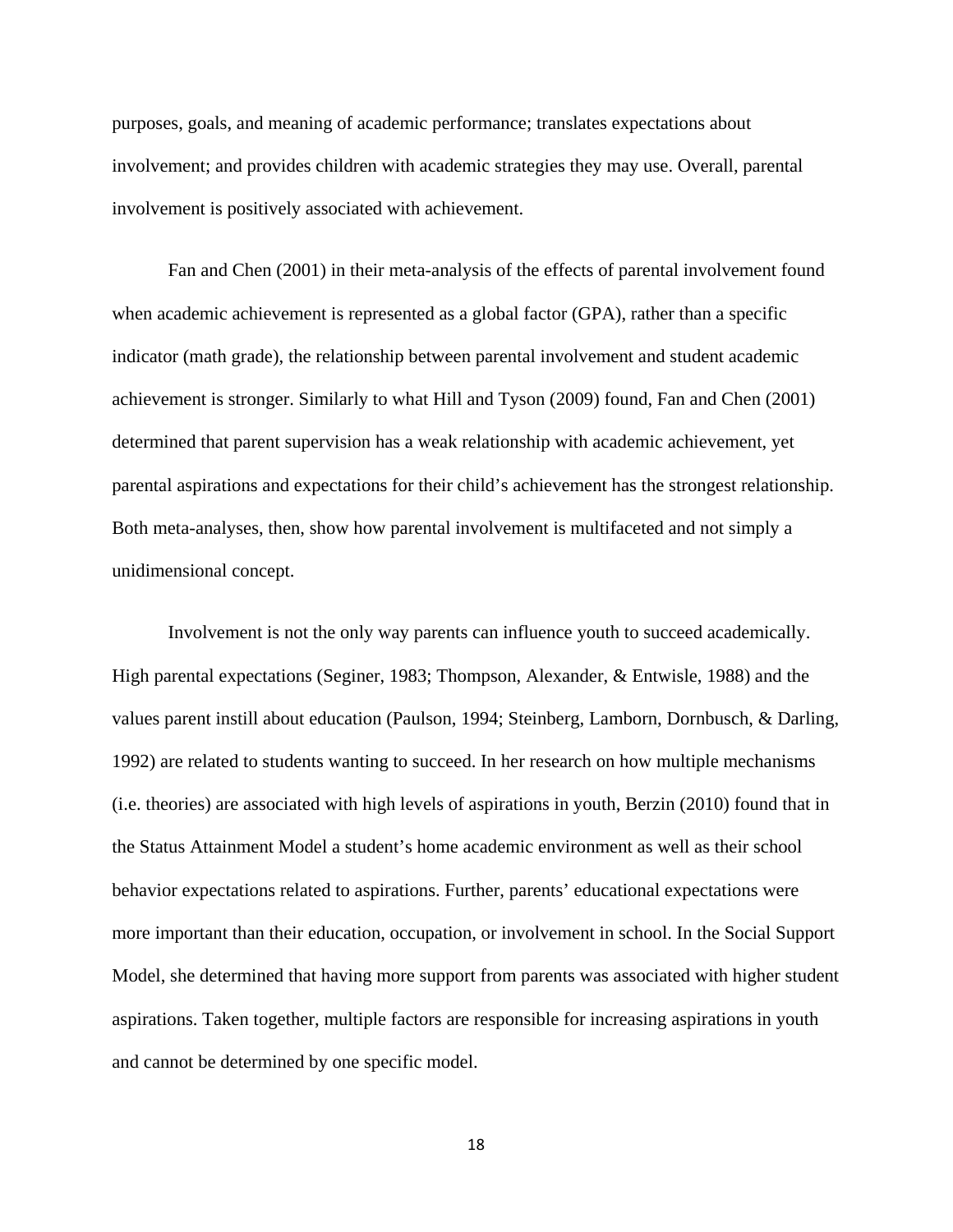One way to increase student engagement in the classroom, is having teachers who convey a sense of warmth, inclusiveness, and respect towards their students (Dotterer, McHale, & Crouter, 2009; Patrick, Ryan, & Kaplan, 2007; Perry, et al, 2010; Wang & Eccles, 2012). Further, having supportive teachers is associated with adolescents' future aspirations (Trask-Tate & Cunningham, 2010). In order to test whether school engagement mediates the link between classroom context and academic achievement, Dotterer et al. (2009) used data from the NICHD Study of Early Child Care and Youth Development (SECCYD). They found that classroom context (i.e. quality of instruction, socioemotional climate of the classroom, and the relationship between students and teachers) was an important predictor of student engagement. In addition, when students with previous academic difficulties were in a classroom with high instruction and socioemotional learning and low student-teacher conflict, they were more likely to be engaged compared to students in low-quality classrooms.

Academic achievement is also increased when teachers convey learning for intrinsic reasons (i.e. mastery goals) versus when they emphasize grades, competition, and outperforming their peers (performance goals) (Anderman & Anderman, 1999). In considering which features of the school environment influence engagement in the classroom, Wang and Holcomb (2010) focused on five specific school characteristics: promoting performance goals, promoting mastery goals, support of autonomy, encouraging discussion, and teacher social support. They concluded the experiences students have in school directly affect their level of engagement. Further, teachers can influence a student's positive identification with school by promoting mastery goals and avoiding performance goals. Wang and Holcomb (2010) also found when teachers encouraged mastery goals, it made the strongest impact on students' identification and engagement with school. Autonomy, discussion, and teacher support were also related to student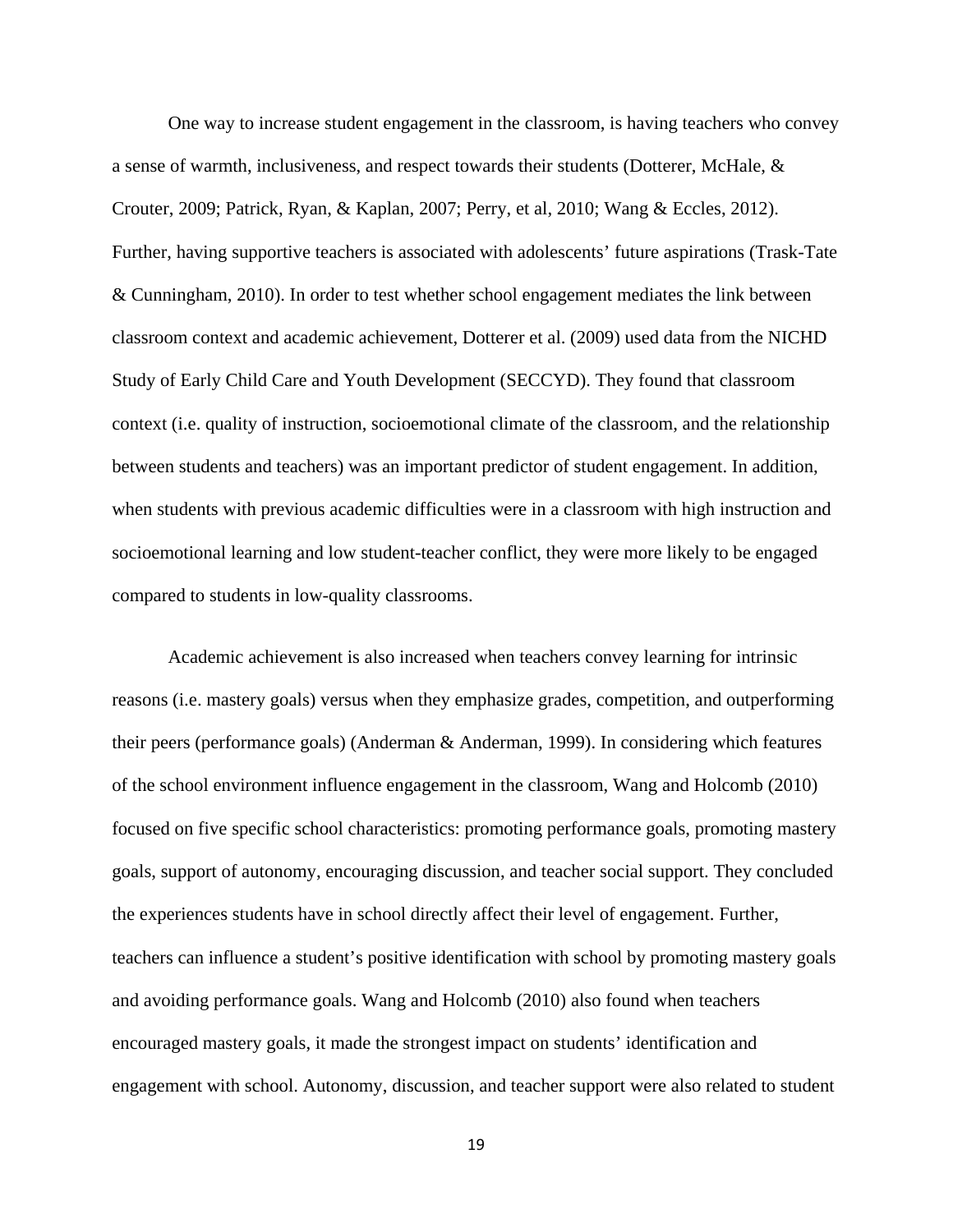identification and engagement, yet autonomy and teacher support did not show an increase in self-regulation strategies.

 In Perry and colleagues (2010) study, they found that not only was teacher support an important factor in increasing student engagement, but that it was actually better than parental support. They determined that teacher support acts as a form of social capital for youth, outside of the immediate family. Teacher support, then, acts as an important protective factor for urban youth, who may not have positive role models in the home.

**Macrosystem.** From a community-level perspective, SES is one of the best indicators of academic achievement in youth. High SES is related to more capital: financial (material resources), human (nonmaterial resources like education), and social (resources obtained through human connections) (Bradley & Corwyn, 2002). In a study conducted by DeGarmo, Forgatch, and Martinez (1999), they found income, parental education, and parental occupation were associated with better parenting, and as a result, affected school achievement in their children. A few studies have shown how neighborhood SES is positively related with indicators of academic achievement in adolescents (math outcomes, basic skills tests, and GPA) and negatively associated with educational risk (Dornbusch, Ritter, & Steinberg, 1991; Entwisle, Alexander, & Olsen, 1994; Halpern-Felsher, et al. 1997). Studies have also shown that for older adolescents, SES and neighborhood affluence was positively associated with youth graduating from high school, enrolling and attending college, and years of schooling completed (Brooks-Gunn, Duncan, Klebanov, & Sealand, 1993; Duncan, 1994; Halpern-Felsher, et al. 1997).

In a meta-analysis looking at SES and academic outcomes, Sirin (2005) concluded that SES is the most widely used variable in educational research. Family SES, he determined, is one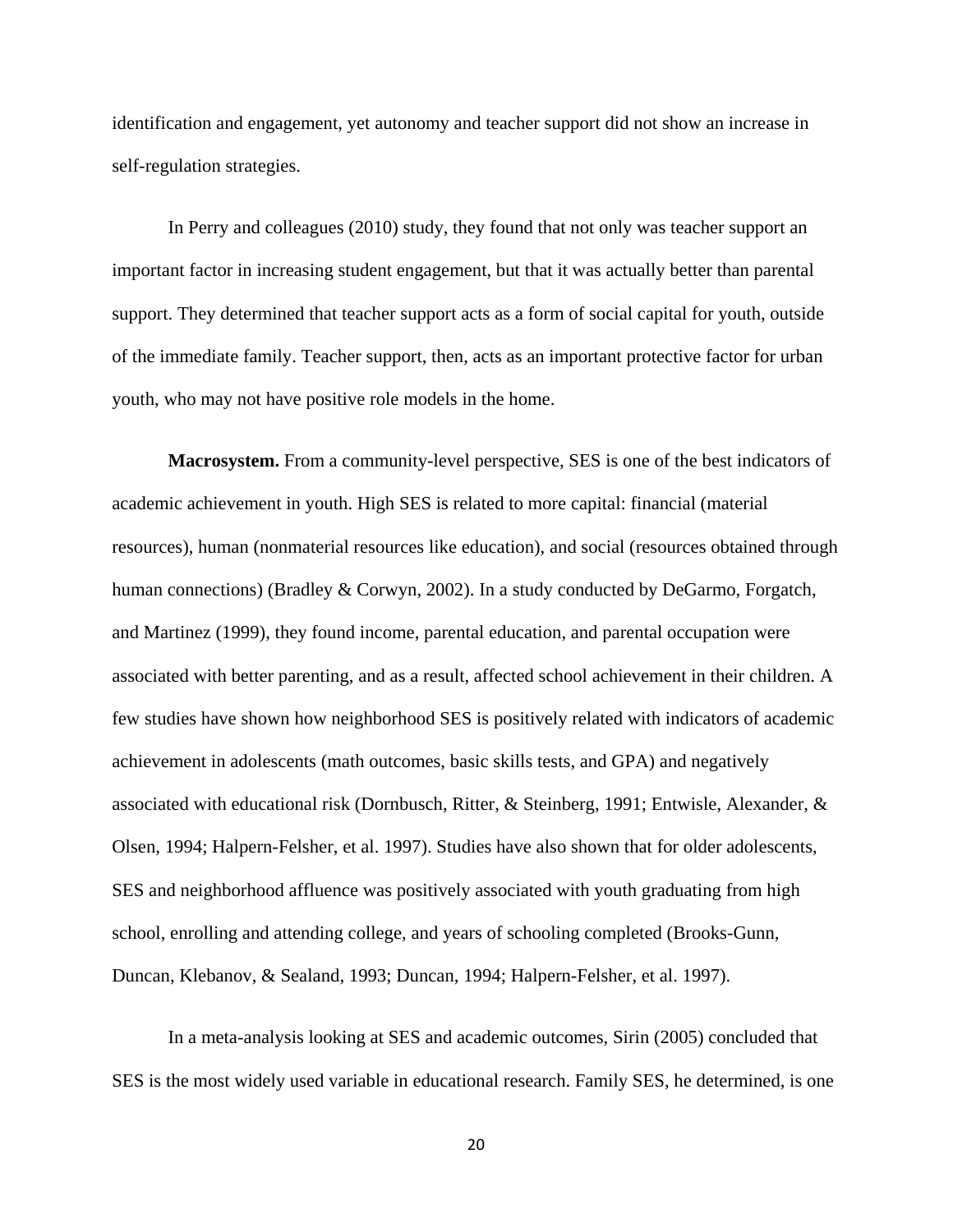of the strongest predictors of academic performance since it provides various levels of capital to children. Because learning is cumulative, if a student performs poorly in elementary school due to a lack of resources, they are more likely to perform poorly later on and drop out (Sirin, 2005). Family SES, however, was a better predictor in White youth than in Black, suggesting that other indicators, such as neighborhood and school SES, are more influential at effecting Black academic outcomes.

Since SES is not malleable, other indicators need to be accounted for in the community to serve as protective factors for Black youth. One of these factors is church. Barrett (2010) conducted focus groups with seniors in high school and found that within churches, academic efforts and success were recognized publicly; for those youth who did not do as well, they were advised to "reach up" in order to attain academic success similar to their peers. Further, because of the wide range of age groups that attend church, these intergenerational links can serve as sources of information and monitor youth progress while simultaneously holding them accountable for their schoolwork (Barrett, 2010). Church involvement not only has positive effects on a child's academic self-concept (Sanders, 1998) but it also allows youth to participate in extracurricular activities such as: community service, missions, youth conferences, camps, and retreats (Barrett, 2010), which keeps youth from engaging with antisocial or negative peers.

 Another community-level protective factor that is influential in increasing Black youth's educational attainment is natural mentors (Hurd, et al., 2012). Hurd and colleagues (2012) conducted a longitudinal study, with freshman in high school (and interviewed them every year for the next three years) in order to determine if natural mentors were associated with positive attitudes about school. They found that having a mentor contributed to stronger beliefs in the importance of schooling for future success. This, they hypothesized, may motivate Black youth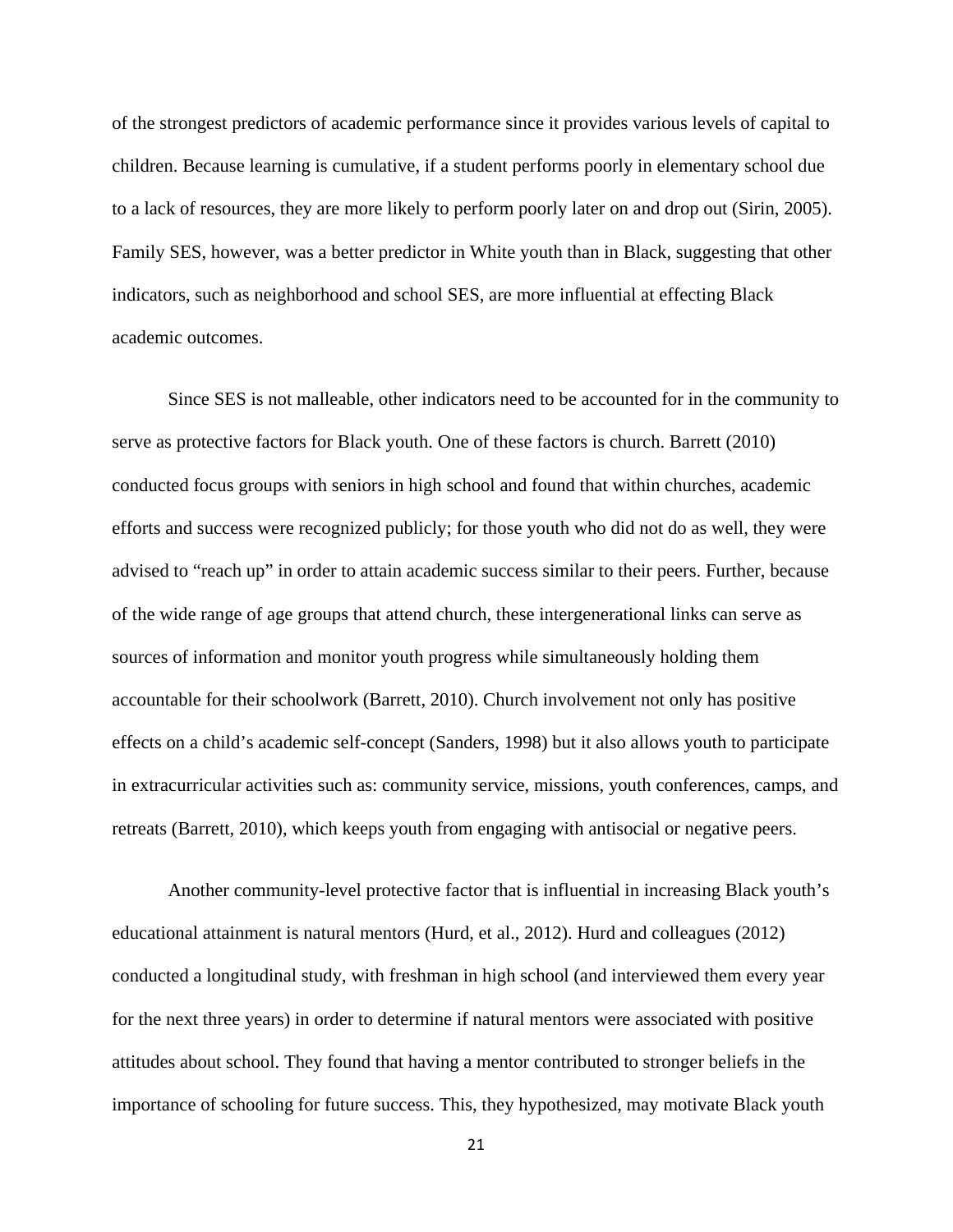to want to continue with the pursuit of an advanced degree. In Barrett's (2010) study, parents, youth, and other adults in the church served as role models and provided sources of information to youth.

Risk and protective factors can both hinder and facilitate academic outcomes in youth as a whole, but in Black youth in particular. Each level, the individual, the parent/teacher, and the community, plays a role in shaping the academic trajectories of youth and are important to consider when looking at why academic disparities exist. Many of these studies surveyed youth and/or their parents/teachers, but did not conduct interviews and develop themes to understand, in a rich and contextual way, what are the most important factors influencing youth today. This gap in the literature is ripe for exploration and will provide a level of depth that has yet to be understood in the academic literature. The next section will focus on the predictors of achievement in order to determine if there are specific indicators that have a more consistent effect on academic outcomes.

### **Literature Review of the Predictors of Achievement[3](#page-35-0)**

### **Microsystem**

 $\overline{\phantom{a}}$ 

Individual-level factors predict achievement in a variety of ways (Honora Adelabu, 2008; Balfanz, Hertzog, & Mac Iver, 2007; Beal & Crockett, 2010; Lucio, Rapp-Paglicci, & Rowe, 2011; Ou & Reynolds, 2008; Tiet, Huizinga, & Byrnes, 2010). For example, Honora Adelabu (2008), wanted to examine how Future Time Perspective (FTP), a sense of hope, and

<span id="page-35-0"></span><sup>&</sup>lt;sup>3</sup> Many of the risk and protective factors discussed in the previous sections appear as predictors. This indicates that not only do specific factors impede and help middle school youth, but are actually found to predict achievement in the future. This implies the importance of the middle school experience and the perceptions that youth have regarding their beliefs in their ability to make positive academic gains which sets their trajectory going forward.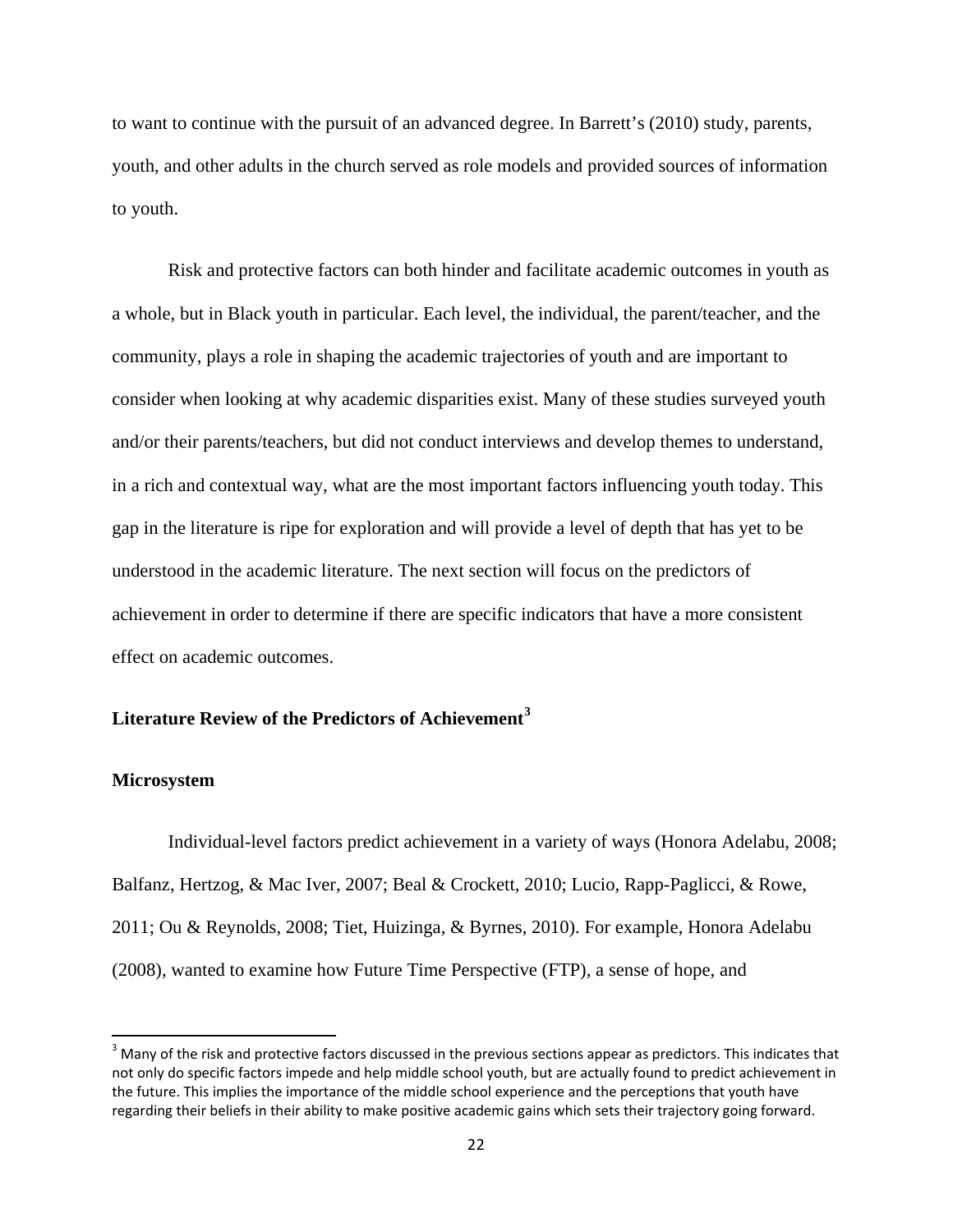identification with one's ethnic group would help to predict academic achievement in Black youth. The results indicated that all three were positively related to academic achievement and that students who were focused on the future, were interested in reaching their goals, and had a sense of belonging to their ethnic group were more likely to achieve compared to their peers. Unfortunately, although these factors predict achievement in the  $7<sup>th</sup>$  grade, they are less likely to contribute in the  $9<sup>th</sup>$  and  $11<sup>th</sup>$ . This separation between middle and high school is alarming, although they do not give a reason for the decline.

 Future-oriented cognitions were also the focus of Beal and Crockett's (2010) research. They wanted to determine if adolescents' future-oriented cognitions changed during adolescence and if they predicted their activities. In addition, they wanted to see if aspirations and expectations had an effect on educational attainment and if this was reciprocal. Their results indicated that future-oriented cognitions did have an impact on development such that aspirations and expectations predicted educational attainment eight years later. Academic activities, however, did not predict changes in aspirations nor in expectations, suggesting a unilateral effect.

 Balfanz et al. (2007) in a comprehensive study focused on disengagement, wanted to understand how early it occurs and what, if any, indicators existed to predict who would eventually drop out. They focused on the emotional/affective component of engagement, as behavioral reactions and academic struggle have been shown to be the two main reasons why students disengage. To measure disengagement over time, they created a longitudinal database, which followed predominately Black students from the beginning of  $6<sup>th</sup>$  grade through an 8-year period. Their predictors (flags) were as follows: students had to attend school less than 80% of the time; they needed to fail  $6<sup>th</sup>$  grade math and English; and have an out-of-school suspension in the  $6<sup>th</sup>$  grade. The variables they analyzed included: final marks in  $5<sup>th</sup>$  and  $6<sup>th</sup>$  grade; end-of-year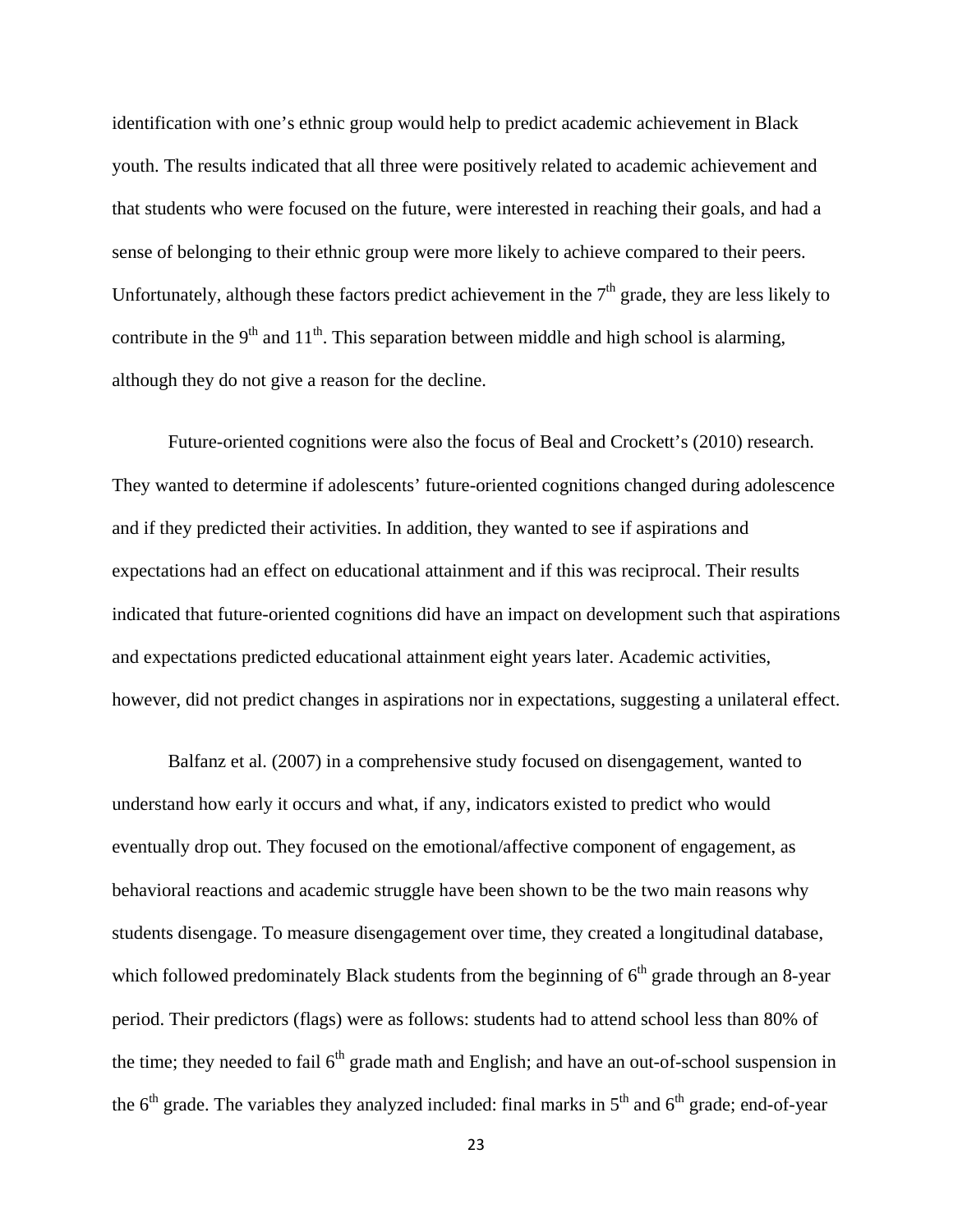behavior marks; in-school and out-of-school suspensions; attendance; special education status; English as a second language (ESL); and 1 or more year's overage for grade level.

Their results indicated that failing a course was a better predictor than having low test scores; in fact, of the  $6<sup>th</sup>$  graders who failed math and English, 87% and 89% failed to graduate, respectively. Those who were chronically absent were 68% less likely to graduate than their peers and those with an unsatisfactory behavior grade were 56% less likely to graduate. These predictors, together, contributed 34 times more variance in predicting graduation rates than did student race. Differences in how many flags a student had are important to note: of those with zero flags, 56% would graduate on time or within a year; those with one, 36%; with two, 21%; with three, 13%; and with four, 7%. Overall, of the students who had at least one flag, 29% of them were predicted to graduate on time or within one year. This inclusive and wide ranging research showed specific predictors that educators and parents can be aware of in order to determine the likelihood that a student will disengage and eventually, drop out of school.

Other recent predictors focus on academic expectations (Lucio, et al., 2011; Ou and Reynolds, 2008); self-efficacy, attendance, repeated grades, and school behaviors (Lucio, et al. 2011); attendance in selective magnet schools (Ou and Reynolds, 2008); effortful control, conflictual academic relationships and school avoidance which mediate cumulative risk and math and science achievement (Swanson, Valiente, & Lemery-Chalfant, 2012); and resilience (Tiet, et al. 2010). Tiet and colleagues (2010) found that Black youth that had higher levels of functioning, in spite of living in high-risk neighborhoods, were considered resilient given their higher levels of academic achievement, higher self-efficacy, and better psychosocial functioning.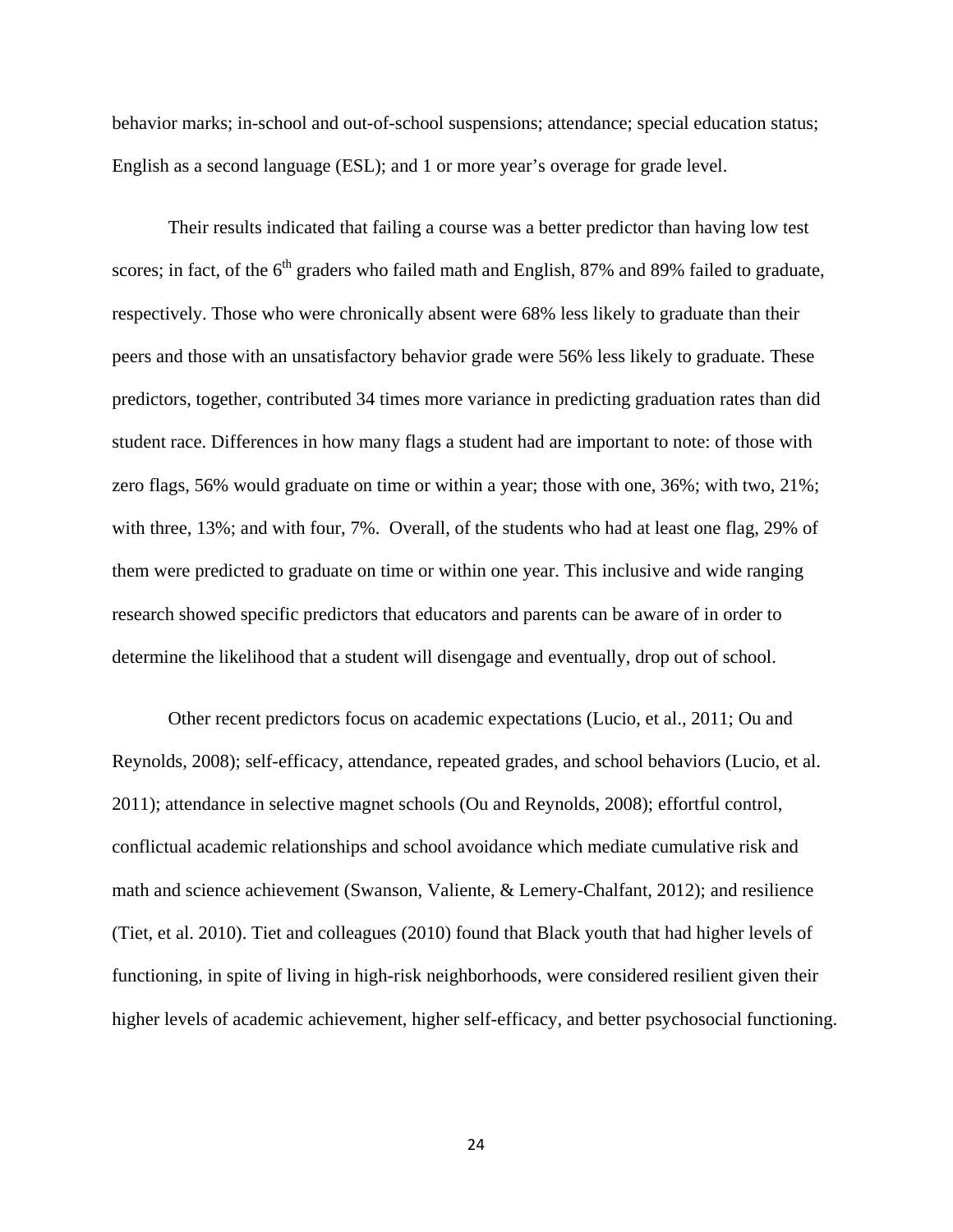# **Mesosystem/Exosystem**

Parental and teacher influence are also important predictors in determining adolescent achievement. In determining support systems in their lives, youth list female members of their families as giving out emotional, tangible, and informational support and teachers as providing informational support, only. (McMahon, Felix, & Nagarajan, 2011). Kirk, Lewis-Moss, Nilsen, and Colvin (2011) wanted to explore if parents are influential in shaping their children's educational aspirations. Middle and high school youth who were predominately Black, were interviewed. They found that parents had high levels of aspirations, which predicted adolescent aspirations. This was true even though parents in this sample reported low levels of education, themselves. Furthermore, adolescents whose parents had high expectations had higher GPAs. Even student perceptions of parental expectations, have been shown to be predictive of Black youth's aspirations (Nichols, Kotchick, McNamara Barry, & Haskins, 2010).

In a similar line of research looking at the long-term effects on children's educational and occupational success of their parents, Dubow, Boxer, and Huesmann (2009) wanted to examine if they could predict two adult outcomes at age 48 (i.e. educational and occupational attainment) from parental education levels when the students were in middle school. Data came from the Colombia County Longitudinal Study, which began in 1960. Their results indicated that parental education measured in middle school accounted for educational and occupational attainment at age 48. Additionally, the higher the level of parental education, the higher the educational aspirations and attainment were in adolescence; this led to more prominent occupational status in adulthood. The single and strongest predictor of educational attainment at age 48, however, was educational aspirations at age 19. Assuming that 19-year olds are college sophomores, and that college acceptance and enrollment is based on doing well in middle school and high school, it is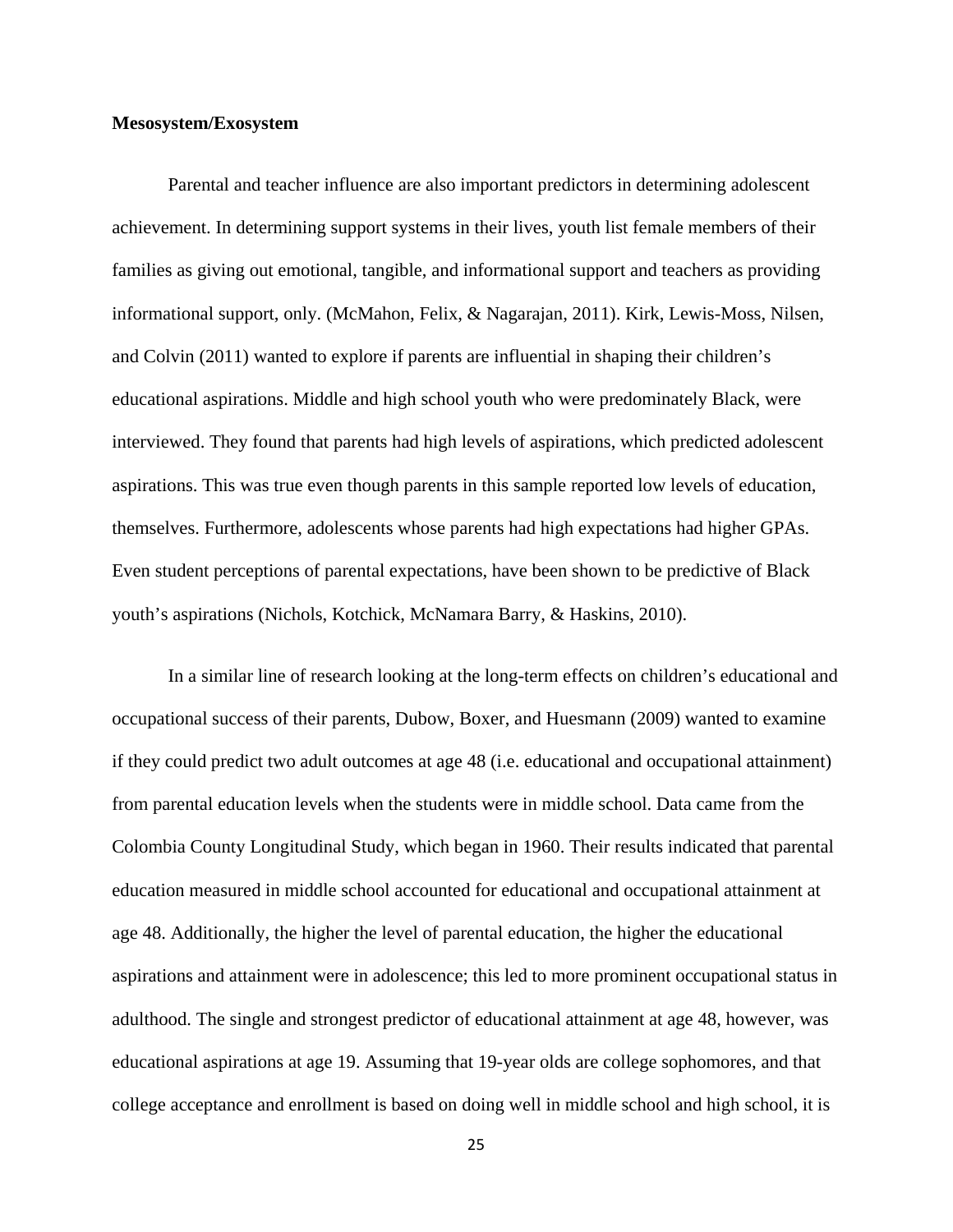clear that parental levels of education play an important role in predicting student academic success.

Black youth tend to have less positive relationships with their teachers compared to their White peers (Saft & Pianta, 2001). One reason for this could be that Black youth who are from lower-income backgrounds have different views than their teachers, who tend to come from middle-class backgrounds (Barrett, 2010). To understand the quality of student-teacher relationships in a predominately Black sample, Decker, Dona, and Christenson (2007) wanted to determine if it was associated with positive social, behavioral, engagement, and academic outcomes. Their results concluded that students discussed wanting to be closer with their teachers, indicating that a good relationship with teachers is a source of support; teachers, however, tended to view their relationships with students negatively. Given that this relationship was important in predicting socio-emotional functioning and engagement outcomes (Decker, et al., 2007), how a teacher responds to youth is important. There was no relationship found regarding academic outcomes. Furthermore, teacher perceptions of their relationships affected their behaviors towards the students such that the more positively the teachers rated their relationship with their students, the number of suspensions the student received decreased.

Relationships with teachers also predicted lower levels of antisocial behavior for children and adolescents (Tiet, et al. 2010) as well as student engagement, language arts and math grades, and math achievement (Murray, 2009). As positive aspects of relationships with teachers such as closeness increased, student adjustment and functioning improved as well (Murray, 2009). Adjustment and functioning include things like: better social skills, positive behaviors, higher levels of engagement, better academic outcomes, less behavioral referrals, and more time spent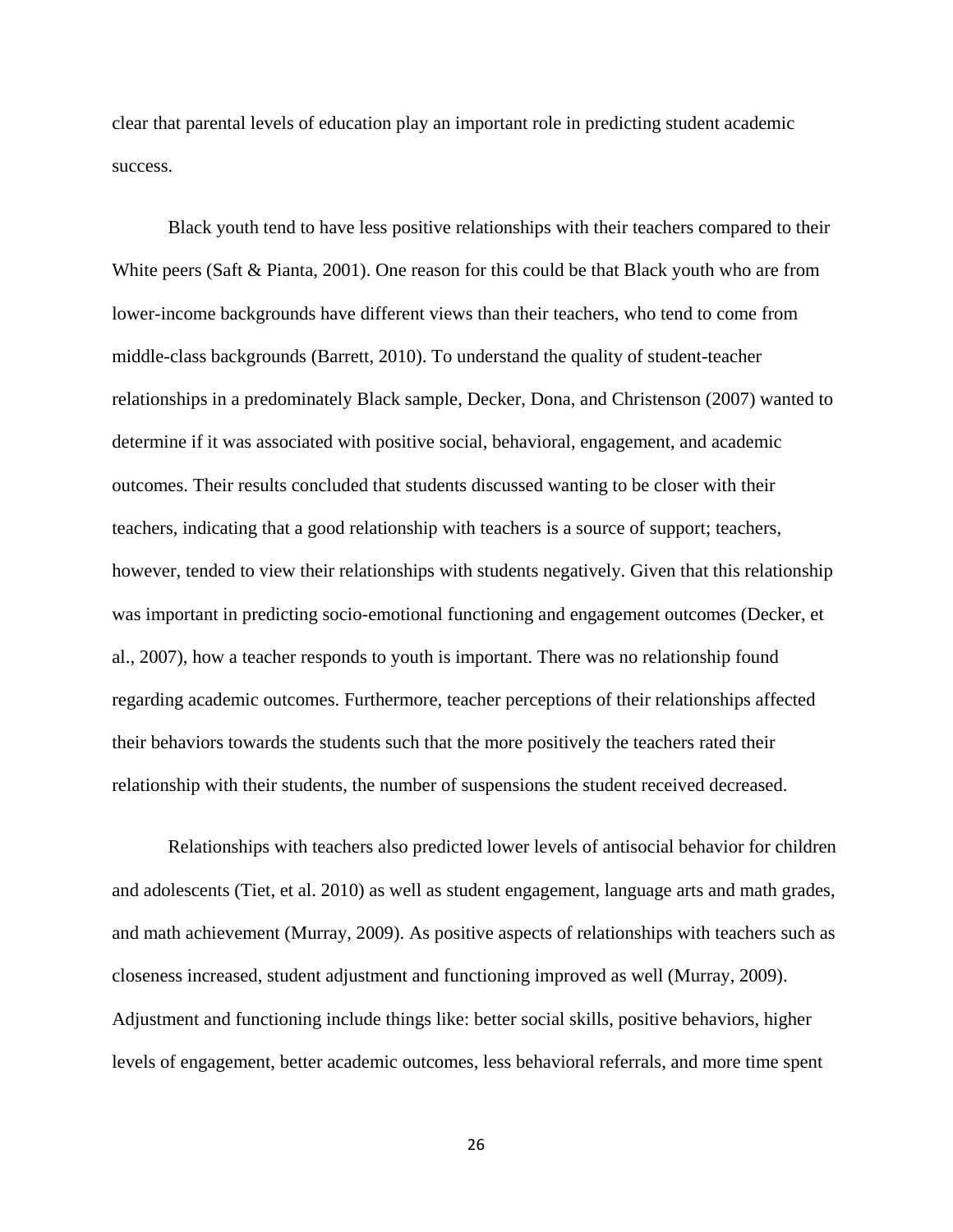on a task (Decker, et al., 2007). Based on these outcomes, it's clear that a positive studentteacher relationship is essential to increasing academic achievement in Black youth.

### **Macrosystem**

 From a broader perspective, discrimination is one mechanism that inhibits academic success in Black youth. Researchers have documented racial and systemic differences that limit Black youths success in school (Ogbu, 1994; Fordham & Ogbu, 1986; Fischer & Shaw, 1999; Fisher, Wallace, & Fenton, 2000; Garmezy, et al. 1984). Neblett Jr., Philip, Cogburn, and Sellers (2006) wanted to determine if Black youth's experiences with discrimination negatively impacted their academic outcomes and examined if positive racial socialization messages helped alleviate these negative experiences. They recruited Black students in grades 7-10 in eleven different middle and high schools. They found that having discriminatory experiences in school were negatively related to academic curiosity, persistence, and performance. Additionally, even when racial socialization messages were conveyed via parents, it did not lessen the impact of discrimination. Having curiosity and persistence was related to higher self-worth (Neblett Jr., et al., 2006) which facilitates learning and efficacy, even when students do poorly.

 Discrimination can also affect school engagement among Black youth. When looking at the sociocultural factors that are related to academic achievement in Black middle school students, Dotterer (2009) discovered that reported experiences with discrimination were related to lower school self-esteem and school bonding, which supports the notion that experiencing discrimination puts adolescents at risk for disengagement. Similar to what Neblett Jr. and colleagues found (2006) racial socialization did not buffer the effects of perceived discrimination at school (Dotterer, 2009). Discrimination from teachers was also a negative predictor of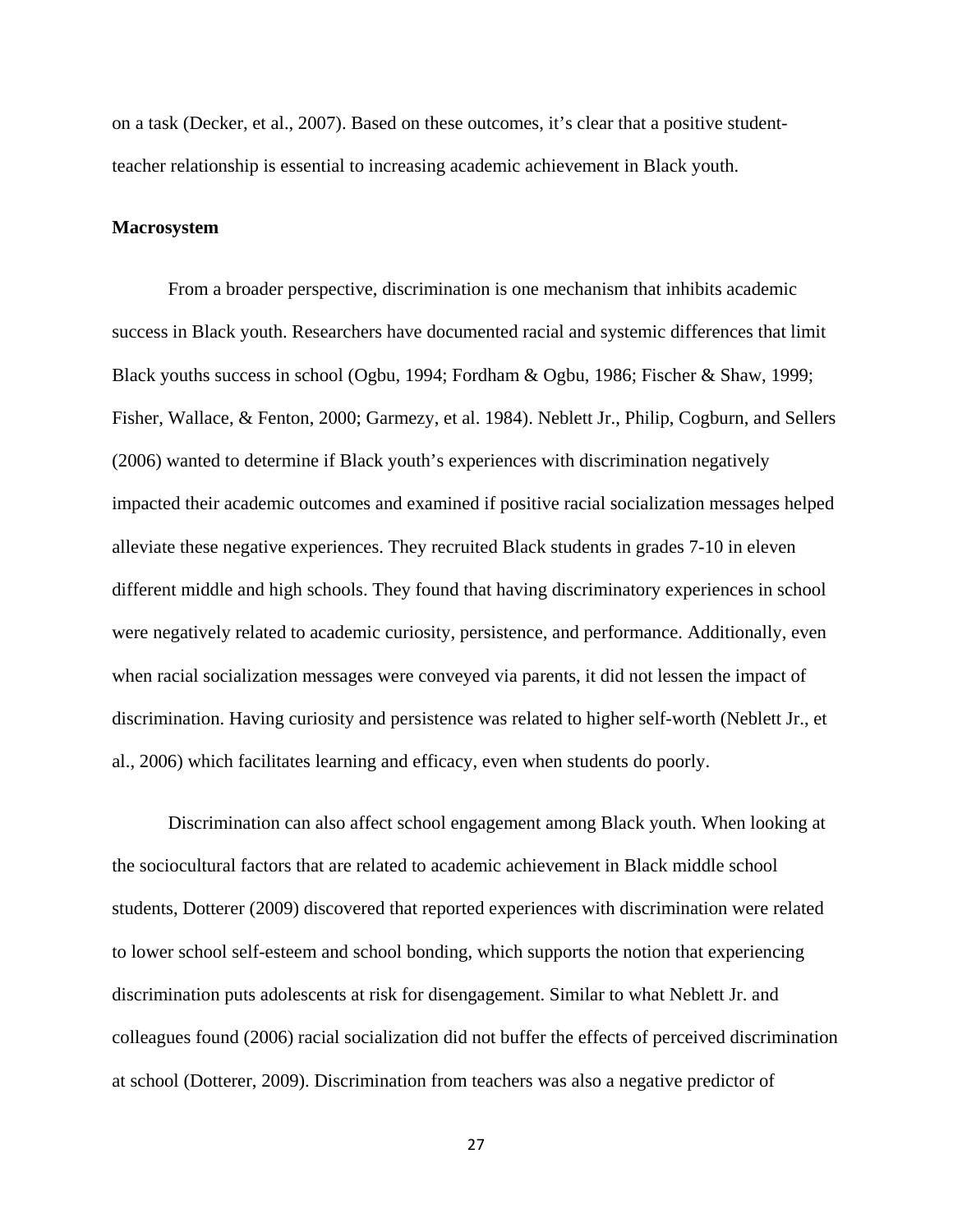academic achievement in Black youth (Dotterer, 2009), proof that teachers play a large role in the academic success of Black students.

 Support systems that exist outside of the home, such as community resources that encourage children to engage in extracurricular activities, or factors that help increase resiliency in at-risk youth, are all positive predictors of attainment (Tiet, et al., 2010; Nichols, et al., 2010). Communities and neighborhoods lacking in resources or in capital, can predict negative outcomes on attainment (Stewart, Stewart, & Simons, 2007; Walker & Sutherland, 1993; Hope, 1995, Leventhal & Brooks-Gunn, 2000). In Nichols et al. (2010) study, they found no relationship between the number of community resources present and the utilization of those resources in impacting achievement. This, they concluded, could be the result of students not being aware of the resources that do exist in their communities because neighborhoods were reported as unsafe and most children did not leave their homes after school.

 In response to youth growing up in environments that lack sufficient levels of human and economic capital, one way to increase achievement is through social capital (Stanton-Salazar, Vásquez, & Mehan, 1996). In looking to explore what forms of capital impact the educational attainment of Black youth, Buttaro, Battle, and Pastrana Jr., (2010) found that economic, rather than social capital, was a better predicator of positive gaps in attainment, however, social capital is contingent on parental economic capital, which means that high levels of social capital are dependent on economic capital. Social capital was also an important contributor in a group of middle school students who were considered at-risk (Woolley & Bowen, 2007). In this study, social capital played an additive role in students' lives, especially when economic and human capital was low.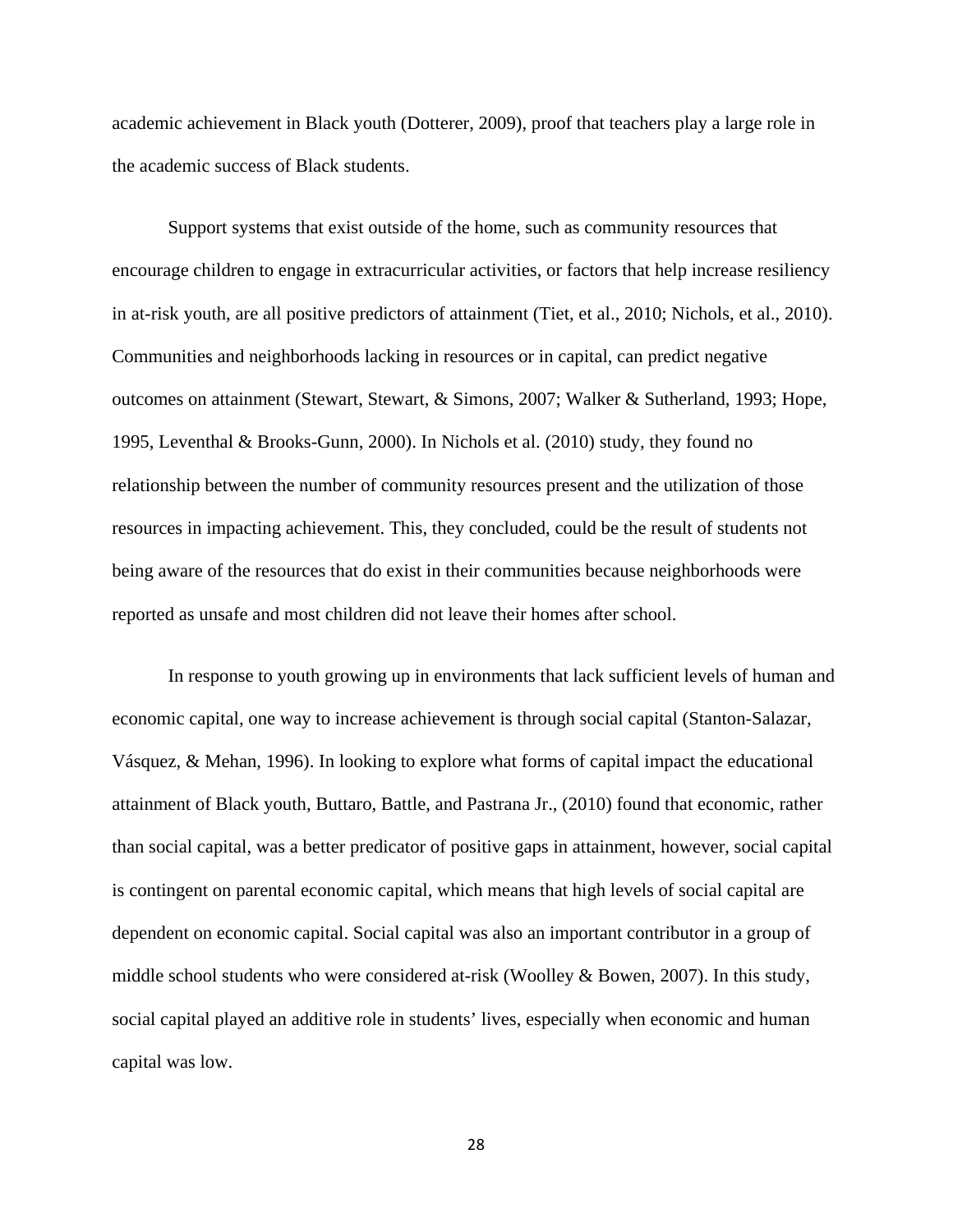Based on the existing literature, high aspirations (from the microsystem), parents that have high expectations and teachers that offer a supportive atmosphere (from the mesosystem/exosystem), and social capital and low levels of discrimination (from the macrosystem) are important predictors of academic success in Black youth. All of the above also indicate that youth filter and internalize messages from their surroundings. The next section will focus on introducing a theory that, at its core, focuses on the microsystem factors, yet incorporates the mesosystem/exosystem and macrosystem influences that are responsible for impacting the individual. This theory will guide the research in helping to understanding the aspiration and expectation gap.

#### **Self-Efficacy Theory**

Self-efficacy theory is subsumed under the larger social-cognitive theory (Bandura, 1986) which posits three components that influence psychosocial functioning: cognitive and other personal factors, behaviors, and environment. When viewing social-cognitive theory from an agentic perspective, efficacy is the central mechanism of human agency (Bandura, 1997), and can be understood from a personal and collective perspective. Self-efficacy, because of its large influence on agency, has been shown to be a predictor of academic aspirations and attainment in school children (Pajares, 1996; Pajares & Miller, 1994; Schunk, 1989; Zimmerman & Bandura, 1994; Zimmerman, Bandura, & Martinez-Pons, 1992).

Self-efficacy theory can be attributed to Bandura (1977), who conceptualized that efficacy is comprised of two separate parts; an individual first needs to have outcome expectancies, which are defined as the belief that a behavior or set of behaviors will lead to a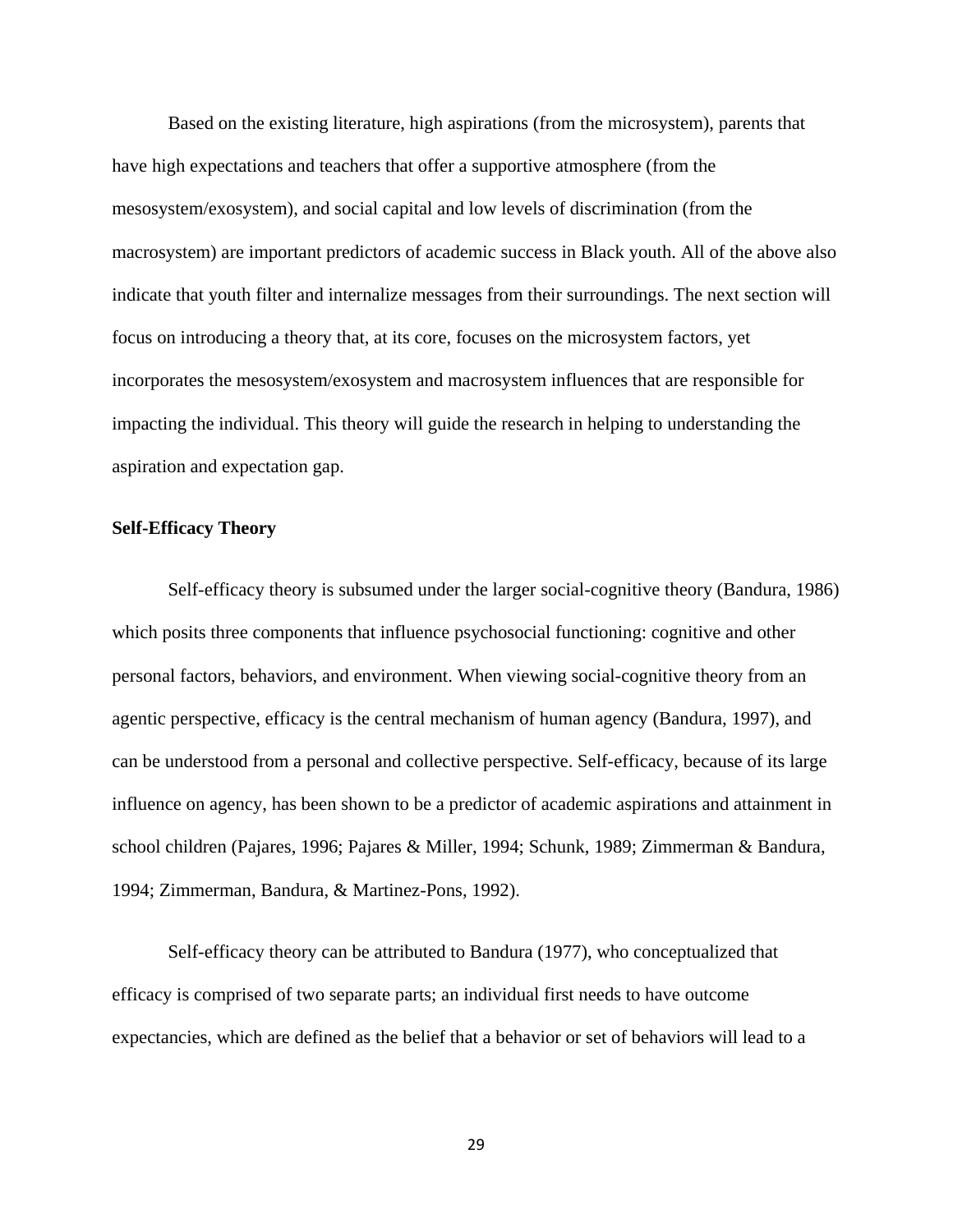specific outcome. Next, they need to have efficacy expectations which are the beliefs that one can successfully implement said behaviors required to produce the outcomes. (Figure 1).



Figure 1. Diagrammatic representation of the difference between efficacy expectations and outcome expectations.

Outcome and efficacy expectations are differentiated because an individual can believe that engaging in certain behaviors will lead to specific outcomes (outcome expectations), yet if they have doubts about their abilities to perform the behaviors (efficacy expectations), the information does not influence their behavior (Bandura, 1977). An example might be helpful; say an adolescent in middle school wants to go to college (this is their outcome). In order to get accepted into college, they believe that studying, getting good grades, engaging in extracurricular activities, and volunteering are the behaviors needed to achieve that outcome (outcome expectations). Unfortunately, they do not have appropriate studying habits, they do not believe they can get good grades, they don't want to participate in extracurricular activities/don't have the means/transportation, and have nowhere close by to volunteer (efficacy expectations). Based on their analysis of their resources and capabilities, they determine that a college education is unattainable and do not engage in the appropriate behaviors to achieve their goal.

 Avoiding specific behaviors based on personal or environmental inadequacies is a common human trait since individuals tend to participate in activities in which they view themselves as capable (Bandura, 1977). When individuals perceive that they have the appropriate

Taken from: Bandura, A. (1977). Self-efficacy: Toward a unifying theory of behavioral change. *Psychological Review, 84,* 191-215.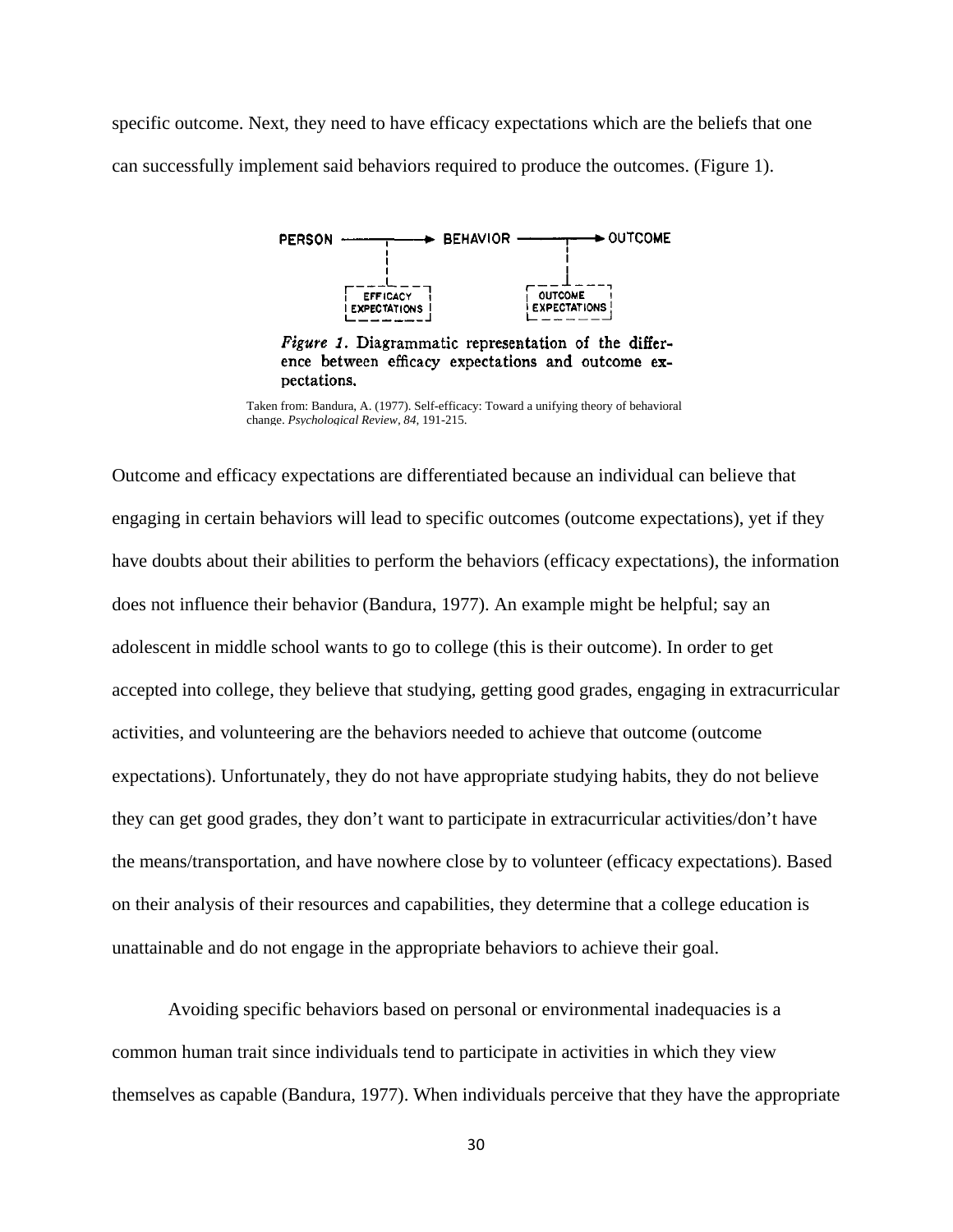skills and incentives to complete a goal, efficacy expectations are a major determining factor in how much effort they expend and how long they will continue working toward that goal, even in the face of stressful and complicated situations (Bandura, 1977). These efficacy expectations are based on four sources of information from the individual's environment: performance accomplishments, vicarious experience, verbal persuasion, and physiological states. (Figure 2).

Performance expectations are based on personal mastery experiences; success in a specific action will raise experiences while repeated failures will lower them. Vicarious experience is seeing others perform a threatening or difficult task without problems, which then raises the expectations in the individual that they too can improve and complete a task if they persist in their efforts. Verbal persuasion pertains to individuals being led through suggestion that they can cope successfully with things that have overwhelmed them in the past. Emotional arousal concerns the idea that stressful situations elicit an emotional response, which depending on the task, might be informative concerning an individual's competency.



#### EFFICACY EXPECTATIONS

Figure 2. Major sources of efficacy information and the principal sources through which different modes of treatment operate.

 Taken from: Bandura, A. (1977). Self-efficacy: Toward a unifying theory of behavioral change. *Psychological Review, 84,* 191-215.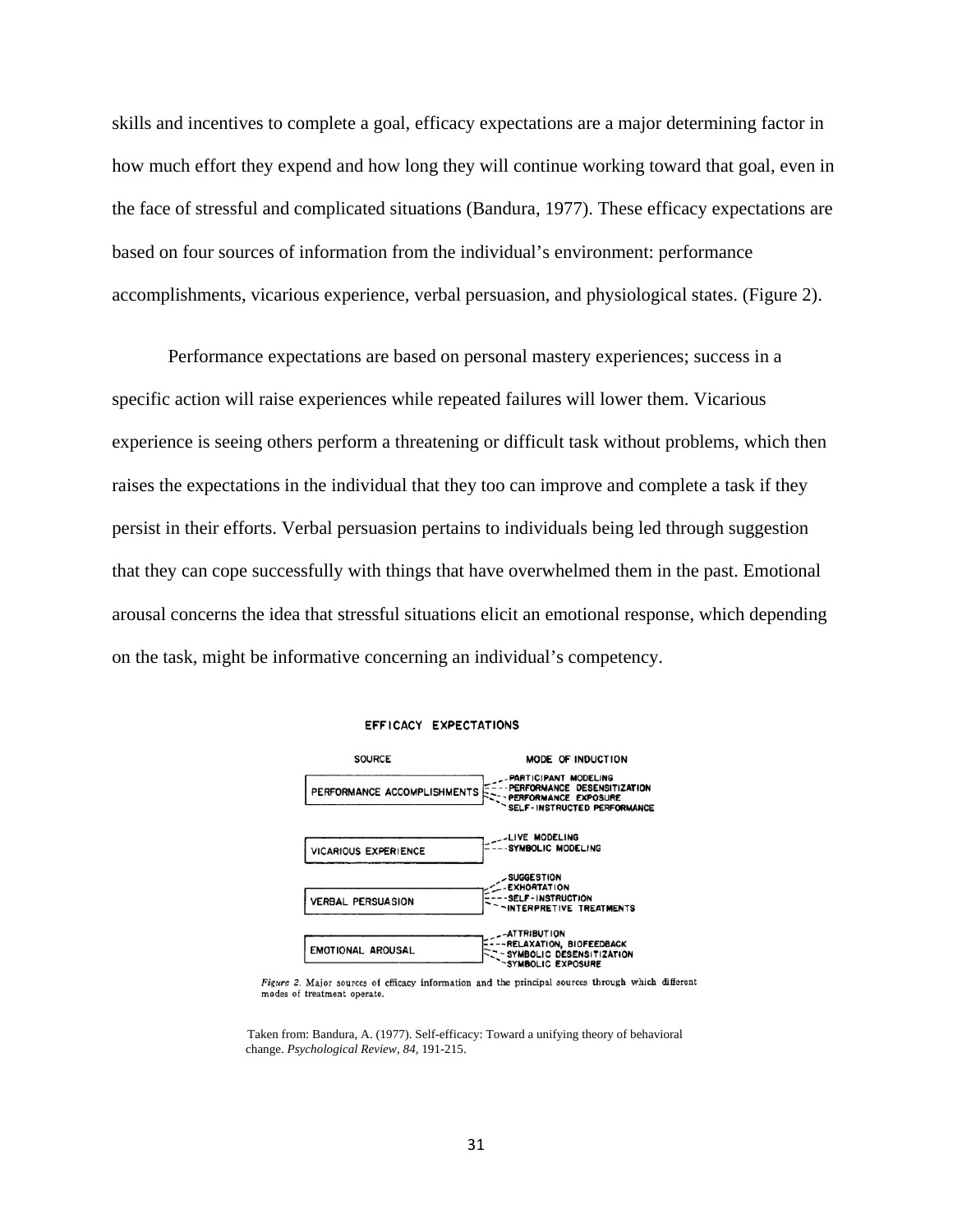In wanting to determine which of the four sources of information impacted students' academic capabilities and self-regulatory strategies, Usher and Pajares (2006) surveyed  $6<sup>th</sup>$  grade middle schoolers and aimed to explore how the four sources varied by race/ethnicity. They found that all four informational sources predicted self-efficacy, but perceived mastery accounted for the most variance. For students who were below-reading level, they reported fewer mastery experiences, vicarious experiences, and social persuasions as well as higher physiological arousal and lower self-efficacy than students above reading level. Finally, for Black youth, social persuasion was a better predictor of self-efficacy than was mastery experience, indicating the importance of teachers and parents in helping to increase their self-efficacy.

 When conducting a review of the literature in order to determine which of the four sources of self-efficacy posited by the social cognitive theory have a positive impact on selfefficacy in higher educational settings, van Dinther, Dochy, & Segers (2011) focused on interventions using different theories. They found that interventions that were based on the social-cognitive theory were more effective in influencing students' self-efficacy than interventions that used other theories (91% compared to 67%). Further, they found that mastery experiences are the most important of the four sources in creating a strong self-efficacy.

 Different sources of influence, including parents and the school, are important in shaping adolescents' self-efficacy (Bandura, Barbaranelli, Caprara, & Pastorelli, 1996; Bandura, Barbaranelli, Caprara, & Pastorelli, 2001; Jiang, Song, Lee, & Bong, 2014; McMahon, Wernsman, & Rose, 2009). In fact, positive parental involvement in their children's education can increase teachers' educational commitment to children (Bandura, et al., 1996) since parents influence teacher perceptions about the child. In families who are economically disadvantaged,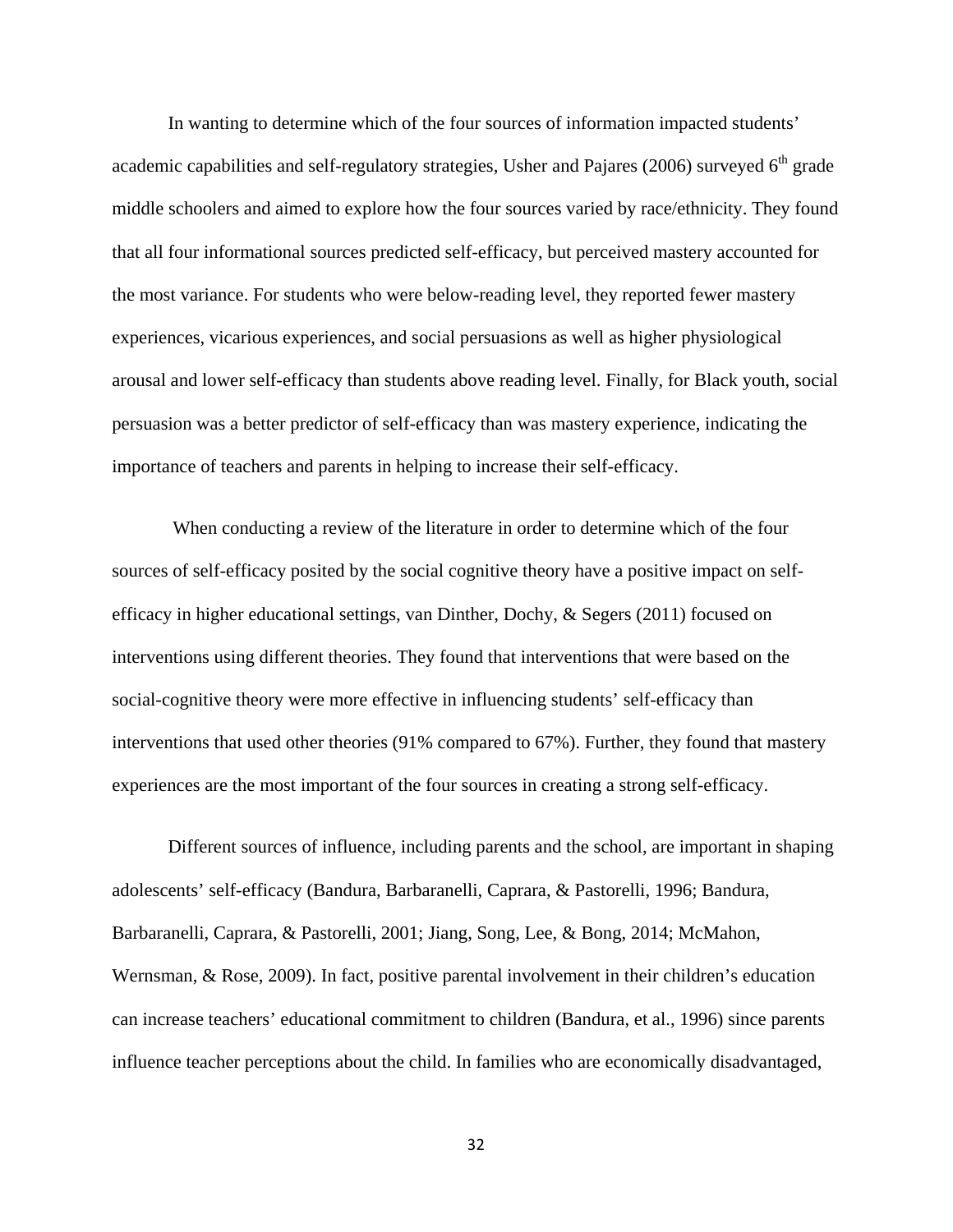parents with high aspirations and involvement in school activities tend to have children who are academically successful (Kao & Tienda, 1998).

In middle school samples, parents who have high self-efficacy in promoting their children's intellectual development as well as positive educational aspirations for their child were more likely to have children who did better academically (Bandura, et al. 1996). Further, parents high in self-efficacy seek out and create environments that are conducive to their children's academic development and serve as advocates on their behalf (Bandura, et al. 1996). In a similar longitudinal study with 11-15 year old students in the  $6<sup>th</sup>$  and  $7<sup>th</sup>$  grade, Bandura, et al. (2001) found that while SES only had a small and indirect effect on students' self-efficacy, parental aspirations were important in influencing student occupational efficacy and career choice. This study found parents who have high aspirations act in ways that increase their child's academic, social, and self-regulatory efficacy, which in turn increases their aspirations and promotes academic success (Bandura, et al. 2001).

Jiang, et al. (2014) wanted to determine how the perceived achievement goals (mastery and performance) would predict Korean students' self-efficacy and personal achievement goals in elementary and middle-school students. They found that the perceived achievement goals that parents and teachers held for students helped predict self-efficacy and achievement goals, which then predicted actual achievement. Further, perceived mastery goals of both parents and teachers predicted students' self-efficacy while perceived performance goals predicted self-efficacy from parents only (Jiang, et al. 2014). As students transitioned from elementary to middle school, however, perceptions of teacher achievement goals dwindled, while parent influence remained relatively stable, indicating the higher predictive power of parental influence compared to teachers (Jiang, et al, 2014). The most importance predictor of student achievement in both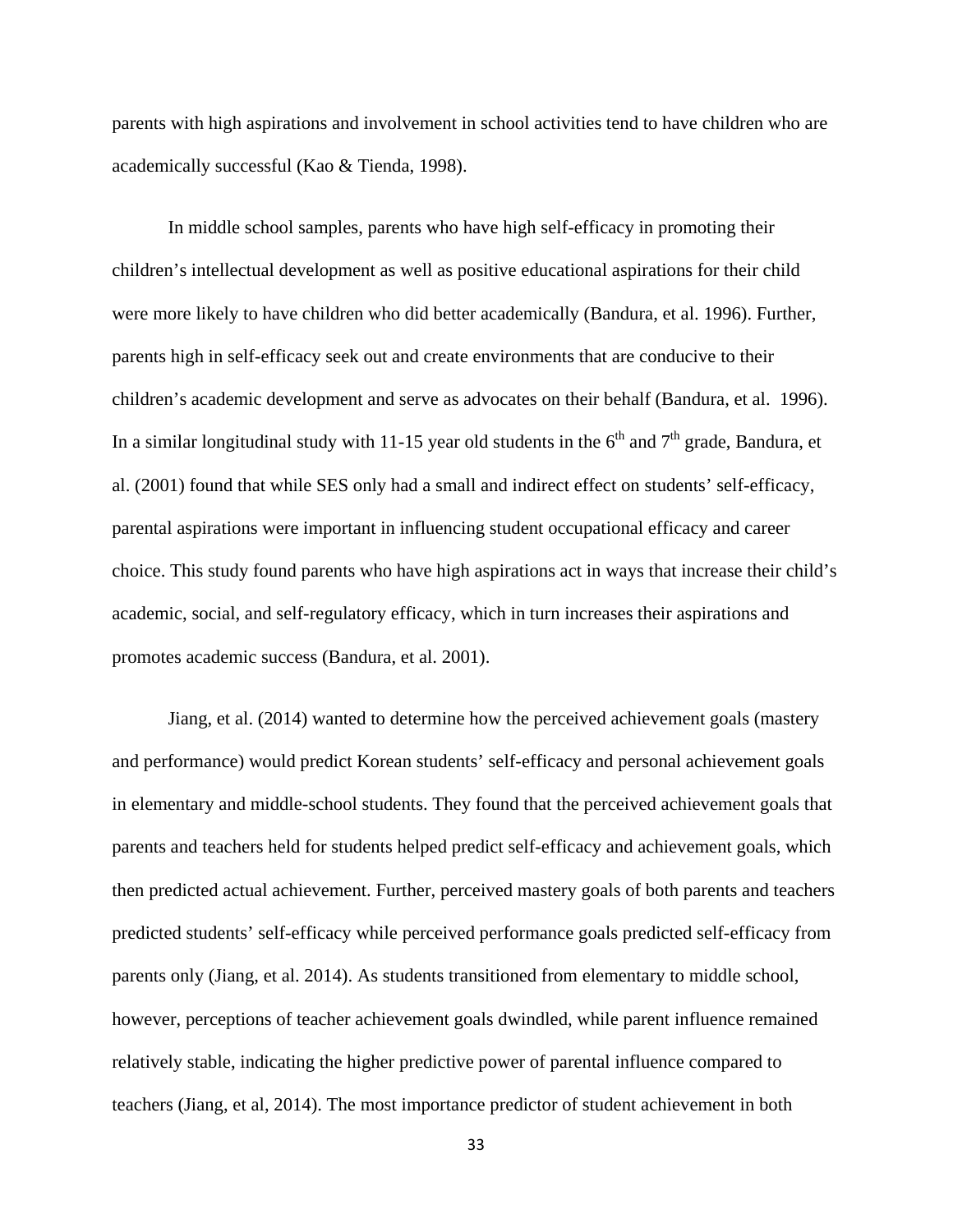elementary and middle-school students was their own self-efficacy, demonstrating that establishing high levels of self-efficacy early will help youth achieve their own academic goals (Jiang, et al 2014).

In high school samples, self-efficacy has been studied in a variety of ways. Research has looked at self-efficacy and school belonging and aspirations such that feeling encouraged to participate, a subscale, predicted academic self-efficacy in Black males (Uwah, McMahon, & Furlow, 2008). Additionally, students' academic aspirations predicted their self-efficacy, emphasizing the important relationship between aspirations and self-efficacy in Black male students. Researchers have also looked at self-efficacy and personality in Italian students such that openness at the end of junior high school was related to academic outcomes more so than self-efficacy, yet this switches once students are in senior high school (Caprara, Vecchione, Alessandri, Gerbino, & Barbaranelli, 2011). Further, parental aspirations for their children were also positive predictors for student self-efficacy in math and English and parental involvement in extracurricular activities also increased student self-efficacy (Fan & Williams, 2010). Finally, self-efficacy was related to cognitive and metacognitive strategies such that students who have high levels of self-efficacy are confident in their academic abilities, believe that intelligence is malleable, and believe that doing well is determined by effort (Komarraju & Nadler, 2013).

In determining meta-analytically, how self-efficacy relates positively to academic performance, Multon, Brown, & Lent, (1991) determined that self-efficacy accounted for 14% of the variance in student's academic performance and 12% of the variance in their academic persistence. Low-achieving students were found to have better relationships between selfefficacy and performance than those that were higher achieving, showing how powerful selfefficacy beliefs are in increasing students' academic performance. Lastly, they found age was an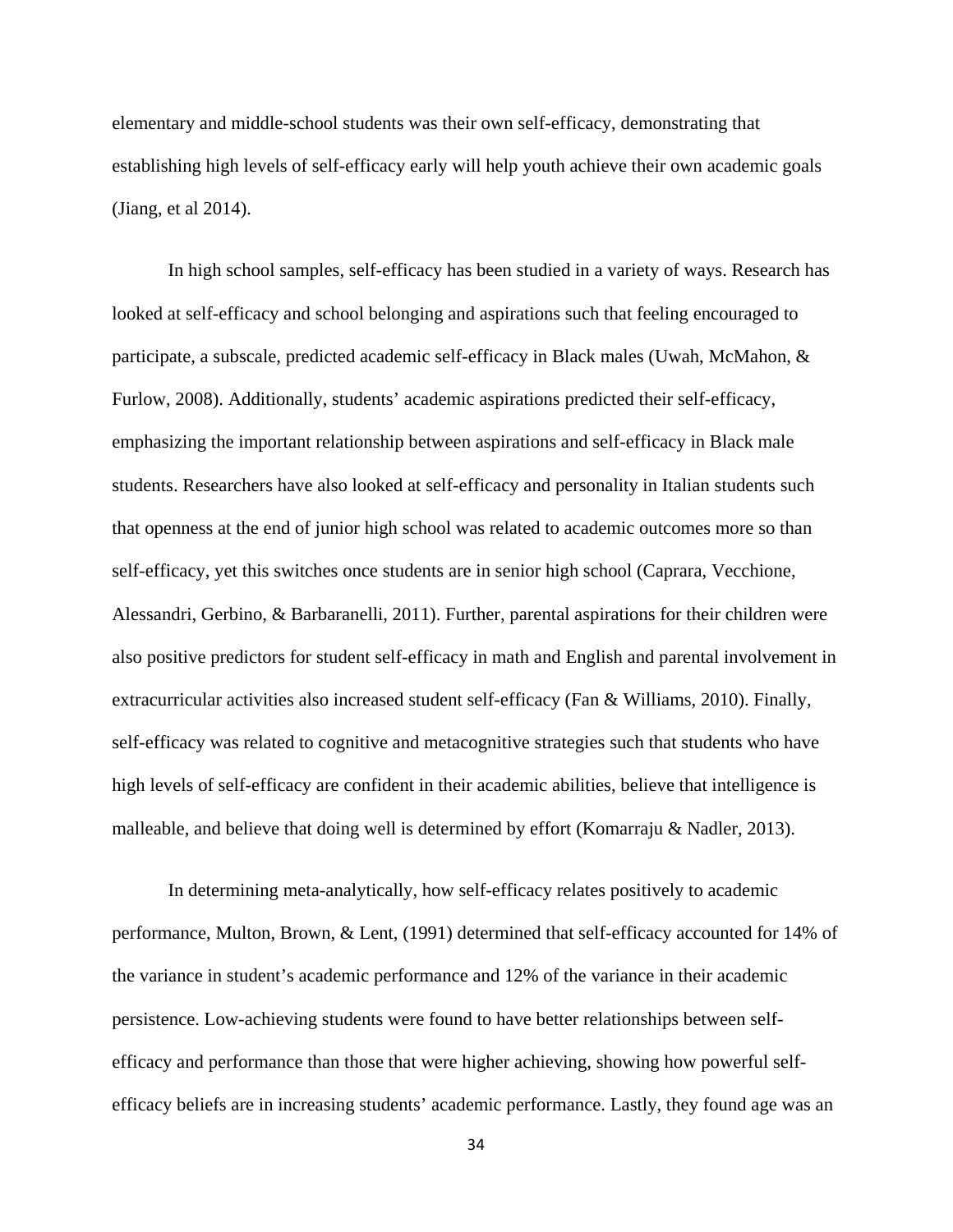important factor moderating efficacy and performance such that high school and college-age students showed stronger effects than did elementary. There were no results for middle school youth, showing how little research was done on them at this time.

Based on the research conducted with self-efficacy in middle and high-school students, it is clear that a positive and significant relationship exists between self-efficacy, academic aspirations and expectations, and academic achievement. Currently, there are no qualitative studies that use self-efficacy theory to show the gap between students' academic aspirations and their expectations. This project will gather opinions from students about what they feel are barriers and motivators preventing and encouraging them to enroll in college and help flesh out their aspirations and expectations. Because this theory incorporates the individual and the environment, it is ideal in capturing all the influences in a student's life and allows for a clearer picture to be formed when trying understanding why the discrepancy between aspirations and expectations exists.

# **Purpose of Research**

This project is an exploratory study focused on developing a deeper understanding of middle school youth's academic aspirations and expectations. The purpose is to explore factors motivating and inhibiting youth from wanting to go to college. Although there are numerous risk and protective factors related to academic achievement cited in the literature, this study will investigate the fit between scholarly perspectives and youth perspectives by interviewing students directly to learn how they talk about factors influencing their academic lives. Currently, there are no studies that interview youth regarding their academic aspirations and expectations.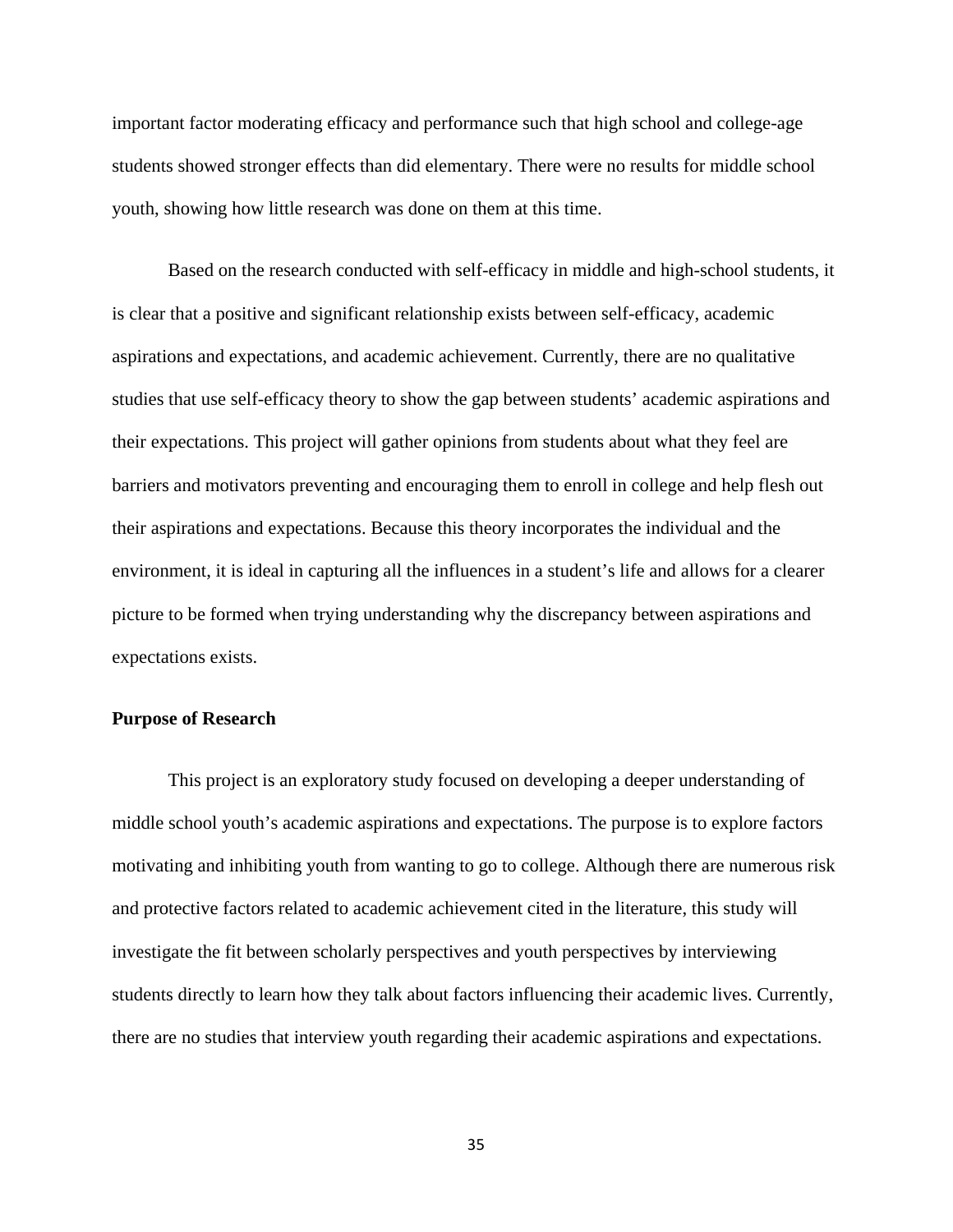Interviews allow for a richer, more contextual portrayal of the academic aspirations and expectations in youth. Of particular interest are the following research questions:

**Research Question #1:** What are the factors middle school youth identify that motivate their college aspirations and expectations?

**Research Question #2:** What strategies do youth conceptualize for overcoming potential barriers to college attainment?

**Research Question #3:** In what ways have youth thought about ways to fulfill their goals?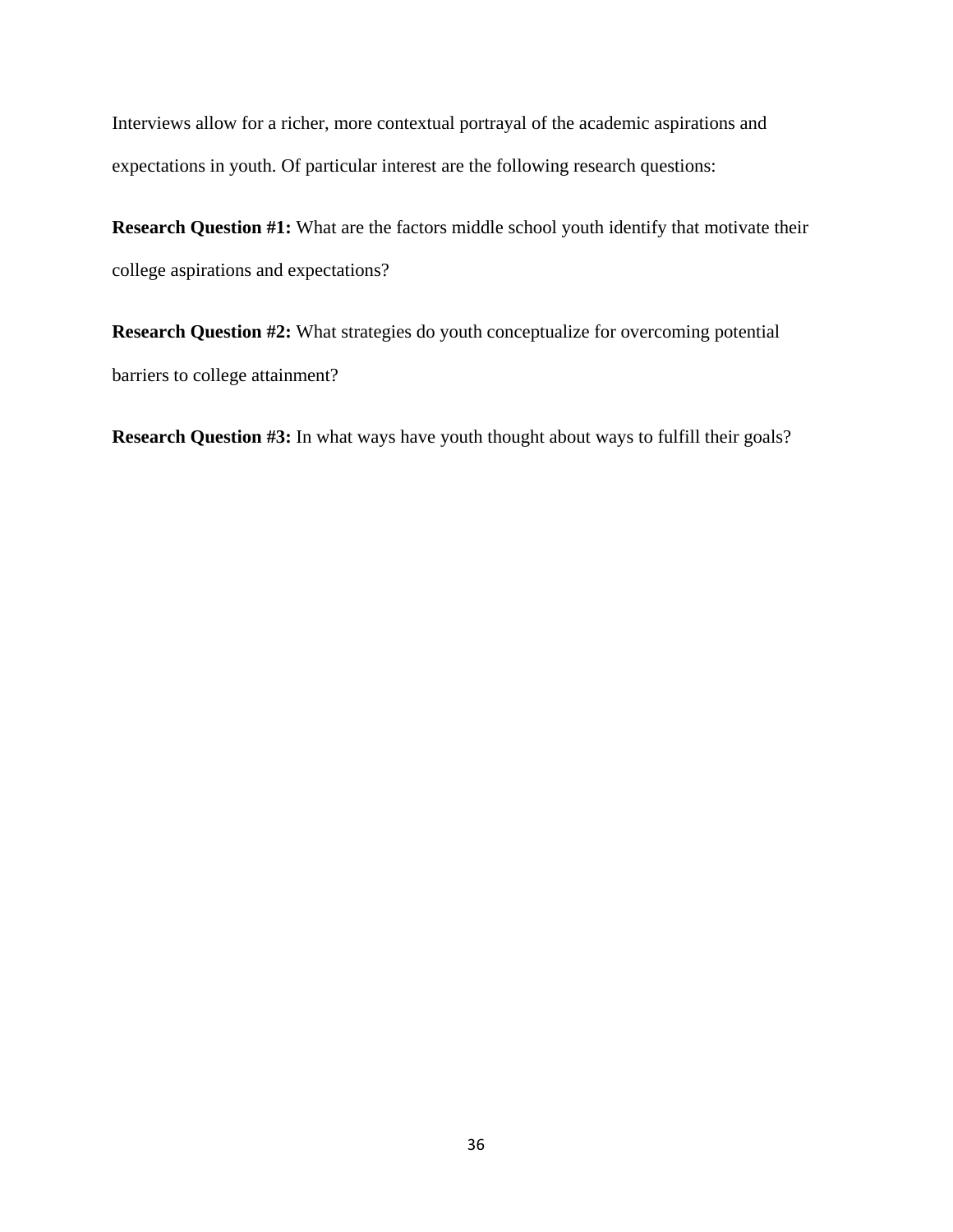# CHAPTER II

# METHOD

# **Setting and Participants**

**Setting.** Wichita Public Schools (USD 259) is the largest school district in Kansas, which is responsible for educating 11% of school children in the state and more than half of all schoolaged children in Sedgwick County (usd259.org). Currently, for the 2015-2016 school year, there are 51,133 students enrolled with a diverse group of ethnic backgrounds represented (Table 1).

| <b>Table 1. Student Population by District and Middle School</b> |         |                       |  |  |  |  |  |
|------------------------------------------------------------------|---------|-----------------------|--|--|--|--|--|
| <b>USD 259</b>                                                   |         |                       |  |  |  |  |  |
| 34%                                                              | 21%     | 25%                   |  |  |  |  |  |
| 34%                                                              | 30%     | 21%                   |  |  |  |  |  |
| 19%                                                              | 32%     | 40%                   |  |  |  |  |  |
| 8%                                                               | $N/A^*$ | N/A                   |  |  |  |  |  |
| 4%                                                               | N/A     | N/A                   |  |  |  |  |  |
| 1%                                                               | N/A     | N/A                   |  |  |  |  |  |
|                                                                  |         | <b>Coleman Brooks</b> |  |  |  |  |  |

\*Note: N/A indicates that there are <20 students that fit this category. The school does not count these students in their running totals.

In conjunction with the USD 259 school district,  $8<sup>th</sup>$  grade students at two middle schools, Coleman and Brooks, were selected for this project. Both schools have an ethnically and economically diverse student body (Table 1). Inclusion criteria for participation included: students who were between the ages of 13-14, students who were able to read and write in fluent English, and enrollment in one of the aforementioned schools. Exclusion criteria included: non-English speakers, students who were listed under Special Education or IEPs (Individualized Education Plans), and students who were enrolled in programs to advance education i.e. "SUCCESS in the Middle" and "AVID", respectively. Students in these programs may not represent the norm of middle school perspectives regarding college attainment.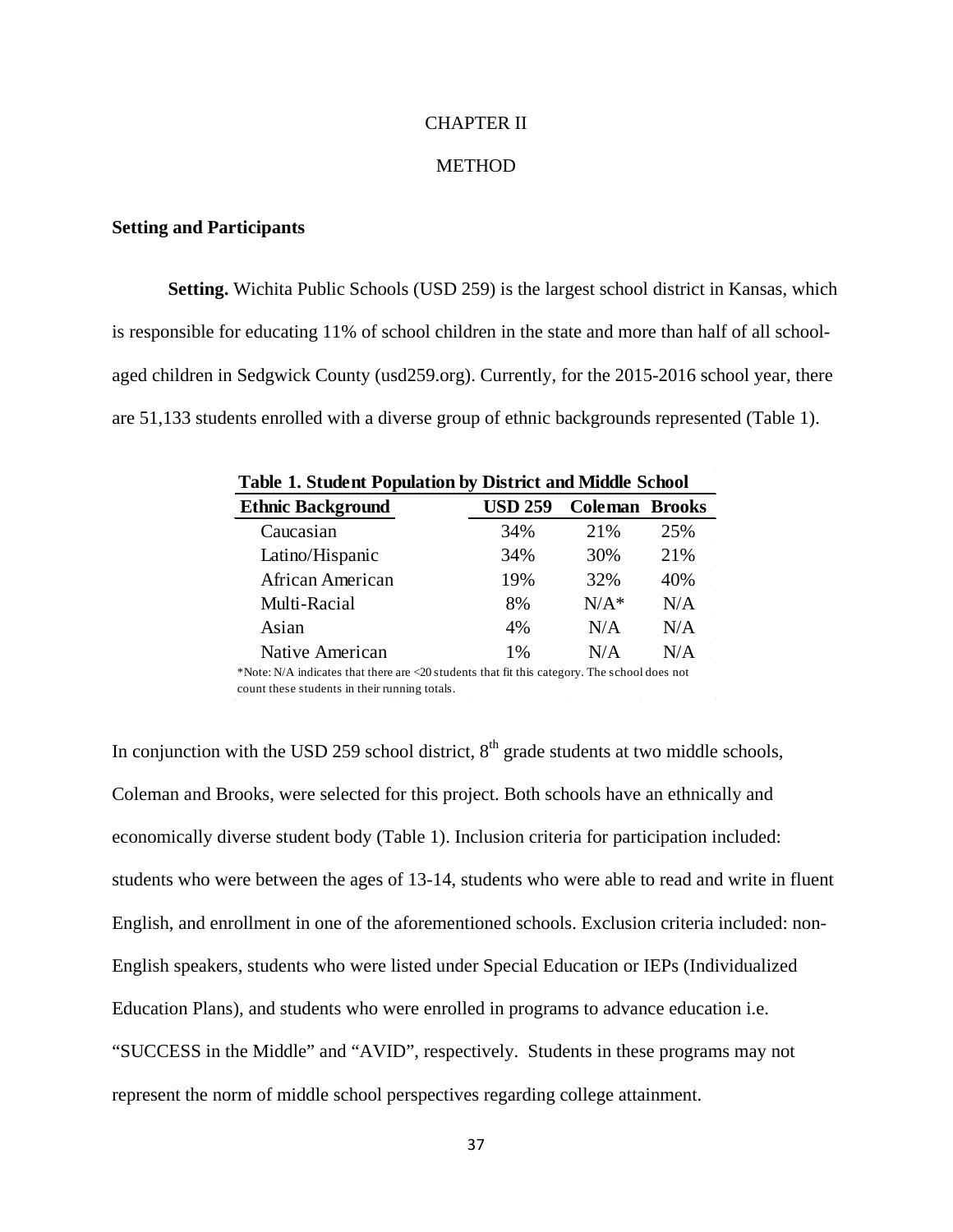**Participants.** Eighth grade students were selected for this study because it was hypothesized that youth in this grade level were able to discuss, in greater detail, the process by which they were influenced to attend college. Given the fact that most  $8<sup>th</sup>$  grade students are imminently preparing for high school, questions regarding college attainment or decisions regarding college aspirations were fairly easy for them to answer. The final sample consisted of thirteen students; the majority were Black  $(n = 8)$  and all come from varied economic backgrounds. Pseudonyms were assigned to participants to project their identity. Information about each participant can be found in Table 2.

|  | Table 2. Participant Demographics |
|--|-----------------------------------|
|  |                                   |

|              |     |                  | <b>Marital Status</b> | Level of                 |               | Expectations of          |                | If YES, did         |
|--------------|-----|------------------|-----------------------|--------------------------|---------------|--------------------------|----------------|---------------------|
| Pseudonyms   | Age | Race             | of Parents            | Parent Education         | Family Income | Child's Education        | Older Child    | they attend college |
| Jackson      | 13  | Caucasian        | Married               | Some College             | Not Indicated | Some College             | <b>Yes</b>     | Not old enough      |
| Aiden        | 14  | African American | Married               | <b>Bachelor's Degree</b> | 71-80         | High School Diploma      | Yes            | Yes                 |
| Penelope     | 13  | Caucasian        | Married               | Master's Degree          | >100          | Master's Degree          | Yes            | Yes                 |
| Olivia       | 14  | Not indicated    | Not indicated         | Some College             | $21-30$       | Bachelor's Degree        | Yes            | N <sub>0</sub>      |
| Sophia       | 13  | African American | Married               | <b>GED</b>               | $10-20$       | Bachelor's Degree        | Yes            | N <sub>0</sub>      |
| Lily         | 14  | Caucasian        | Married               | Some College             | $41-50$       | Some College             | N <sub>0</sub> |                     |
| Emily        | 14  | Caucasian        | Single                | Some College             | $21-30$       | Master's Degree          | N <sub>0</sub> |                     |
| Amelia       | 14  | African American | Married               | Some College             | $41-50$       | PhD/MD/JD                | Yes            | N <sub>0</sub>      |
| Chloe        | 14  | African American | Married               | Some College             | >100          | Master's Degree          | N <sub>0</sub> |                     |
| Isabelle     | 13  | African American | Married               | Some College             | $31-40$       | Bachelor's Degree        | N <sub>0</sub> |                     |
| <b>Mason</b> | 14  | Caucasian        | Married               | <b>Bachelor's Degree</b> | >100          | <b>Bachelor's Degree</b> | Yes            | Not old enough      |
| Ava          | 13  | African American | Single                | Some College             | $41-50$       | PhD/MD/JD                | N <sub>0</sub> |                     |
| Carter       | 14  | African American | Single                | Master's Degree          | $31 - 40$     | Master's Degree          | Yes            | Not old enough      |

<sup>1</sup> Numbers represent thousands

### **Consent and Confidentiality**

This study was granted Institutional Review Board approval by Wichita State University as well as Wichita Public Schools (USD 259) (see Appendix A). Since participants were minors, consent to take part in the research project was granted by their legal parent or guardian (see Appendix B). In order to make sure participants were aware of their rights, a brief statement was read to them prior to beginning data collection, indicating they were free to refuse to answer a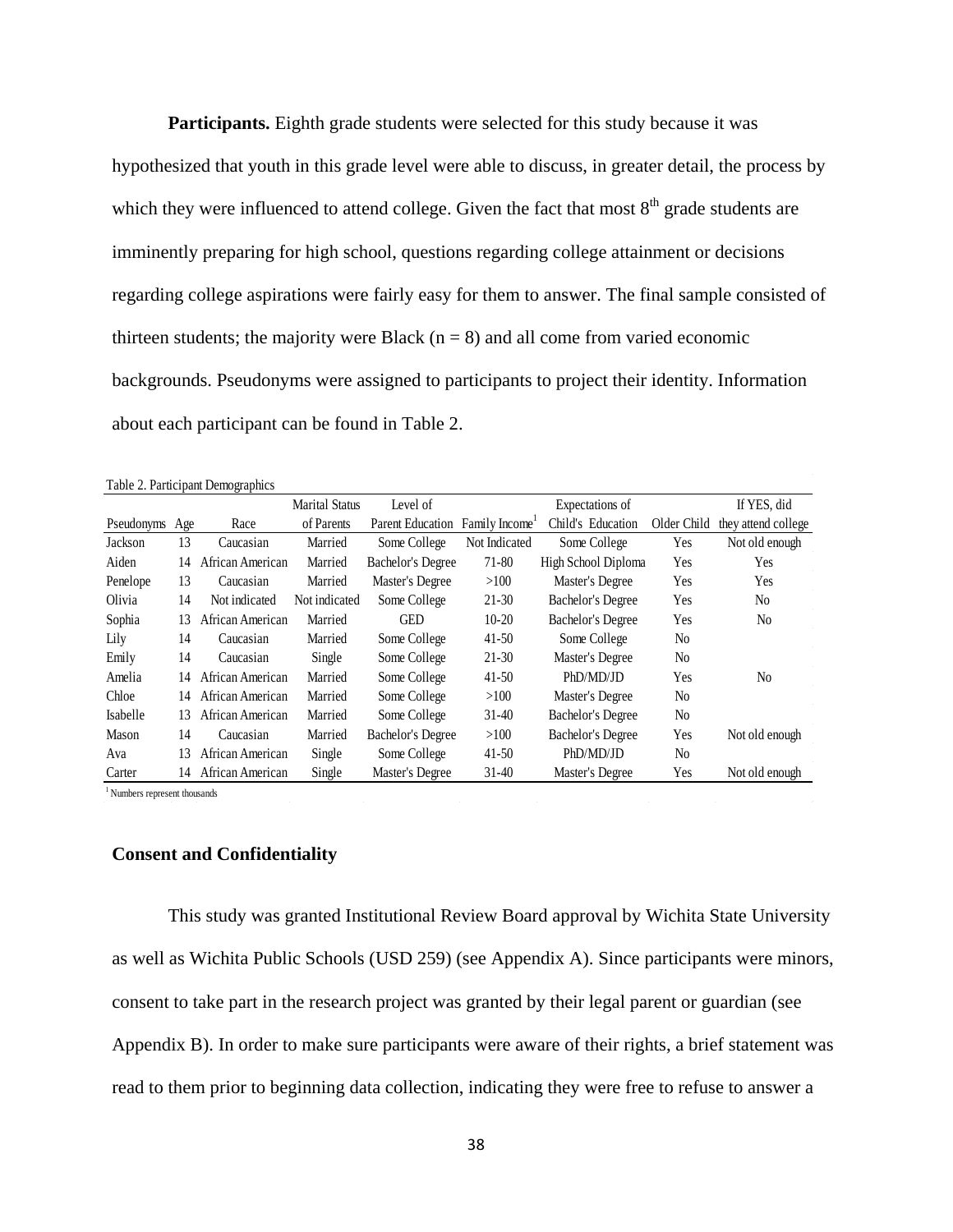question and that they could stop the interview at any time if they were to become uncomfortable. To establish understanding, participants were given the opportunity to ask questions before the study began and were asked to sign and date an assent form, signifying their choice to participate in the study (see Appendix B).

In order to protect participants' confidentiality, all identifying consent and assent forms were separated from data collection forms and participants were assigned a code. Coded data is stored on a password-protected laptop and will be kept there according to Wichita State University's policies and procedures, which indicate that data must be stored for a minimum of three years, after which it will be destroyed. In addition, participants were encouraged to refrain from using names throughout the course of the interview. If names were used, they were bracketed and replaced with [name] to indicate a named was used. Finally, participants were assigned pseudonyms in place of their real names.

# **Procedure**

**Recruitment.** Qualitative analysis uses purposeful sampling (Creswell, 2007) which allows the researcher to select participants in order to pick cases that produce insight and understanding regarding the phenomenon at hand (Bloomberg & Volpe, 2012). Unlike quantitative methods, qualitative research does not need to be random or generalizable (Bloomberg & Volpe, 2012). The sampling strategy used was maximum variation, which selects participants that share a common pattern (e.g. level of education) yet differ on specific criteria (e.g. race). Accounting for differences in the beginning increases the likelihood that findings are a result of different perspectives which is ideal in qualitative research (Creswell, 2007). Recruitment was conducted by teachers at both schools as they were able to keep track of their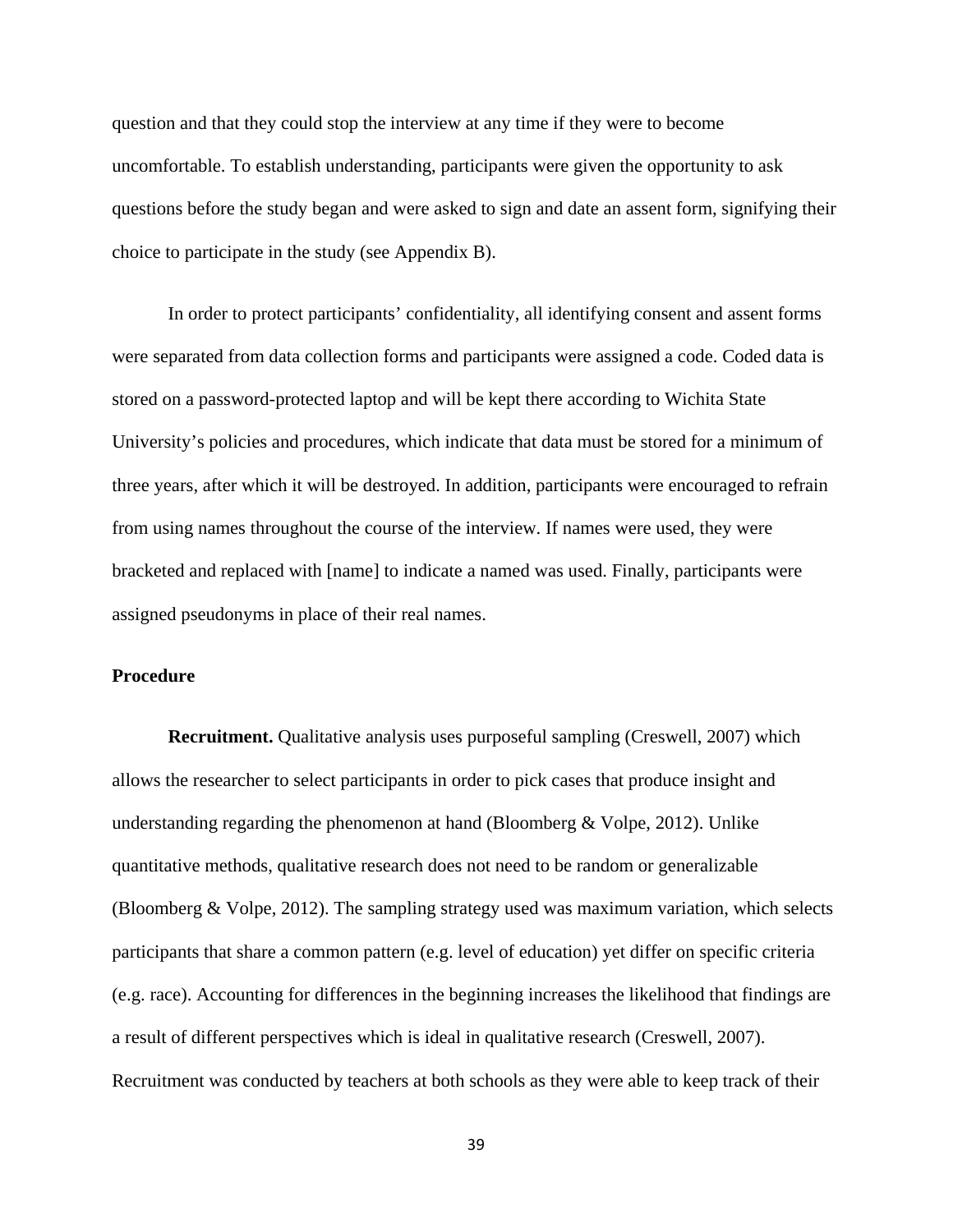students and make sure they handed in the consent forms in a timely fashion. Teachers selected students who varied in performance level (high achievers and low achievers) and in regard to their SES. Once students were selected, teachers gave them packets containing a letter describing the project, a parent consent form, and a brief demographic questionnaire. Parents signed the consent form and filled out the questionnaire and returned both to school with their child.

**Interviews.** Semi-structured interviews were conducted face-to-face at the school during a class that is similar in nature to study hall (see Appendix C for interview guide). Participants were first given a timeline and were asked to fill out specific goals they wanted to accomplish within the next five years. Goals could have been anything participants wanted, so long as they were important to them. At the end of the timeline, participants were asked to write in a large goal they want to achieve after they graduate from high school. Next, participants engaged in relational space mapping, adapted from Josselon (1996) (see Appendix D). They were instructed to draw themselves in the center of a piece of paper, and then draw the people or organizations that will help them achieve their large goal listed on their timeline. The people or organizations that were the most important were drawn closer to the participants. Both the timeline and the map were used throughout the interview to aid participants in thinking about the people or organizations that may help or impede them in attaining their goals; they were not used in data analysis. Interviews lasted anywhere between ten to twenty-eight minutes and were audiotaped. Once the interview was complete, students were thanked for their time and returned to class. There were no incentives provided for participation.

**Supplemental Materials.** In addition to the interviews, participants' parents/guardians were asked to fill out a basic demographic questionnaire. Questions included asking parents/guardians to indicate if they've spoken about college to their child, what level of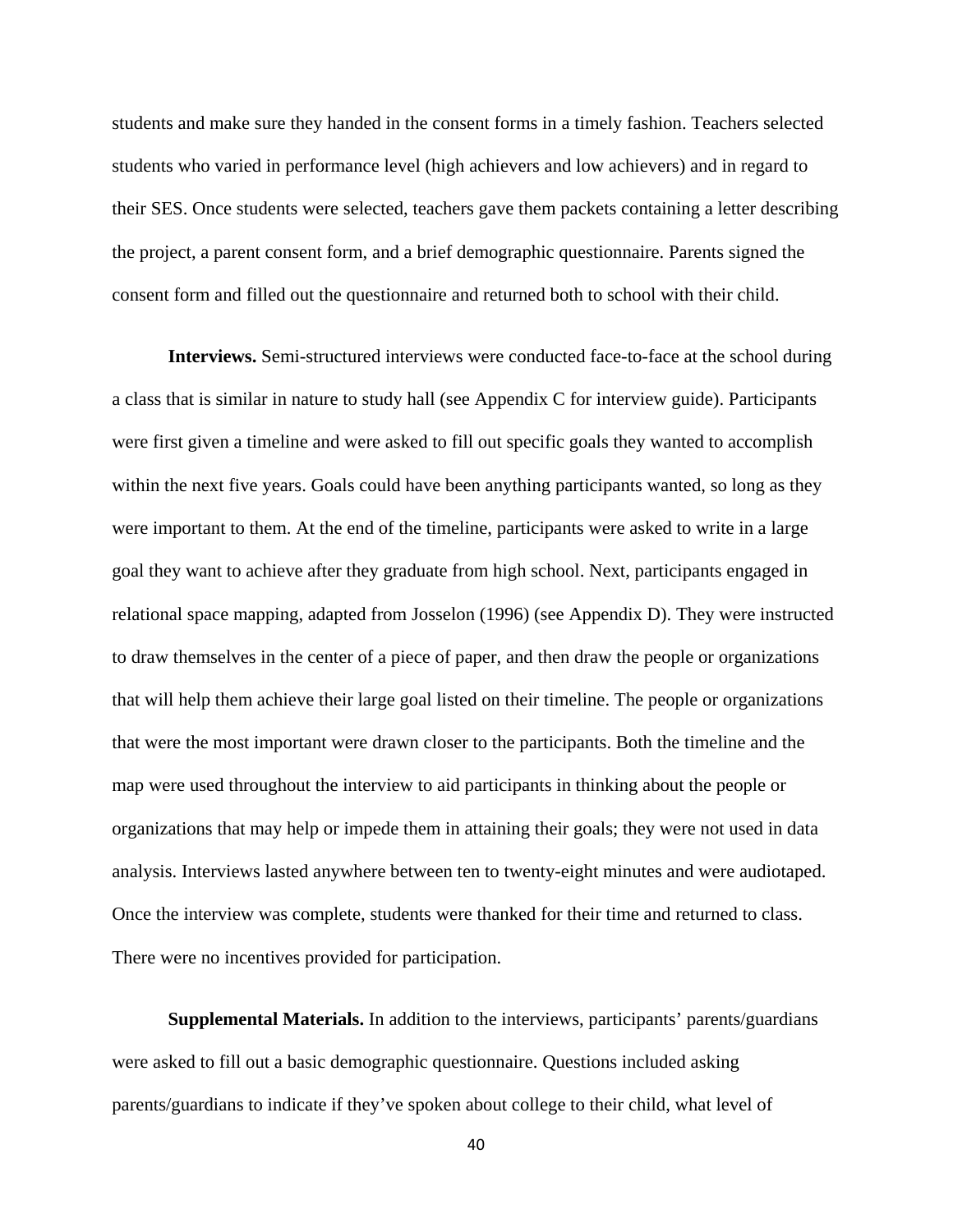education they anticipate their child will attain, if they have any older children, and if those children (if old enough) attended college. The purpose of asking these questions was to determine if variations in data exist based on participants' demographics (see Appendix E).

### **Data Analysis**

Data analysis followed the process of Grounded Theory, which is a type of qualitative analysis developed in 1967 by Barney Glaser and Anselm Strauss (Glaser & Strauss, 1967). Instead of approaching the study of interest with an a priori set of hypotheses, grounded theory is based on data that is "grounded" from the field, especially when it comes to the actions and processes of individuals (Creswell, 2007). There are two approaches to grounded theory: a more systematic approach developed by Strauss and Corbin (1990, 1998) and a more constructivist approach developed by Charmaz (2005, 2006). This project used the former in guiding the data analysis as it uses a more methodical process compared to the later. With the systematic approach, the researcher usually conducts interviews until saturation of coding categories is reached (i.e. no new information is found) (Creswell, 2007). A category represents a unit of information composed of events, happenings, and instances (Strauss & Corbin, 1990).

Once the data was collected and transcribed, coding began. Coding was a three step process. First, analyses of the transcripts for important bits of information were scanned. This included reading through the text multiple times and making notes in the margins (memos). The purpose of initial thoughts and memos are to flesh out any preconceived notions the researcher might have as well as note any important statements or phrases made by the participant. Significant statements made by the participant were then pulled and copied into an excel file. Second, two researchers separately coded each significant statement to form initial themes. This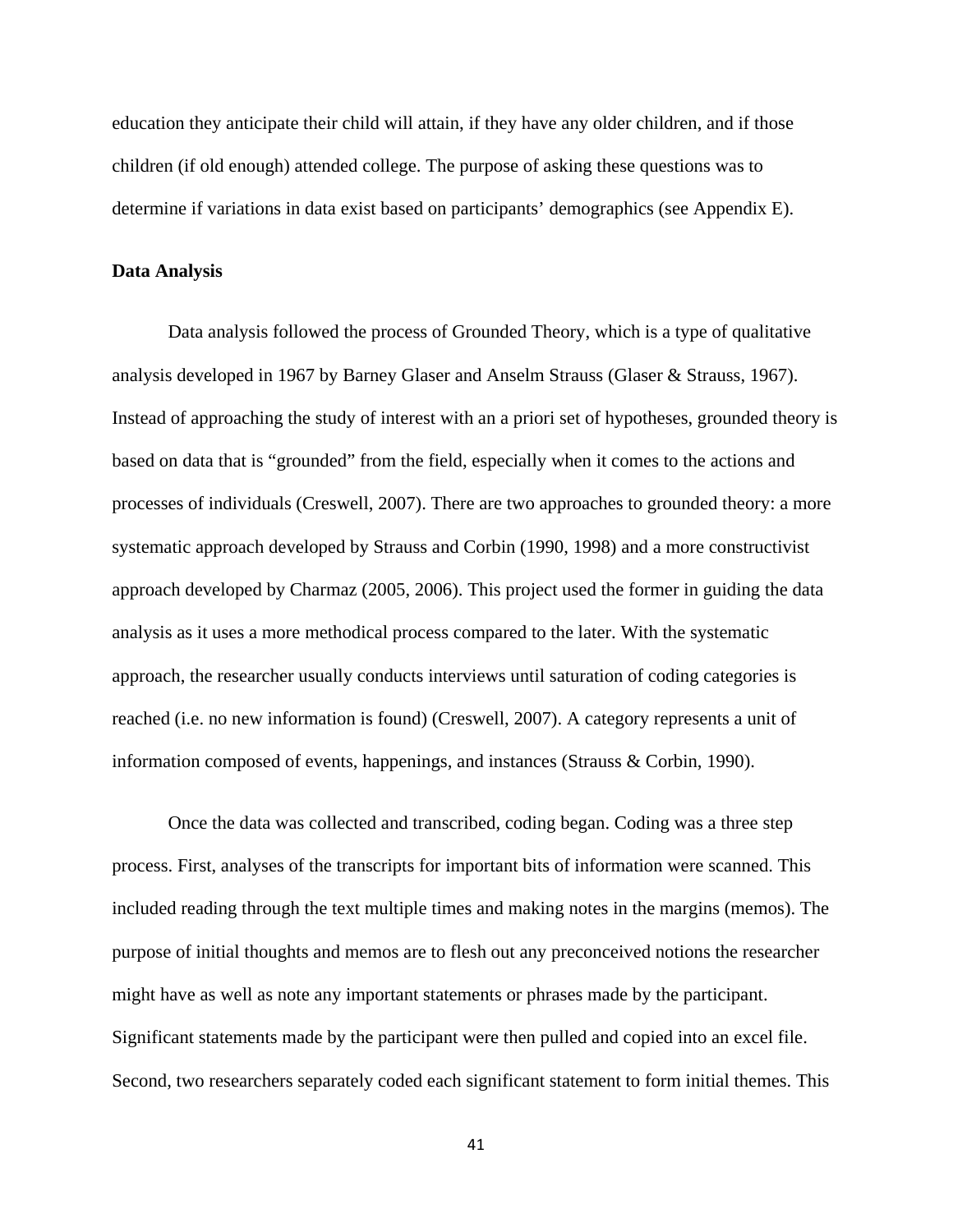was then followed by the researchers attempting to saturate the codes i.e. using a constant comparative method. The method included comparing codes across data points in order to determine consistency as well as check for additional bits of information. This was done until no new codes were assigned. Third, once an initial set of themes or categories were developed, the researchers came together to compare codes assigned individually and finalize themes specific to each significant statement. Researchers compared codes and created themes with the majority of the interviews.

**Credibility.** Although qualitative methods differ from quantitative in many ways, establishing validity is still an important step in the process. Validity or better credibility (Patton, 1999) or validation (Creswell, 2007) helps link the methods to empirical questions and issues (Patton, 1999). A variety of validation techniques were used for this project. First, an audit trail was established whereby the researcher documented the inquiry process through memoing, keeping a research log of all activities, and recording all data analysis (Creswell & Miller, 2000). Next, thick description was used in presenting the data evidence which includes discussing the setting, participants, and the themes in detail. This vivid detail allows readers to trust that the research is credible (Creswell & Miller, 2000). Finally, analyst triangulation was used. This included having another individual review and document findings in order to understand different ways that the data might be understood. Disagreements between the researchers tended to be nuanced between similar categories. When disagreements did arise, researchers compared codes to ones previously agreed upon and chose the code that best represented the significant statement.

Reliability among researchers was established by calculating Cohen's Kappa between the two raters. After the final themes were determined, a matrix file was created in excel. Themes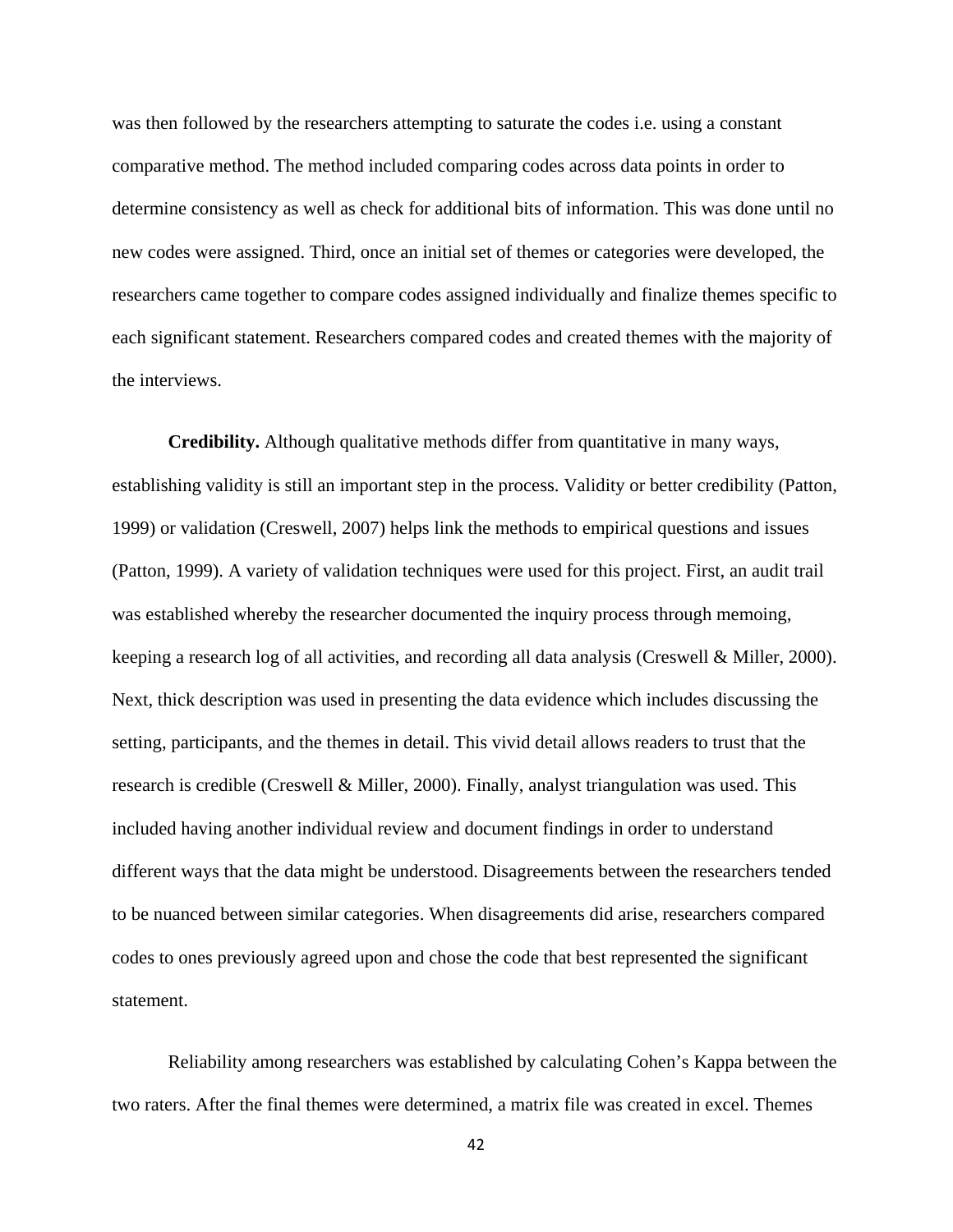that were agreed upon fell on the diagonal, while the themes researchers disagreed on, fell off the diagonal. After inputting all of the themes, the matrix was copied to a statistical calculator found online (Graphpad.com, QuickCalcs). This calculator automatically analyzes the results and gives an output of the Kappa. After running the analysis, the Kappa = .866, SE = .040 and the strength of agreement was considered "very good". Creswell (2007) and Miles and Huberman (1994) agree that inter rater reliability should be at least .80 to be considered reliable, and the result lies above the accepted minimum.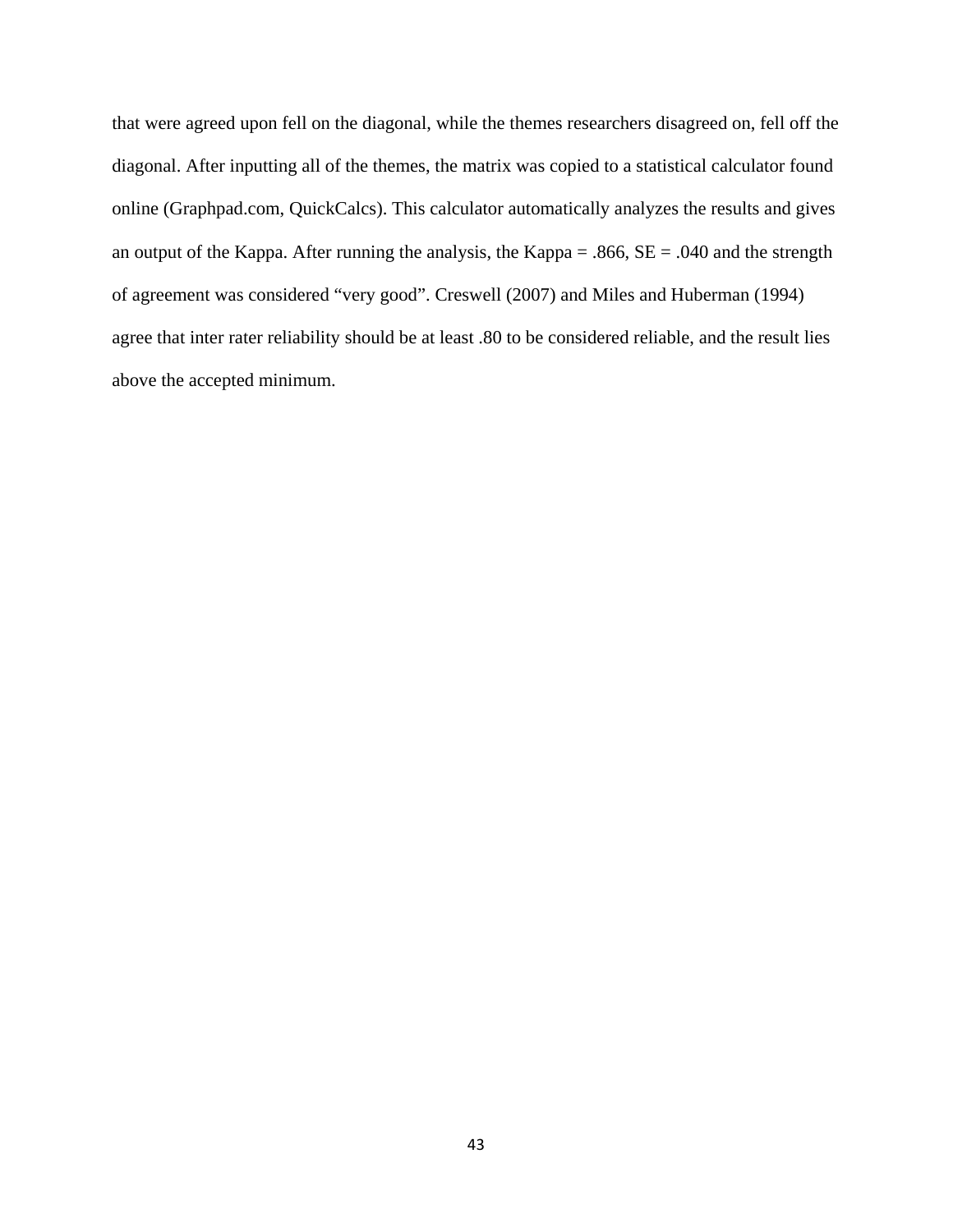# CHAPTER III

# RESULTS

A total of 13 interviews were conducted over the course of four weeks. Twenty-one total themes emerged from all possible questions: eight themes regarding motivators, five themes for strategies to overcome barriers, and eight themes regarding initial steps. In addition, based on their interview data, participants were given a corresponding aspiration and expectation label. All themes and aspirations/expectations categories will be discussed below.

#### **Motivators**

Participants discussed a total of four individuals and organizations that positively influence them in achieving their goals. These include: family members, teachers and the school community, friends and peers, and youth organizations. Family members were listed the most frequently and represented an important aspect in participants' lives. Mothers were specifically discussed by the majority of participants, regardless of race or gender. Penelope (White, female) indicated that not only was her mother a source of motivation, but that she aspired to be like her, stating "…and I like, like wanna be like my mom. Wanna be like my mom. And she like, got a Master's degree and uh, so she experienced everything..."

Fathers were rarely mentioned during the interview unless jointly considered with mom i.e. my parents motivate me. There were two exceptions, however, regarding fathers as motivators. Amelia, (Black, female) whose goal is to play college basketball, indicated that her father pushed her to stay on the right track and continue to practice, "He [dad] keeps me in everything, keeps me going so I won't get off [track] and he, I don't know, he just…" Mason (White, male) also discussed how his father supports his college aspirations by answering questions and being an idol, since he wants to grow up to be an engineer, like his father: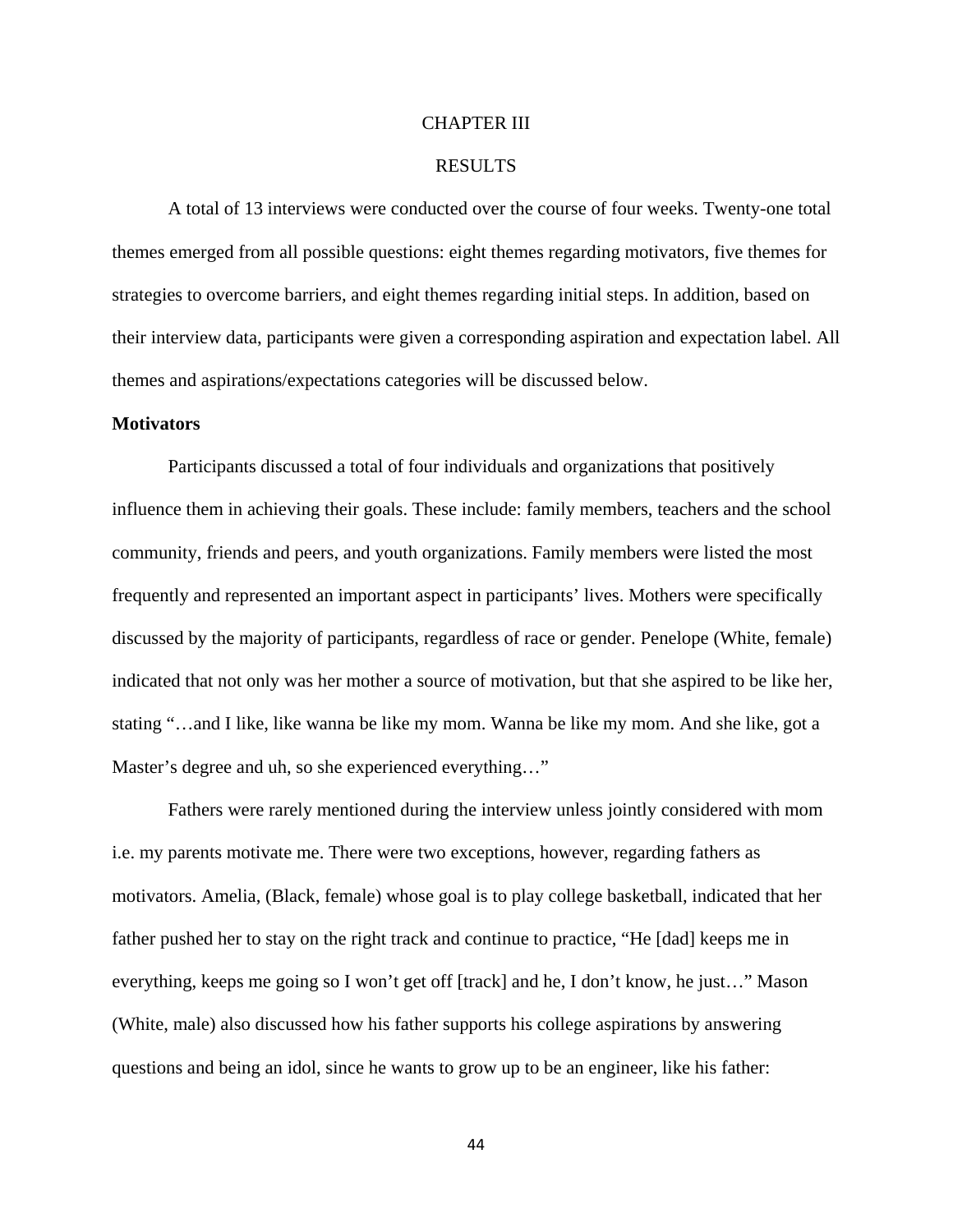Well, of course my dad is practically a prerequisite to be a scient…um to go to college…one thing is, whenever I ask a question that involves like how he [dad] works…he'll give me an answer which helps me….most people would be afraid of asking questions about stuff they didn't know, but the way my dad answers, I'm not…he's made it so I'm not afraid of asking any question.

Both Amelia and Mason discussing their fathers as motivators were linked back to specific goals they have regarding their future, which tended to be stereotypically masculine in nature, i.e. college basketball player and engineer.

Teachers and the school community were also important motivators. Most participants indicated that teachers helped them by being supportive and encouraging them to reach their goals. Isabelle (Black, female) discussed her relationship with her teachers as an important motivator:

Yeah. Teachers. In some of my classes that I like, like um Language Arts or Orchestra or Art, I tend to get pretty close to them like we're actually friends instead of the whole student-teacher relationship that's sort of awkward. So, I know them personally because I had a long talk with my art teacher and my orchestra teacher about at-home things and they motivate…they motivate…they motivate me to get better and stuff and they're like 'oh it's okay, it'll be better', stuff like that. They want to make sure I'm good in life, too.

Participants indicated that their schools were positive places to be. They discussed the school as a place that not only encouraged learning, but that also helped them if they had personal problems that they needed help overcoming. Penelope (White, female) said, "…And then school definitely, because every single time I've had something wrong, they've always come back and supported me…"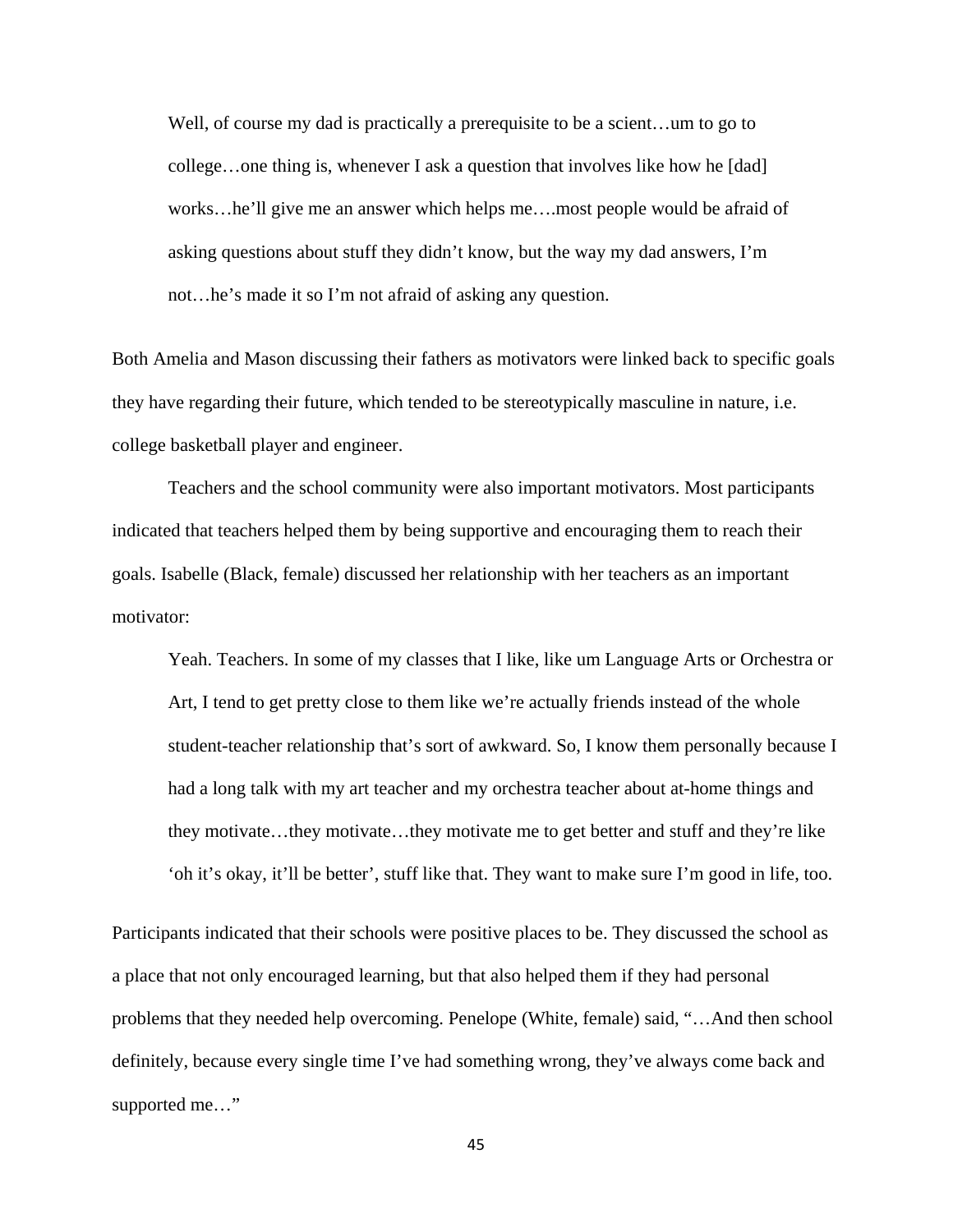A third source of motivation regarding goal attainment was friends and peers.

Participants indicated that friends with similar goals were able to help them stay on track and that they would motivate them to engage in positive behaviors. Aiden (Black, male) talked about how his friends "being smart" encouraged him to strive to be better so that he wouldn't fall behind:

And um my friends. I see them evolve, they get smarter every day and I

don't want to be the one that just get held back and gets forgot so,

I'ma try and keep up. Hope one day get smarter than one of them.

The last source of motivation that participants discussed was youth organizations. These groups aided students by either directly helping them work towards their goal or allowed them to connect to older college students by volunteering their time for a specific cause. Emily (White, female) discussed how getting involved in a local organization could improve her chances of getting into a prestigious university:

Um, I do know that there's this one organization for singing, um I can't remember what it's called but it helps you get into colleges that you want to for singing like [at] New York University and Juillidard [sic], um it helps get those extra credits that you need, um and it also helps you like get your voice into check and like make sure that your voice is ready for it

In sum, most of the motivators discussed were related to specific people that have a direct and positive impact on youth, such as family members and teachers. Only a few participants indicated a specific organization that helps them in achieving their goals. Specific behaviors were probed in order to determine what parents, teachers, and friends and peers do, which encourage participants to reach their goal. The prominent themes found will be discussed next.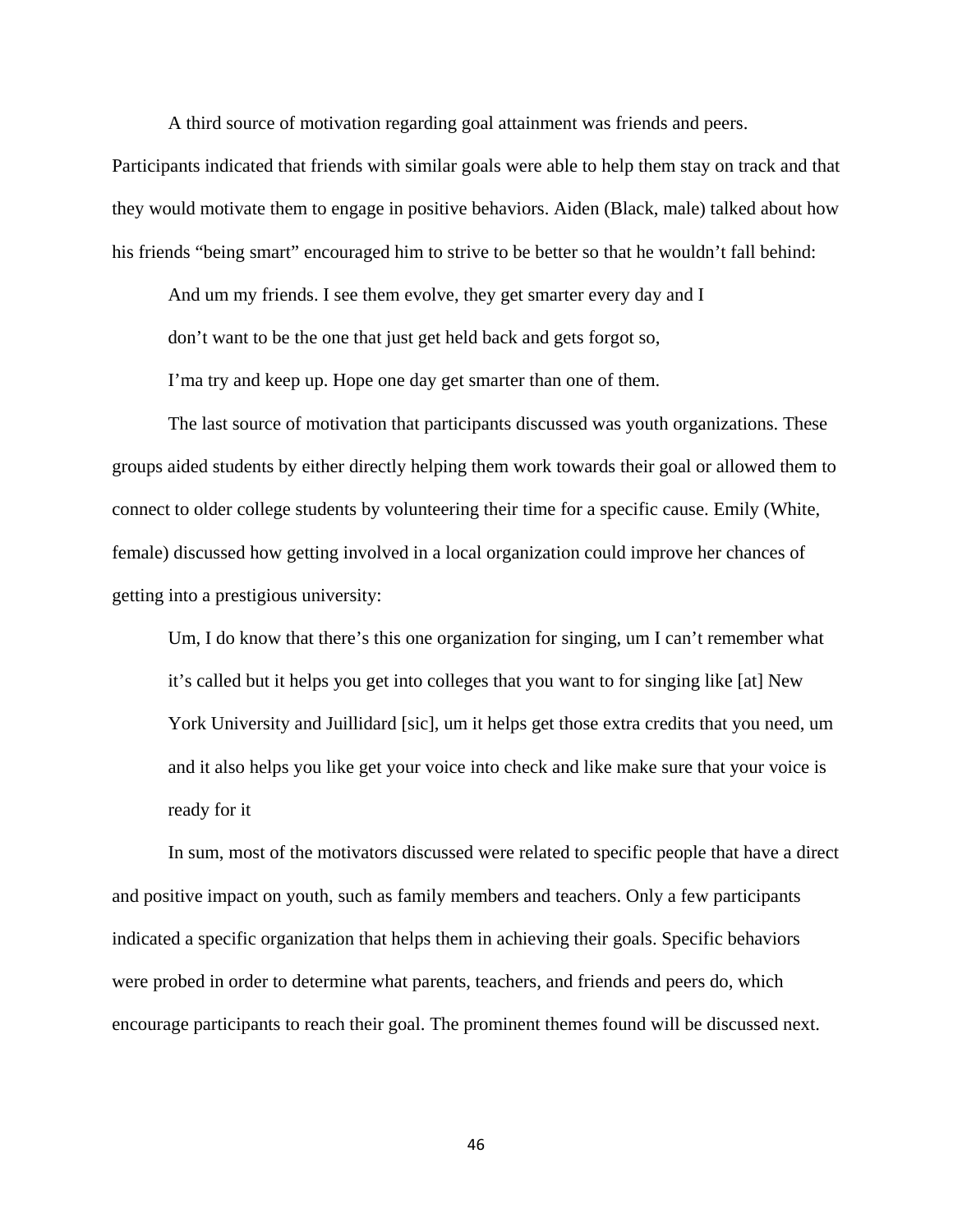## **Motivator Themes-Behaviors and Factors that Encourage Goal Attainment**

A total of eight themes emerged that increase participants' aspirations and expectations for college attainment. They include: verbal encouragement, extracurricular activities, social comparison, idol, being supportive, break barriers, financial assistance, and positive role model (see Appendix F for selected quotes).

**Verbal Encouragement.** Verbal encouragement was the most widely discussed behavior that participants' parents, teachers, and friends and peers did to increase their aspirations and expectations. Verbal encouragement is defined as receiving positive reinforcement from parents, teachers, and friends and peers regarding going to college. Verbal encouragement was articulated in the form of uplifting and positive statements when participants were feeling down. Penelope (White, female) discussed how her parents encourage her when she is having difficulty with school:

Um, both, they like say encouragement things that just help me keep going even the toughest times…like class…I'm like I'm not gonna go to that class tomorrow and then they'll just say…they'll say something like, they'll talk to the principal and they'll make it all better for me.

It also came across in more subtle ways, especially among friends. Olivia (Black, female) talked about how her friend wanted her to join the International Baccalaureate (IB) Program when they attend the same high school next year:

Well um uh, one of my friends, I'm not gonna say her name, um she's going to East IB Program. And um she, uh she was wanting me to go but I didn't really like want to get straight into the extra AP stuff…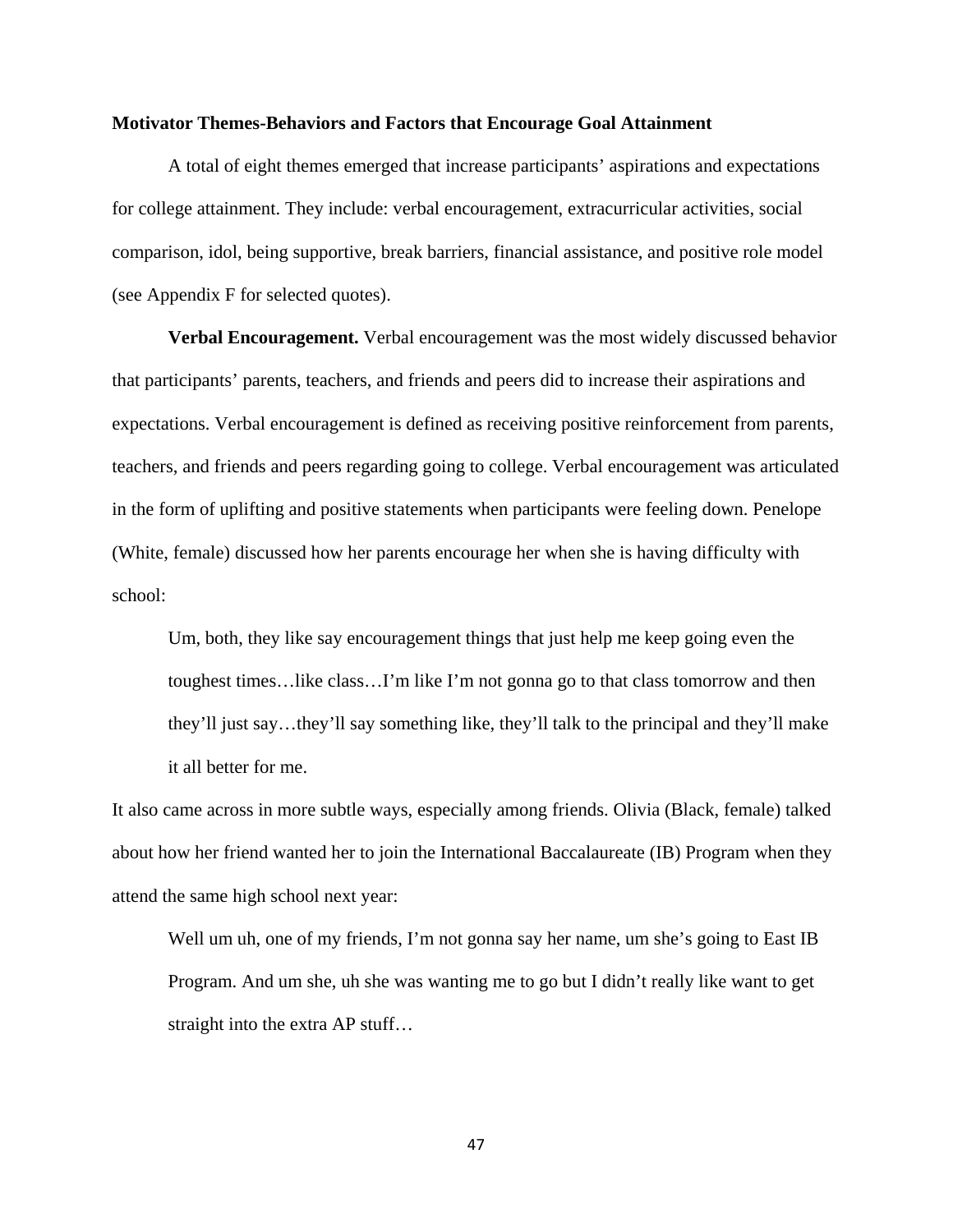Finally, verbal encouragement was also discussed from an efficacy standpoint. Lily, (White, female) in talking about how her mother was an important motivator for her always tells her to keep persevering, even through the tough times, "Put your mind to it and don't give up. She always says that."

**Extracurricular Activities.** Extracurricular activities were articulated as a way to connect with friends and peers while also increasing a participant's chance of getting into college. Extracurricular activities are defined as volunteer activities parents, teachers, friends and peers encourage students to do for college. Olivia (Black, female) discussed how her friends would be motivators in getting her to do community service in high school, "Um they can, like we can do things together like that…community service and, so it won't be as boring. And um, I'll probably make some friends when I'm in there and they would help me want to keep doing it…" Parents also encouraged their children to enroll in summer camps as a way to expose them to various careers and allow them to connect with resources in town. Ava (Black, female) described how her parents send her to summer camps at a local university every year, "Um….why they [family] send me to like summer camps and stuff like that and the Project Lead the Way kinda stuff."

**Social Comparison.** Social comparison was articulated predominately when discussing friends or family members who were the same age as the participant. Social comparison is defined as wanting to be like someone else and using them and their success as motivation. Mason (White, male) discussed how his friends, whom he described as being smarter than him, motivated him to want to learn and be like them: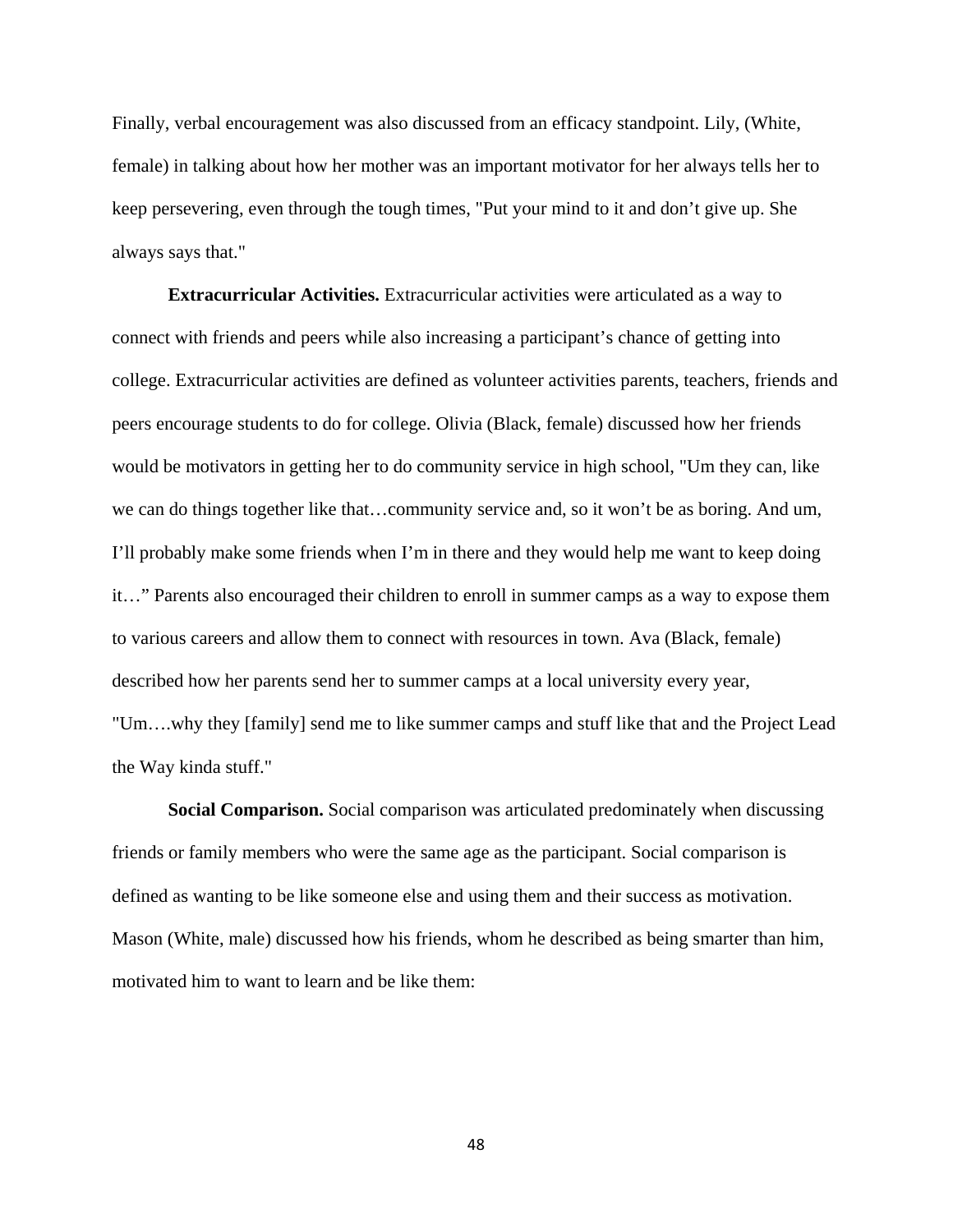Yeah. And I talk about other friends I have…nerd sort of stuff and that way that influences…is made…they're normally smarter than me so I want to learn more about that stuff, which in turn makes me more akin to studying things, which will help me in college. So it helps me to introduce myself to the college environment

Lily (White, female) also talked about how being similar to her friend in terms of wanting to achieve her college goals would be easier for both of them, "She pretty much wants to succeed in her dreams and you know, she's, easier if we just have the same things going on." She indicated they would be attending the same high school and had plans to apply to the same college. Finally, social comparison was also seen from a parental perspective. Ava (Black, female) described how her mother expected her to go to college and that she wanted to live up to her mother's expectations while being just as successful as her mother, "And my mom went to college so I think she's expecting me to do the same thing."

**Idol.** Idols were individuals who were older than participants and tended to be in a career or completed a goal the participants themselves want to accomplish. Idol is defined as looking up to someone who successfully completed their goals. Aiden, (Black, male) discussing how his idol, a pro-soccer star, persevered through high school, is someone he admires:

And then I see this dude on Youtube, 17 years old, and he plays pro football [soccer] already and he, I seen him talk about it, And he met one of my favorite soccer players, and he said high school is the hardest thing for him to go through. So I, I just try and look up to him

In terms of careers, Mason (White, male), who is interested in pursuing a Master's degree in engineering, looks up to his father as an important motivator since he is also an engineer, "My dad works at Cessna as an air…airplane designer slash engineer and I've just always been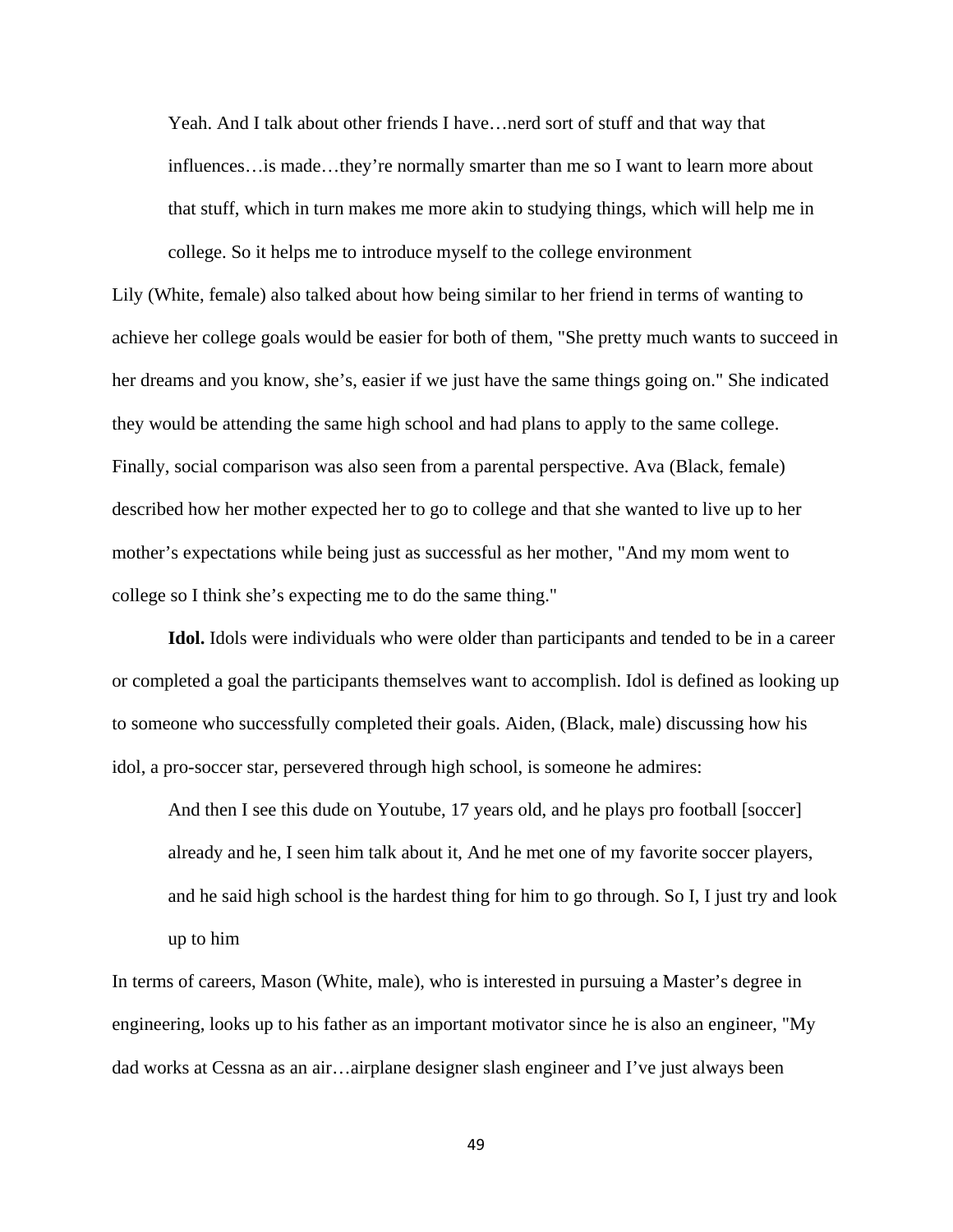interested in engineering, so he's kind of like my idol. Like that's what I want to be." Career idols can also be people who are pursuing their goals later in life and serve as a motivator to go to college early. Lily (White, female) talked about how her mother is currently enrolled in nursing classes since she didn't go to college right after high school, "Well she also takes classes because she never got the chance to go and she wanted to be a nurse, so I kinda, kinda, wanna follow in her footsteps."

**Being Supportive.** Being supportive was articulated as really pushing students to do well in getting to their goal. Being supportive is defined as making positive comments about the student, helping them through tough times, and staying on the student in order for them to succeed. Chloe (Black, female) talked about how her teachers motivated her to always try her best and strive to be better the next time, "Well like, teachers like kind of push you to do better…" Similarly, Olivia (Black, female) talked about how her teachers were flexible with her attendance, allowing her to miss class if an opportunity arose that would help her with college in the future:

Like um she influences us to do things that we probably wouldn't do. Like if we have like a bad grade on an assignment she let us re-do it and call it revisions and she wants us to do well so our grades are getting higher. And um, like she lets us do other things like schedule for other classes and she makes us do stuff that will probably help us in the future

 Peers were also supportive in influencing college aspirations and expectations. Penelope (White, female) talked about how the students that go to her church and volunteer with her ministry are always talking positively about college and supportive of her decisions regarding college: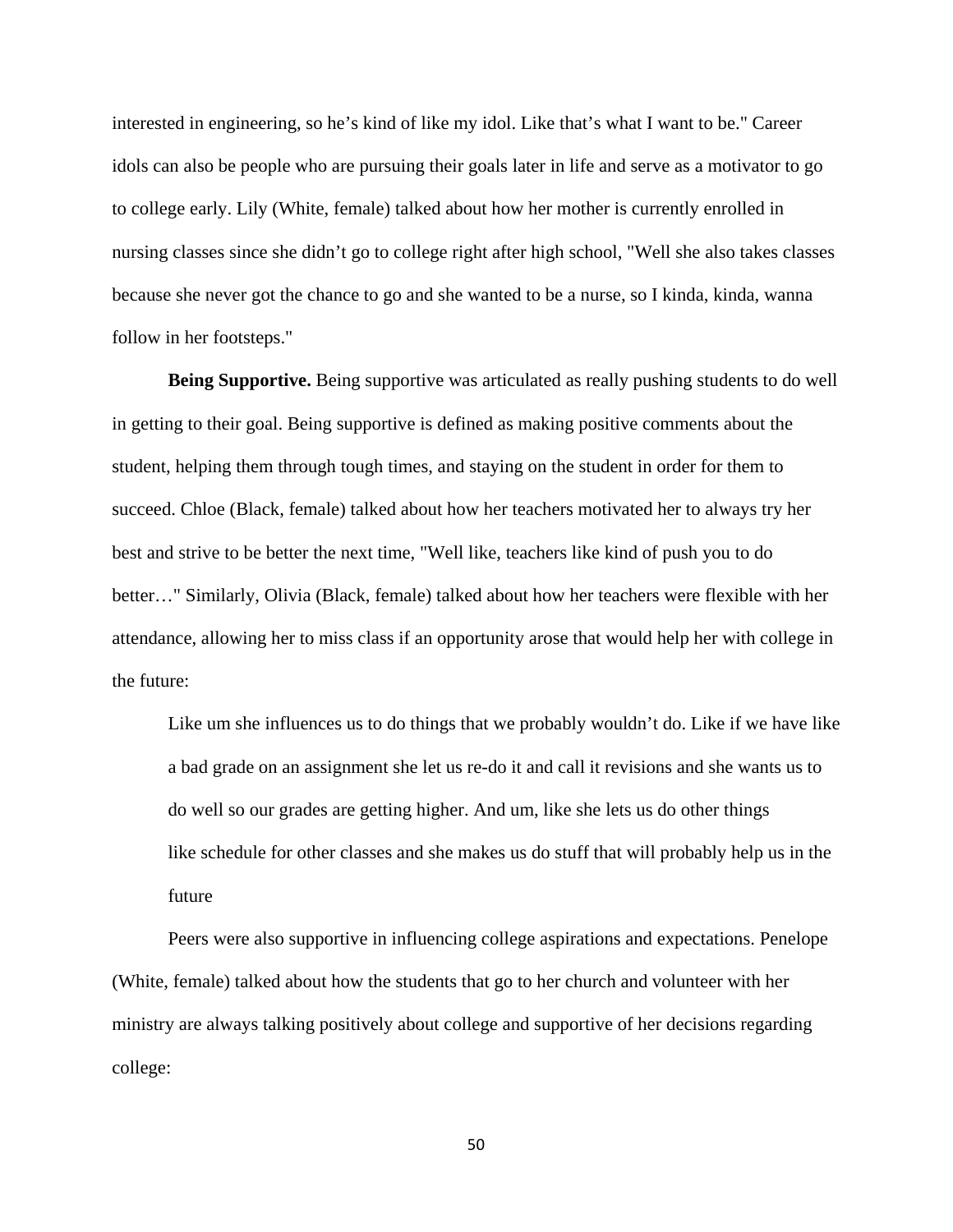Um, well definitely my church cause the children's ministry people, they definitely, like talk to me and stuff, like they're really supportive of everybody in the church and so like I'm friends with everybody in that…that's like [name] is our person, our big person in the children's ministry. And like we've talked and she said how she, liked the experience she had in college, in like all the things she had to go through and stuff and so that's always been on…I'm always like I cannot wait!

Finally, parents were supportive in terms of encouraging their children to go to different camps that would increase their learning as well as pushing them to practice in order to reach their goal. Mason (White, male) talked about his parents going the extra mile, even if it meant spending money and shuttling him around town:

They [parents] completely support any attempts at learning or stuff looking going [buzzer ringing], like going to camps like this summer, I'm going to a KAMS camp to learn more about it and it's about designing stuff and they're completely supporting it. Anything I do that will help my [sorry] my educational career, they do. Like an NL [?] I have to, basically have to donate four hours a week to do it and they have to pick me up and sometimes, ferrying me around for that, so they're amazing

**Break Barriers.** Breaking barriers was articulated as parents explaining to their children that the opportunity to acquire a good job is dependent on a college degree. Break barriers is defined as wanting to go to college because no one in the family was able to go. Having a college degree, it was stated, would make life easier for them in the future. Chloe (Black, female) had this conversation with her mother many times, "Um well we've talked about it a few times, I think, and um like my mom's, she didn't go to college so she always said like, if I would want a good job then I should go to college…" Breaking barriers was also discussed as wanting to go to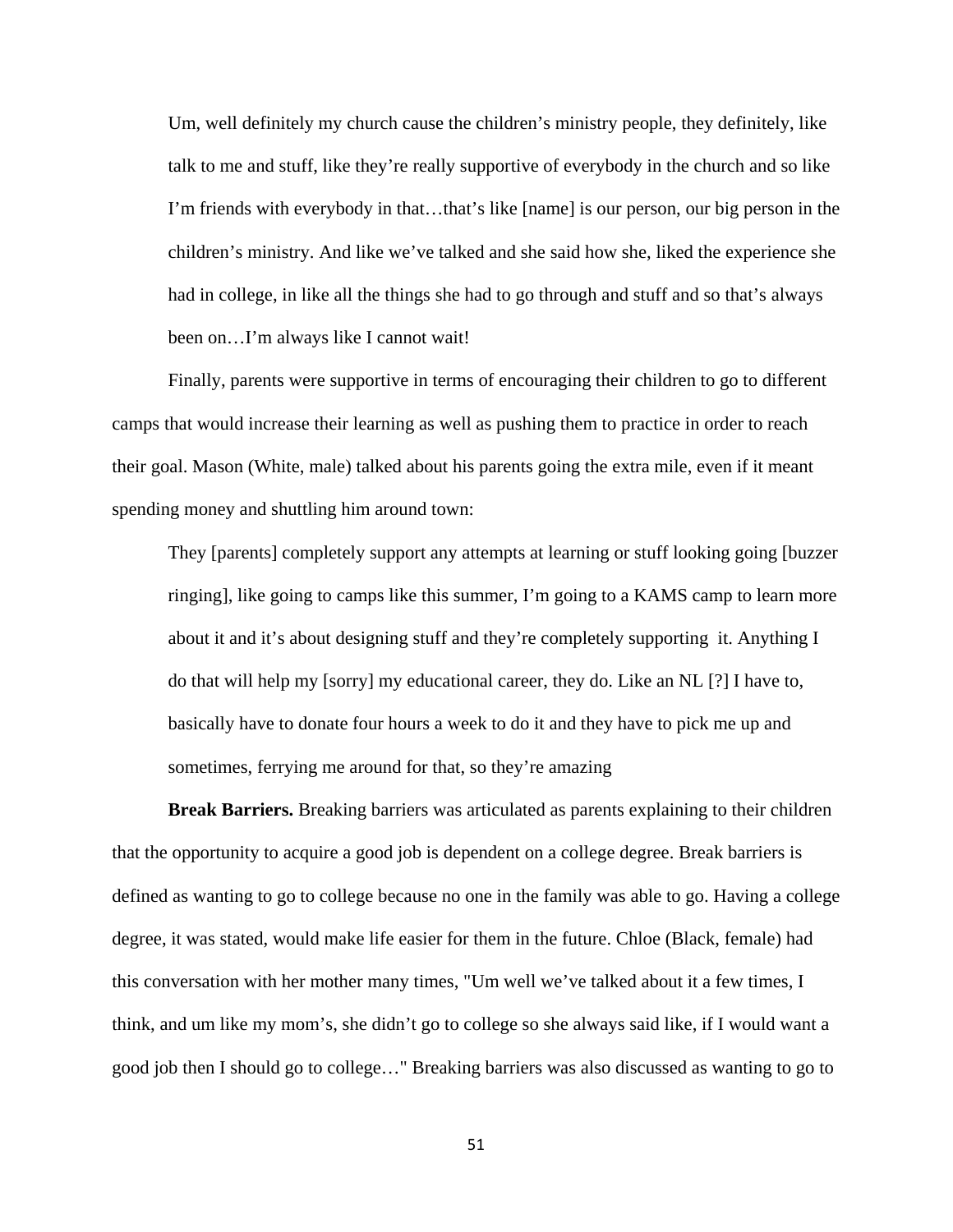college because of how hard parents work. Isabelle indicated that she didn't want to be like her parents and struggle:

My mom because she doesn't have any college education and neither does my dad and I've seen how hard that she has to work to get where she's at now and I wish that if I had kids that wouldn't be as hard as it would to be her

Finally, breaking barriers was also discussed as wanting to prove to parents that even though they didn't go to college or go right away, that they as children would be able to do it. Lily (White female) said, "Because she, she never got the chance to go to college so I kinda, kinda, wanna go for myself and my mom just so I can show her that I can do it."

**Financial Assistance.** Financial assistance was articulated as family members who were going to help participants pay for a portion of their tuition. Financial assistance is defined as individuals who are willing and able to help participants pay for college. Financial assistance was specific to the White students only. Penelope, (White, female) in discussing how her family positively motivates her to go to college indicated that they are able to pay for things, "They'll probably like fund things…" Similarly, Emily (White female) discussed how her grandmother was consistently been a source of financial support for her and her family and that she anticipates her grandmother will continue to help her when she enrolls and attends college, "And my mom, my grandma, she's been there with financial problems, so she'll help with the financials."

**Positive Role Model.** While participants had idols they looked up to, they also wanted to be looked at as motivators to younger students. Positive role models were articulated as participants being able to help younger children by being supportive or encouraging. Positive role model is defined as helping others in order to achieve their college goals. Jackson (White, male) talked about how, since no one in his family went to college or left Wichita, he wanted to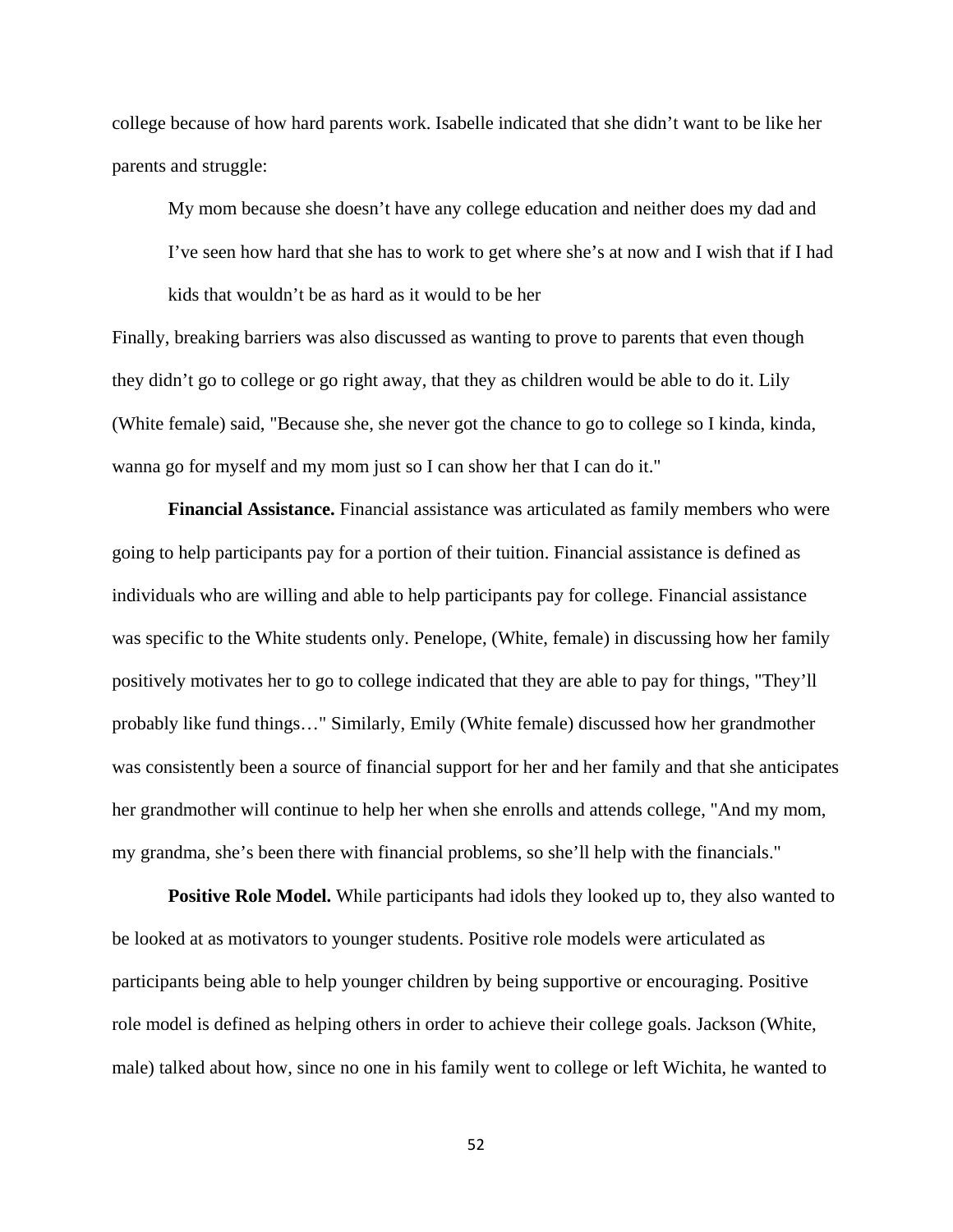be someone his niece could look up to when she got older, "Because most of my family didn't go to college or move out of Wichita, so I'd like to show her that you can, you just gotta try." Similar to Jackson, Aiden (Black, male) indicated that he was interested in coming back to his middle school after he graduated, in order to help students who might need a tutor, "I'ma I'm gonna like help kids whose younger than me. In 8th grade, come back, like help them, like they do now, be a tutor." He talked about how he wanted people to see him as a good person who is helpful:

And my, I just wanna, I just wanna like I wanna be like a good person and everybody else see me as a good person so like when I go away, they won't say he never helped, he was bad. I…I don't want that. I want to help, be good, be a good student. Help my teachers, like my teachers now...

Lastly, positive role models were also discussed for friends. Isabelle (Black, female) talked about how she tries to help her best friend, who doesn't take school seriously:

Um, my friends right now. My bestest friend, she wakes up late and misses a whole bunch of homework and has a lot of Fs and misses class. And I try really really hard to get her on the right track because I don't want her to mess up in life, I don't want her to be like homeless on the streets, so that sort of motivates me cause I've grown up to know good grades equals good life and if you miss a whole bunch of school, you're not really gonna make it in life

### **Blocks**

Participants discussed a total of four factors that block them from achieving their goals. These include: money, friends and peers, themselves, and family. Money was the most frequently discussed block participants reported, with the majority focusing on money as a block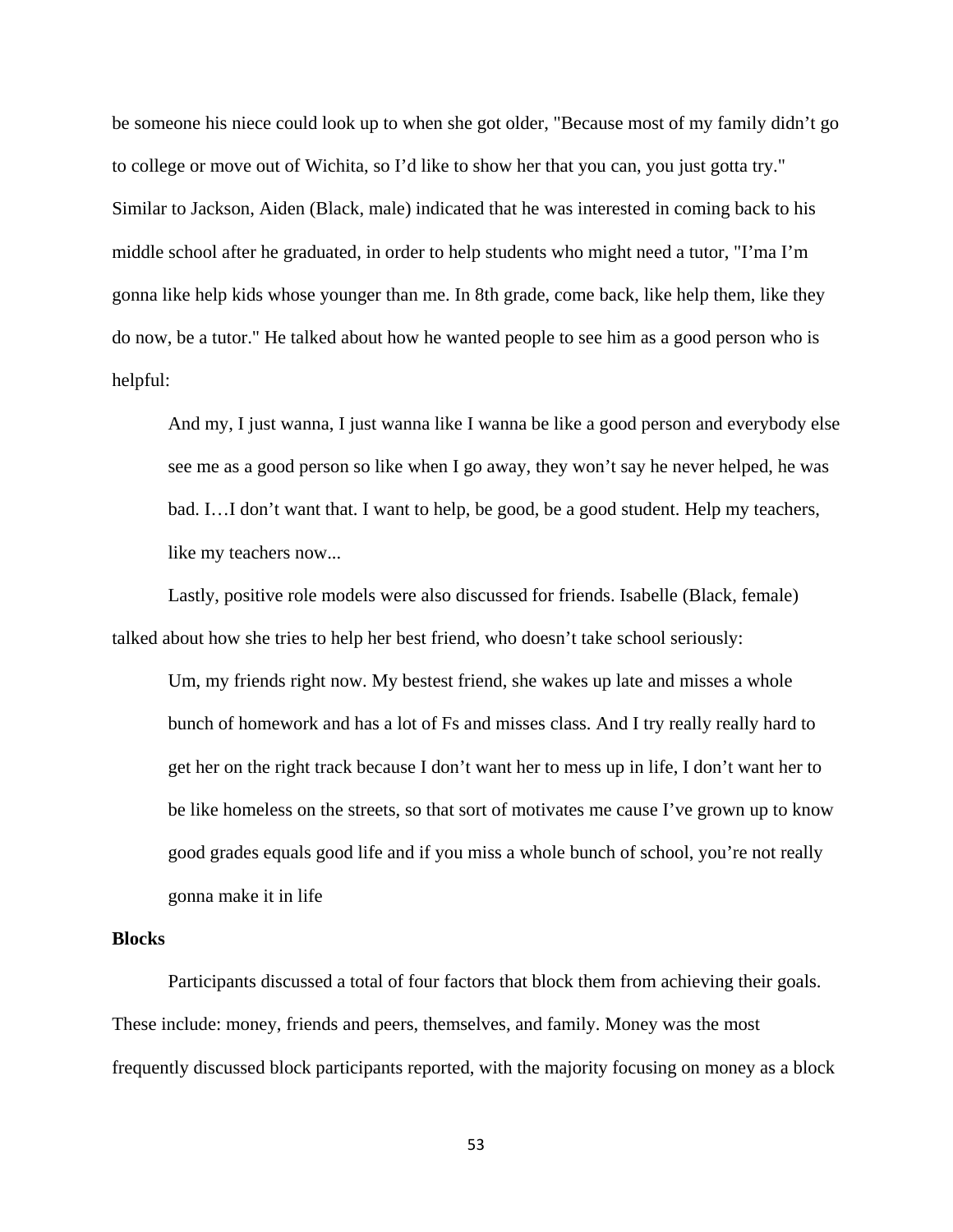being Black. When discussing what could block her from going to college, Olivia (Black, female) indicated that her parents didn't save any money for her, which would make it more difficult for her to be able to afford a college education, "Um that's kind of holding me back cause they haven't like saved any money for me so I have to get all my stuff…" Chloe, (Black, female) in talking about her goal of getting into a school with a good medical program, talked about how it might be difficult, as those schools tend to be more costly:

Um like if college is too expensive. Well if I want…like I want to go to a college with a good medical program, but some of those colleges are pretty expensive, so I might have to think of a different job, or career if I wanted to go to college

While naming off different blocks she could potentially encounter, Isabelle (Black, female) named money as the largest in her path towards college, "A potential block… financial issues… Yeah, financial issues is one of the bigger blocks to get into college."

 Friends and peers as potential blocks were also discussed among participants. When discussing friends and peers as blocks, participants indicated they could negatively affect them from doing well in high school, although none specified that they had bad friends currently. All participants that discussed friends and peers as blocks were Black. Amelia (Black, female) talked about things that high school friends could make her do:

Ummmmm, who might stop? Ummmm [mumbling] bad friends, I guess. And drugs and stuff. Like, um get you suspended from school, put stuff in your head [mentally] to try to make you not do this and um I don't know I really don't have any bad friends

Isabelle (Black, female) also discussed how high school friends could potentially influence her to get off track by encouraging her to only think about the present, allowing her future goals to become distorted by a need to become popular: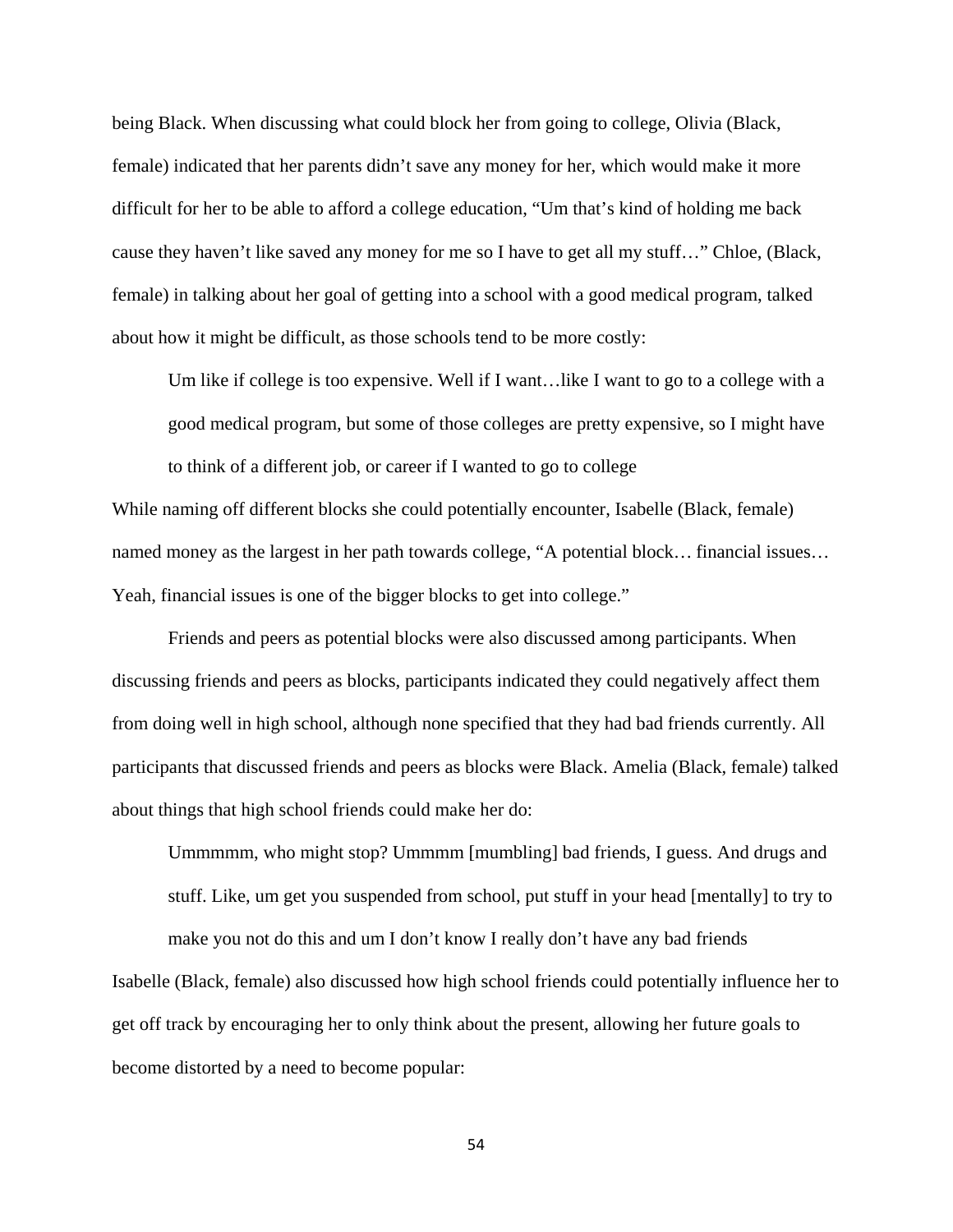Um, people in high school that [buzzer sound] maybe, like um, if I tend to get, if, in high school if instead I get off track of my future and I just care about the present and I don't care what anyone else says and I just want to be popular, that's gonna get in my way so some psychological things there.

Finally, Carter (Black, male) also discussed how people he associates with (he alluded to the fact that they aren't really his friends), could encourage him to get wrapped up in violence or get in trouble, "Um bad influence. Um get in fights, stuff like that. Yeah, like they're not really my friends but I just call it that. Uh, Just me getting in trouble."

 A third block that would prevent participants from getting to college was their own abilities. Specifically, participants indicated they could block themselves from getting to their goal if they didn't study enough or if they intentionally did something to block learning. Aiden (Black, male) discussed how failing a class in college might negatively impact his expectations that he could succeed:

And it might, it might be myself. I might drag my own self down. Like if I get an F now, like, like, I'll think it's nothing to me, but if I know I can get it up in less than a day, I know I'm good, I know I'm smart. But if I go to college, and I get an F, if I have at least four F's, I'm like down on myself and I'm like oh man, I'm dumb. I just dropped out. I'm wasting their time, they don't even have me in class, they know I'm dumb. I don't need to be wasting their time so I might as well go out.

Mason (White, male) talked about how he created problems in the classroom in the past with his teachers because he didn't want to do what his teachers asked him to do:

And also past experiences in elementary school where I was the one who always asked teachers questions and I would, I wanted to do stuff my own way instead of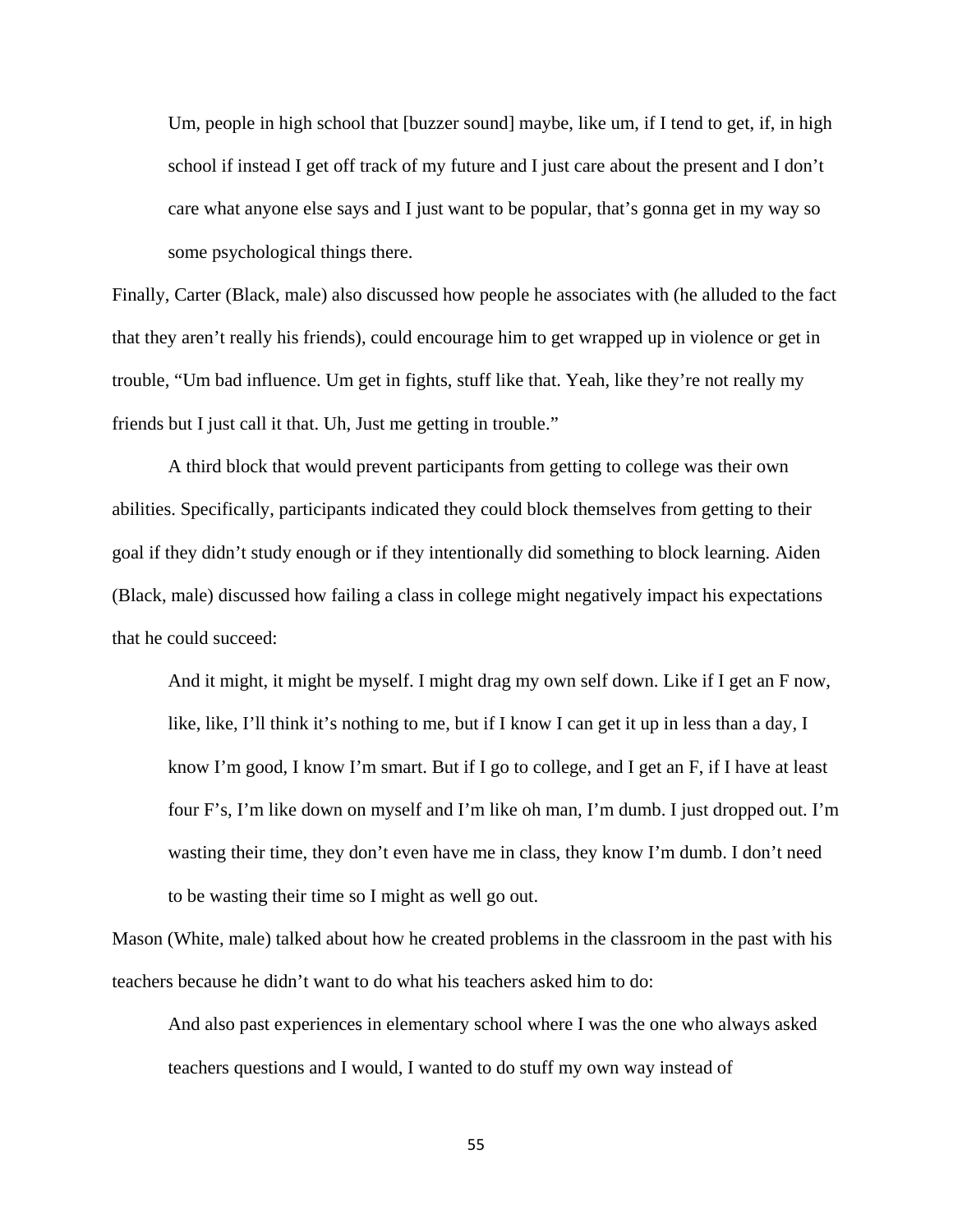like…sometimes when they would say count, I would just hum or do stuff in between and I'd get sent out a lot.

Finally, Ava (Black, female) talked about how her goal of becoming a biomedical engineer could be derailed if she didn't study and do well enough on her exams, "Like not doing well on tests and not studying enough. Hmmmm maybe just being nervous [when asked about why she would not do well].

The last block that participants discussed was their family members. Although not discussed by many participants,  $(n = 2)$  it was worth noting, since family plays such a large motivational role in students' lives. When family members were of a similar age to the participants, they indicated that their family, as a result of their low aspirations in attending college, encouraged them in engaging in risky behaviors. Aiden (Black, male) talked about his cousins:

Uh, I don't I uh, I don't know. I really don't know. It might be my, I don't know. Cause my other family, they all want to be basketball players, none of them plan on going to college… Cousins and stuff like that. And like sometimes, sometimes, I'll say sometimes I'll be with them, sometimes I won't be with them and sometimes I'll say, yeah I wanna do that. And sometimes I'll say no [In discussing what they want him to do that is negative].

When family members were older than participants, they indicated that their family, because of their lack of preparedness, didn't really want their child to jump right into college after high school. Olivia (Black, female) talked about her parents, specifically her mother:

Um, I think probably like, my mom kind of, or my dad cause they didn't go to college, like my mom went to college for a little while, but they're always um kinda more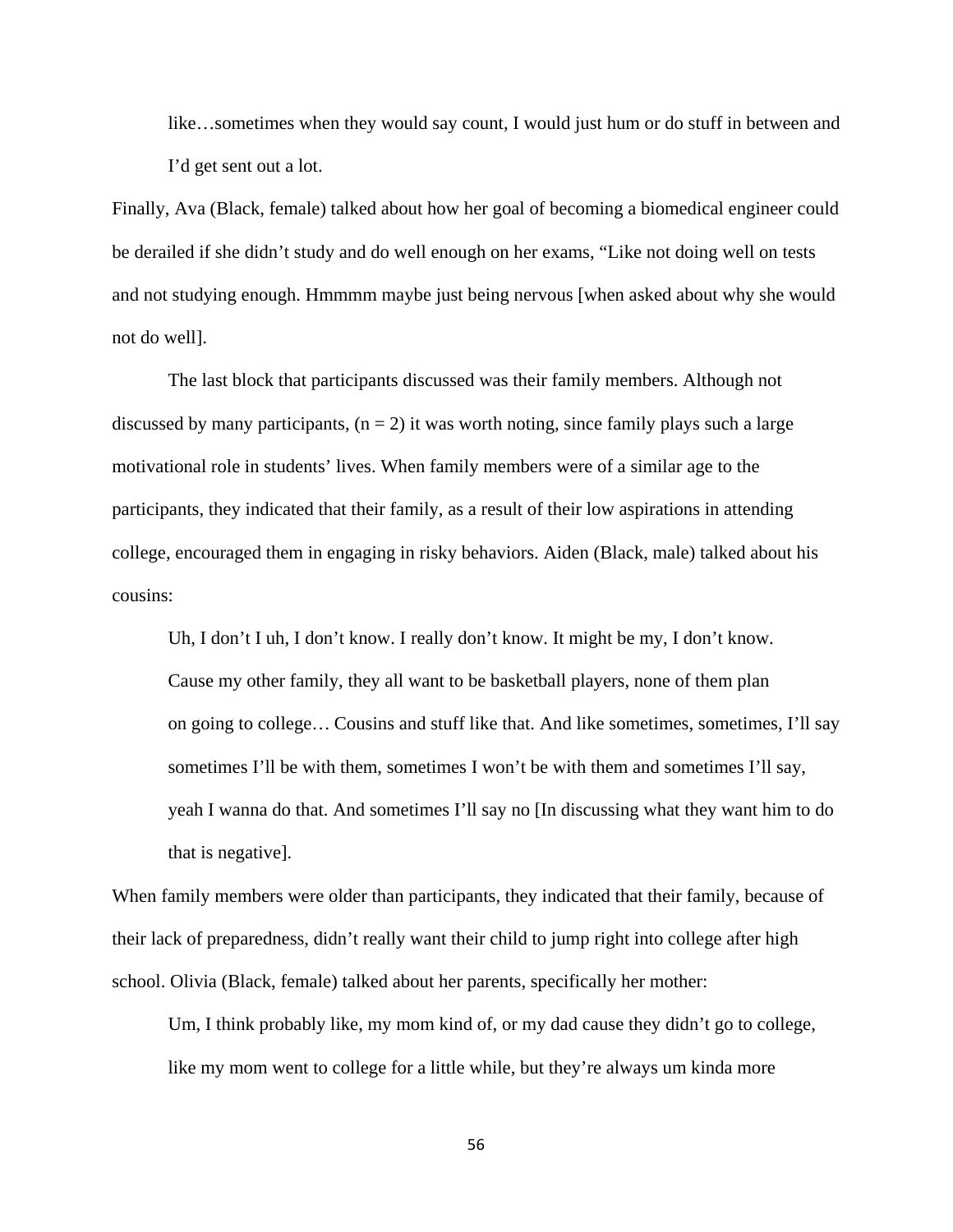concerned about money and stuff so they probably wouldn't want me to like jump right into college. Cause they probably like want to help me get the money to go to college…. So she doesn't like put me down but she doesn't exactly make me want to do these things.

**No Blocks.** A few participants indicated that no blocks existed in their lives that would prevent them from attaining their goals or they discussed extreme scenarios that would have to occur for them to disrupt their plans of attending college. All participants who indicated that they couldn't think of any blocks or used extreme examples were White. Penelope (White, female) talked about how her family is very supportive of her and that the only way she could see a block occurring was if her parents got sick:

Um, probably not, Like I'm always the one that's like here's my goal, now let's go….

There's probably, unless like my parents get cancer or get sick or something, I'd have to stay and do that with them, but anything else… Um, no, not really.

Lily (White, female) also discussed something large having to happen in her family in order for her to not achieve her goals, "Well things, things could happen in my family. Stuff could go down and I could just give up and not wanna do anything anymore. That could be really big. But as far as I go, nothing can really stand in my way…" Finally, when talking about blocks, Mason (White, male) initially confronted with the question, talked about how something very horrible would have to happen to throw him off track, "Well maybe if I'm like traumatized, that could shake me out of as what I think of as a learning mindset, that I have."

Most of the blocks discussed were of specific people that have a direct and negative impact on youth, including themselves. Money, however, played a prominent role in participants' lives, specifically those who were Black. For those participants that did not indicate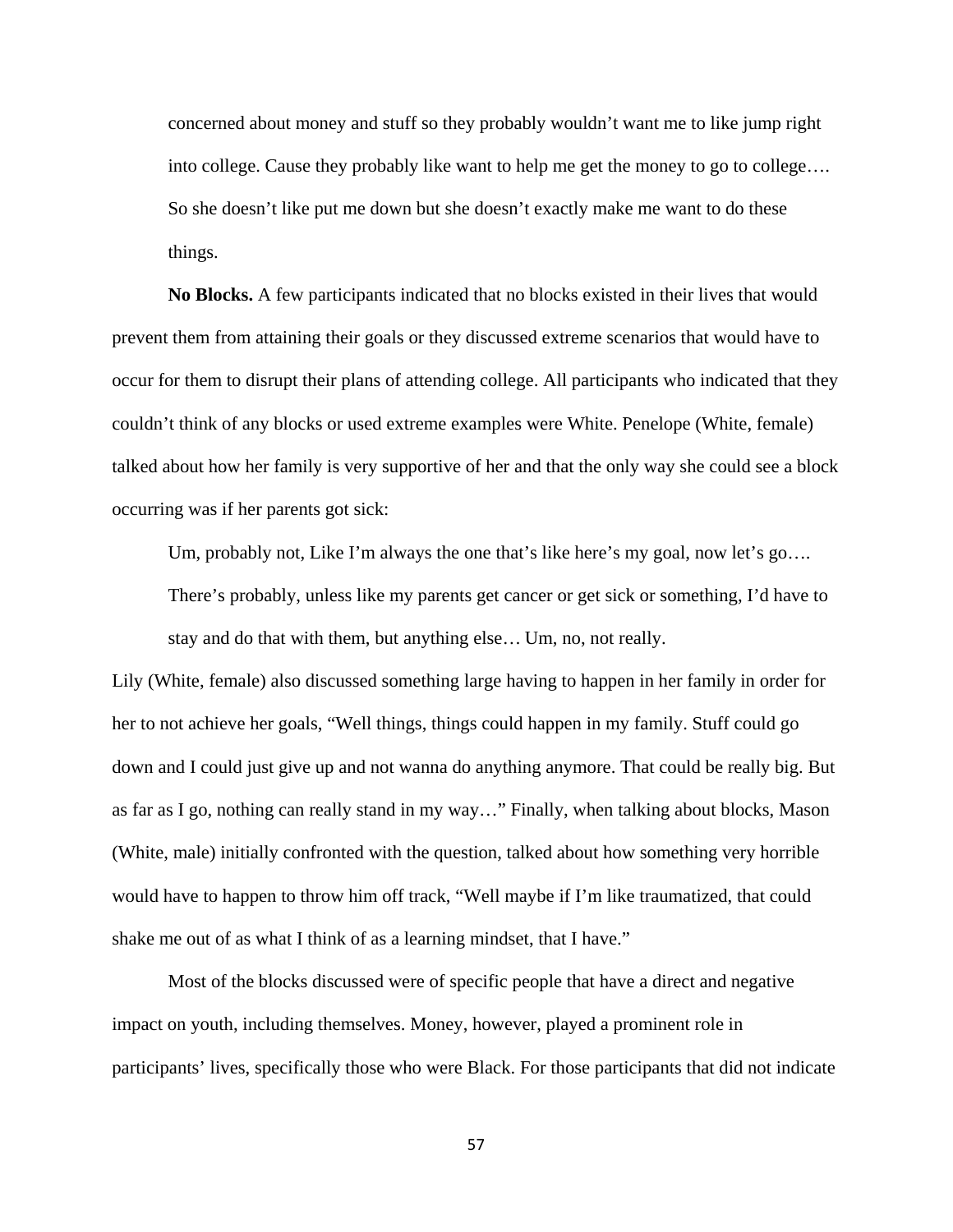a specific block, their responses were high linked with self-efficacy, which will be a strategy discussed next. Specific behaviors were probed in order to determine how participants plan to overcome the blocks they discussed. The prominent strategies found will be discussed next.

# **Themes-Strategies to Overcome Blocks**

A total of five themes emerged that participants discussed as strategies to overcome potential blocks. They include: no plan, study, choose friends wisely, self-efficacy, and save money and apply for scholarships (see Appendix G for selected quotes).

**No Plan.** Participants who did not have a plan either couldn't think of any strategies or they reported they didn't experience any blocks. No plan is defined as having no concrete strategies in place to overcome reported blocks. When asked about steps for overcoming blocks that she might experience internally, Penelope (White, female) indicated she didn't have any, given the fact that people around her always supported her goals, "Um, no, not really. Cause all the people I know are like saying, do it, you can do it we're here for you, we'll always support you, so just go and do what you want to do." In instances where not having a plan was related to not thinking about strategies, participants articulated that they either weren't sure about ways to overcome it or they simply wouldn't be bothered by the block. Jackson, (White, male) in discussing how not getting his recording studio might block him of getting to his goal of becoming a musician, simply stated, "Don't worry about it." Similarly, Amelia (Black, female) mentioned, "Um, I don't know…don't pay attention to them and…um…" regarding what strategy she would use in avoiding potentially bad friends in high school.

**Study.** Study was articulated by participants in a mostly preventative sense, and discussed how establishing skills early could help them become better later on. Study is defined as a strategy of not giving up, even if something is challenging. Aiden (Black, male) talked about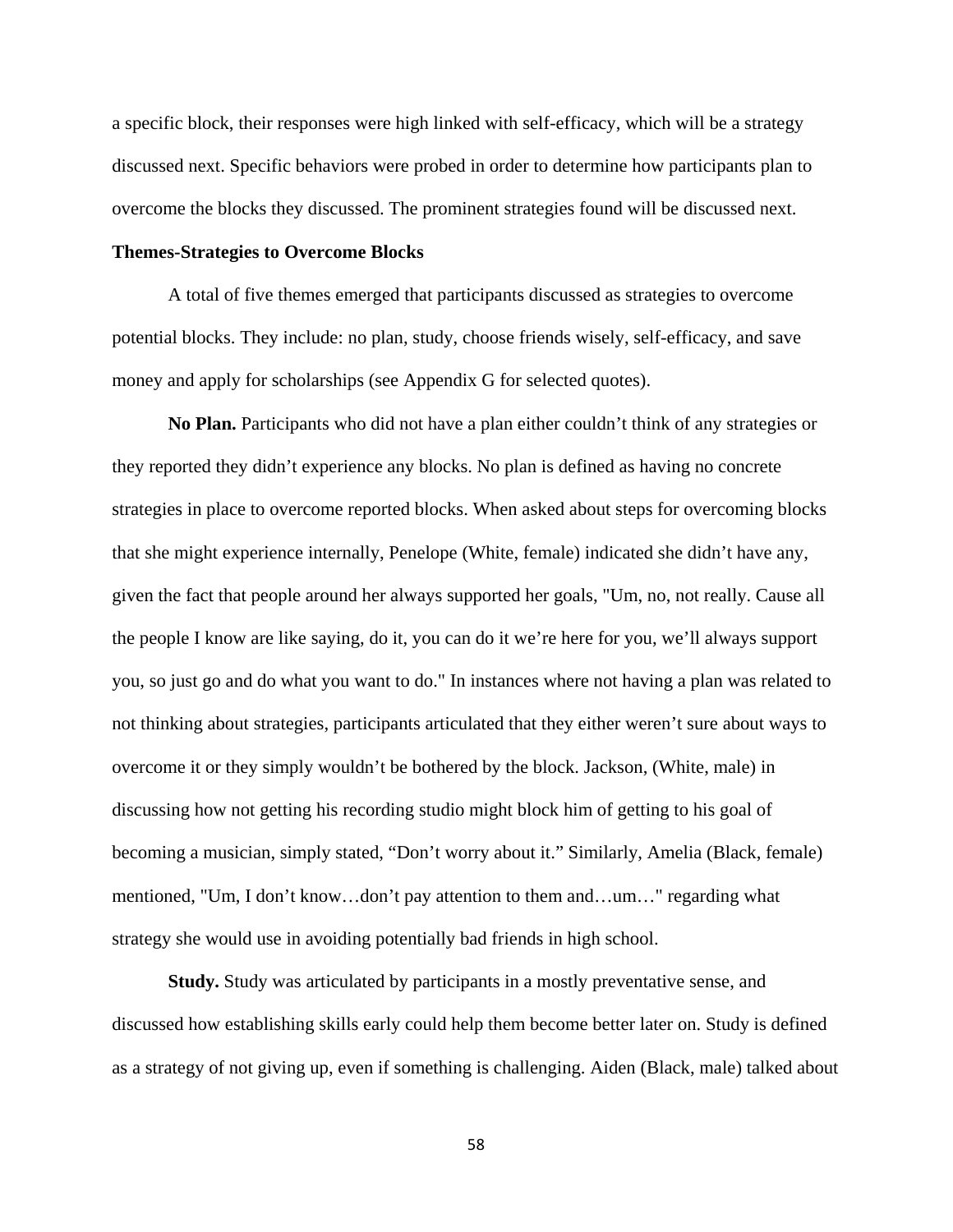how he would try and get work from his teachers over the summer as a way to prepare for high school and prevent failing:

Um, I'ma like…right now I'm in 8th so when I get in high school, I'ma like, first year? I'ma take it serious, no playing. I'm like, I'm like gonna go to the library. And I'm like, get along with my teachers first. Get to know them a little better. I'm gonna ask them for a little extra work, see what I can do over the summer...

In planning for what colleges want in an applicant, participant's felt like studying to get into better classes or enrolling in summer classes would help their chances of getting accepted to the college of their choice. Ava (Black, female) indicated that her science classes would be difficult and talked about advice her mother gave her for staying on track, "Trying really hard, like, not giving up on something, if it seems too hard. Well like my mom says to learn over the summer." Similarly to Aiden (Black, male) both participants agreed that taking summer classes would be helpful to keep up their knowledge and do better in school. Finally, Emily (White, female) discussed how studying to get into honors classes would be important as a way to avoid not getting into a prestigious university:

Um get more like, take extra classes so that I can get into honors so that I know that in the high school that I'm going to, [name] one of those two, that they will let you take extra classes to get into honors. Um I do know that if you don't get into honors, that there is a section where they will put you in a lower rank of it but you have to have at least two honors. So I'm pretty sure that if I have at least, if I have at least two honors, that I will still get in

**Choose Friends Wisely.** Analogous to Black students indicating that friends were blocks in inhibiting them from achieving their goals, so too did Black students endorse choosing friends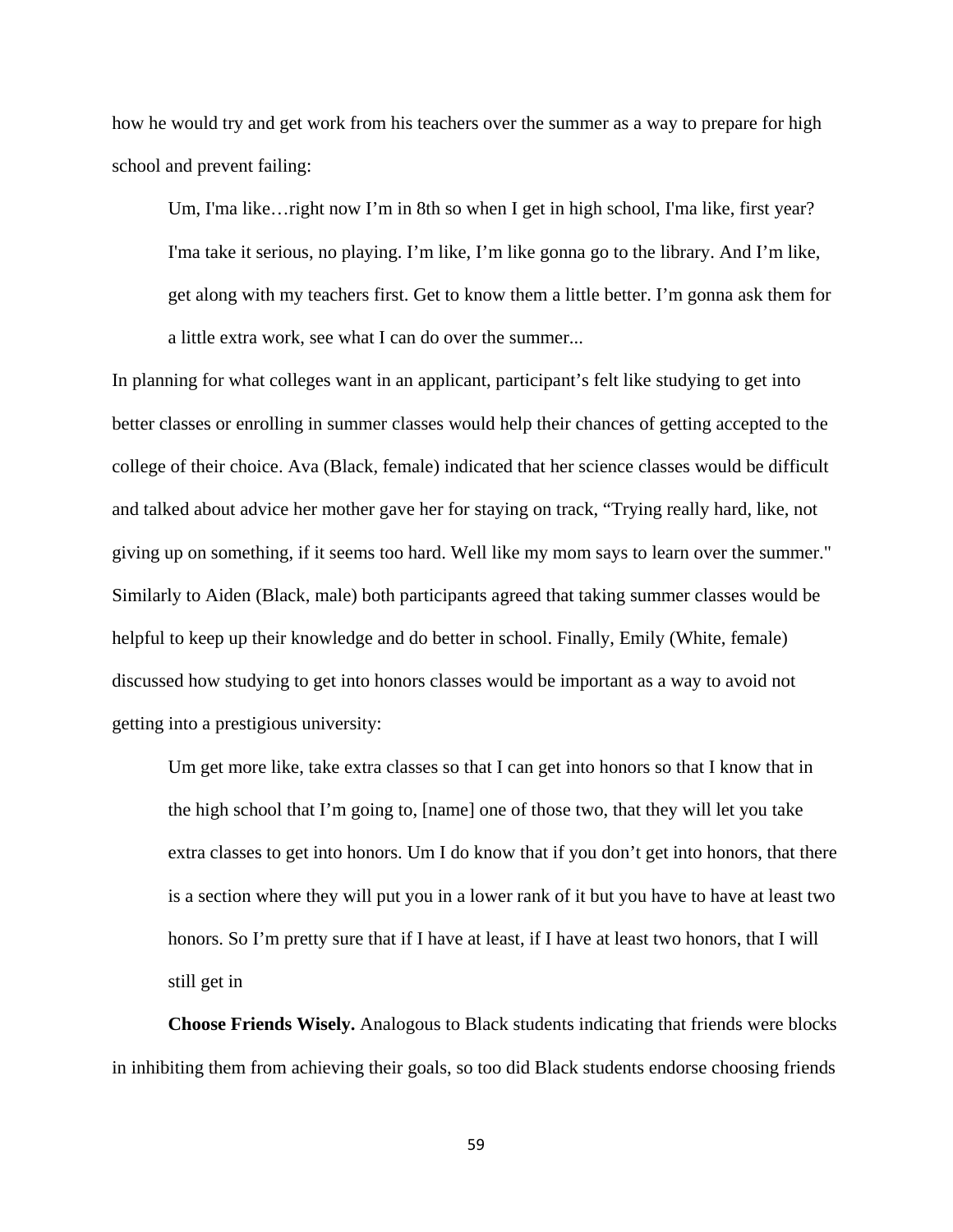wisely as a strategy to overcome that block. Choose friends wisely is defined as a strategy of making sure other people will not negatively influence your academic trajectory. Choose friends wisely was articulated as making sure that participants hang out with the right people and not get involved in problems that may arise. Aiden (Black, male) when discussing strategies for overcoming blocks, talked about associating with the "right" people. He indicated that he already saw how hanging out with the right people in middle school influenced him to be a better student and not get into trouble, "For college, first thing I need to do is, um hang out with the right people and just like I said, always, always be ready. Never be late, never get in trouble…"

 Aligned with Aiden's comment, Ava (Black, female) talked about how in high school there could be a lot of problems with students who could potentially be negative influences and how she planned on avoiding those situations, "Mmmm just try and stay out of it [drama with friends]. And not find friends that are gonna be bad influences." Finally, Carter (Black, male) discussed how not associating with bad influences or just ignoring what they want would be the best option for staying out of trouble, "Uh, stop hanging around with them. Ignore them."

**Self-Efficacy.** Self-efficacy was articulated as either never giving up, even in the face of blocks or obstacles, actively doing things on one's own to avoid a block, or making sure that the goal is complete by working hard and striving for a positive end result. Self-efficacy is defined as being able to control the outcome of your goal and believing that you have the power to make a change. Emily (White, female) talked about how to be able to afford a tutor for vocal and instrument lessons might be expensive. One strategy to overcome this financial issue was using free resources to tutor herself, "Um, tutor myself. Or go on Youtube maybe and look up vocal exercises or flute playing and stuff like that: flute song, flute notes, stuff like that, that will just help me through it." Two participants, Olivia (Black, female) and Chloe, (Black, female)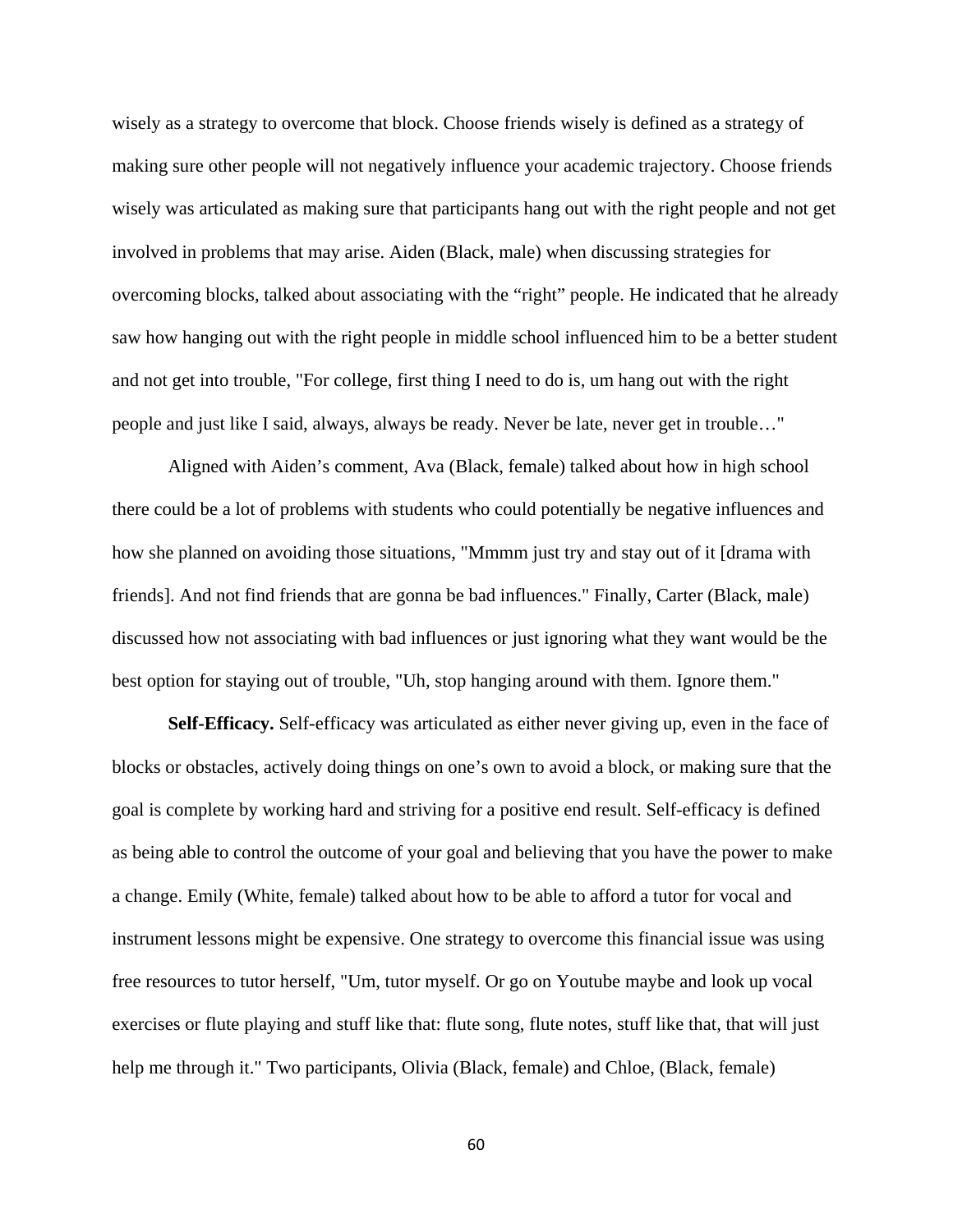discussed how their parents, although wanting them to be successful and go to college, didn't really push them so much as they pushed themselves. Olivia indicated that, to overcome her blocks, she would need to really try, "…like she encourages me to get good grades, but I think I could, like, encourage myself more than anything." Making sure that she gets good grades to be able to get into college was a strategy discussed by Chloe, "Well I've always kind of pushed myself, like my, my parents don't really put pressure on me to get good grades. It's more me."

A few participants communicated that once they had a goal set in their minds, even with the potential blocks they could endure, that nothing would stand in their way. Lily (White, female) talked about how it was pretty easy to get to her goal, as long as she stayed focused:

Not really. Like I said if you just put your mind to it, it could be really easy…focus, put your mind to it, and anything…you're gonna have to want something and if you're gonna really want something, then you're gonna have to want it to actually get it. That's exactly how I think…yes, you have to want it in order to get something if you really want it.

Isabelle (Black, female) also talked about how, even with the block she mentioned, that nothing would stop her, "Mmmm I really want to get to college and I'm pretty sure nothing is really going to get in my way and if it is, I'm gonna move it. [Laughs] Make sure I'm on my path." Finally, when discussing strategies for overcoming his teammates negative reactions to his soccer skills, Aiden (Black, male) talked about how it is important to keep practicing, don't listen to the comments people have to say, and "let his feet do the talking":

Don't listen, actually. Don't listen to 'em and prove 'em wrong. Prove 'em wrong, when it come to the, like the mouth says something off the field. This, this is what I learned from my brother, he's like, he's older than me, he said when the mouth stays off the field,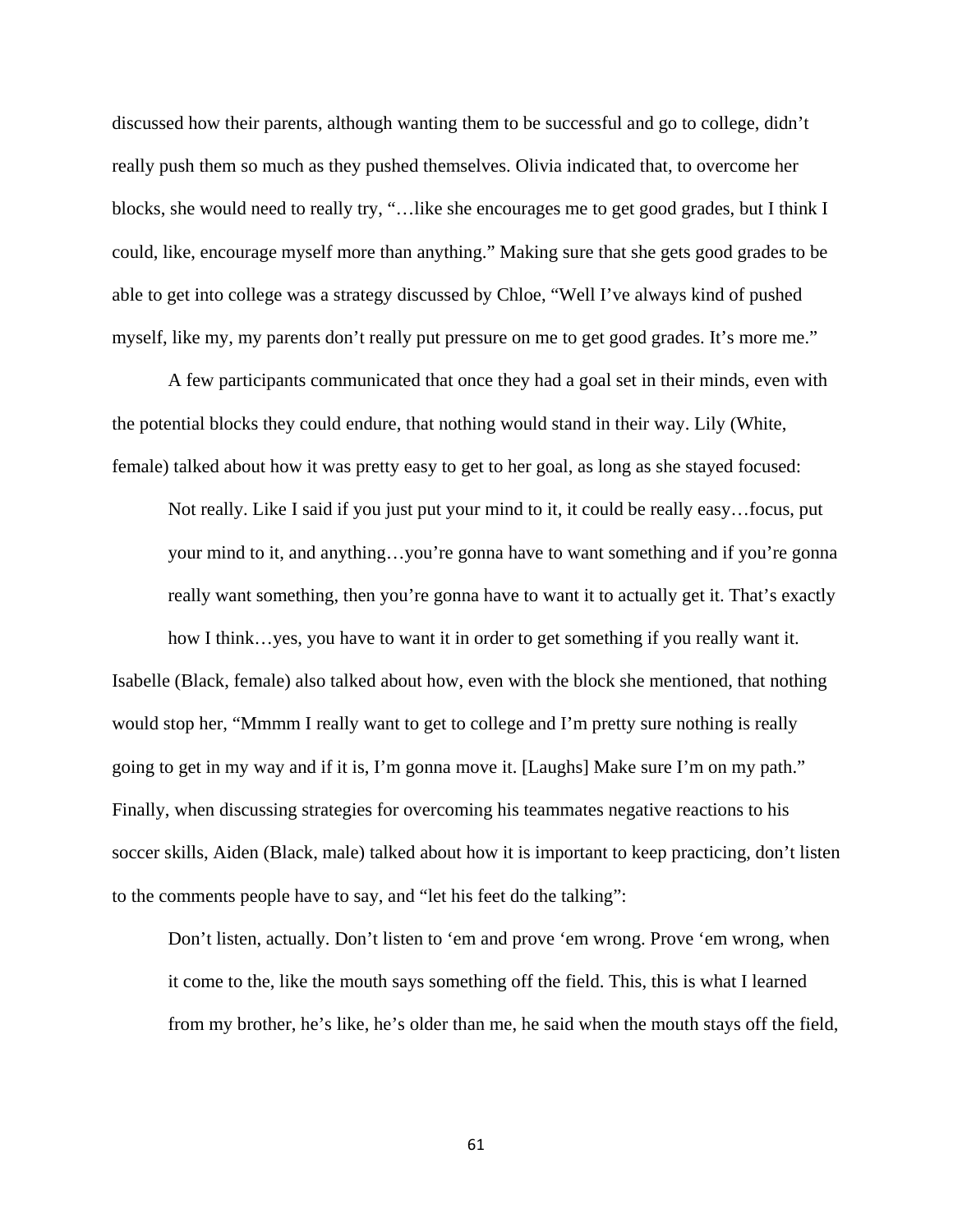but when it comes to the field let, let your hand, in basketball he says, let your hand, let your hand talk, let it work. So this is my version: in soccer, let your feet talk…

**Scholarships.** All participants who indicated that money was a specific block to enrolling in college stated that a strategy for overcoming that block would be to apply for scholarships. Scholarships are defined as applying for aid to offset costs associated with college. Scholarships were articulated as a necessity by participants, in order for them to be able to afford the cost of attending college. Sophia, (Black, female) when discussing why a scholarship was important, talked about how being able to get a scholarship would make her feel like she earned her way to college, "No, I'm not very sure, no, unless I'm getting a shola…I'm trying to get a scholarship because I don't want, pay everything, I wanna earn it too, so yeah, I want a scholarship, so…basically money."

Isabelle (Black, female) spoke about how her parents really discouraged her from taking out loans since they were still in debt from loans they acquired, and as a result, were not able to help her with paying for college:

Scholarships…yeah. I've had a couple scholarships already, not like financially but like free private lessons to free classes that help…and I don't know how I'm gonna overcome the financial issues if I don't get a scholarship because I really can't afford it and my parents really don't like student loans cause my dad is still in debt so…I don't know Mason (White, male) talked about how seeing his brother, who is currently applying for scholarships and saving money for college, taking the steps necessary to have money for college was a source of inspiration for him:

For the money? Ummmm just scholarships, getting a job soon so I could save up, which my brother is doing right now, so seeing him do that will help me eventually do that.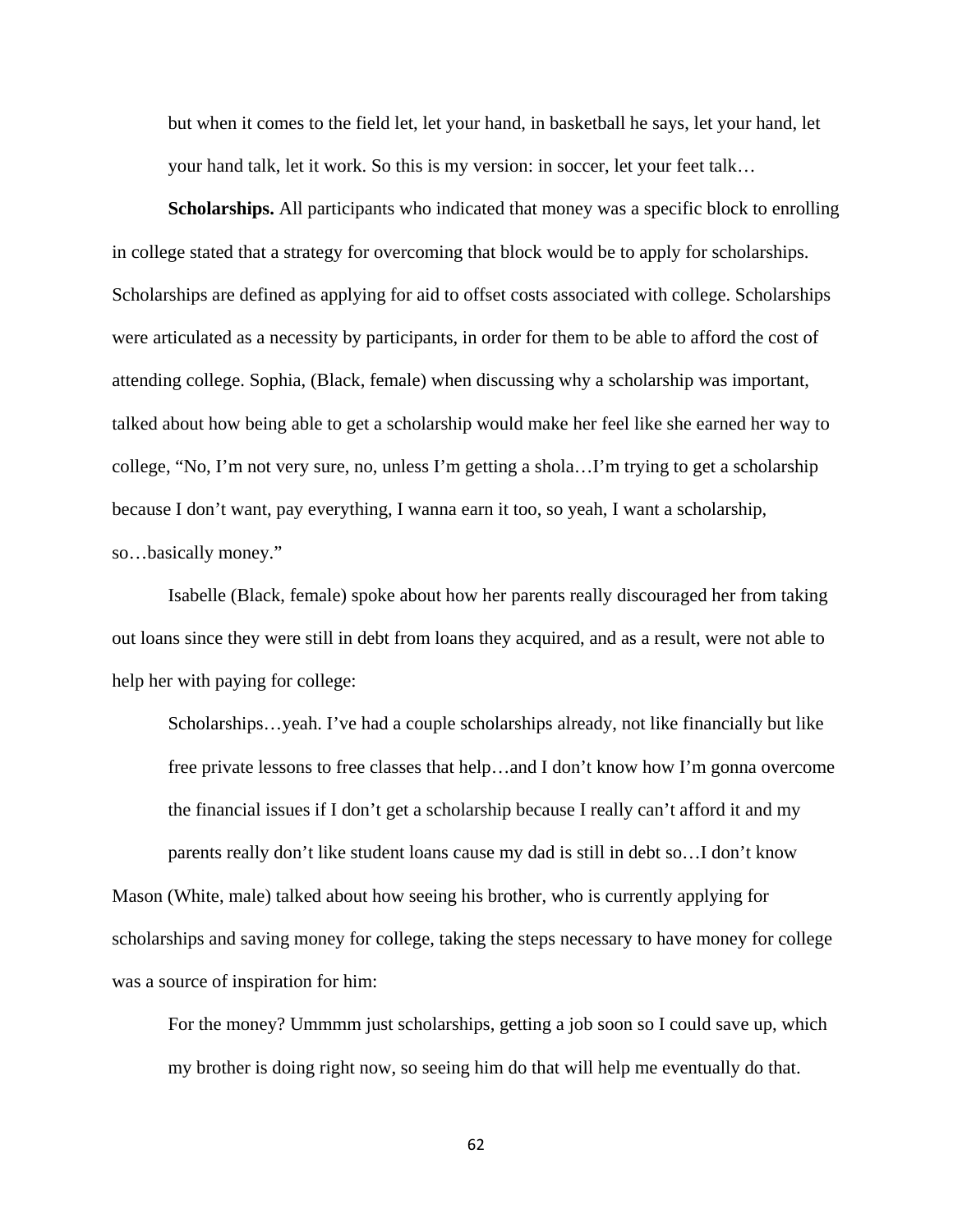Ummm getting scholarships and my parents and grandparents are going to help with the college things, that I don't really think it's that big of a deal. Also, having a job during college, throughout it, that way I can…it's not just the money that's been saved up like scholarships, but it's an incoming source of money

### **Themes-Steps to Fulfill Goals**

A total of eight themes emerged that participants discussed as steps to fulfill their goals. They include: credits, study, scholarships, be prepared, save money, get good grades, extracurricular activities, and upper-level classes. (see Appendix H for selected quotes).

**Credits.** Credits were articulated as not only taking the classes that were required by the students' high schools, but also taking classes that could help them look good to college acceptance committees. Credits are defined as taking enough classes in order to graduate on time. Having enough credits in order to graduate on time was the single most discussed step that participants indicated they needed to do. Penelope (White, female) talked about making sure that she took classes that were similar in nature to college, "This is like….ummmm definitely get some extra credit things in so I can get some things in college or something." Chloe (Black, female) also mentioned taking college credits, as this would help her when she applied for college, "I have to take enough, um like classes with enough college credits." Finally, many of the other students who mentioned having enough credits as an initial step just simply stated it as so, like Olivia, (Black, female) "mmmhmmm uhhh college credits."

**Study.** Study, although mentioned as a strategy for overcoming blocks, was also mentioned as an initial step participants could take to reach their goal. Study is defined as doing well before college in order to have good grades. Study was articulated by participants as trying to either establish a system of when and how to study or securing a tutor in a particular subject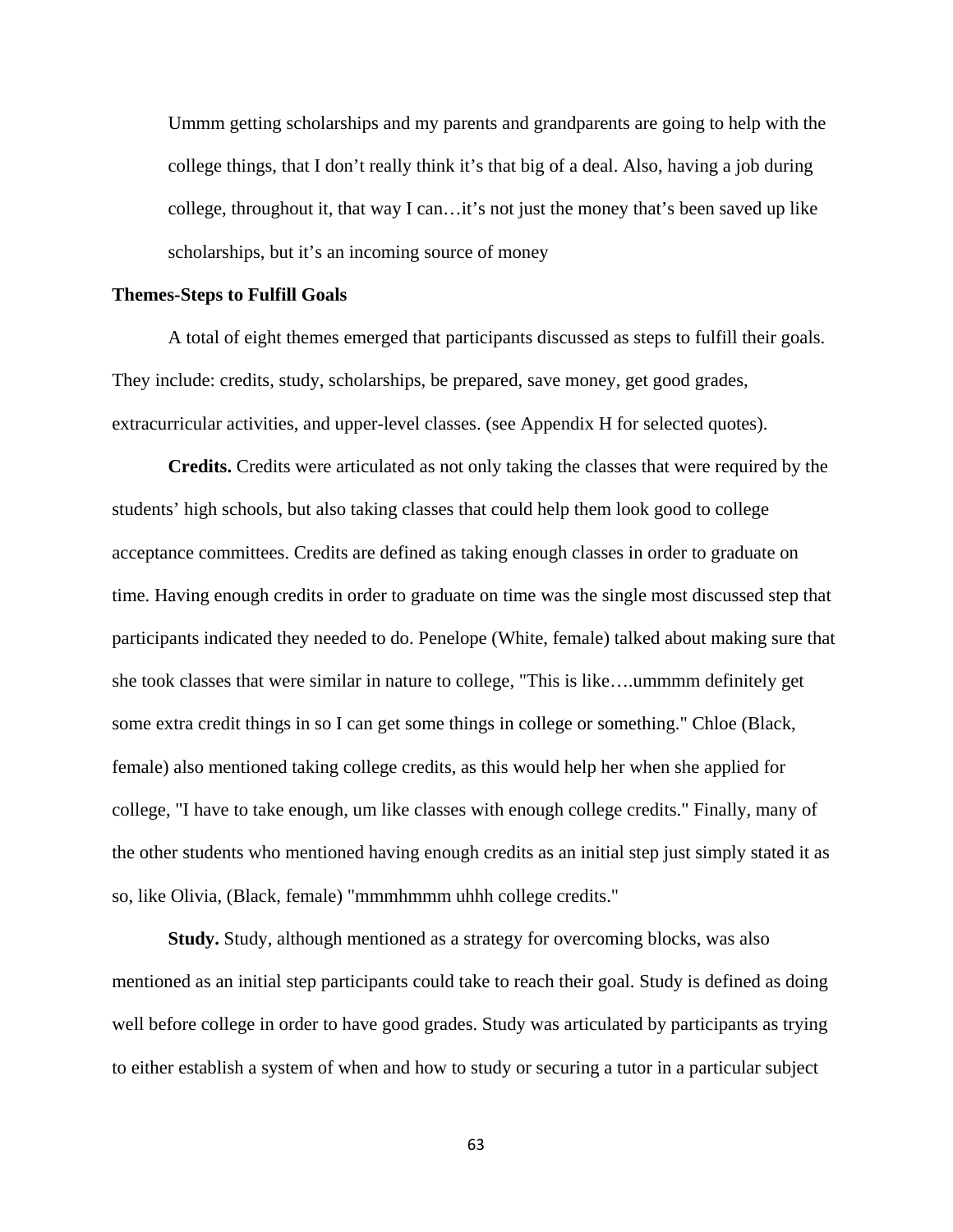that they needed extra help in. Aiden (Black, male) mentioned going to high school's library in order to not only do his work, but also read and expand his knowledge, "Before I get to college…high school, I plan on like going to the library, staying in the library for at least four hours, studying, studying, reading books..." Mason (White, male) also indicated getting into a habit of studying, since up until now, he's relied on simply remembering facts and not really putting in the time or effort to learn the material, "Well getting into a habit of studying would help, cause normally I just try to remember facts as best I can and I just wing it during tests, I don't really study." Lastly, Ava (Black, female) talked about how getting a tutor would be an important initial step in order to help her with subjects that she struggles in, "Maybe tutoring, just because I need a little extra help. As in like homework and work that needs to be done that I don't understand."

**Scholarships.** Scholarships, although mentioned as a strategy for overcoming blocks, were also mentioned as an initial step participants could take to reach their goal. Scholarships are defined the same way as in the previous theme that is, applying for aid to offset costs associated with college. Since college is extremely costly, scholarships were articulated as an important initial step, given that most students are not able to afford to pay for college on their own. Olivia, (Black, female) discussing her initial steps, talked about applying for scholarships through local volunteer organizations, "And, um until then I kinda wanted to do uh things that would, uh kinda give me scholarships to get to college…. I probably um, will look up ways to um, get mini scholarships like community service and stuff." Mason (White, male) also spoke about how getting scholarships would help in addition to his parents, as he indicated that they would be helping him with college finances, "not to mention hopefully scholarships will come in." Finally, Carter (Black, male) talked about how, if he maintains his grades, he would be able to get a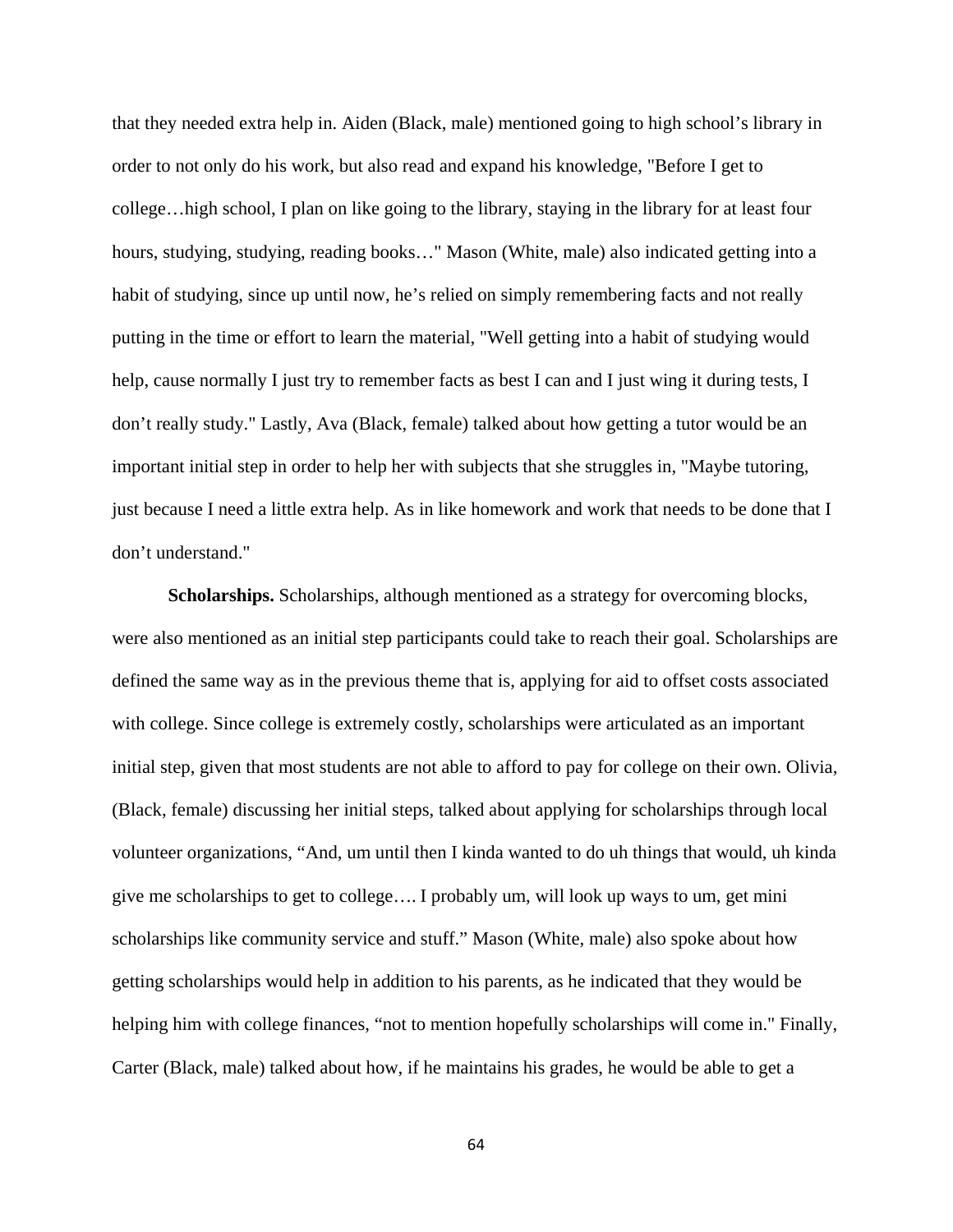scholarship to the college of his choice, "Uh, if you have to get like straight A's, you can get a scholarship there…"

**Be Prepared.** Participants articulated being prepared as proactively engaging in activities that would be important and allow them to reach their goal. Be prepared is defined as planning out what you want to do in your future and making sure that you are on the right track. Amelia (Black, female) discussed that always thinking about her objective and not getting sidetracked were important steps she had to take to actualize her goal of playing college basketball, "Stay focused… be on time for, to everything and, just staying focused. You gotta stay focused." Similarly, Chloe (Black, female) also mentioned staying focused in achieving her goal. She also mentioned that if you take classes or participate in activities that are similar to what you want to do in college, then you've already created a level of awareness and are prepared to tackle that goal in college, "Um I feel like, if you're doing something in high school then if you wanna be a part of something in college, then you're ready for it…ummmm…staying focused….and… like, like making sure that I have my school stuff first."

When talking about the importance of participating in activities outside of school or applying for internships surrounding her career interests, Isabelle (Black, female) talked about how being prepared would allow her to become a competitive college applicant, "Um like outof-school activities like uh internships to jobs to school clubs. Things I have to sign up for or audition to…stuff like that… ...making sure that I look right for the interview, have good manners and vocabulary. Yeah... So I could become the best of the best [Laughs]."

A final step that participants discussed was taking the right classes in order to get into the academic program they wanted to major in. Carter, (Black, male) whose dream it is to be a shoe or video-game designer, mentioned how it was important to select the right classes in high school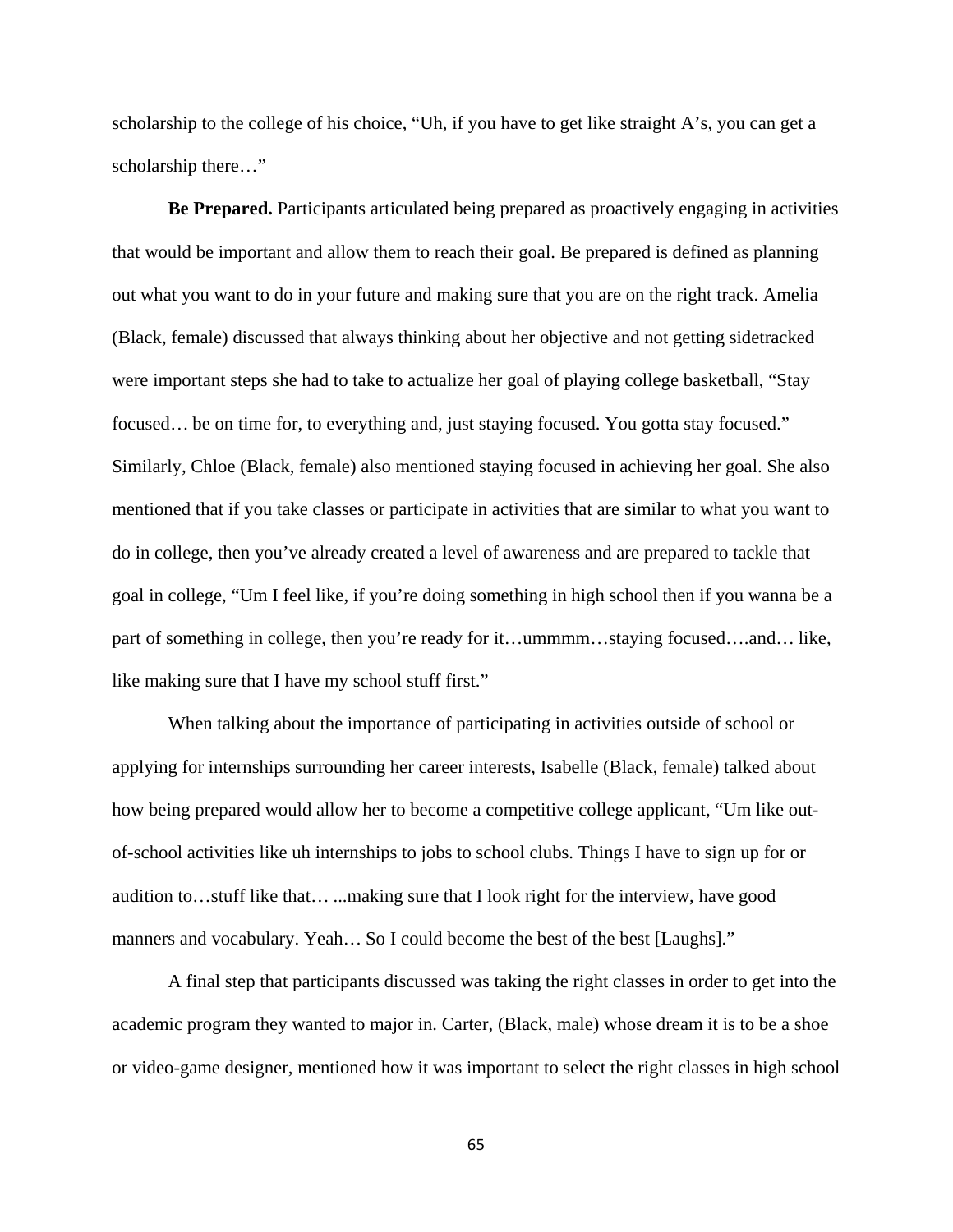to prepare him for the classes we would need to take in college, "And sele…select the right subject to help me wit video game and shoe." Likewise, Mason (White, male) mentioned meeting the minimum requirements necessary to get into an engineering program, "I just, need to do good in school, really and make sure I qualify for what's need to go to WSU for a Bachelor's in engineering."

**Save Money.** Although similar to scholarships, saving money was articulated as a separate step since getting a job in high school is a feasible task for most students. Saving money was articulated as working as soon as students can in order to start saving money for college. Save money is defined as getting a job in order to help with the financial cost of achieving ones goals. Olivia (Black, female) indicated that getting a job was important, "K. Um, I want to get a job cause I need to like pay for college, at least a little bit…." Further, she discussed becoming financially literate, as this would help her be able to save more effectively and make smart financial decisions:

Um, I'm probably going to need to take some financial classes. Like, um, like how to write a check and how do you cash it and um like how much…you know there's like, those realistic classes that will try to, basically, put you out in the real world mentally but not like physically so you'll be ready.

Saving money was also discussed from a non-college perspective as well. Jackson, (White male) whose dreams and goals are to become a rapper, indicated that he wanted to move out to Los Angeles in order to have a better chance of making it in the music industry. His goal is to open his own studio, yet this is very expensive given all the equipment needed to make music, "Um, making enough money to, like buy a studio and stuff...." Finally, many of the other students who mentioned saving money as an initial step just simply stated it as so, like Emily,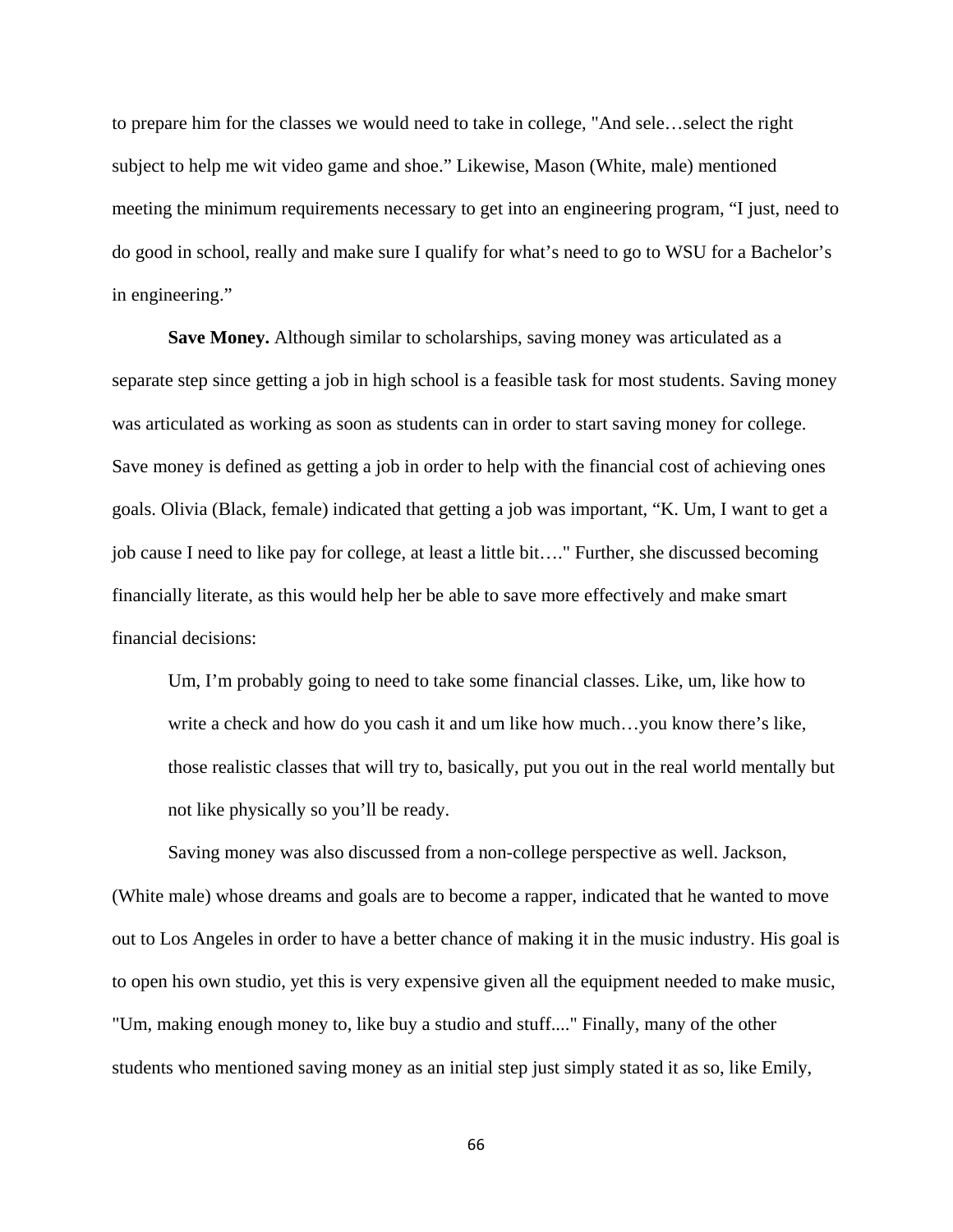(White, female) "...um have a job, of course, to pay for the college…" and Mason, (White, male) "...and…I also need to save up to get into college…"

**Get Good Grades.** Get good grades was one of the first factors that participants articulated when discussing their initial steps of going to college. Get good grades was defined as maintaining grades to have a better transcript. Some participants, like Penelope, (White, female) discussed a specific letter grade they wanted to achieve, "Okay, well I…you would definitely need to finish high school and I'm an A student so I…definitely try to get all As. Cause that's me, and ummm…" Likewise, Mason (White, male) also mentioned getting a specific grade, "Well, first I'd like to get A's in all my classes cause that's what I'm always trying to accomplish here, although sometimes I get B's…" Mostly, however, participants just mentioned how getting good grades was an important step, like Sophia, (Black, female) "Well, first I have to have good grades, you know… Well you do have to have good grades and everything else, but that's it."

**Extracurricular Activities.** Extracurricular activities, although mentioned as motivators that parents and teachers wanted the participants to engage in, was also mentioned as an initial step. Extracurricular activities were articulated as engaging in sports, enrolling in special programs geared toward a specific subject or set of subjects, or other activities. Olivia (Black, female) voiced a lot of extracurricular activities she plans on taking part in:

Um also I need to probably practice many sports cause right now I do um like cross country and track but I don't really want to do those. So when I get older, like in college, or in high school, cause you have to get really good…and I don't really want to do that. So I want to do something um that I kinda like, so um me and my friends, we kind of…we all kind of play volleyball but I…I was going to do this training, this um summer.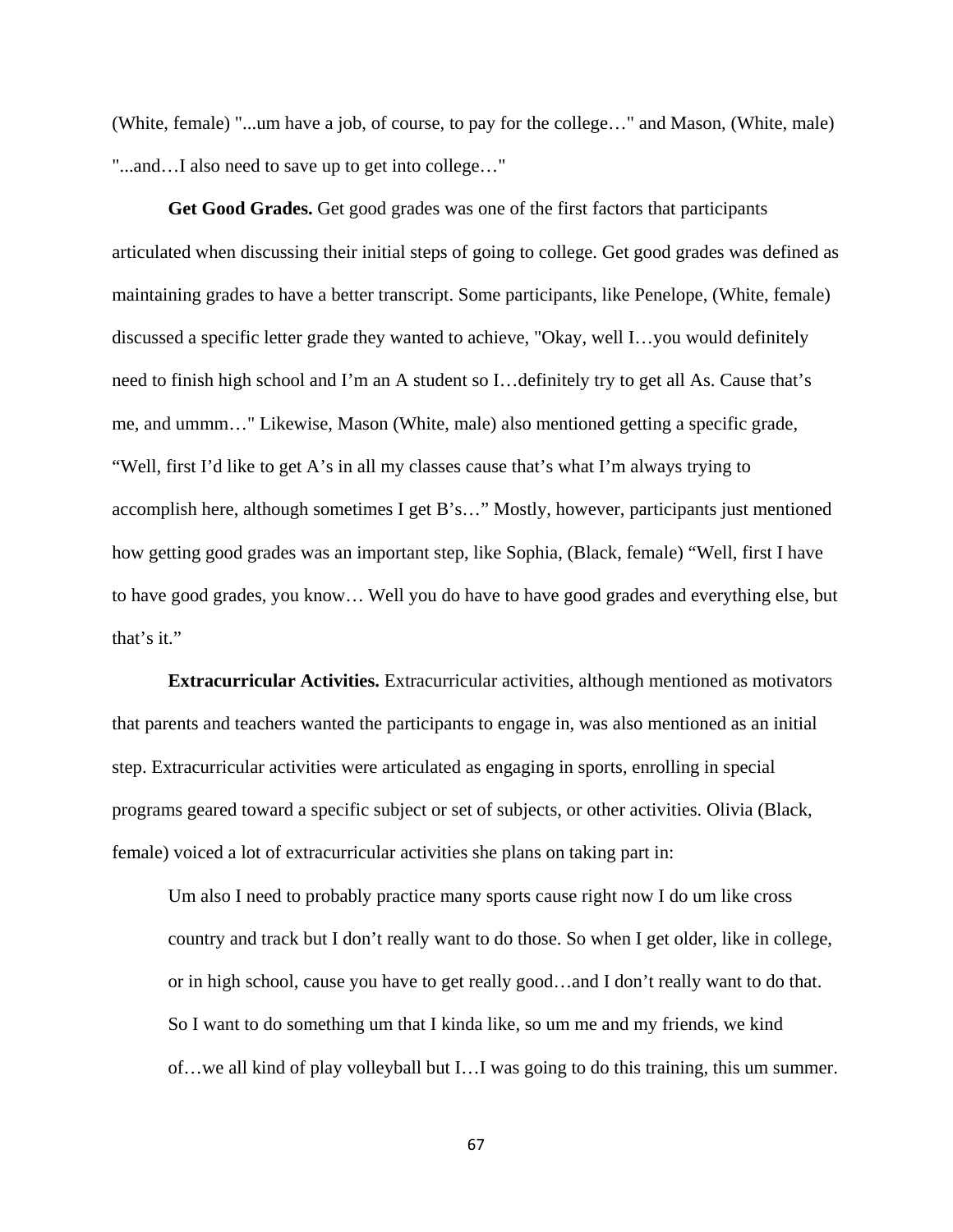Um it's like this um camp kinda thing for a week at Southeast, um where if you go you'll probably like um make the team…. And also I heard about this thing, um, at WATC, you can like take off of your tuition if you pay a \$100.00 and you play it like allll summer…. It's not enrolling really, it's like you know how some people they do summer camps and stuff? That's kinda what it is but with school…. Um, I would have to start doing a lot of extra stuff right after school, like extra activities. Um, like my sister, she does swim and diving and ROTC and drill um and forensics and debate, stuff like that…

She went onto say that, although her grades are good, she wants to do extracurricular activities, as it would push her to do even better:

Cause I have like…I have good grade, grades. And I feel like if I did those things it would kind of push me cause what we do now, cause basically in barely anything. Um if

I did extra stuff it would just kinda help. And then also be better for my test scores. Isabelle (Black, female) talked about how most of her extracurricular activities needed to be comparable to the things she wanted to do in college so that she would be prepared and have a solid understanding of what it is she wants to do:

Um, probably for like experience and my resume, probably um extra activities that I used during that time period or like um things that would help me get better like if I was going to become a chemist I would have to at making sure I put the right chemicals in the place…and like yeah. And um, I'd probably have to practice to get better at whatever I want to do and probably have help from my peers and family. That would help a lot so.... Um like out-of-school activities like uh internships to jobs to school clubs. Things I have to sign up for or audition to…stuff like that… I probably have to pick the right classes.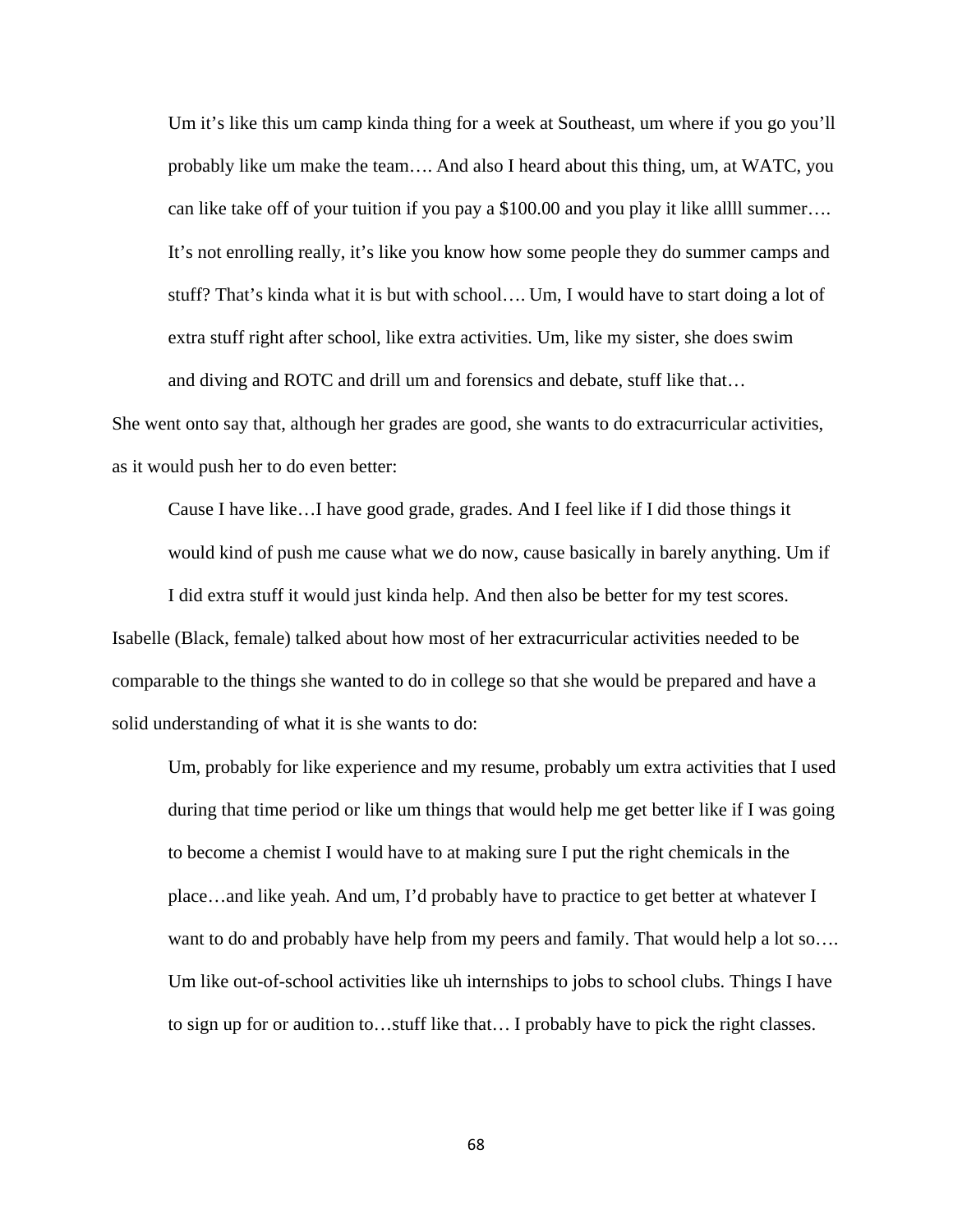Like if I want to go into something that's more science-y I probably don't want to pick a cooking class because that really won't help me become…whatever.

Lastly, other participants, like Chloe, (Black, female) simply mentioned doing these extracurricular activities, without much detail, "...like, um activities...Um like participating in sports or clubs."

**Upper-Level Classes.** Upper-level classes were articulated as taking either Advanced Placement (AP) classes, honors classes, or optional classes within the school that are geared toward a specific major. Most students discussed taking a specific AP or honors class as their initial step. Upper-level classes were defined as taking classes that are similar in nature to a college class or will help students prepare for college. Emily, (White, female) who is interested in attending Juilliard, indicated that having honor classes on her transcript would be important to be considered for acceptance, "Um, I will need to take honor classes, I know that's one of the things…um graduate with some honors…" Olivia, (Black, female) who wants to major in something that is related to science, also stressed the importance of taking upper-level classes, in the form of AP, "…I am going to take AP as soon as possible…"

 When a student enters into their senior year of high school, there are options available to take classes that are specific to something they are interested in (i.e. advanced science or math, psychology, etc.). Lily, (White, female) when talking about how her goal was to work in the medical field, discussed a Bio Med class she could take in order to strengthen and develop her science knowledge:

There, there's these classes I can take, like there's this thing called Bio Med and it's at Southeast or something like that, that's kinda something that I really wanna be in to help me succeed and go into college and stuff.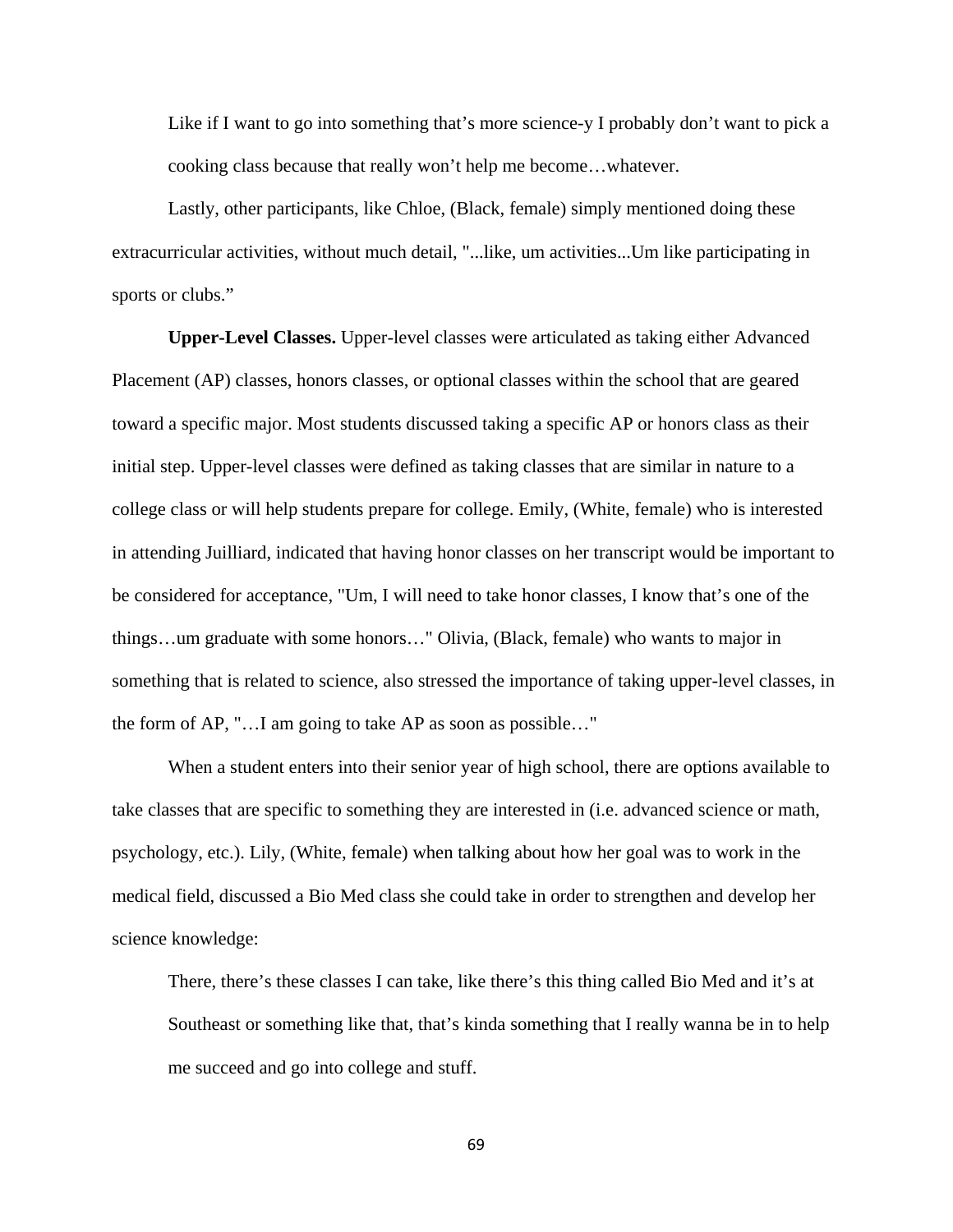# **Aspirations and Expectations**

Although not asked specifically, gauging a student's aspirations and expectations was based on their responses to interview questions as well as asking them about their ideal and expected careers. Labels were assigned immediately after interviews were transcribed and were completed before data analysis began. The purpose of labeling before coding was to make a nonbiased judgment regarding were participants fell. Aspirations are a student's desire to go to college while expectations are their beliefs as to whether or not they would be successful in college. Based on the literature and self-efficacy theory, a determination was made that there would be three separate and distinct categories to describe youth; those with: High Aspirations, High Expectations, Low Aspirations, Low Expectations, and High Aspirations, Low Expectations. The majority of the participants fell under the category of High Aspirations, High Expectations, with only one student falling under the category of High Aspirations, Low Expectations, and no students falling under the category of Low Aspirations, Low Expectations. Interestingly, a fourth group was discovered while conducting interviews, which was labeled as Low Aspirations, High Expectations. These students indicated that although they were intelligent and did well in school, they had goals that did not include a college degree initially. All three groups will be discussed in the following section (see Figure 3).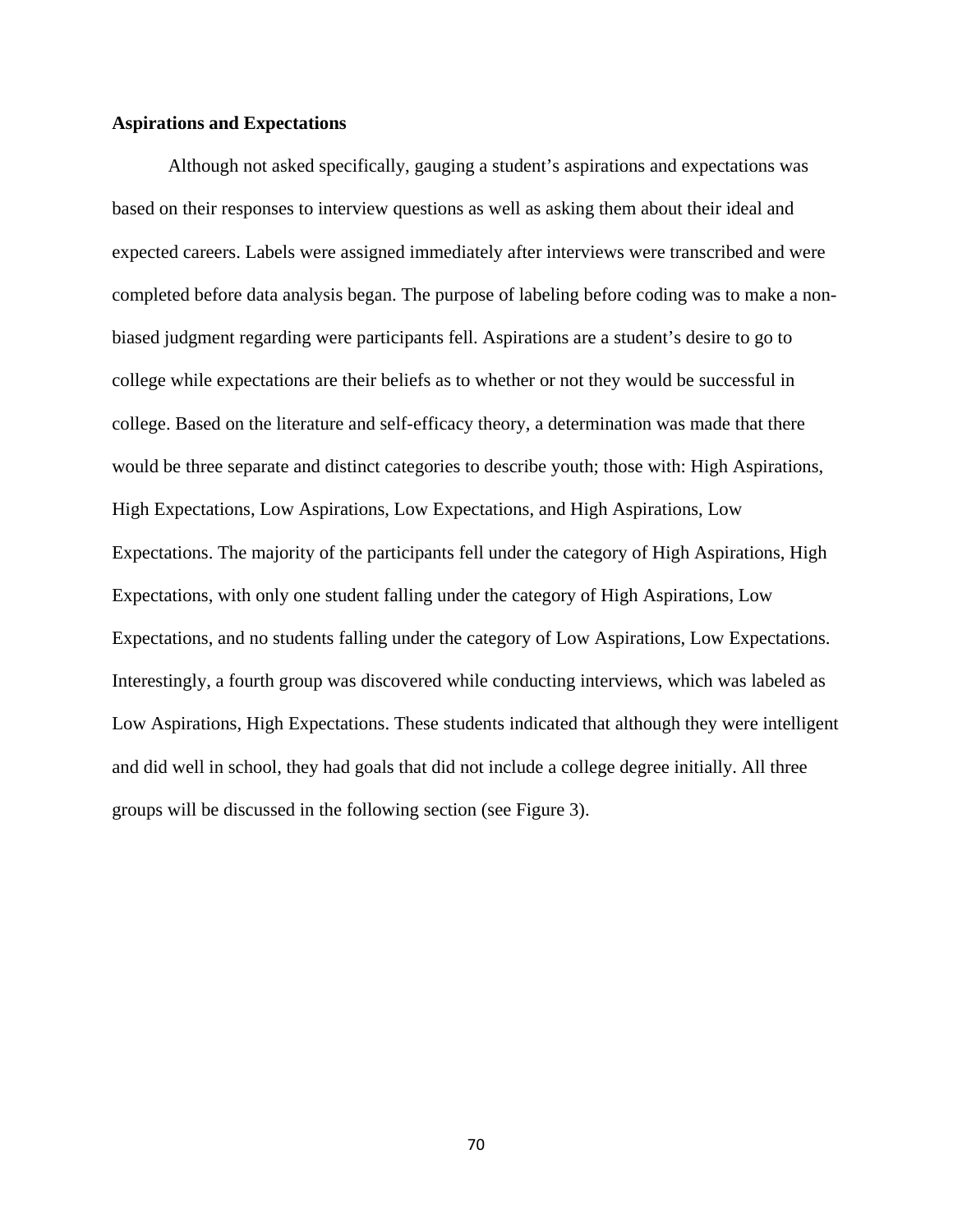|                                    | <b>High Aspirations</b> | <b>Low Aspirations</b> |
|------------------------------------|-------------------------|------------------------|
|                                    | Aiden                   | Olivia                 |
| <b>High</b><br><b>Expectations</b> | Penelope                | Sophia                 |
|                                    | Lily                    | Emily                  |
|                                    | Amelia                  |                        |
|                                    | Chloe                   |                        |
|                                    | Isabelle                |                        |
|                                    | Mason                   |                        |
|                                    | Ava                     |                        |
|                                    | Carter                  |                        |
| Low<br><b>Expections</b>           | Jackson                 |                        |

Figure 3. Participant Aspirations and Expectations

**High Aspirations, High Expectations.** The majority of participants (n= 9) in the study indicated they wanted to go to college and expected to be successful. Sixty-six percent were Black students. Almost all of the participants who were categorized under this label, had made statements that were indicative of high self-efficacy. This makes sense, as expectations are inextricably linked to self-efficacy in achieving ones goals. Penelope, (White, female) for example, talked about how nothing could stop her from achieving her goal, "Not really. I like one of the things that…I wanna get it done. And I definitely want to go to college, and get a job, and have a family and have all my things done." Similarly, Lily (White, female) mentioned that nothing would get in her way of achieving her goals as long as she put her mind to it, "Not really. Like I said if you just put your mind to it, it could be really easy… yes, you have to want it in order to get something if you really want it." Finally, even when discussing the potential blocks she would have to overcome, Isabelle (Black, female) indicated that nothing would stop her from getting to her goal of college, "Mmmm I really want to get to college and I'm pretty sure nothing is really going to get in my way and if it is, I'm gonna move it." [Laughs]

Other similar features this group shared was having specific and concrete initial steps they needed to take in order to fulfill their goal of attending college. Aiden (Black, male)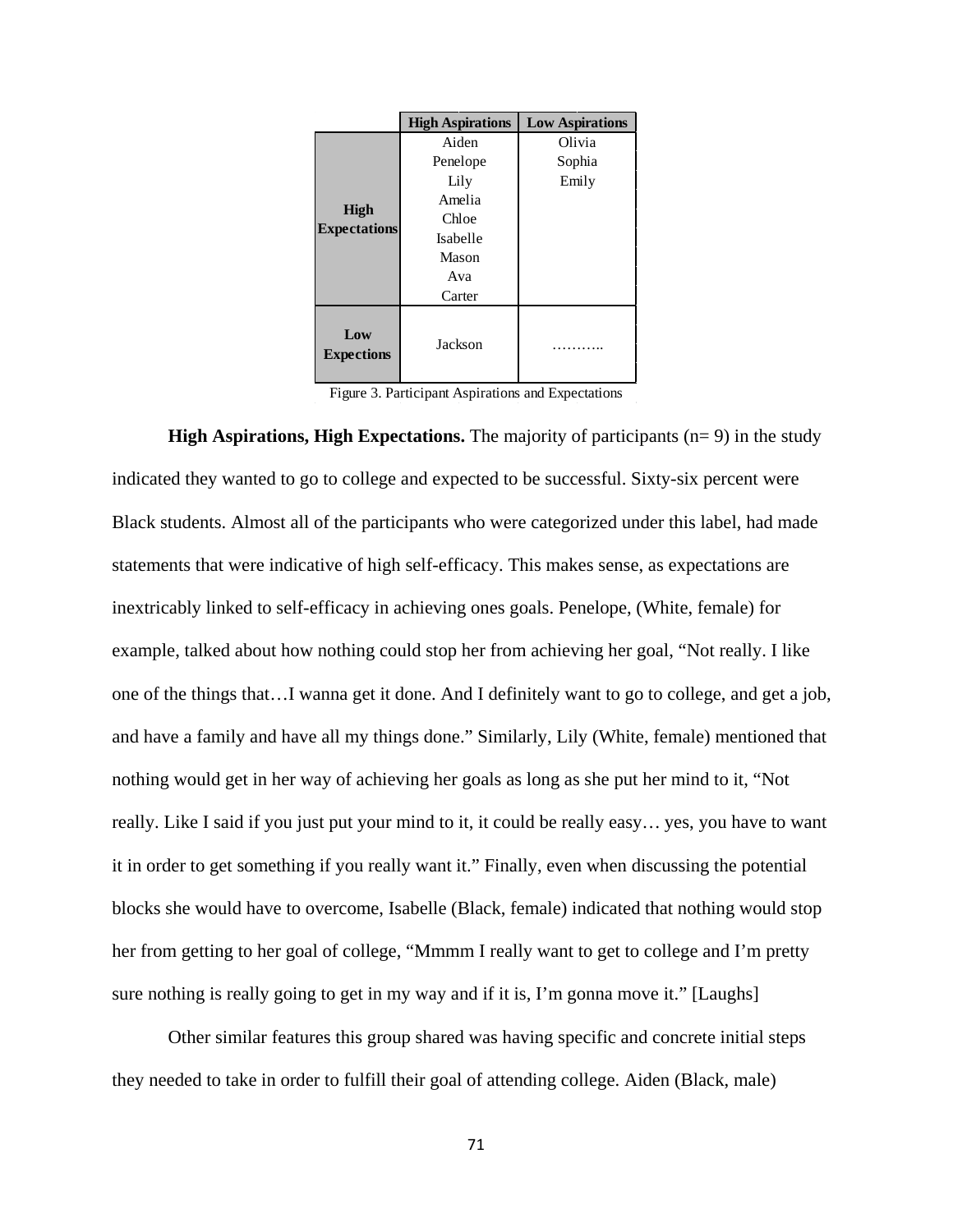indicated he needed credits and he always needed to be prepared, "I would need um credits… always study, be prepared. Always be prepared, never um, never slack off. Always be ready for the next thing."; Amelia (Black, female) indicated she needed to get good grades and stay focused, "Um, I have to have good grades…stay focused, um basketball and training…"; Chloe (Black, female) indicated participating in clubs and extracurricular activities, "Um like participating in sports or clubs… um I feel like, if you're doing something in high school then if you wanna be a part of something in college, then you're ready for it."; and Carter (Black, male) indicated selecting the appropriate classes and working hard, "And sele…select the right subject to help me wit video game and shoe…work hard." It is important to note that these individuals discussed multiple steps to achieving their goal and there were many overlapping themes found between them.

**High Aspirations, Low Expectations.** Only one student fell within this category. Jackson (White, male) specified early in the interview that he had no desire to attend college, but not because he didn't aspire for a college degree, rather, he felt like school did not come easy to him, "Um, I mean, I always wanted to go to college, but it just seemed too hard and music comes to me easily so I decided to just do music." Being categorized under this label is indicative of Jackson's low self-efficacy when it comes to college, and as a result, his desire to pursue a career that doesn't require a college degree.

Further, Jackson discussed how making it in the entertainment world would not only benefit himself, but would give his niece someone to look up to. He indicated the reason for this was because his parents did not attend college (and therefore, in his eyes, were not successful) and never left the state, "Because most of my family didn't go to college or move out of Wichita so I'd like to show her that you can, you just gotta try."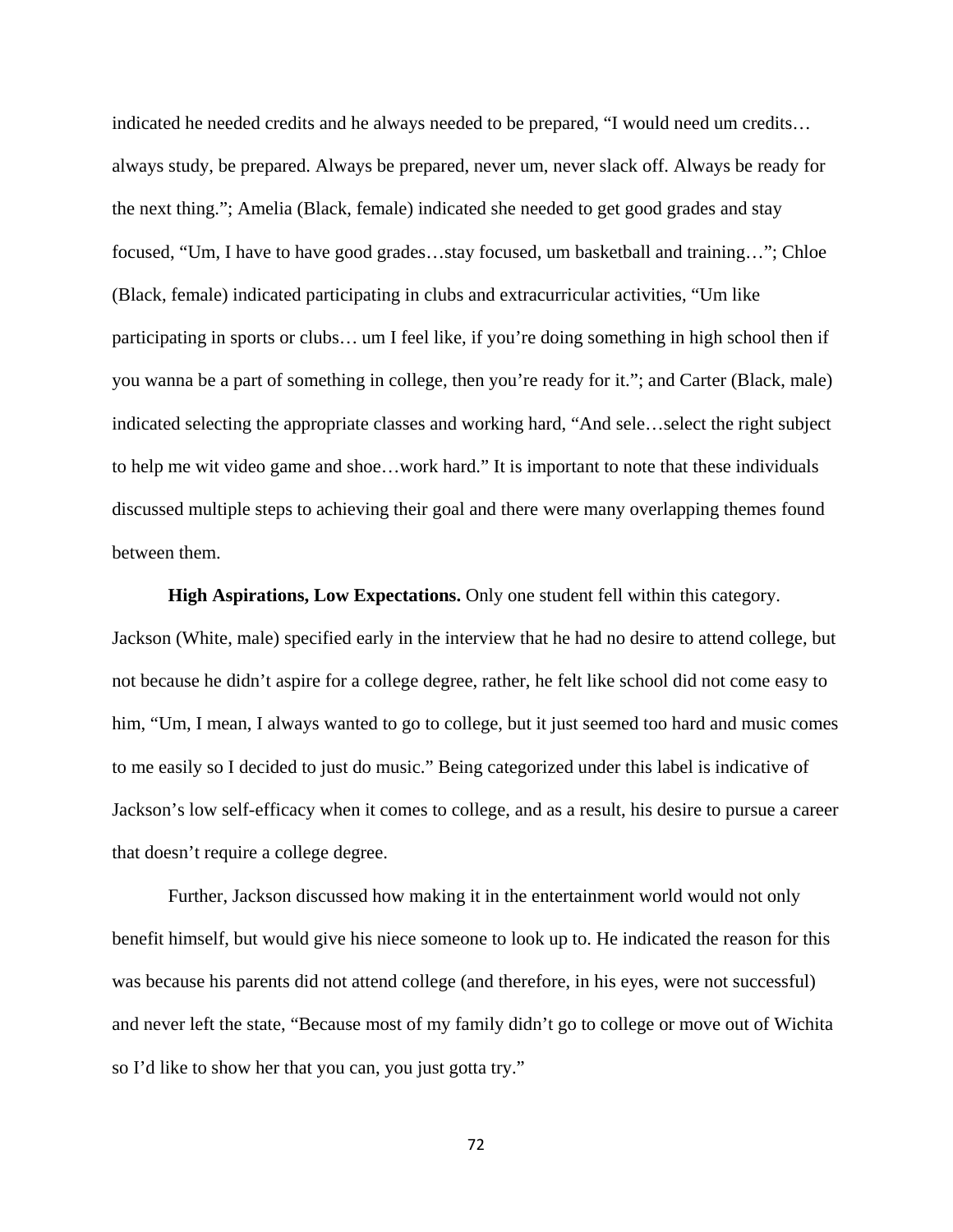**Low Aspirations, High Expectations.** A small number  $(n = 3)$  of participants fell under this category. Participants in this category had high self-efficacy surrounding education and the educational environment, yet they had other goals they wanted to attempt first before they applied and enrolled in college. These participants often referred to college as their back-up plan in case their original goal did not work out. Emily, (White, female) for example, knew that she wanted to go to Juilliard ever since she heard about it in elementary school:

Um, well the reason that I do want to go to college...Juilldard [sic] is since I was [buzzer ringing]. The reason I want to go to Juillidard [sic] is because it…since I was maybe 7 or 8 I've been hearing about Juillidard [sic] and it being like this wonderful school and so I was like hey this is something that I could do, ya know? So just since I was 7 or 8 I've been wanting to go.

Although acceptance and completion to Juilliard does give the student a Bachelor's degree, none of the "traditional" college courses are offered through the school. When asked about a back-up plan if she didn't get in to Juilliard, Emily stated, that she would like to attend New York University.

 Analogous to Emily's description of her goals, Sophia (Black, female) indicated she planned on applying to the Los Angeles Dance Academy in order to become a choreographer. She talked about how she is currently working with a local dance team and indicated that she has worked with different dance teams in the past:

I was in like I was in Pearls, I was in Wichita Steppers, and I was also in, I forgot what it was, team was called. I was um, I forgot what it was called. So I was on like three dance teams but I'm stuck with this one for now so I know them too is gonna help me.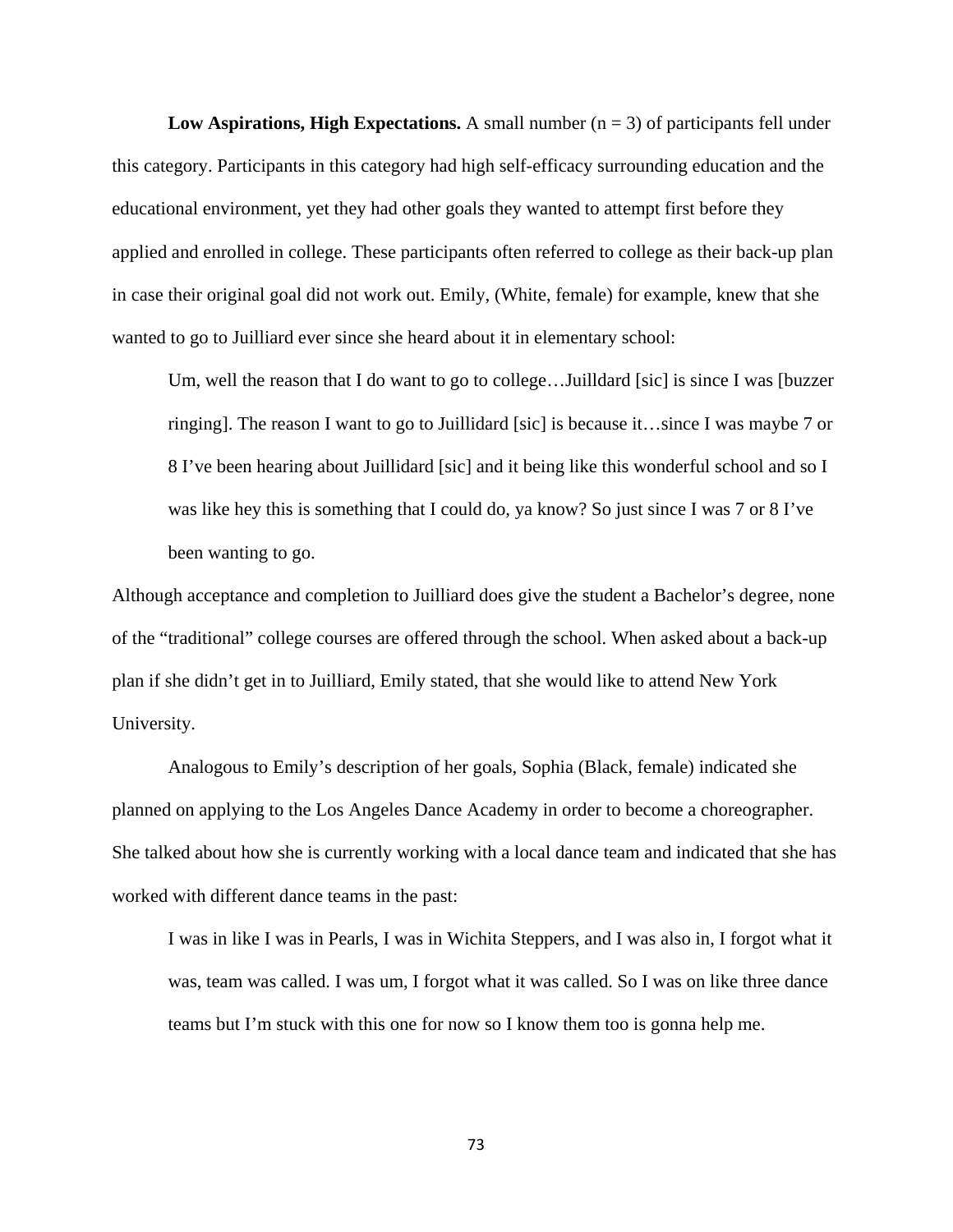Sophia (Black, female) also discussed how it is important to make sure that a she has a back-up plan in place in case she doesn't make it into dance school:

Well if you don't have like...if you don't, if you wanna succeed in dance you gotta make sure that you have backup, a backup plan and stuff like that. So I'm going to dance school but I'm actually gonna have to take online courses to you know, do something else.

She also stated that if dance school didn't work out, her goal was to get a business degree and work on opening up her own dance studio in order to help other girls achieve their goal of becoming dancers, "Well…um…I haven't really think about that yet. Like I'm going to business though, cause like um own my own dance studio. So, so I can just do business but…yeah….business… Yeah cause if I do dance, like I'm gonna be kind of far from home, but for business, I'm gonna be close to home."

# **Data Triangulation**

At the end of the interview, participants were asked about what their dream job would be, followed by what their actual job would be. This information was compared to the responses their parents/guardians gave in the demographic form, regarding the highest level of education their child would attain (see Table 3).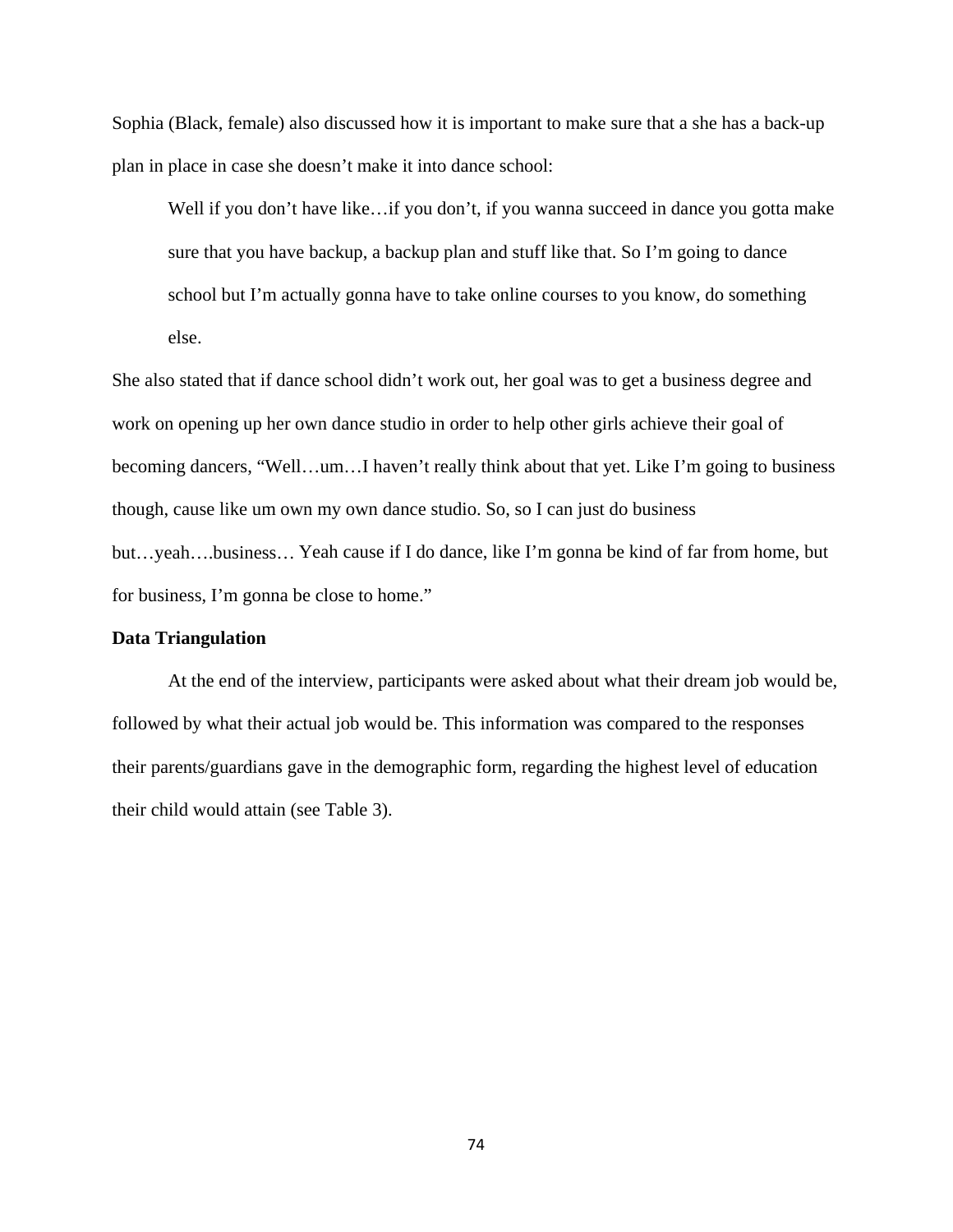|                                                                                                                                                         |     |                  |                                          |                             | Parental Expectations    |  |
|---------------------------------------------------------------------------------------------------------------------------------------------------------|-----|------------------|------------------------------------------|-----------------------------|--------------------------|--|
| Pseudonyms                                                                                                                                              | Age | Race             | Participants' Ideal Career               | Participants' Actual Career | of Child's Education     |  |
| Jackson                                                                                                                                                 | 13  | Caucasian        | Rapper                                   | Construction                | Some College*            |  |
| Aiden                                                                                                                                                   | 14  | African American | Race Car Driver                          | Soccer Player               | High School Diploma*     |  |
| Penelope                                                                                                                                                | 13  | Caucasian        | Singer                                   | Music Teacher               | Master's Degree*         |  |
| Olivia                                                                                                                                                  | 14  | Not indicated    | Astronomer                               | Not Sure                    | <b>Bachelor's Degree</b> |  |
| Sophia                                                                                                                                                  | 13  | African American | Choreographer                            | Music Video Dancer          | <b>Bachelor's Degree</b> |  |
| Lily                                                                                                                                                    | 14  | Caucasian        | EMT/Paramedic                            | Firefighter                 | Some College*            |  |
| Emily                                                                                                                                                   | 14  | Caucasian        | Mechanical Engineer                      | Interior Designer           | Master's Degree          |  |
| Amelia                                                                                                                                                  | 14  |                  | African American Personal Trainer, WNBA  | <b>WNBA Player</b>          | PhD/MD/JD                |  |
| Chloe                                                                                                                                                   | 14  |                  | African American Forensic Anthropologist | Forensic Anthropologist     | Master's Degree*         |  |
| Isabelle                                                                                                                                                | 13  | African American | <b>Fashion Designer</b>                  | New York Symphony           | Bachelor's Degree*       |  |
| Mason                                                                                                                                                   | 14  | Caucasian        | Owner of a tech company                  | Engineer                    | Bachelor's Degree*       |  |
| Ava                                                                                                                                                     | 13  | African American | Dietician/Nutritionist                   | High School Coach           | PhD/MD/JD                |  |
| Carter                                                                                                                                                  | 14  | African American | <b>NBA Player</b>                        | Shoe Designer               | Master's Degree          |  |
| Note: All parents/guardians endorsed the question, "Have you ever talked to your child about going to college?" and therefore, will not be used in this |     |                  |                                          |                             |                          |  |

Table 3. Participant's Ideal and Actual Careers Aligned with Parental Expectations

analysis.

Note: Asterisk indicates participants whose actual career expectations matched with their parent/guardian's expectation regarding their child's highest level of education

About 54% of participants' actual career expectations matched with their

parent/guardian's expectations regarding their highest level of education. For example, when looking at Jackson's (White, male) goal of believing he'll work in construction, it aligned well with his parent/guardians expectation of him completing only some college.

There were two exceptions to this graph. In Olivia's case, (Black, female) although she indicated that she intended on enrolling in college, she could not name a specific career she expected to obtain. Second, Sophia (Black, female) discussed in detail how she planned on enrolling in college if dance school did not work out. Although her back-up plan does align with her parent/guardians expectations of her highest level of education, she did not report it in her description of her actual career.

 In summary, parents, teachers, friends and peers play a large role in motivating youth to want to go to college. The specific behaviors these individuals do include: verbally encouraging youth, being supportive, being idols, pushing them to get involved in extracurricular activities, and being a form of social comparison. Further, individuals themselves, because of their high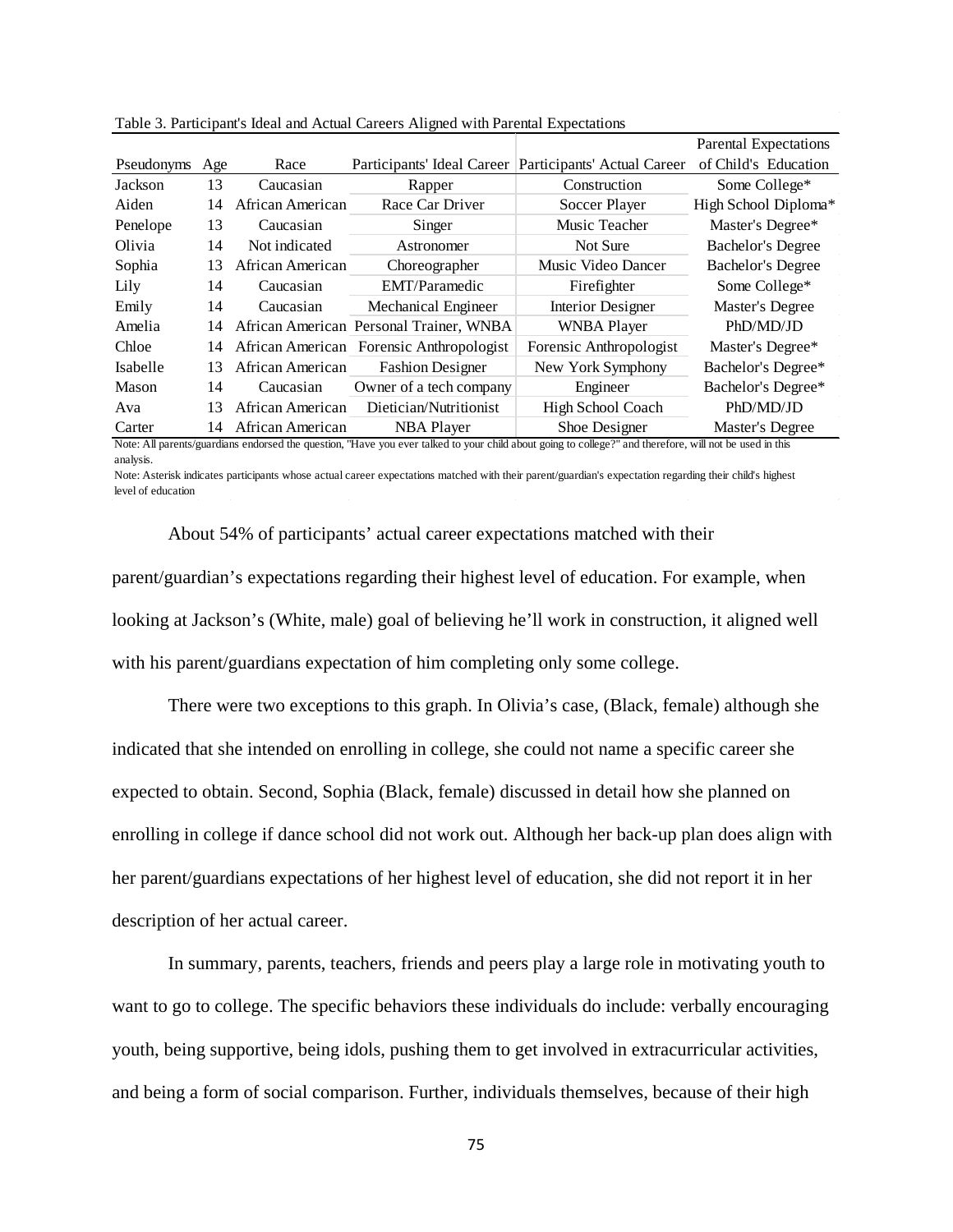levels of self-efficacy want to do better than their parents by breaking barriers and being positive role models for youth that are younger than them. These positive sources of motivation are imperative for youth to succeed.

Blocks are inevitable. Some strategies participants described in overcoming blocks included: studying, applying for scholarships, choosing friends wisely (specific to Black youth), and having high levels of self-efficacy. Some participants reported not having any blocks (specifically White youth), and could only name tragic events that would prevent them from getting to their goal. Steps participants indicated that would help them achieve their goal of college included: studying, getting good grades, taking enough credits, taking upper-level classes, saving money, applying for scholarships, being prepared, and engaging in extracurricular activities.

The majority of participants in the study were categorized as having High Aspirations, High Expectations. Only one participant fell under the category of High Aspirations, Low Expectations and no participants fell under the category of Low Aspirations, Low Expectations. A fourth category, not predicted, labeled Low Aspirations, High Expectations, included three participants.

Finally, the careers participants reported themselves as actually attaining, aligned positively with their parents' expectations regarding the highest level of education their child would achieve. Next, these results will be discussed in detailing, linking them back to the literature and self-efficacy theory.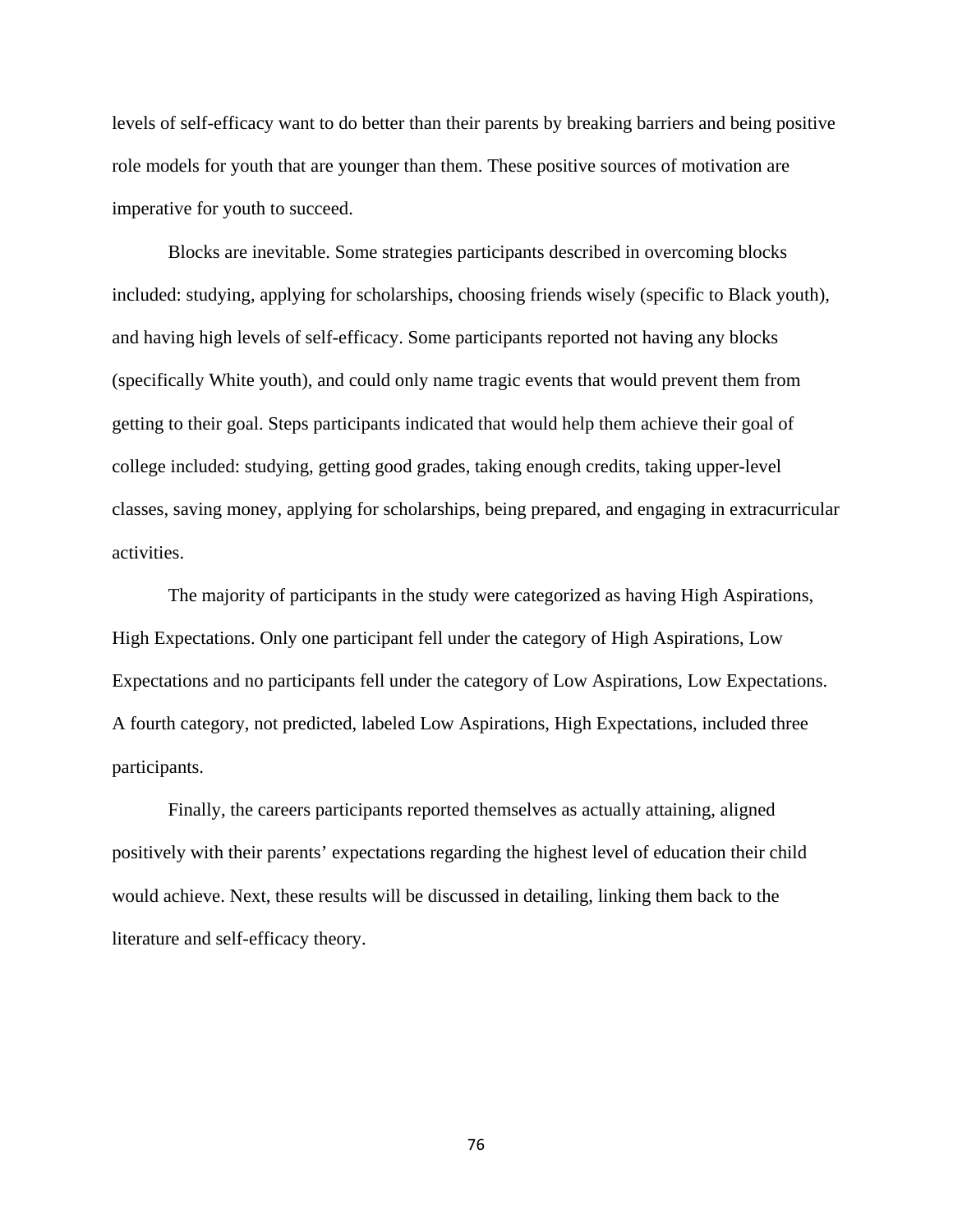#### CHAPTER IV

#### DISCUSSION

### **Overview of the Project**

The purpose of this project was to explore and develop an understanding of middle school youth's academic aspirations and expectations. Risk and protective factors abound in the literature, yet studies have yet to interview youth to determine what factors youth say motivate or inhibit them from achieving their college goals. This addition to the extant literature provides deep and contextually rich information by explaining the behaviors youth and the people that are important to them must do, in order to increase the likelihood of college enrollment.

The results of this study show that there are a number of factors that contribute to the prospect of middle school students attending college as well as a number of barriers that decrease the prospect of attending college. It also specifically includes steps that participants list as important in order to increase their chances of getting into college. In addition, three groups of students were identified: High Aspirations, High Expectations; High Aspirations, Low Expectations; and Low Aspirations, High Expectations.

 Many of the themes reported by middle school youth were consistent with the existing literature (Hurd, et al., 2012; García Coll, et al., 1996; Kenny, et al., 2006; Fredricks and Eccles, 2008; Gutman and Midgley, 2000; Fan and Chen, 2001; Wang and Holcomb, 2010; Barrett, 2010; Beal and Crockett, 2010; Bandura, 1977), yet a few new themes also emerged. This could be due to the interview, as students were able to freely discuss people and things that were important to them. This shows the importance of qualitative research, as it can increase the likelihood of new information developing.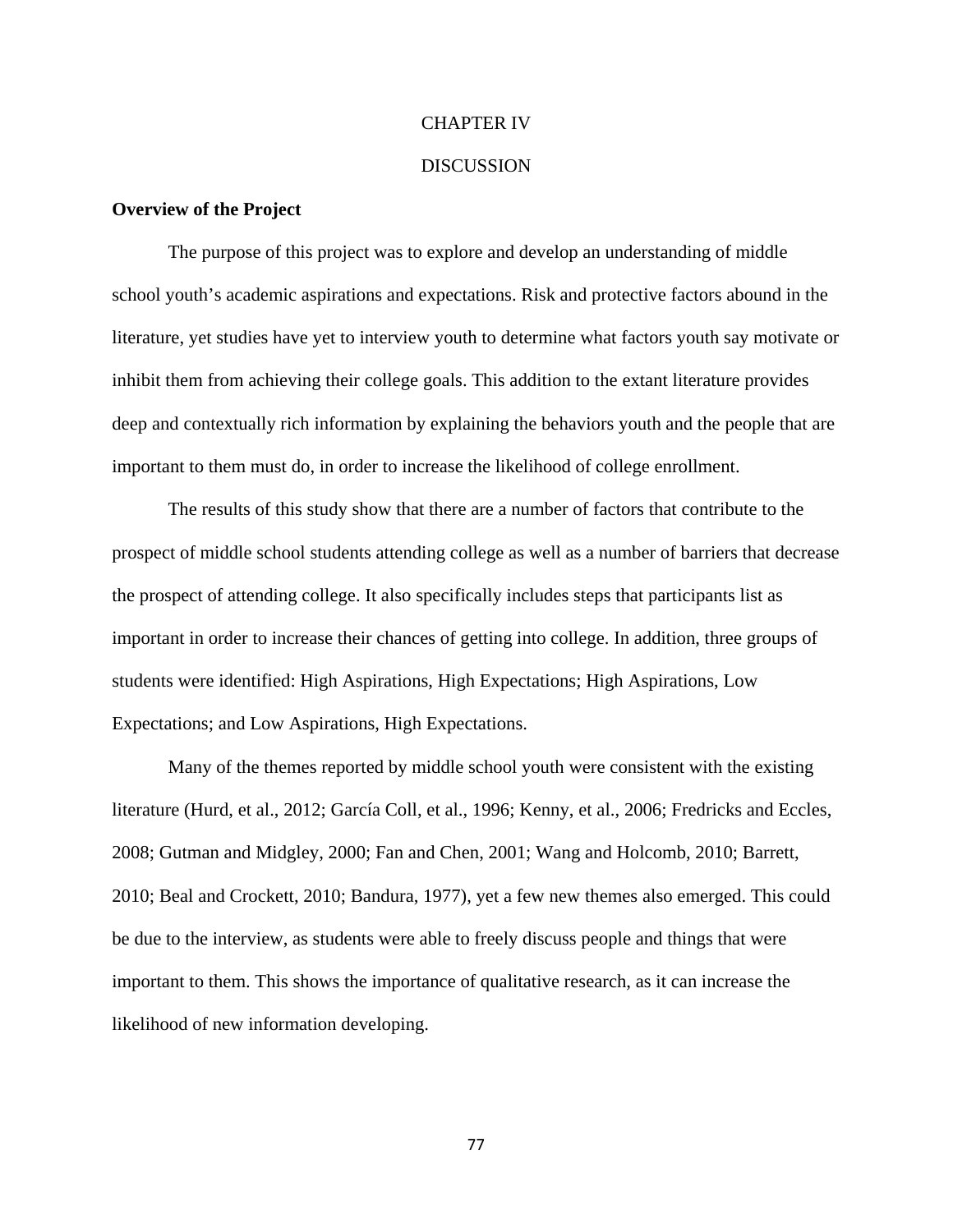# **Motivators**

Individuals that participants reported as being highly influential in their academic trajectories were parents, teachers, and friends and peers. Organizations were also briefly reported as motivators.

**Parents.** The majority of participants mentioned parents, specifically their mothers, as people who continuously encourage them to succeed. Verbal encouragement and being supportive were common constructs that participants indicated their parents perform when motivating them to want attend college. This is very similar to what Hill and Tyson (2009) found in their creation of a more comprehensive form of involvement they labeled academic socialization. Specifically, this construct incorporates parental communication regarding the purposes, goals, and meaning of academic performance. Academic socialization stresses the importance of positive feedback, alignment with youth's current activities and academic behaviors to their future goals, and establishment of academic preparation and planning as normative. Verbal encouragement and being supportive are considered home-based involvement behaviors, which are found to be more effective than traditional school-based involvement behaviors, such as volunteering in school, communicating with teachers and attendance at school meetings (Altschul, 2011). Not one participant in the current study indicated that their parents motivated them by volunteering or actively engaging with the school. This is significant, as not all parents, due to job or transportation restrictions are able to participate in school activities. Nonetheless, student perspectives imply that asking questions, being supportive, showing interest in a child's academic endeavors, and communicating the importance of academic planning are ways that significant others can increase a child's academic outcomes.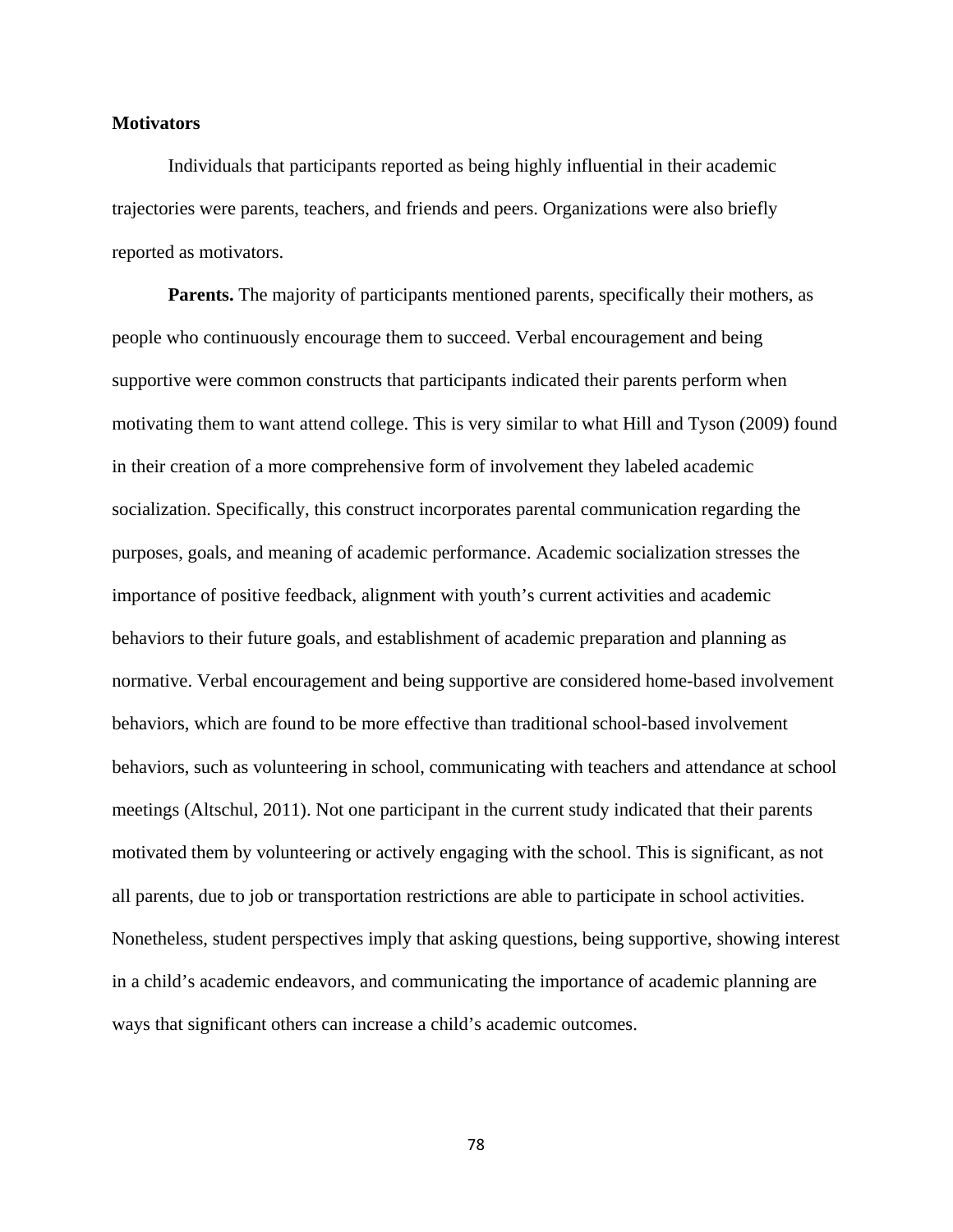Previous research suggests that verbal encouragement is highly linked with self-efficacy. One of the four sources of information, verbal persuasion, is one way to increase efficacy in individuals (Bandura, 1977). This requires helping people, through suggestion, with things that are overwhelming. Many participants disclosed that their parents were supportive, which allow them to feel more confident about their college decision.

 A second way parents motivate their children to succeed is through involvement in extracurricular activities. Participants reported that parents encouraged them to sign up for summer camps, enroll in classes or programs geared toward their academic interests and work with tutors in order to better use and play their instruments. This finding is supported by Hill and Tyson's (2009) meta-analysis regarding home-based versus school-based involvement such that parents who took their children to educationally-enriching places such as museums, were more likely to have children who were academically successful. Participants reported enrolling in summer camps or programs that were dedicated to helping them with a specific academic goal and offered them ways to increase their knowledge around that topic of interest. Since the majority of parents in this sample reported having less than a Bachelor's degree, this shows how parents can motivate and encourage their children to participate in extracurricular activities, even without high levels of education themselves. This is supported by Kirk and colleagues (2011), who found that in a largely Black sample high parental aspirations predicted high child aspirations. Additional research on SES suggest it's not uncommon for parents across racial groups too want their children to do better than them academically. Therefore, level of education doesn't necessarily equate with level of aspirations. In this sample, the majority of parents reporting their highest level of education as some college were Black, yet they still encouraged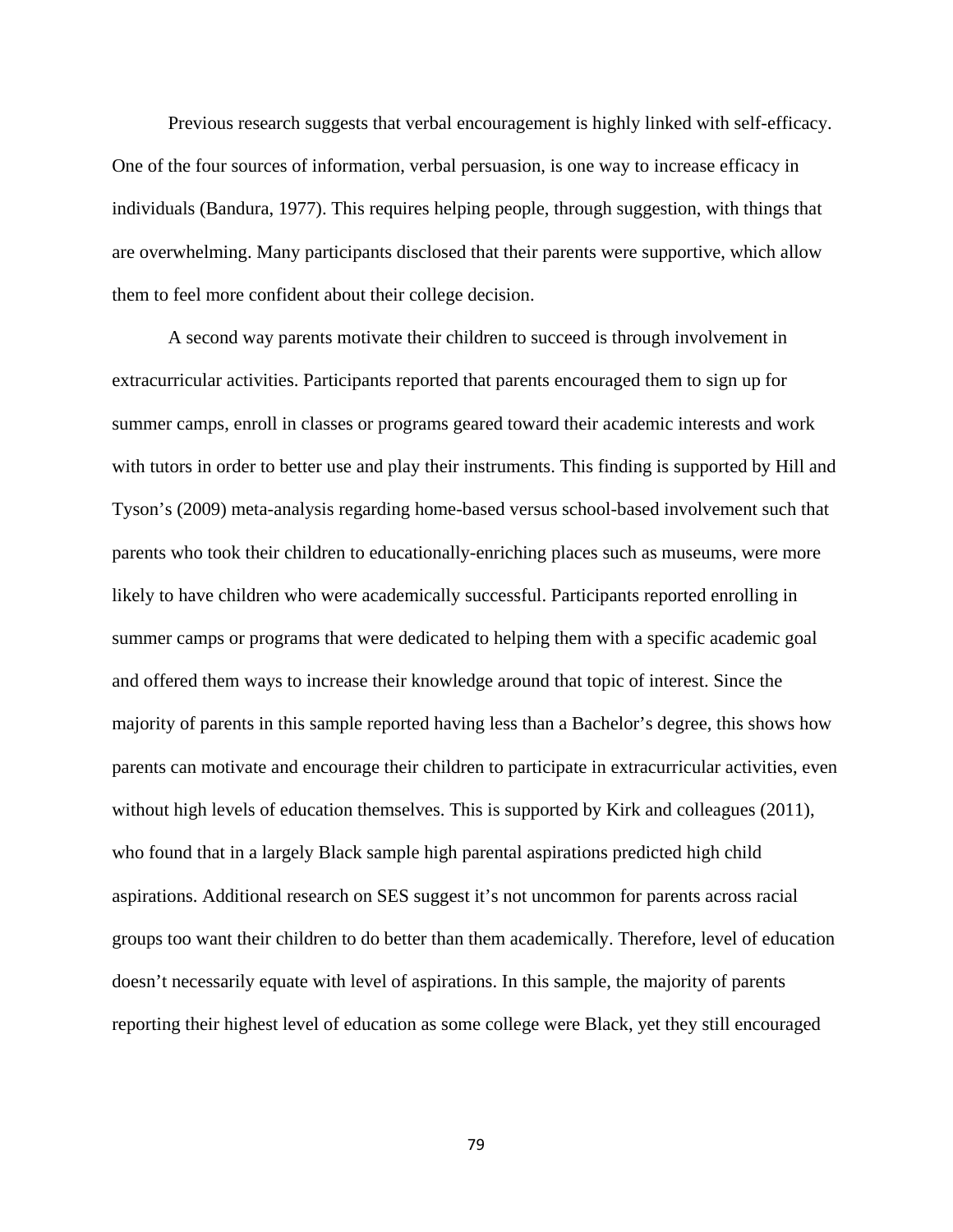their children to seek out opportunities in the form of extracurricular activities to better their chances of getting accepted into college.

A third way that parents were able to motivate their children was through something not currently found in the literature, a construct called idol. Specifically, this captures how youth look up to their parents as people they aspire to be, either because of their career or the steps they took to get to that career. Participants idolized parents who tended to be in a career that they were interested in. Although not specifically discussed in the literature, Dubow and colleagues' (2009) examination of a longitudinal sample of middle school youth shares similar overlap to the construct of parents as idols. Specifically, parental level of education was able to predict student educational and occupational attainment thirty-five years later. Further, parents who had higher levels of education and presumably, better jobs were more likely to have children with high aspirations and a more prestigious occupation in adulthood.

 Idol can also be linked with one of the four sources of information from self-efficacy theory. Labeled vicarious experience, this construct includes live modeling as a way to increase efficacy (Bandura, 1977). This involves seeing others perform a difficult task successfully, which increases efficacy in the individuals who are watching them. Although most participants indicated their parents had already completed college, one student discussed how her mother was currently enrolled in classes. This helped her actualize her college goals and made them feasible. Vicarious experiences help students believe that if they work hard, they too can attain a similar level of education to their parents.

 A fourth mechanism for motivating participants was through financial assistance. The majority of youth did not discuss financial help from parents, but those that did were White. In addition, those students that did discuss receiving financial help from parents came from families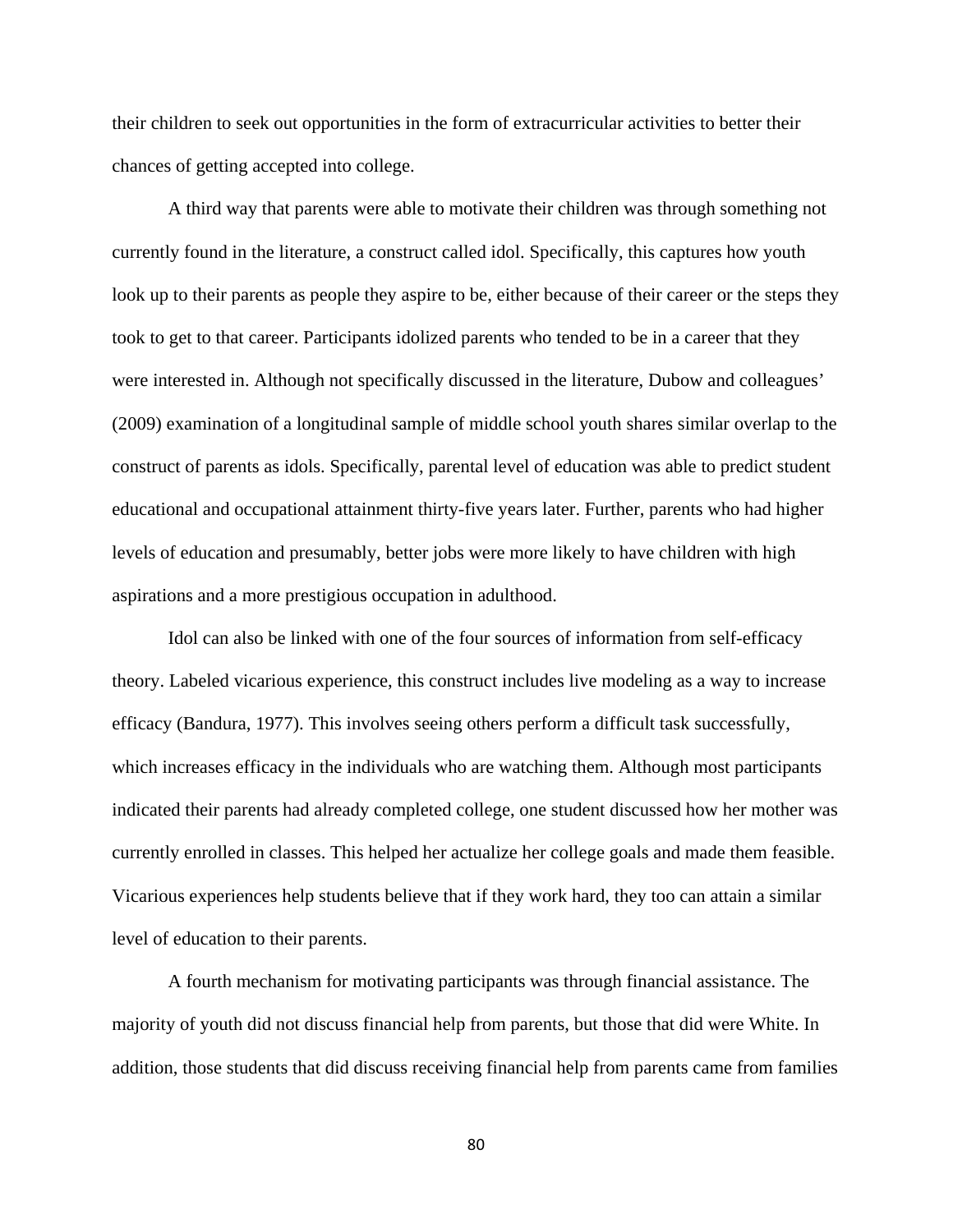that were highly educated themselves and had good jobs. One participant indicated that she would most likely receive financial help from a grandparent, so level of education could not be assessed in that example. As stated prior, the majority of participants who came from families with less than a Bachelor's degree were Black. Family SES is one of the strongest predictors of academic performance since it connects youth to various levels of capital (i.e. social, economic, etc.) (Sirin, 2005). Family SES, according to Sirin (2005), is a better predictor in White youth whereas neighborhood and school SES are better predictors in Black youth. This seems to match participants in this study in that even though Black youth tended to have low reported family incomes, they still had high aspirations and expectations for attending college. One reason for this could be various individuals that Black youth noted as being positive influences. Having high levels of social capital offset many of the disadvantages associated with lower levels of economic capital (Woolley & Bowen, 2007) and serve as a protective factor.

 When discussing parents as motivators, most participants focused on their mothers. Every parent that filled out the demographic form was in fact, female. This is not surprising, given that youth report women in their families as providing emotional, tangible, and informational support regarding academic attainment (McMahon, et al., 2011). Verbal encouragement and being supportive, two themes that emerged fairly early in the interviews, are predominately emotional in nature. There were two specific instances, however, where fathers were mentioned; this had to do with the stereotypically masculine nature of the participants' goals: one participant, Amelia, Black, female) wanted to be a college basketball player, another, Mason, (White, male) wanted to be an engineer. In Amelia's (Black, female) example, not only was her father an important source of support, but all the significant people in her life were male, including her coach and trainer. Based on the data, it would seem that traditional forms of motivation, including verbal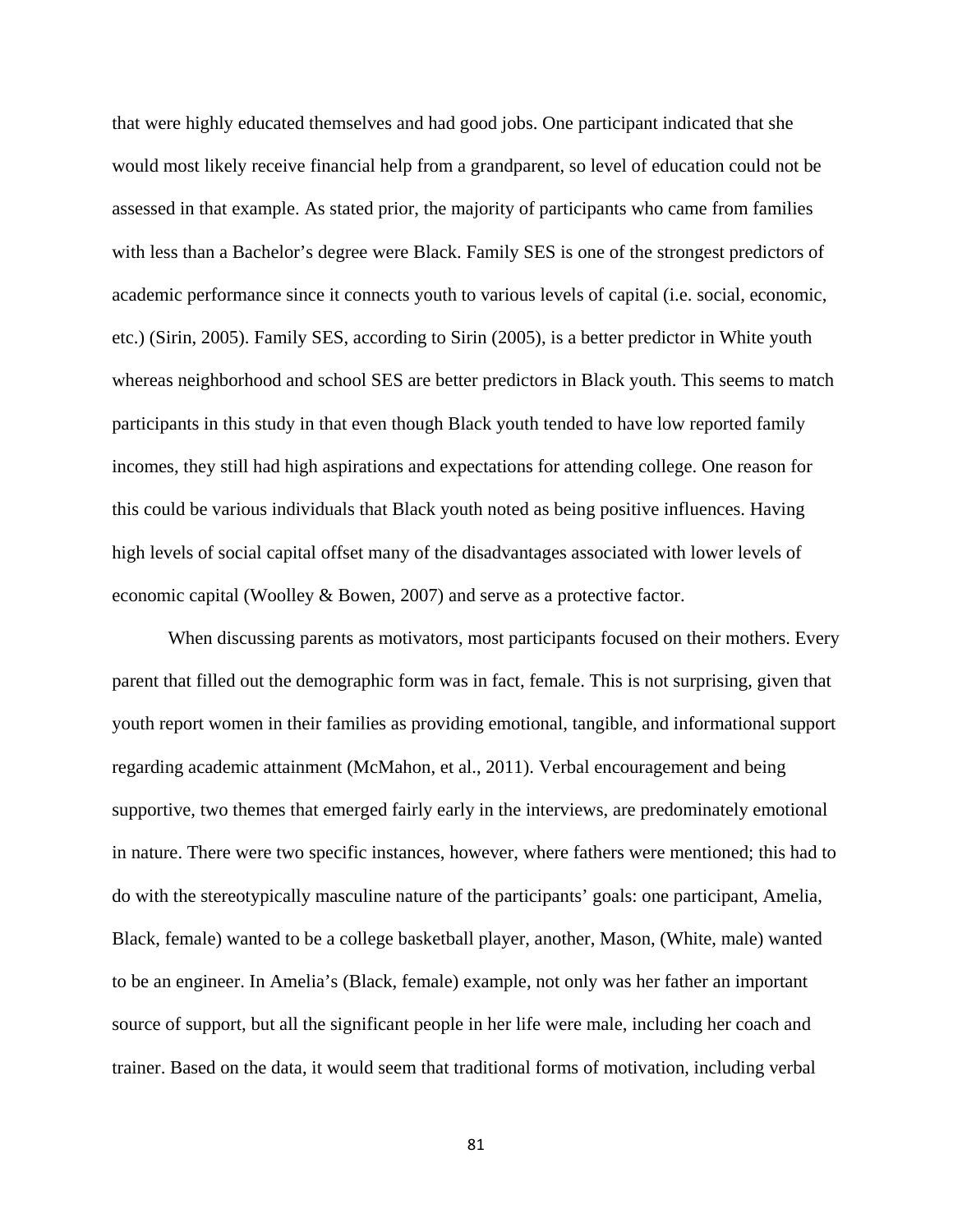encouragement and support are avenues that mothers feel comfortable using with their children. Fathers tend to fulfill the motivator role when their children are preparing for a specific role/career, especially if it's traditionally masculine.

 Taken together, parents, and especially mothers, are highly influential in motivating and encouraging youth to succeed in their education. Further, they play an essential role in increasing their children's self-efficacy. By verbally encouraging, creating supporting environments, pushing youth to participate in extracurricular activities, and being idols to their children, parents are the gateway to an academically successful child. It is clear that parents are still the most important individuals in a child's life.

**Teachers.** Although not as extensively discussed as parents, teachers were also important motivators in students' lives. Analogous to parents, teachers motivated and engaged students by verbally encouraging them and being a source of support. Teachers role in their students' lives went beyond standard teaching. Most students reported teachers who would talk about their future goals with them as well as act as counselors or support systems in their time of need. Creating a warm and inclusive space in the classroom environment encourages students to be engaged (Dotterer, et al., 2009; Patrick, et al., 2007; Perry, et al, 2010; Wang & Eccles, 2012) and helps increase their future aspirations (Trask-Tate & Cunningham, 2010).

This teacher-as-counselor construct has been found in the literature to be important. Not only does having a good relationship with one's teacher increase a student's motivation to aspire to go to college, but it also helps the student seek out an additional source of support beyond the parents (Decker, et al., 2007). Further, natural mentors, those people who are non-familial, are important, especially in Black youth, for influencing educational attainment (Hurd, et al., 2012).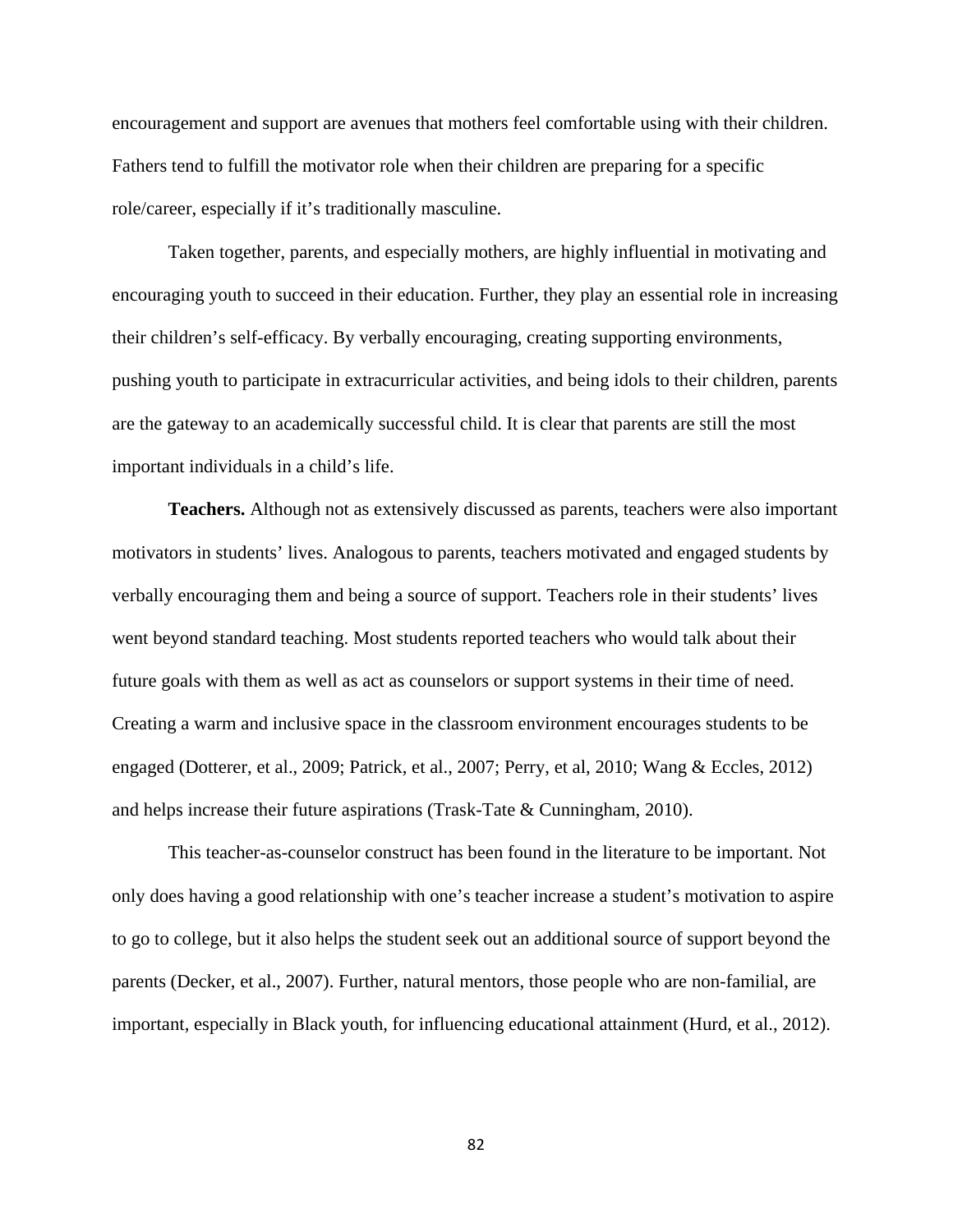Participants also talked about how the school community was a positive place to learn. Although it included teachers, the school community was a broad portrayal of the environment and described the setting as warm, hospitable, and inviting. Participants explained how even if they were having a bad day, they could talk to anyone that was willing to listen, including their teachers and the school principal. This made many students feel better, since they were walking into an environment that made them feel safe and respected.

Overall, teachers as well as the larger school community are additional motivators that participants recognized as important in influencing their educational goals. By verbally encouraging their students, teachers play a supporting role in their ability to increase a student's self-efficacy. Since students spend anywhere between six to seven hours a day in a classroom setting, it is important that teachers convey a sense of warmth and acceptance toward their students. This not only helps encourage better academic outcomes, but also increases social skills, positive behaviors, higher levels of engagement, and more time spent on a task (Decker, et al., 2007).

**Friends and Peers.** Friends and peers were an important source of motivation for participants in this sample. Specifically, friends and peers were verbally encouraging towards the participants by helping them when they felt down and always being there if they needed extra support. Verbal encouragement functioned much the same as it did in parents and teachers: making the participant happy, motivated, and wanting to continue towards their college goals.

An additional construct discovered in this sample was called social comparison. This equates to participants using their friends and peers as motivators in the sense that they strive to want to be equally as smart, and do equally as well as them in school. Further, social comparison was discussed as wanting to take the same steps that friends or peers took or were taking in their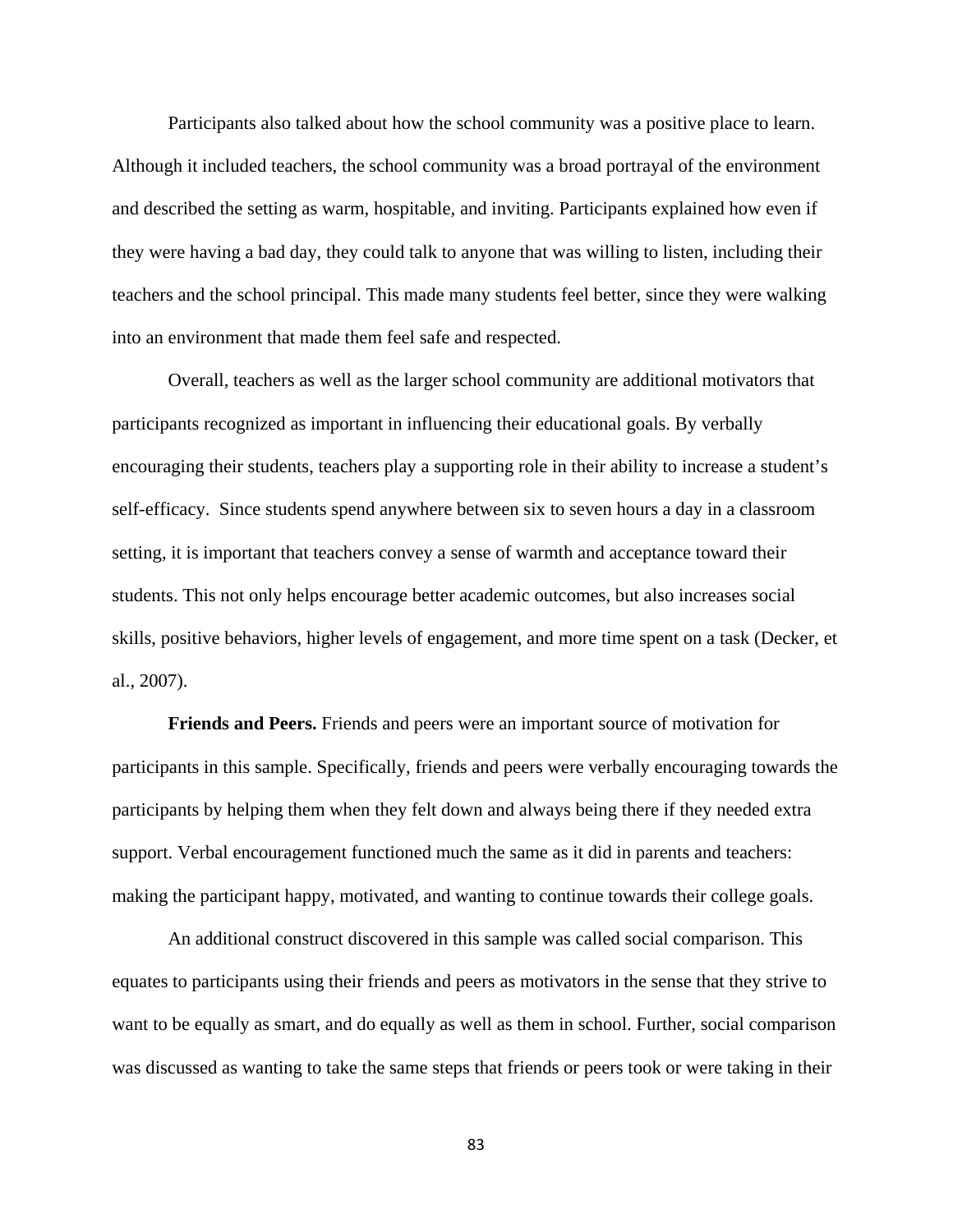journey toward college. It's important to note that this construct is different than competition, which undermines development and leads to lower levels of achievement (Wang & Holcomb, 2010). Participants in this sample weren't competing with friends and peers, rather they were using them as individuals they could look up to and mirror their success after. This, in turn, made participant's feel more confident in their academic abilities and inadvertently made them better students since they always made sure to be on top of their school work. This is similar to Jiang, and colleagues (2014) study showing that friends or peers' perceived performance goals predicted the students' self-efficacy beliefs surrounding education.

 The influence of friends and peers on students' academic outcomes has mostly been studied by looking at how friends and peers negatively influence youth and has rarely studied the positive aspects of how peers can motivate one another to succeed academically (Altermatt, 2011). One way that this study contributes to the literature is that it shows the importance of having prosocial friends and peers, as engaging with these types of students encourages youth to participate in extracurricular activities, identify with their school, and subjectively value learning (Wang, 2012).

Largely, friends and peers not only were verbally supportive of participants, but they also created an environment that challenged them to do well and push themselves beyond their baseline. The constructs of verbal persuasion as well as vicarious experience yet again, play an important role in participants' lives. Since youth spend a great deal of time with their friends, it would make sense that friends and peers can play a role in increasing self-efficacy in students. This social incentive allowed participants to gauge how well they were doing compared to their friends and peers and kept them continually striving for success. Being seen as equivalent to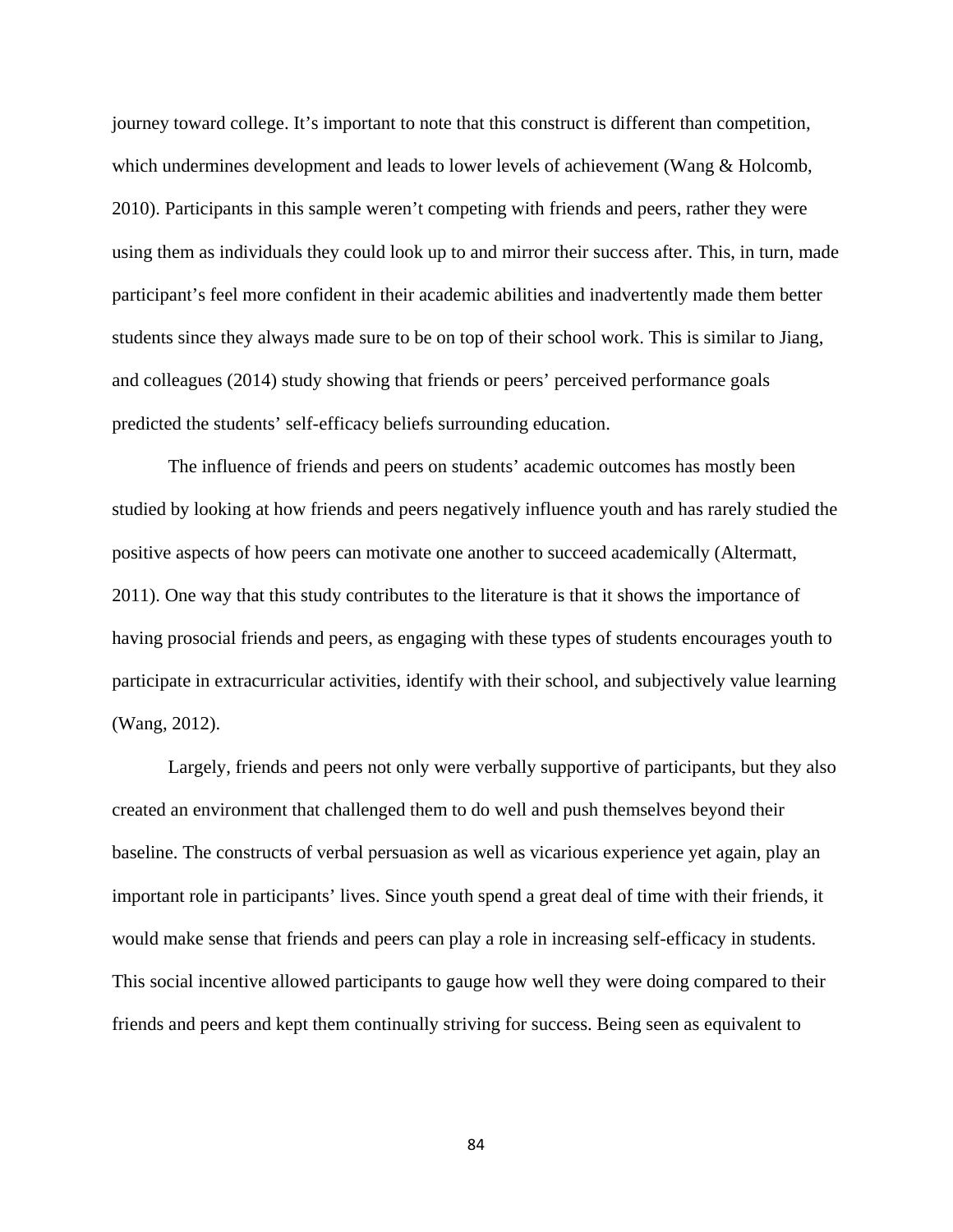friends and peers was significant for youth and having a reason to continue moving towards their goal helped them stay on track.

 **Organizations.** The least talked about motivator, organizations, did play a role in some of the participant's lives. A few participants discussed specific programs or places they were a part of or planned on joining. Most of these programs were centered on a participant's academic or career goal and helped them by providing the basic skills they would need. One participant did mention her church and her ministry group were important in influencing her academic trajectory. Church and church-related activities are shown in the literature to be influential in helping youth to be academically successful (Barrett, 2010). Further, they allow children to be exposed to extracurricular activities, such as camps and missions, which were discussed by participants as important steps in getting to college (Barrett, 2010). Being involved in organizations also connected participants to older students, many whom were in college. This not only afforded participants the opportunity to interact with college-aged students, but it gave them the chance to ask questions about what to expect. This, again, shows how important natural mentors can be (Hurd, et al., 2012) in increasing students' academic aspirations and expectations.

 Although not discussed in as much detail by participants, interacting and participating in organizations was a positive experience for them. Getting children to join local organizations that help with school work, offer extracurricular activities, and connect them to higher education resources is a great first step in setting them down the path towards college achievement. Further, it helps establish educational aspirations and expectations early and allows for more positive interactions with individuals.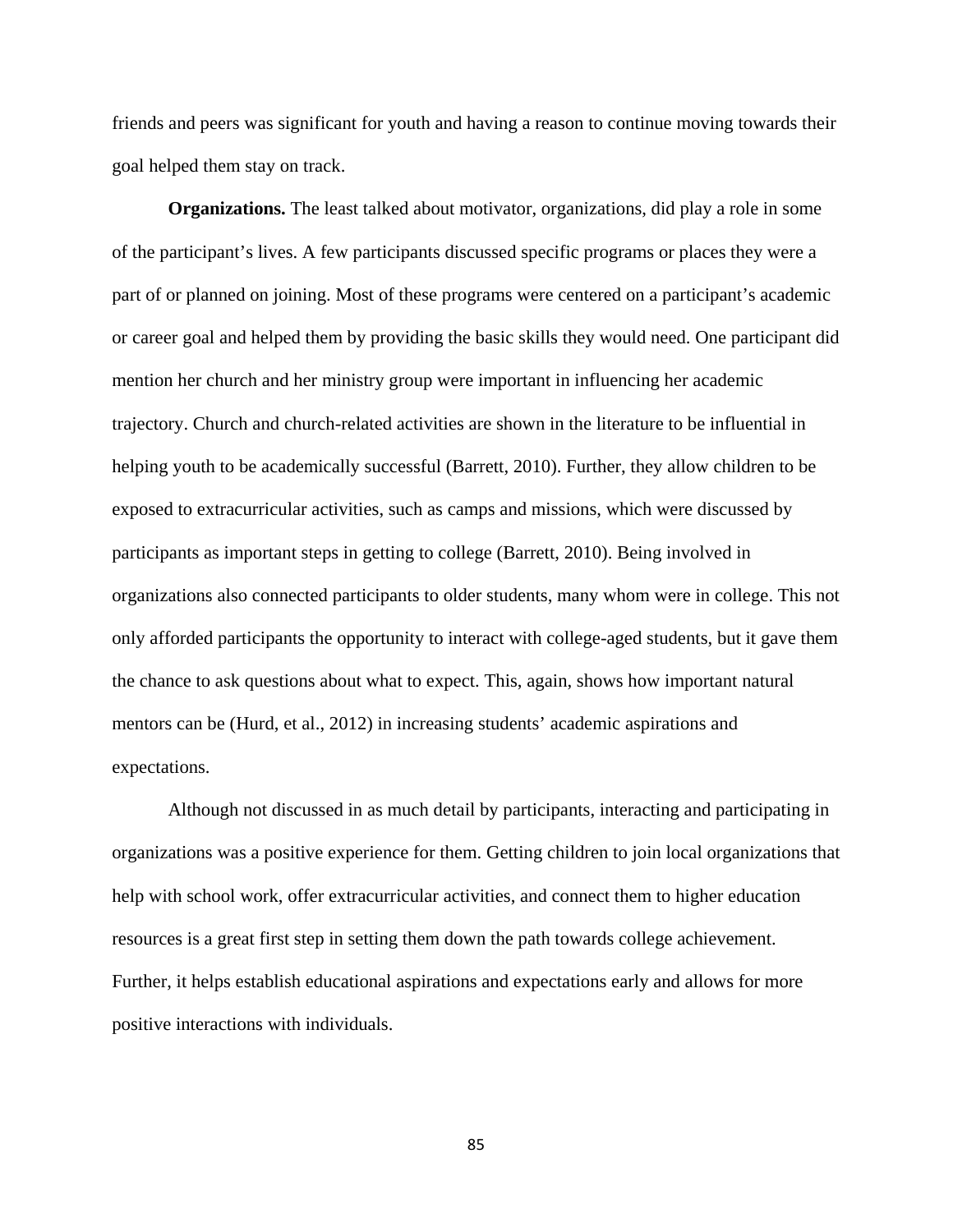**Break Barriers and Positive Role Model.** Two constructs that were not found in the literature reviewed involved participants wanting to better themselves and better others. Breaking barriers was a construct that participants identified when their parents had not gone to college and were struggling financially. Participants indicated seeing how difficult it was for their parents to be able to afford the things they needed (and wanted) was a motivator in itself and forced them to keep on striving if they wanted to be financially well off. Wanting to be better than their parents, however, was not the only factor that encouraged youth. Since a large percentage of people born into poverty remain there (The Pew Charitable Trusts, 2012), some other construct needs to be interwoven with wanting to be more financially successful. This construct is verbal encouragement. All participants who mentioned wanting to break barriers also discussed how their parents explained to them about the importance of a college degree and how if they wanted to be successful, they should plan on going to college. Further, these youth separately discussed how their parents would always support their goals and provided them with words of reassurance if they were having a difficult time. Together, verbally encouraging students to succeed and focusing on the financial gains that could be made with a college degree, created a drive in participants to break the barriers that their parents experienced.

This is a direct example of how a source of efficacy, verbal persuasion, actually increases a participant's self-efficacy. In this sample, students' desires to attend college, even though their parents didn't, were encouraged by their parents consistently. As a result of this encouragement, students were able to believe in themselves, knowing that a college education is a viable option for them. This might be one way to counter the cycle of poverty that exists in low-income families and does not require additional funds, time, or education.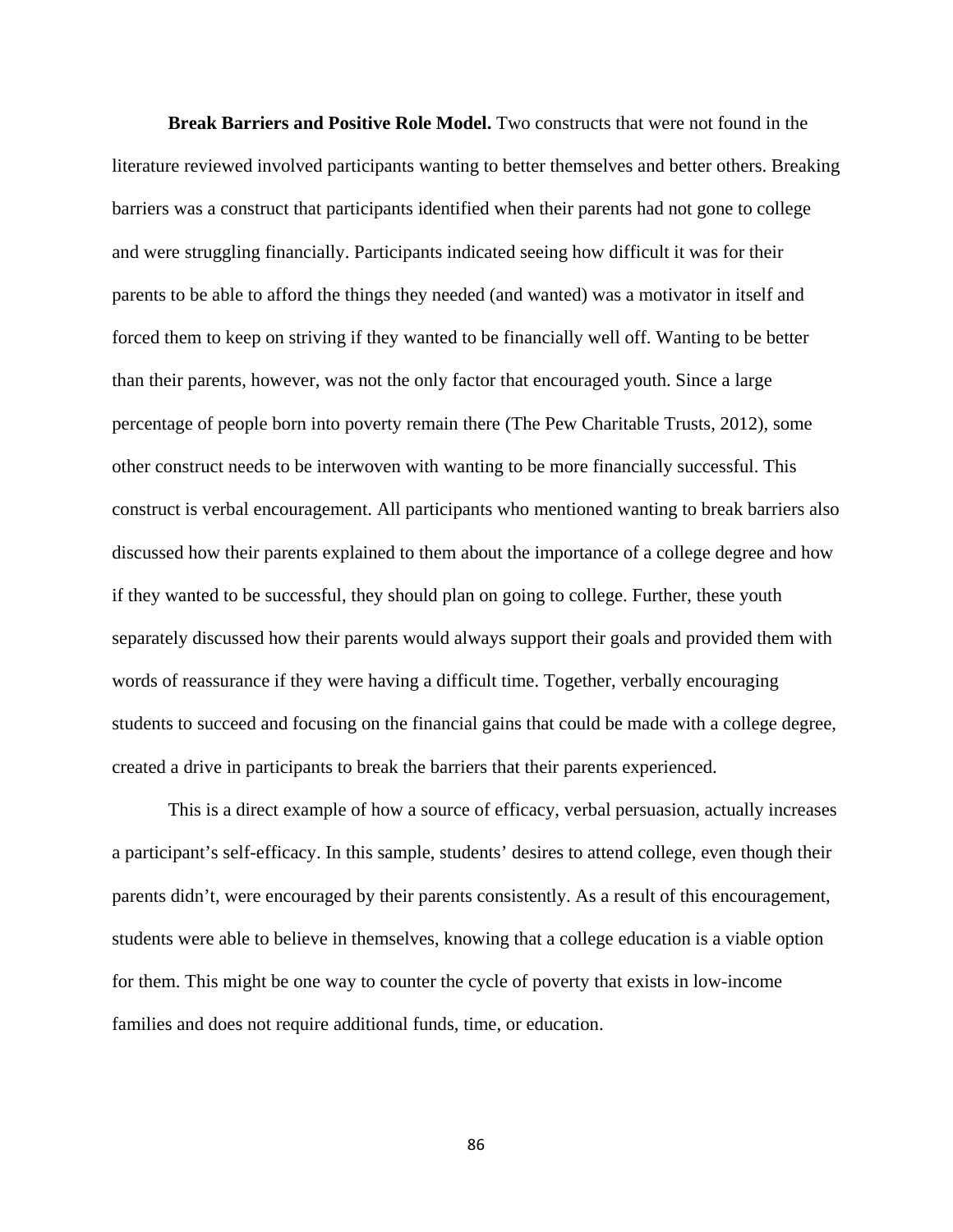Another construct, positive role model, was an unanticipated yet optimistic outcome of the interviews. This construct was described by participants as wanting to help younger children (either family or students) achieve their college goals or be an influence for children to look up to. Traditionally, adolescence is a time filled with egocentric thinking (Kail and Cavanaugh, 2014), so the fact that participants in this sample discussed wanting to do something for others was an encouraging finding.

Taken together, breaking barriers and positive role model were specific behaviors participants identified that focused on bettering themselves and others. Having a positive outlook regarding their future and also focusing on the future of others were two concepts that have not been captured in the literature, probably because of the limiting nature of quantitative surveys. These constructs expand the current developmental literature and offer a more expansive look at what motivates youth to want to succeed.

### **Blocks**

Individuals that participants reported as being inhibitory in their academic trajectories were friends, themselves, and family. Money was also reported as a block.

**Friends.** Friends as inhibitors were the most widely discussed block participants mentioned. All of the participants who discussed friends as blocks were Black. Participants alluded to the fact that friends could make them engage in substance use, participate in violent acts, and derail their plans for college. A common theme mentioned was participants getting involved with high school drama or making poor choices that would benefit them now, but could potentially have bad consequences later. Friends as blocks are reported in the literature such that there is a decreased level of engagement for Black youth who hang out with antisocial friends (Wang & Eccles, 2012). Further, youth who associate with antisocial friends or peers are less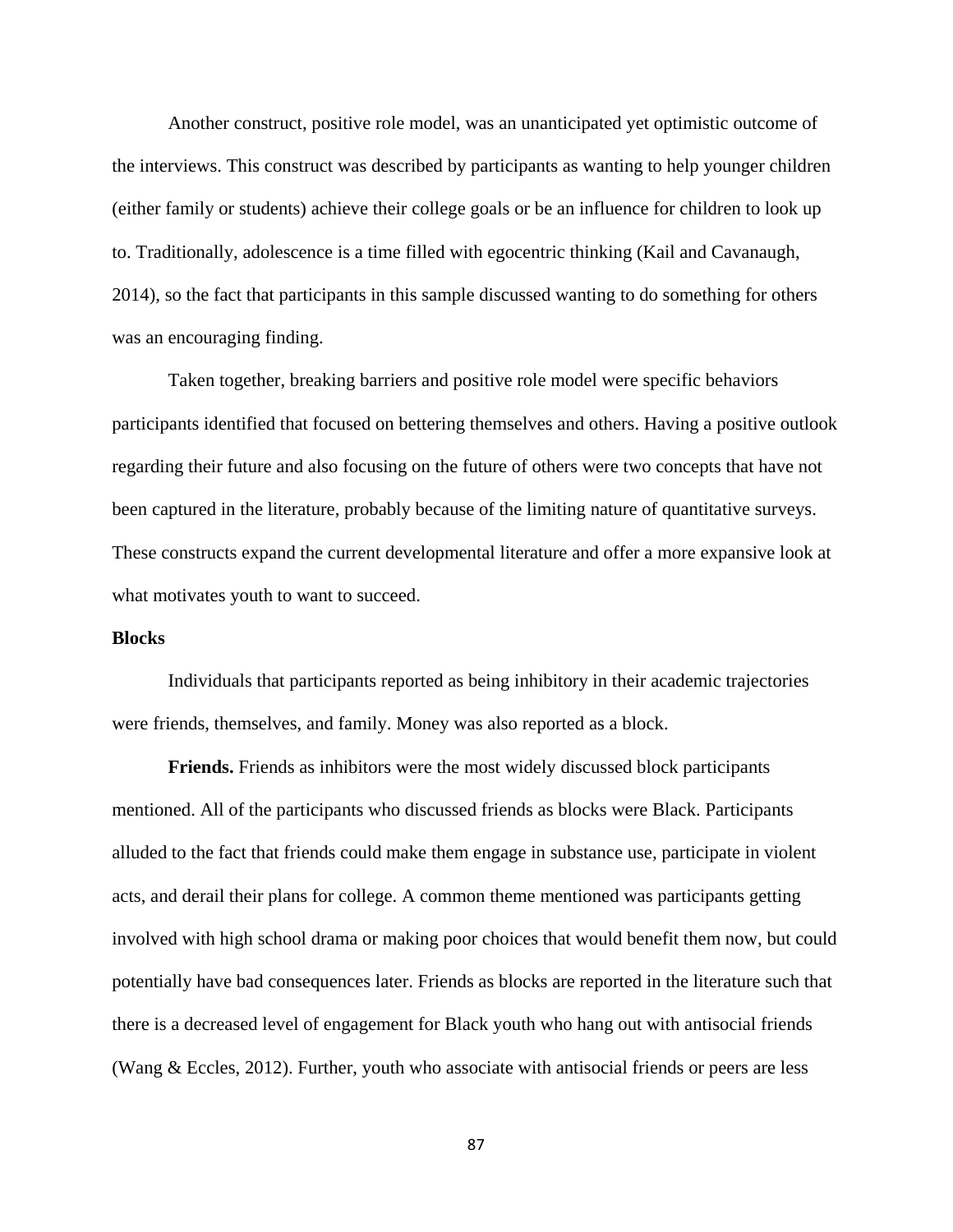likely to be monitored by parents and have lower levels of bonding with their teachers (Tiet, et al., 2010). Since positive relationships with parents and teachers are imperative for student academic success, associating with antisocial friends and peers is detrimental to youth's academic wellbeing.

A strategy to overcome bad friends and peers was choosing friends wisely. Participants indicated that in high school, making good choices about people they would associate with would prevent bad decision making or being put in a bad situation. Further, making sure to not engage with bad friends or peers in the first place or ignoring them outright was also a common response. One possible explanation for friends and peers being named as blocks in Black youth is the often cited, yet highly debated "acting white" hypothesis. Introduced by Fordham and Ogbu (1986), this concept dictates that certain behaviors such as raising one's hand or enrolling in honors classes, as well as speaking standard English and wearing specific types of clothing contribute to Black youth being ostracized by their peers for being "sell-outs." From an empirical perspective, the data do not support the theory (Fryer & Torelli, 2010), yet the fact that Black youth were the only participants to report friends as blocks is not coincidental. Although explaining that phenomenon is beyond the scope of this project, it is a valid concept that continuously arises throughout the literature and is important to note.

**Self.** Participants discussed their inability to push themselves or their inability to do well in college as a potential block. Talking about their ineptitude was specific to classes and exams, especially if they knew they wanted to major in a tough field such as science. Some students discussed not trying because of fear of failure and as a result, developing a lack of motivation. Engagement in the classroom is a risk factor for youth, especially if they lose motivation, lack effort, and don't develop strategies for solving problems (Fredricks, et al, 2004; Jimerson, et al.,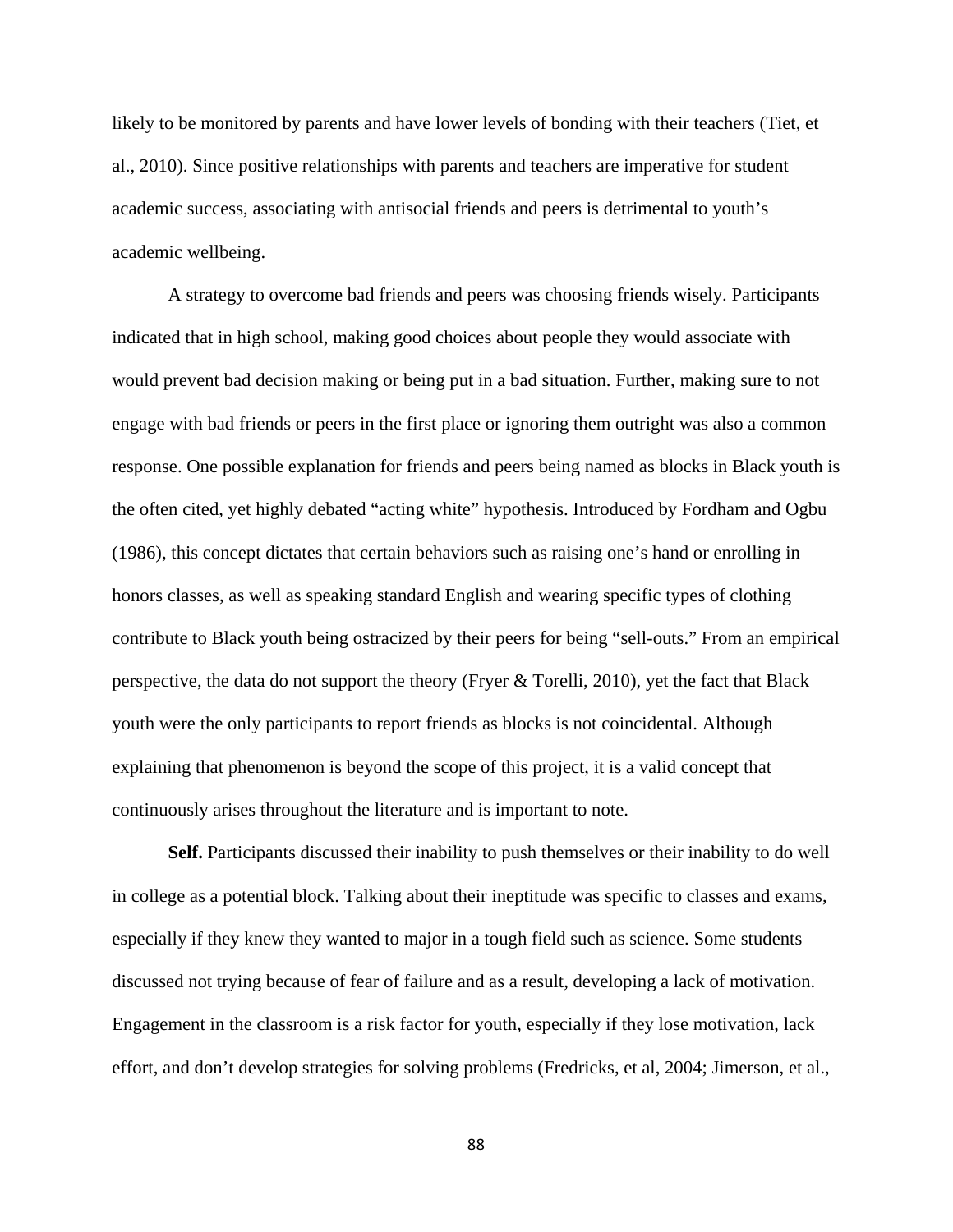2003; Wang & Eccles, 2012). One important theme that emerged when discussing their inability to be successful was that because school is going to get harder, it might be difficult to do well. The progression from middle school to high school is shown to decrease students' level of engagement (Wang & Eccles, 2012), especially for Black youth, so accessing resources early and utilizing them will be a useful step.

A strategy for overcoming self-fear and worry was to study. Many youth talked about preventing failure or falling behind by enrolling in classes the summer prior to beginning high school. Others discussed getting tutors and going to the library as preventative measures. Since all participants in this sample indicated they felt connected to their school and were engaged in their classrooms (Kirkpatrick, et al., 2001), studying and doing well as a strategy is possible for participants. Further, studying increases self-efficacy, as it relates to the performance accomplishment source of information. If students study for an exam and do well, this increases their motivation to continue to study and, as a result, their efficacy surrounding school.

The construct of self-efficacy, although not a strategy per-se, was highly connected to overcoming blocks surrounding the self. Participants who made highly efficacious statements indicated nothing would stand in their way of attaining a college education, no matter what they needed to do. In large part, these students believe that they have the tools necessary to complete their goal and therefore, are willing to expend a significant amount of effort to achieve that goal (Bandura, 1977). These participants viewed achieving their goal as necessary and important, no matter what blocks impeded their path. Efficacy is highly linked with how well a child does in school as well as how much verbal persuasion they are exposed to (Bandura, 1977). Further, being around people who are engaged in activities they aspire to (such as college students) increases the likelihood of developing high self-efficacy (Bandura, 1977). The majority of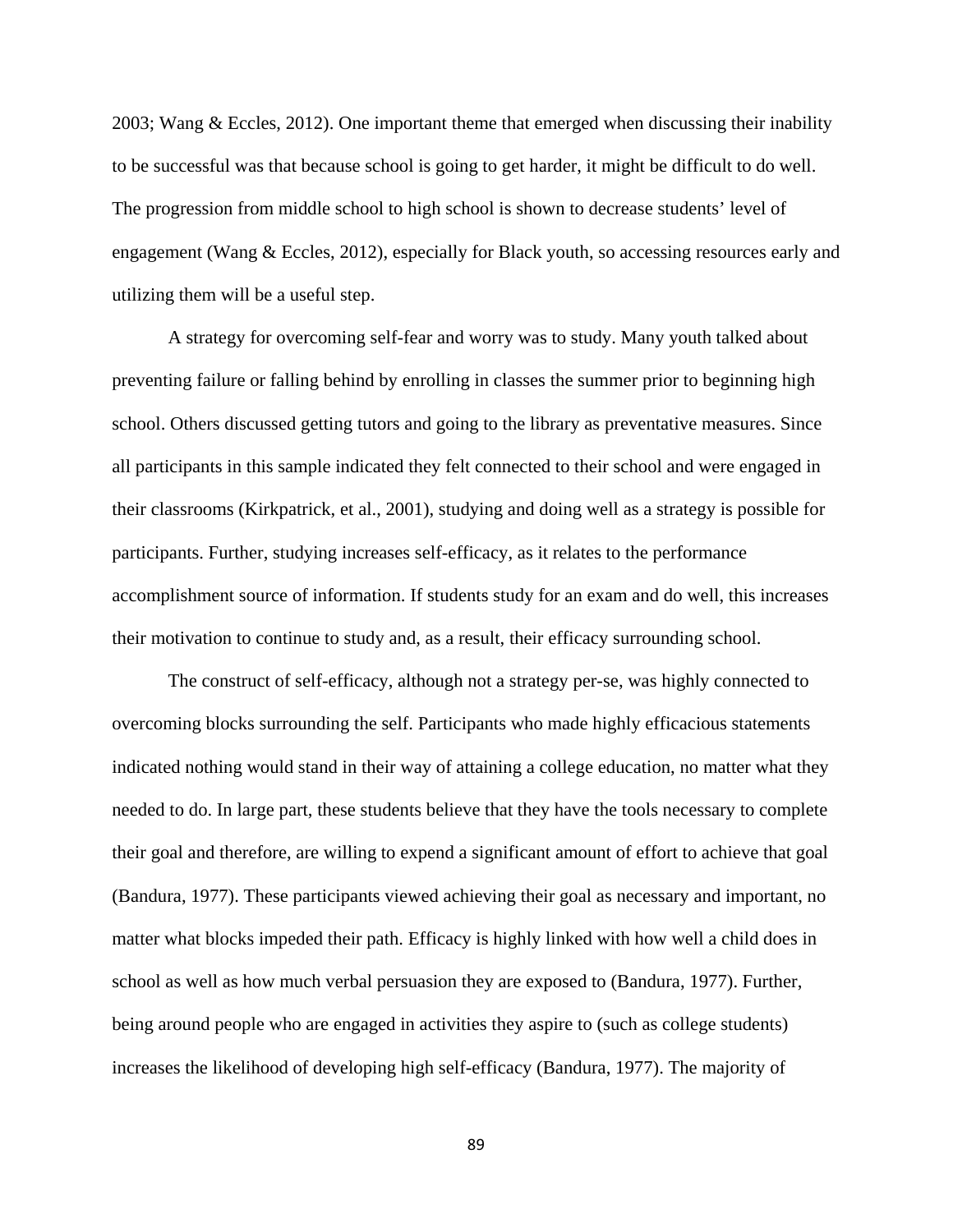students in this sample indicated their parents, teachers, and friends were positive influences, causing the students to have unwavering and consistent sources of support. These individuals directly impact self-efficacy.

Overall, youth recognize that they can be barriers in their pathway to college and recognize specific strategies, such as studying as a preventative measure to make sure that failure does not occur. Additionally, some youth who have high levels of self-efficacy are able to circumvent these blocks and keep focused on their goal at hand. Since many of these selfimposed blocks have yet to occur, only time can tell if their efficacy is able to hold up to the blocks of the future.

**Family.** Family did not come up nearly as much as friends and the self, yet was worth noting. Participants described family members intentionally blocking their goal of college enrollment either because of their jealously or their lack of preparedness. In the case of not being prepared, it is common for parents who do not have a formal education to want their child to go to college, yet aren't aware of how to translate that desire down to their child (Spera, et al., 2009). In Olivia's (Black, female) case, her parents wanted her to go to college, yet weren't sure it was a good idea to go right after she graduated from high school, since they hadn't saved any money for her. Since parental values are passed down to children, (Frome & Eccles, 1998) consistently discussing college and encouraging youth to enroll will increase a student's desire to attend.

Even though youth in this sample didn't have many negative reactions from their family regarding their desire to attend college, family can and does play a very important role in determining if children go to college. Many of the values families convey to their children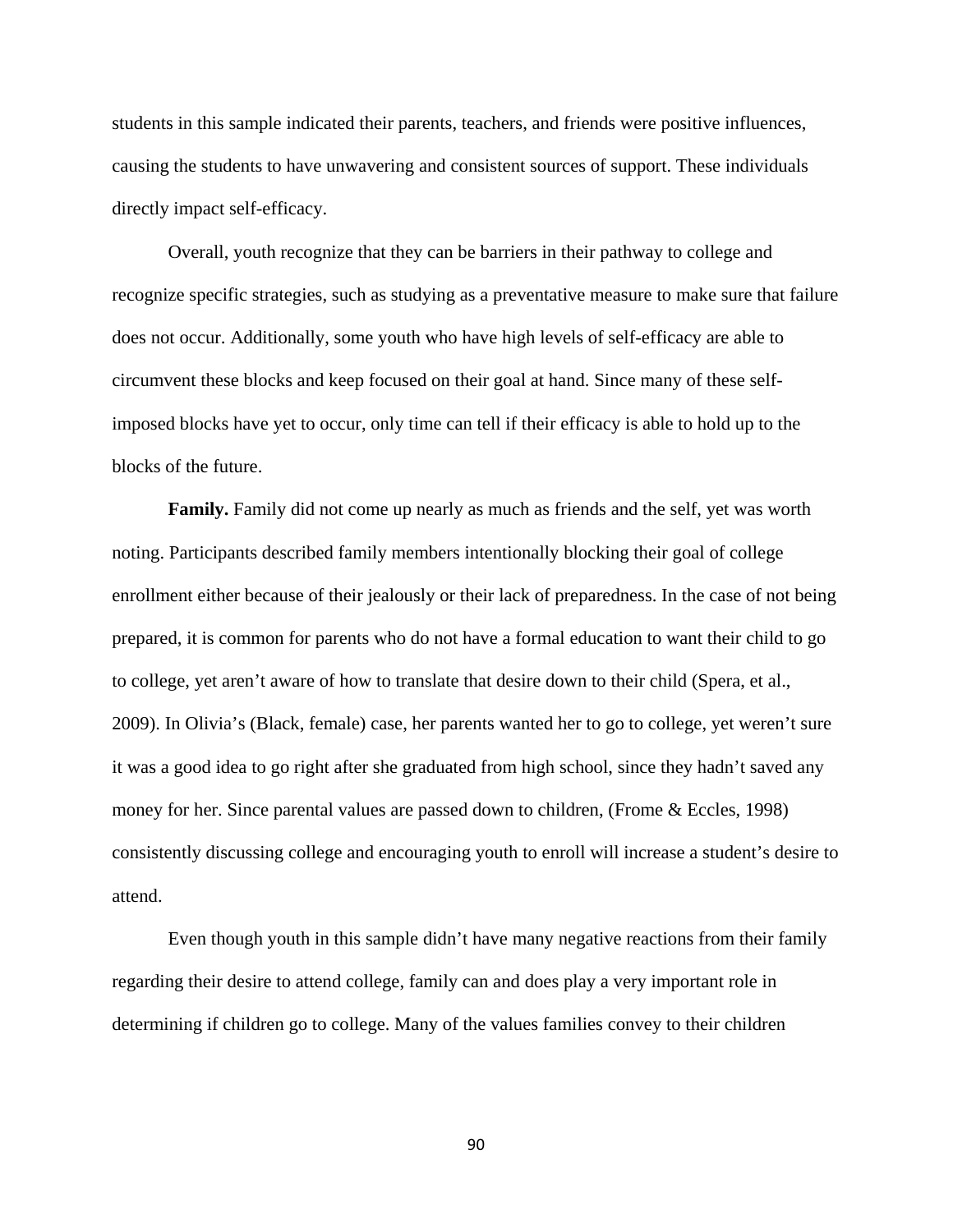become internalized (Marchant, et al., 2001) so being verbally encouraging and supportive are vital in increasing academic aspirations and expectations.

**Money.** Money was a large block reported by participants. Sixty-nine percent of the participants came from families who made less than \$50,000 a year and most of the participants in the sample indicated their parents would not be able to afford or even help them with the costs of going to college. Given that college costs have risen significantly over the years, it makes sense that children would start thinking about ways to offset college costs in middle school.

The strategy widely discussed for helping with money-related blocks was applying for scholarships. Participants indicated this was the most effective way to offset costs since they did not have to pay them back like loans. Further, many students discussed not wanting to take out loans because of the amount of debt it could cause for them in the future. The literature regarding aspirations and expectations doesn't account for how college costs play a role in affecting academic outcomes, yet it seems like many youth aren't able to attend college simply because of the cost. Looking at ways to increase college enrollment, Sherraden, Peters Wagner, Guo, and Clancey (2013) conducted qualitative interviews with three different groups, one being elementary school youth. They had them (through an implementing agency) invest money in a children's development account (CDA) in order to determine if that would make a positive difference regarding college enrollment. After following them for four years, they discovered that, although children were motivated to save, barriers such as income, debt, and emergencies still made it difficult to fully plan for college enrollment. This study is just the beginning of what is anticipated to be much more extensive research regarding how cost and current family income contribute to academic aspirations and expectations.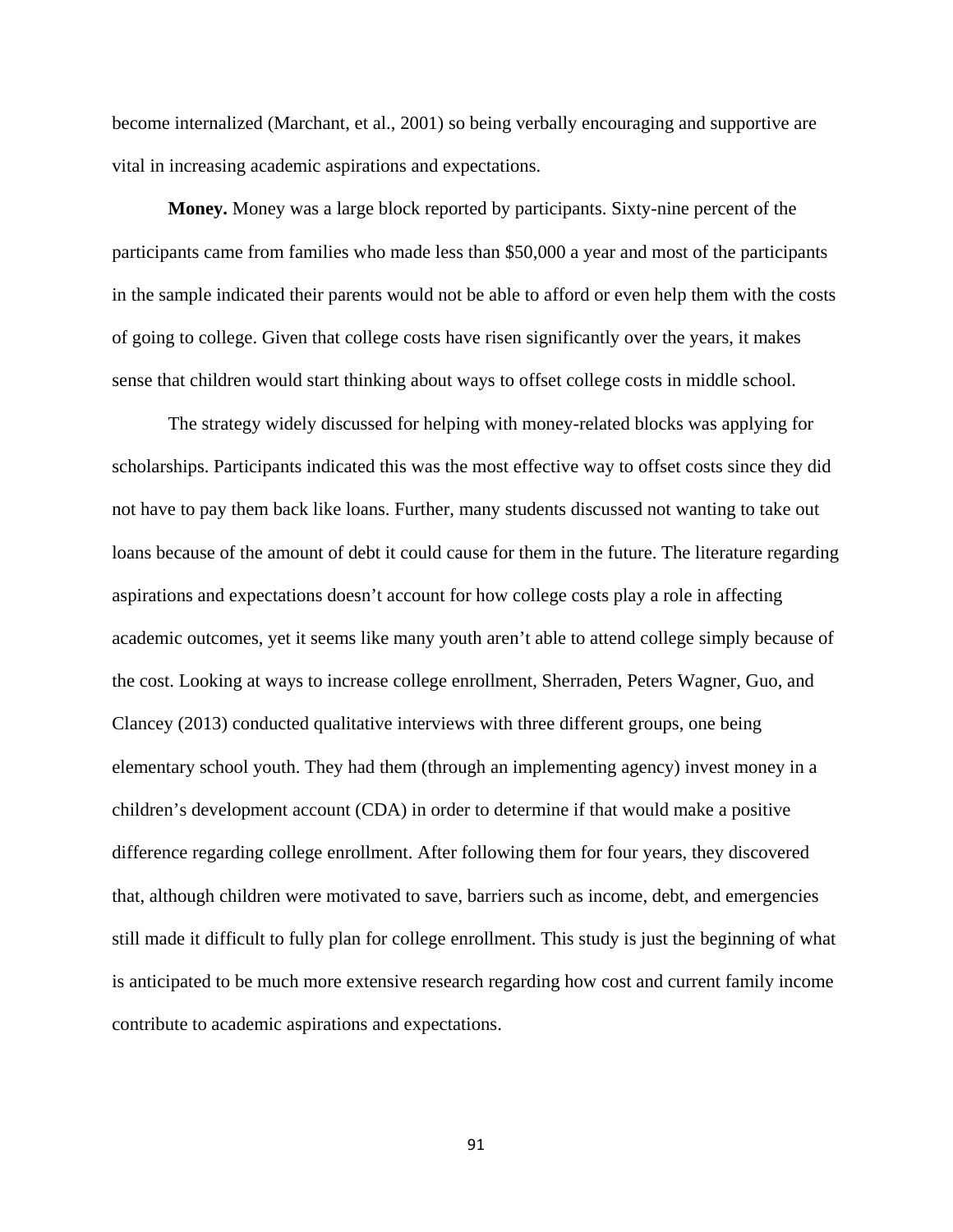**No Plan.** A small minority of participants discussed how they didn't feel they had any blocks, and therefore, did not need any strategies to overcome those blocks. All of these participants were White. When pressed to try and think of what could potentially block them from achieving their goals, these participants indicated tragic events: parents getting cancer, family members getting sick, or a non-specific traumatic event. One reason that White youth did not report any blocks could be they have less risk factors than their Black peers. García Coll, et al. (1996), in their Multiple Risk Model, list social position variables, prejudice, discrimination, and oppression as factors that contribute to children of color not doing as well academically. Since White youth are less likely to deal with these factors, their perceived blocks are more internal or related to issues arising within the immediate family.

## **Steps to Fulfill Goals**

The majority of steps participants listed as important for securing a spot at the college of their choice involved behavioral strategies geared at being engaged in their school. These included taking enough credits, studying, getting good grades, and taking upper-level classes. Planning and taking steps early increases students' level of engagement in the classroom, which in turn, increases their academic achievement and leads to better academic outcomes. Specifically, career planning and expectations are positively related to increased engagement and feelings of belongingness, especially for Black youth (Kenny, et al., 2006; Peryy, 2008; Perry, et al., 2010). One reason that the majority of youth had specific steps regarding college enrollment was that their schools were highly invested in their academic careers. Both schools had local university's mascots as names of hallways, had their colors painted on the walls, and did regular college visits for their  $8<sup>th</sup>$  grade students. This might not be standard across all middle schools across the state or even within the city. These actions on the part of the school resulted in youth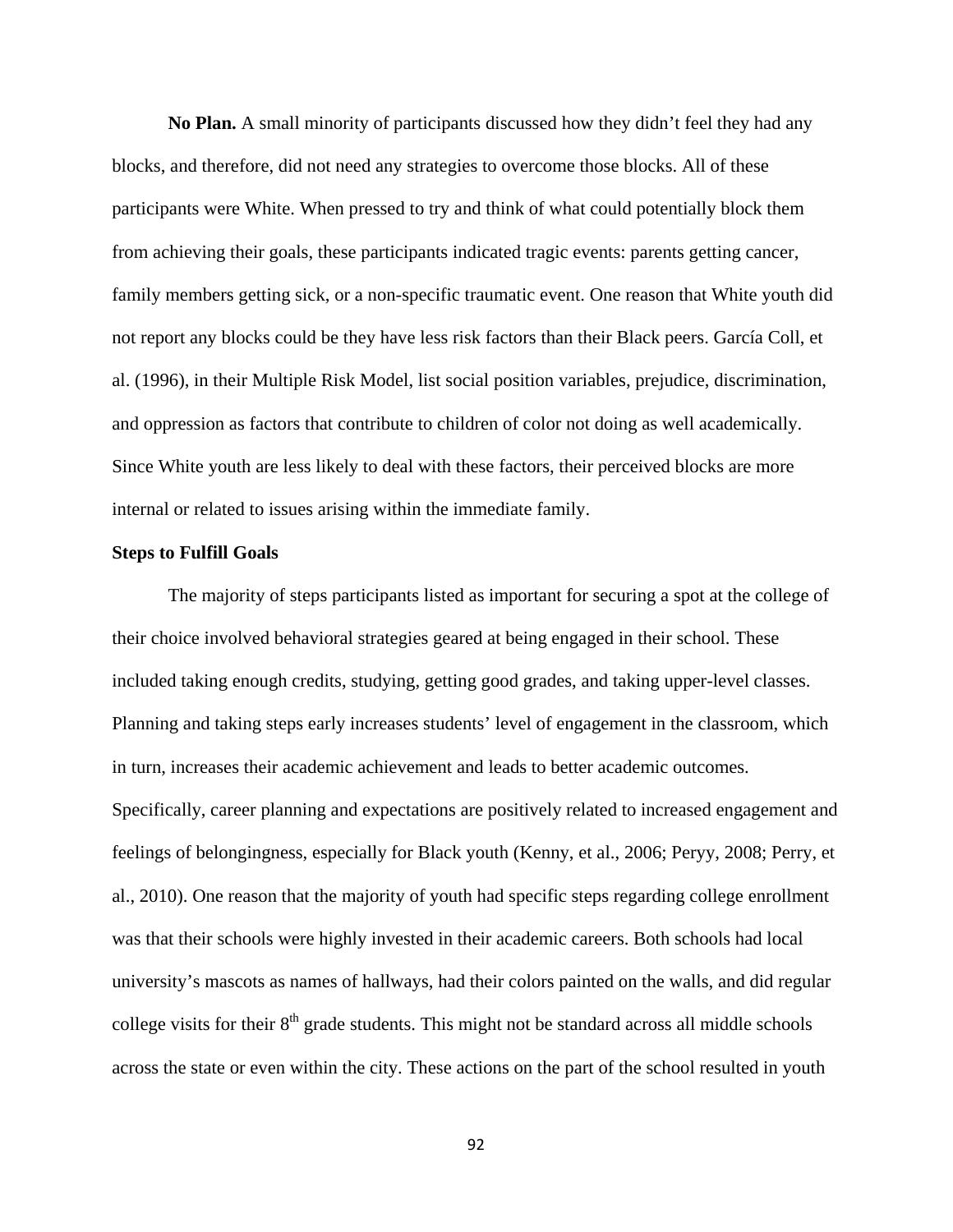establishing steps that they believe will be important to focus on in high school and is allowing them to lay out a plan before they begin as high school students in the fall.

Behaviors that indicate planning for college are related to self-efficacy. Participants in this sample discussed parents, teachers, and the school environment as important in increasing their motivation. These individuals and environments have been shown to be hugely persuasive in shaping students self-efficacy (Bandura, Barbaranelli, Caprara, & Pastorelli, 1996; Bandura, Barbaranelli, Caprara, & Pastorelli, 2001; Jiang, Song, Lee, & Bong, 2014; McMahon, Wernsman, & Rose, 2009). As stated earlier, behaviors such as verbal encouragement and vicarious experience are constructs that are directly related to efficacy and were described by many participants in this sample as standard.

Other steps that youth discussed were focused outside of the school environment. Similar to previously discussed constructs, students indicated the need to apply for scholarships and save money as a way to offset costs associated with college. Extracurricular activities were also mentioned as important step, as having a diverse and extensive resume was important in order to stand out on college applications. Not only do extracurricular activities help youth during the application process, but by participating in these activities, youth are more likely to adjust to changes in academic life (Fredricks & Eccles, 2008). This adjustment persists from  $8<sup>th</sup>$  grade until 11<sup>th</sup> grade, especially with youth from lower SES background.

 The last step youth mentioned was being prepared. Preparation was articulated not only from an academic perspective, but also included preparing for interviews as well as risk prevention strategies. Planning for the future impacts current aspirations and expectations, which predict educational attainment later in life (Beal & Crockett, 2010). Further, in Black youth, Future Time Perspective has been shown to be related to academic achievement, yet decreases its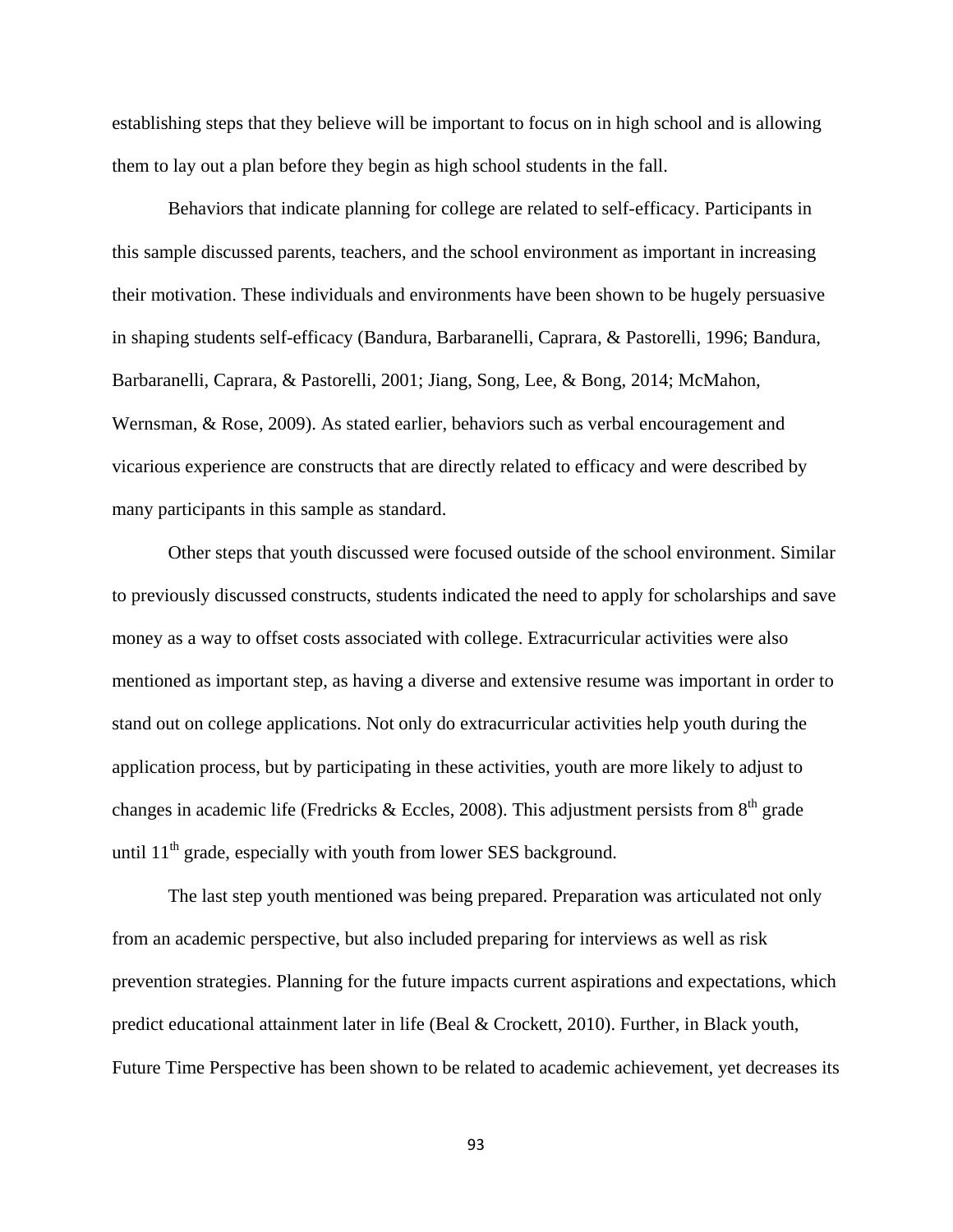effectiveness as a predictor in high school. Planning, then, is a great way to ensure success in high school by offering students a way of keeping track of their goals.

 Most youth report clear steps that they plan on taking once they begin high school. These steps are largely due to the level of efficacy that students have. Parents and the school environment are supportive of this and could be a driving factor in their preparedness.

# **Connecting Aspirations and Expectations to Self-Efficacy**

 **High Aspirations, High Expectations.** The majority of participants fell under the category of High Aspirations, High Expectations. These students not only want to attend college, but believe that they will be successful once they get there. Most students who fell under this category made highly efficacious statements throughout their interview. Based on the selfefficacy theory, having efficacy expectations (i.e. believing that you can be successful at your desired goal) is based on four specific sources of information. Two of these sources of information were directly related to the individuals in participants' lives. First, to increase efficacy expectations, an individual needs consistent verbal persuasion. Participants in this sample indicated that parents, teachers, and friends always encourage them to be better and never give up. Verbal encouragement was the most mentioned motivating behavior that participants discussed. The second source of information was vicarious experience. Participants named parents, siblings, and older peers as people they saw succeed in college (in the case of parents, saw that college benefited them by their successful career). By seeing people in their lives take on the stress and difficulty of college and coming out successfully, this increased participants' efficacy regarding being able to complete college.

Parental self-efficacy may explain verbal encouragement. Parents who have high levels of self-efficacy create or seek out environments that are beneficial to their children, and as a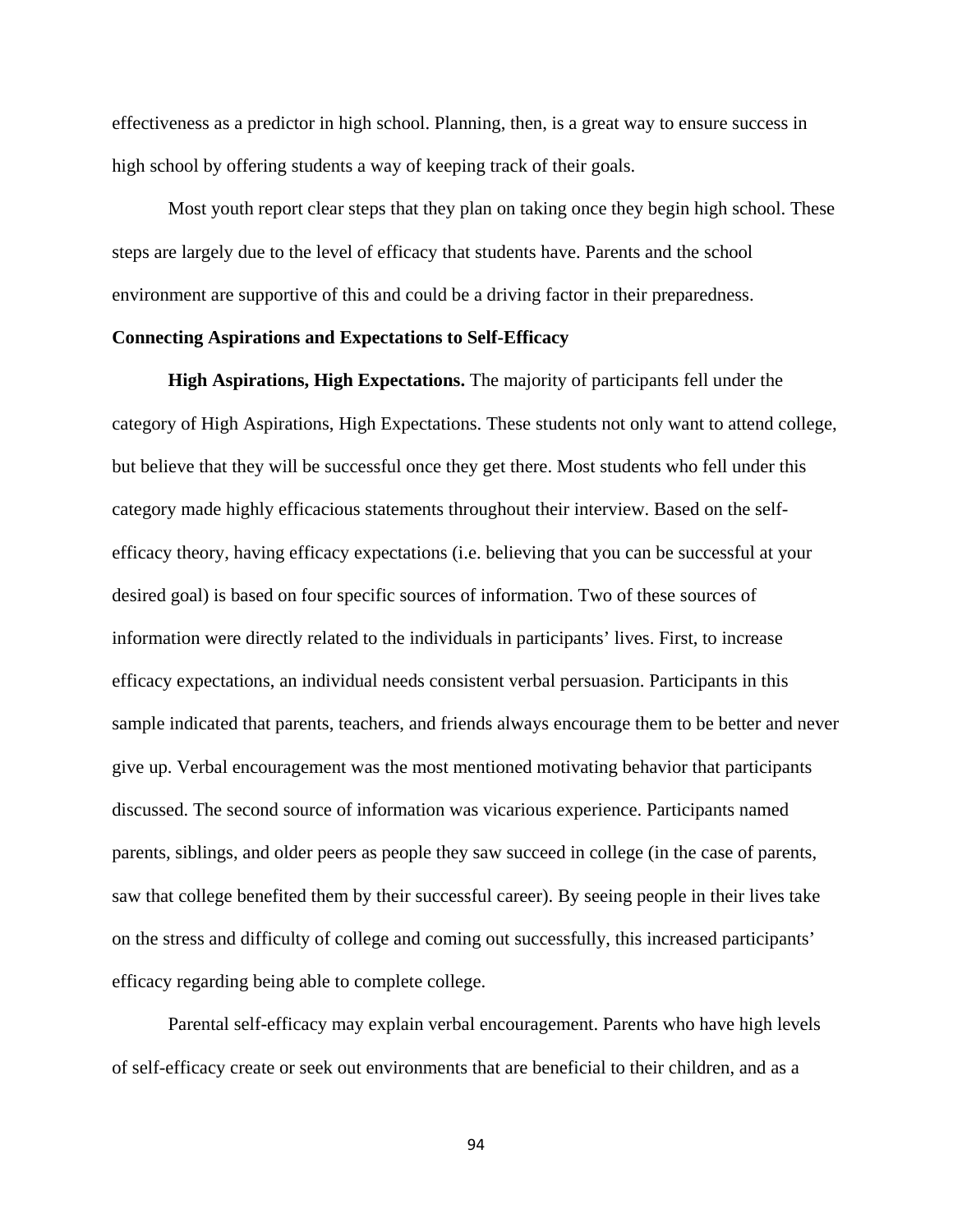result, have children who do better academically (Bandura, et al., 1996). By consistently talking about college, being a solid source of a support, and encouraging engagement in activities surrounding college attainment, parents are fostering high levels of efficacy in their children. Many of the participants who fell under the category of High Aspirations, High Expectations indicated their parents (as well as teachers and friends) communicated the value of a college education by discussing the economic and financial gains associated with a degree. Further, they pushed participants to continue to succeed, even in the face of obstacles. Even though many youth did not come from wealthy backgrounds, high aspirations and expectations from parents were still a consistent theme and prove that level of education and/or wealth does not indicate successful transmission of efficacy regarding education (Bandura, et al., 2001).

The earlier that efficacy is created and solidified, the better the outcomes for youth (Jiang, et al., 2014). Since many youth in this sample indicated they had high levels of efficacy (either by making blatant statements or by indicating they would succeed), this designates that these efficacious beliefs regarding education were established in elementary school and continued to increase as participants navigated their way through middle school. Taken together, the support systems and tools that participants have in their life, coupled by the fact that their self-efficacy was developed early, led to these individuals having high aspirations and expectations regarding college.

 **High Aspirations, Low Expectations.** A category that only one participant fell under, High Aspirations, Low Expectations was indicative of this person's inability to do well in school. This participant had wanted to go to college initially, but in determining how difficult it would be, decided against it. Boxer, et al, (2010) found similar results in their study as well as students reporting high level of social and academic risk. When looking at the four sources of information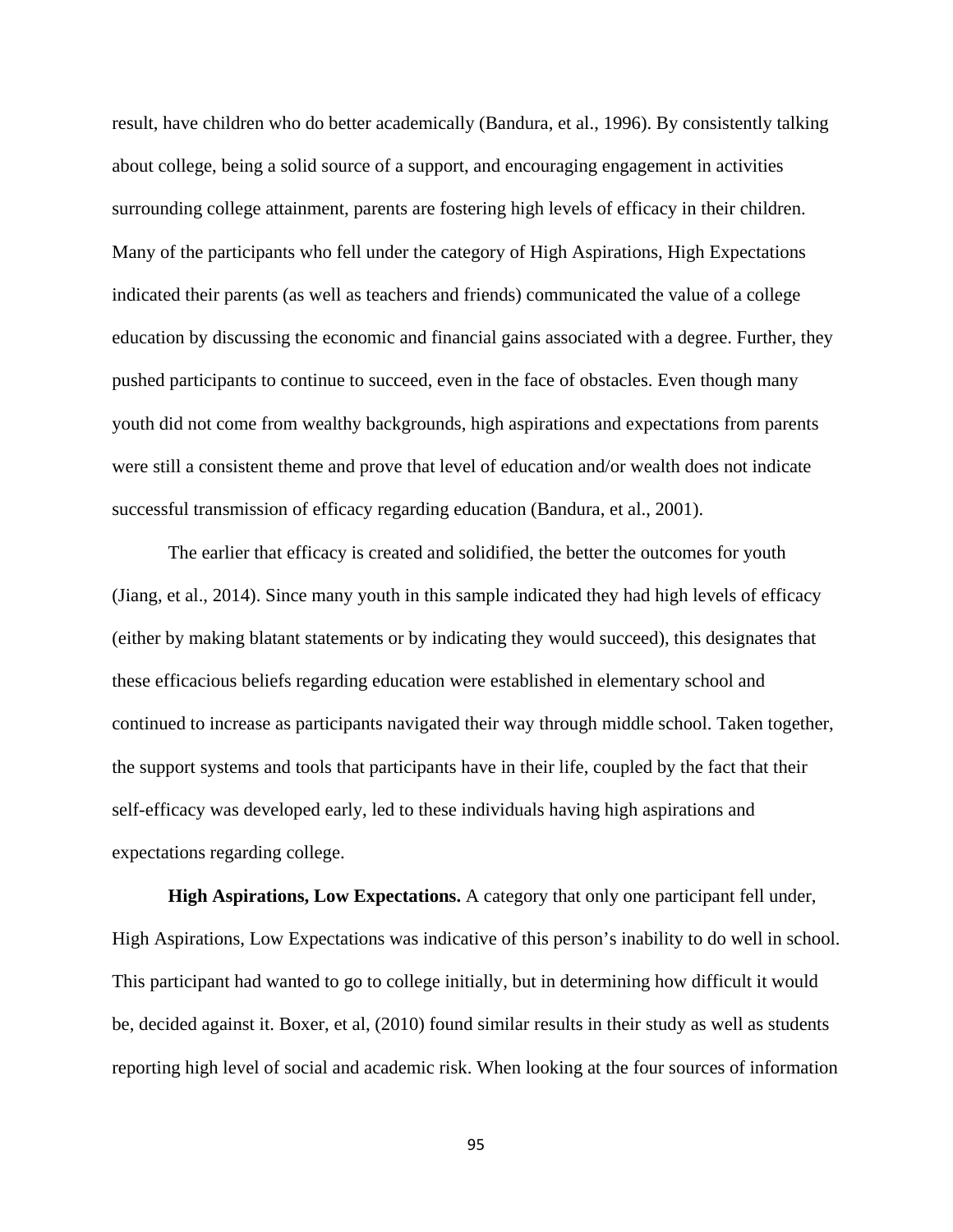that influence a person's level of efficacy, it would make sense that he chose not to go to college. His personal mastery experiences were related to academic failures and the level of verbal persuasion and vicarious experience he was subjected to was also low. Avoiding behaviors that individuals believe they lack skill or ability in are common human traits (Bandura, 1977). By indicating that college would be too hard for him to complete, this participant was also making a statement about his current success in school; specifically, that he wasn't doing well.

Further, this participant also mentioned how his parents and other family members had not gone to college and therefore, did not encourage him to attend college either. This lack of verbal encouragement as well as not seeing anyone succeed in college, led this participant to believe that he could not be successful in a college environment. Although there weren't many examples of participants like this individual, many of his behaviors and decisions regarding college were the result of an absence of support and a belief in low mastery skills. This led the participants to having high aspirations, yet low expectations.

**Low Aspirations, High Expectations.** A category not thought of before the start of this study, Low Aspirations, High Expectations is described as participants who were not interested in college immediately after high school. Instead, participants who fell under this category had plans to complete a specific goal first and only if that failed, would they choose to go to college as a backup. These participants mentioned that they currently were doing well in school and felt confident in their academic abilities, yet had other goals that they felt were more important to them. What's important to mention is that these goals were not simply "dream jobs," rather they were goals that participants were actively partaking in now, in order to better their chances of being successful later. For example, participants discussed how they actively were taking lessons, practicing, and getting tutors in order to perfect their auditions.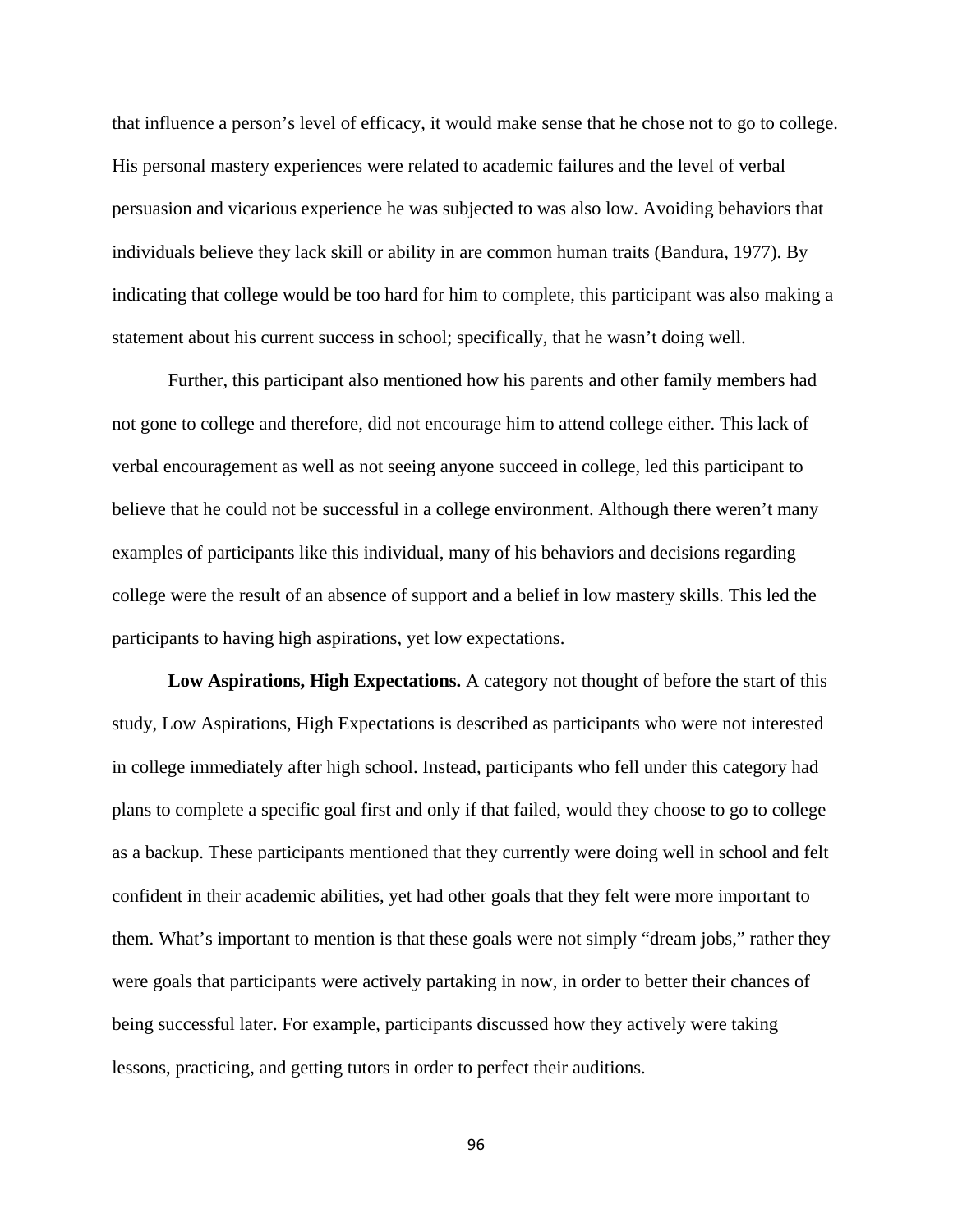When looking at the four sources of information regarding increasing efficacy expectations, participants indicated that verbal encouragement as well as vicarious experience were consistent mechanisms of support given to them by their families, teachers, and friends and peers. This makes sense, as their efficacy regarding their success in college wasn't low, but their desire to enroll right after high school was. Further, college was considered a back-up plan for many of these youth, who wanted to get a degree if their initial goal did not pan out.

 These individuals are unique, not because they did not want to go to college right away, but rather, because their initial goals were so important to them, that they were actively taking steps in middle school to make sure they came true. These early, preventative steps and future career planning strategies have been shown to be related to academic success, especially in Black youth (Honora, et al., 2008). Because their initial goals are not college-directed, yet they still have high-efficacy regarding their college success, these individuals have dual-efficacy pertaining to their goals. This means that not only did they feel they could be successful in their desired goal, but felt that college was an easy backup plan in case their first goal failed.

### **Triangulation**

The majority of participants in this sample had career expectations that aligned with their parents' belief in their academic outcomes. Parental beliefs and values regarding education are highly correlated with children's so much so that they influence student motivation and competence (Seginer, 1983; Thompons, et al., 1988; Paulson, 1994; Steinberg, et al., 1992; Marchant, et al., 2001). Further, parental aspirations and expectations were found to have the strongest relationship regarding children's academic achievement (Fan & Chen, 2001).

Patterns regarding participants' actual reported career can be found. For instance, every single parent that holds the belief that their child will achieve some college or less, had children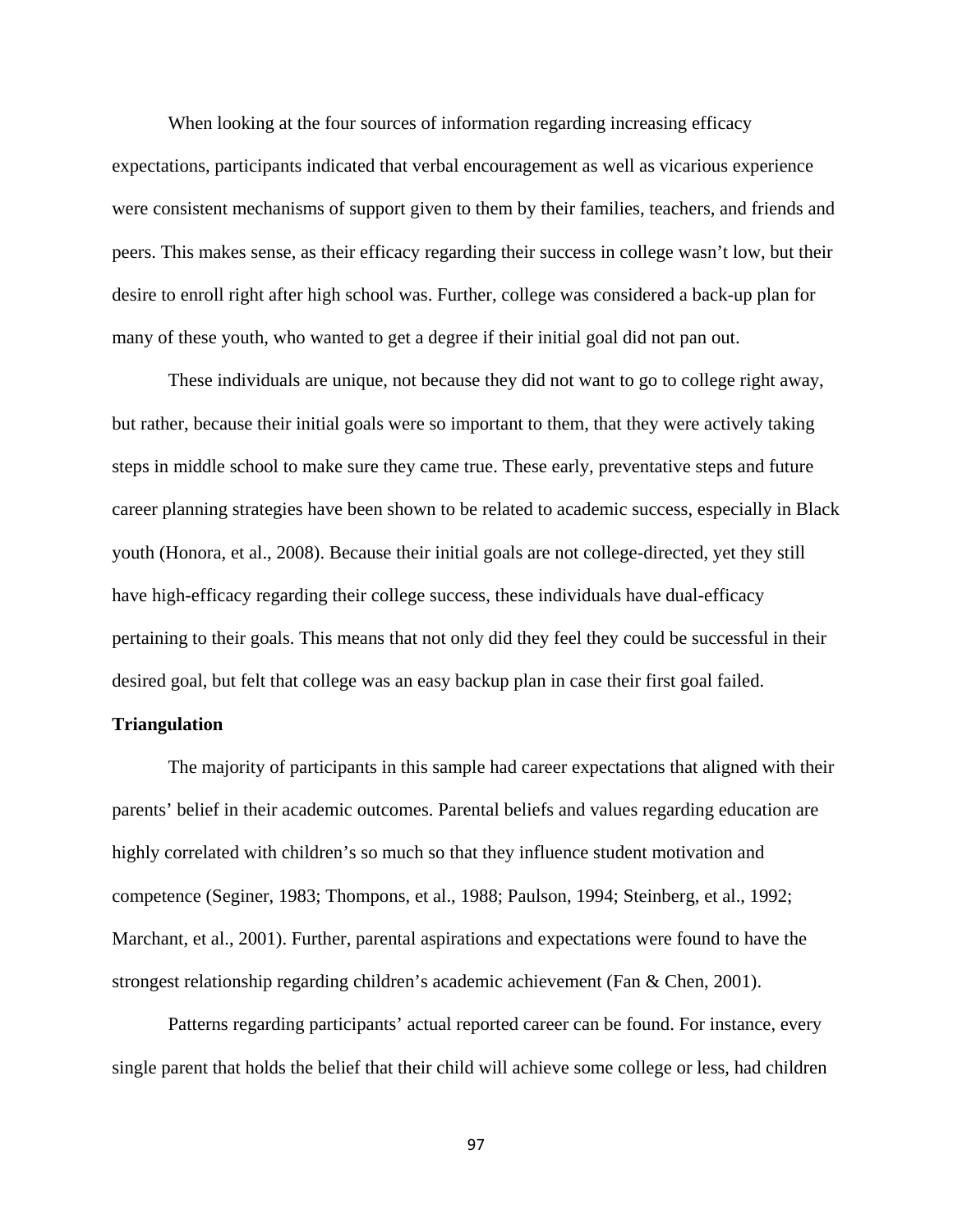who reported careers that did not require a college education. Another pattern noted was with parents who reported that their child would graduate with a Bachelor's degree or higher. In these instances, even though not all participants matched exactly with their parent's beliefs (i.e. parents indicated a Master's degree and their actual career requires a Bachelor's), all participants at minimum, had careers that would necessitate a Bachelor's degree. These patterns, although not generalizable to a larger population, support what the research shows regarding parental aspirations and expectations translating to their children. Youth internalize what their parents believe and mirror what they do. It is important that parents, knowing how influential they are in their children's lives, create spaces that encourage efficacy regarding educational endeavors, which will ultimately lead to increased aspirations and expectations.

#### **Strengths of the Study**

There are a number of strengths in the present study. First, this study is the first of its kind to interview middle school youth in order to determine what factors influence their academic aspirations and expectations. As a result of this study, participants were able to provide specific behaviors that they and other individuals in their lives do that motivate and block their academic goals. This led to the uncovering of new information regarding how aspirations and expectations are formed. Second, differences by race were found in participant responses regarding what motivates and blocks them from college attainment. Although notable differences in race regarding educational attainment exist in the literature, these differences do not account for the "what" or "who" that helps or impedes youth from achieving their goals. These differences can help researchers in the future create prevention programs that are tailored specifically to youth's blocks and help preclude problems before they arise. Lastly, this study showed the important role that parents, teachers, and friends and peers play in influencing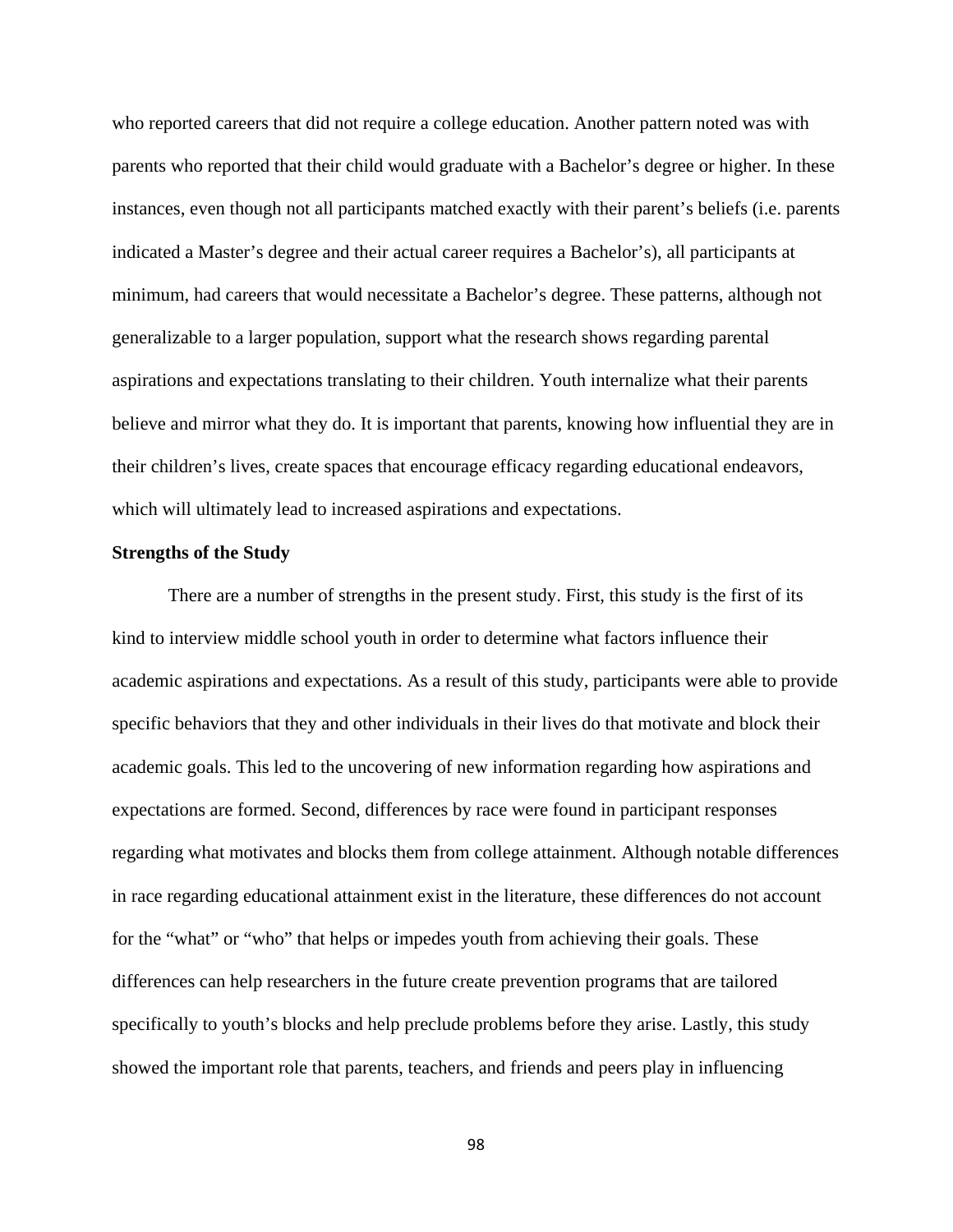youth's academic trajectories. By discussing the specific behaviors that these individuals do, it allows future interventions to target the negative behaviors and focus on making them more positive.

#### **Limitations**

In addition to the strengths of the study, limitations are noted. First, all interviews were conducted at the school. Although this helped recruit participants for involvement in the study, it could have prevented them from discussing the negative aspects of their school environment. The literature indicates differences in how Black and White students view their school, especially surrounding differential treatment by teachers and expulsion rates (Losen & Skiba, 2010). Although participants were told that everything they discussed would be confidential, being in the school setting could have limited their discussion. Second, this study took place in schools that were highly college-focused and exposed their students to many college programs. This could be why so many students reported having High Aspirations, High Expectations and no one reported Low Aspirations, Low Expectations. Although the goal of qualitative research is not generalizability, it's important to note that responses could vary in schools that did not push their students in an academic direction. Third, this study recruited mostly females, yet the males who were interviewed had much to say. Even though females are easier to recruit and participate in research much more frequently, it would have been ideal to have a more equal sample between genders. Fourth, even though students were chosen by non-participation in specific groups (e.g. AVID and Success in the Middle), it was not determined if their schools were part of a TRIO program, which would have accounted for the large amount of students who wanted to attend college. Fifth, there could have been a selection bias of students. Although teachers were told to recruit students from all performance levels, students who do poorly are least likely to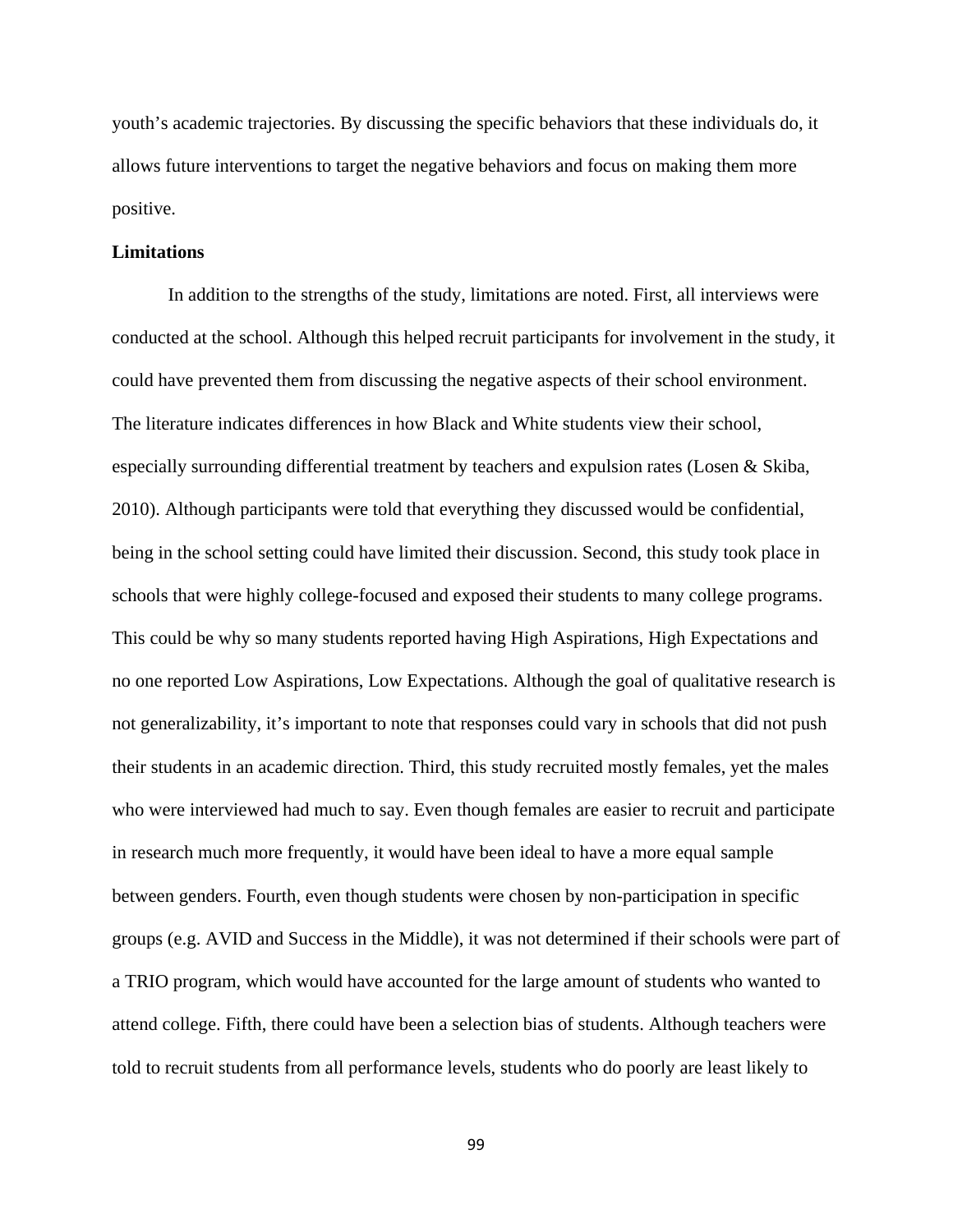turn in consent forms and be available for an interview. This also could have skewed the data. Lastly, although variations in responses were found between Black and White participants, a larger sample would have been better, in order to make the variations more conclusive.

#### **Future Research**

The development of a scale to measure academic aspirations and expectations in middle school youth is a possible next step from the data collected. Currently, aspirations and expectations are measured by asking two questions: "What is the highest level of education you want to achieve?" and "What is the highest level of education you think you will achieve?" Most surveys list levels of education starting with high school and work their way up to a graduate degree or higher. Although this measures a very direct thought process, it doesn't capture the "why" or the "who" that a validated scale could.

Understanding these concepts is essential because it allows educators to determine what factors impede academic growth, so that they can connect students to appropriate resources. This is especially important in middle school, as larger student-to-teacher ratios hinder teachers' ability to develop a strong connection compared to elementary school. Large changes such as these result in declines in student academic progress (Dauber & Epstein, 1989; Eccles & Harold, 1996; Hill & Chao, 2009).

It is the authors' sincere hope that having a scale like this in existence may lead to better techniques in targeting youth who have high aspirations but low expectations. Students who fall under this category want to go to college, yet lack the efficacy and skills they need in order to be successful. By intervening early and connecting students to the right resources, it just may be the extra push and support they need to be academically successful.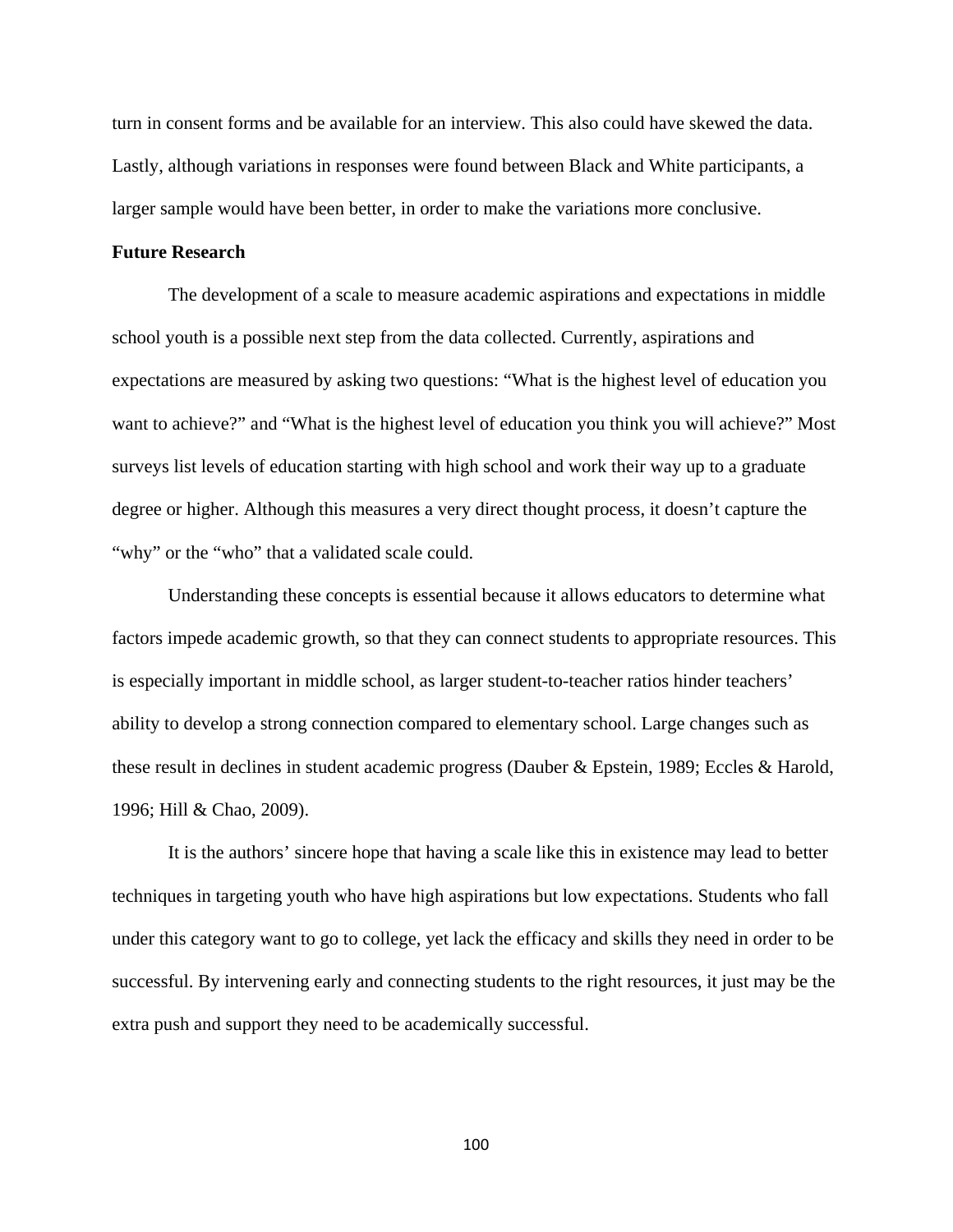Future research should also examine why Black youth were more likely to report friends and peers as blocks that impede their educational growth compared to their White counterparts. Although the "acting white" hypothesis has been empirically disproven (Fryer & Torelli, 2010), there should be a concerted effort to discover what makes friends a large influence in Black students' lives. Time spent with friends and peers increases as student's transition to high school and become more independent. As a result, friends and peers become large sources of support and guidance. Preventing Black students from being negatively influenced by their friends and peers should be a focus of future interventions gauged at helping youth become educationally successful.

#### **Conclusion**

 The disproportionate graduation rates between Black and White youth have grown increasingly narrower throughout the last twenty years, yet disparities still exist. The literature has been saturated with risk factors, protective factors, and predictors and explains in great detail the people or things in the environment that need to exist (or not exist) to increase a student's academic achievement. This study sought to fill a gap in the literature by interviewing students to better understand what behaviors occur that makes wanting to go to college more feasible within a sample of middle school students. The findings indicate the importance of family and close friends as being strong sources of motivation while teachers and organizations played a supporting role. Specifically, verbal encouragement, a behavior that increases academic aspirations and expectations, was also decidedly linked with efficacy. The findings also allude to the importance of making good decisions regarding friends and peers and financial planning to overcome common barriers that might arise. Finally, new constructs not discussed in the literature were found that shine a light on the complexity of youth and why it is important to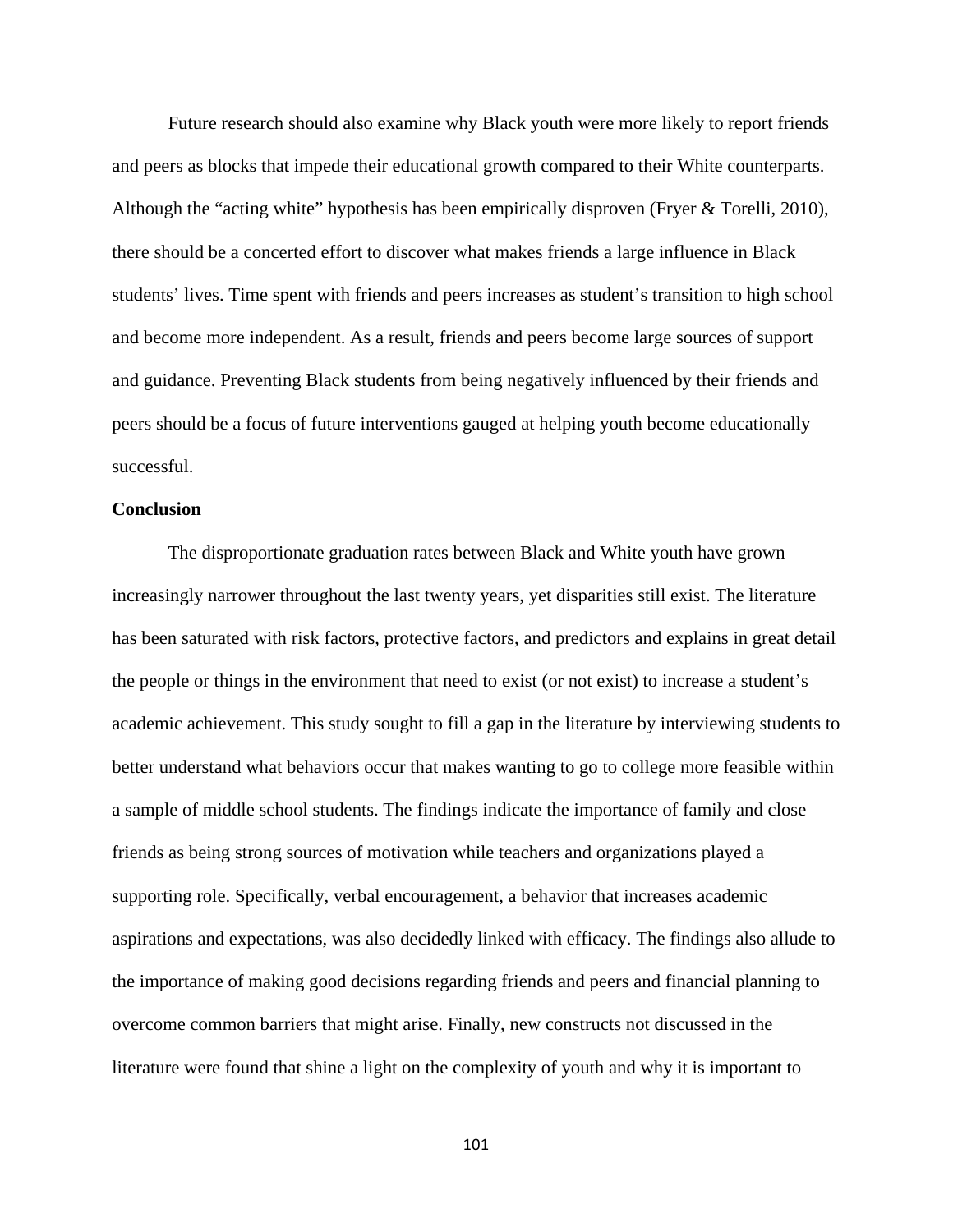support them throughout their primary school years. Based on the findings from this study, targeted interventions aimed at increasing academic aspirations and expectations should be implemented in middle school. One way to understand a student's aspirations and expectations will be to create a scale that may allow teachers to accurately determine what category their students fall under. By taking these steps, the gap between Black and White youth will hopefully increasingly narrow over time, allowing all students to flourish and reach their academic potential.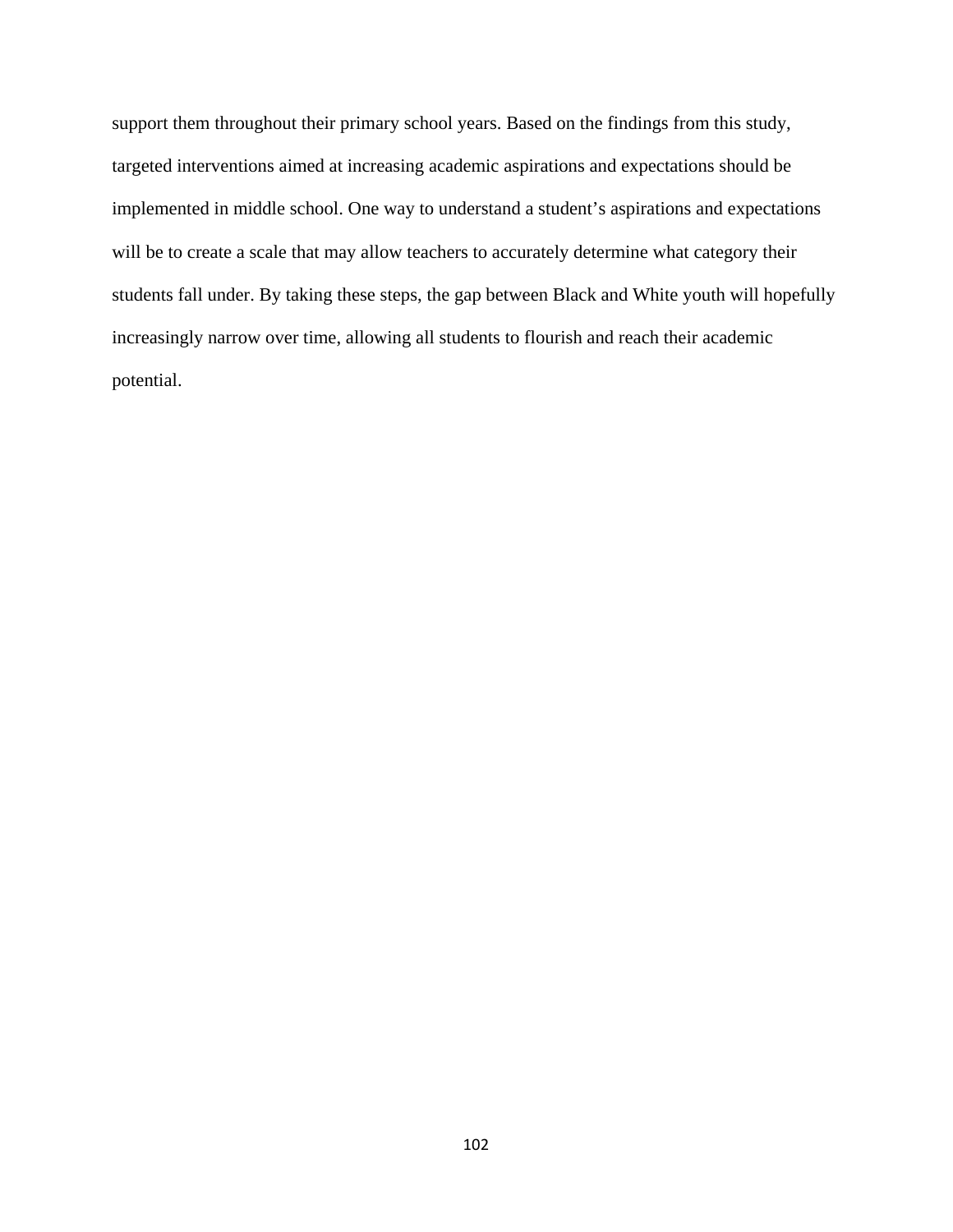REFERENCES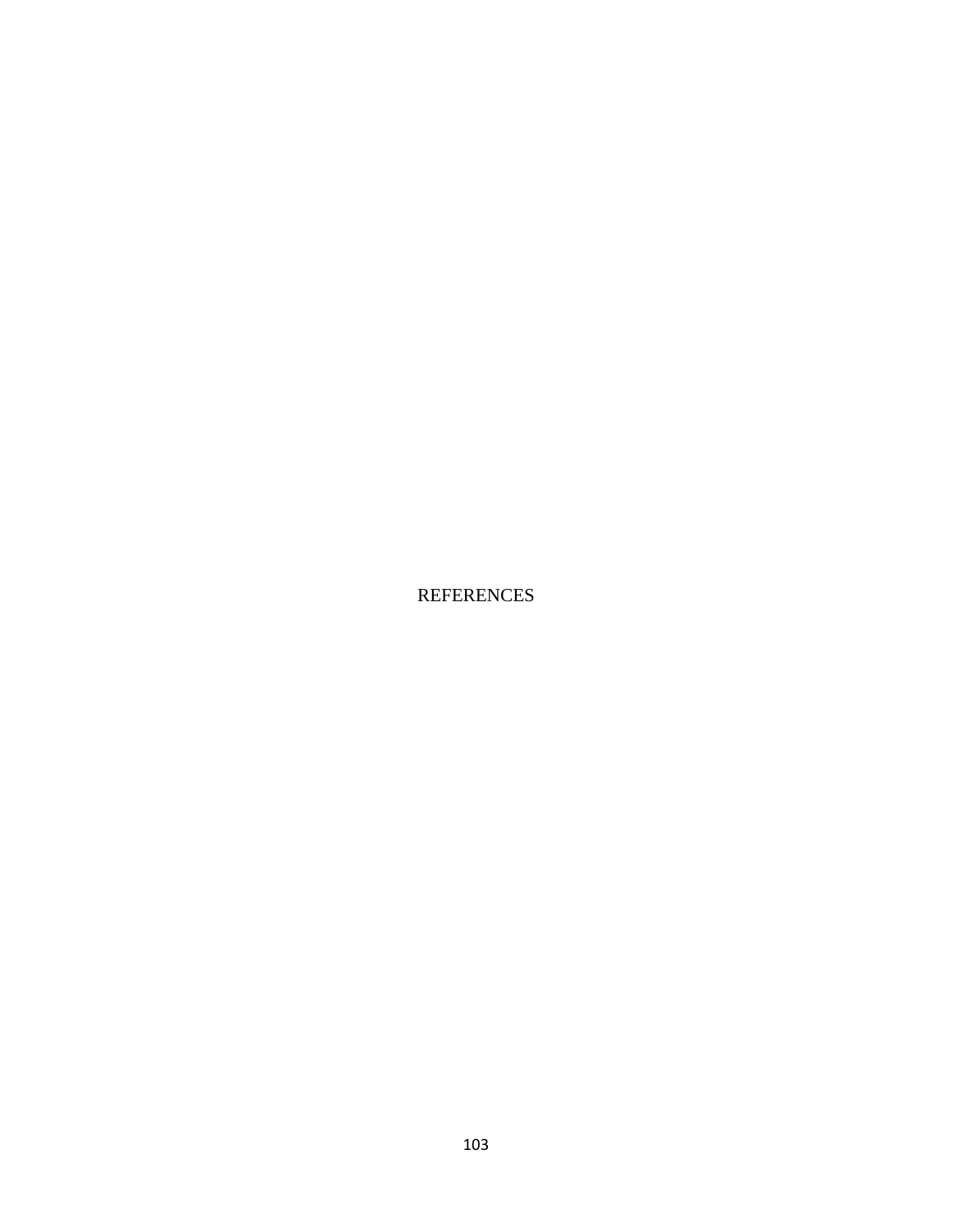#### REFERENCES

- Altermatt, E.R. (2011). Capitalizing on academic success: Students' interactions with friends as predictors of school adjustment. *Journal of Early Adolescence, 31,* 174-203.
- Altschul, I. (2011). Parental involvement and the academic achievement of Mexican American youths: What kindof involvement in youths' education matter most? *Social Work Research, 35,* 159-170.
- Anderman, L.H., & Anderman, E.M. (1999). Social predictors of changes in students' achievement goal orientations. *Contemporary Educational Psychology, 24,* 21-37.
- Armstrong, P.I., & Crombie, G. (2000). Compromises in adolescents' occupational aspirations and expectations from grades 8 to 10. *Journal of Vocational Behavior, 56,* 82-98.
- Balfanz, R., Spiridakis, K., Curran Neild, R., & Legters, N. (2003). High-poverty secondary schools and the juvenile justice system: How neither helps the other and how that could change. *New Directions for Youth Development, 99,* 71-89.
- Balfanz, R., Herzog, L., & Mac Iver, D.J. (2007). Preventing student disengagement and keeping students on the graduation path in urban middle-grades schools: Early identification and effective interventions. *Educational Psychologist, 42,* 1-13.
- Bandura, A. (1977). Self-efficacy: Toward a unifying theory of behavioral change. *Psychological Review, 84,* 191-215.
- Bandura, A. (1986). *Social foundations of thought and action: A social cognitive theory.*  Englewood Cliffs, NJ: Prentice-Hall.
- Bandura, A. (1997). *Self-efficacy: The exercise of control.* New York: Freeman.
- Bandura, A., Barbaranelli, C., Caprara, G.V., & Pastorelli, C. (1996). Multifaceted impact of self-efficacy beliefs on academic functioning. *Child Development, 1996.* 1206-1222.
- Bandura, A., Barbaranelli, C., Caprara, G.V., & Pastorelli, C. (2001). Self-efficacy beliefs as shapers of children's aspirations and career trajectories. *Child Development, 72,* 187-206.
- Barrett, B. (2010). Religion and habitus: Exploring the relationship between religious involvement and educational outcomes and orientations among urban African American students. *Urban Education, 45,*448-479.
- Battistich, V., Solomon, D., Kim, D., Watson, M., & Schaps, E. (1995). Schools as communities, poverty levels of student populations, and students' attitudes, motives, and performance: A multilevel analysis. *American Educational Research Journal, 32,* 627-658.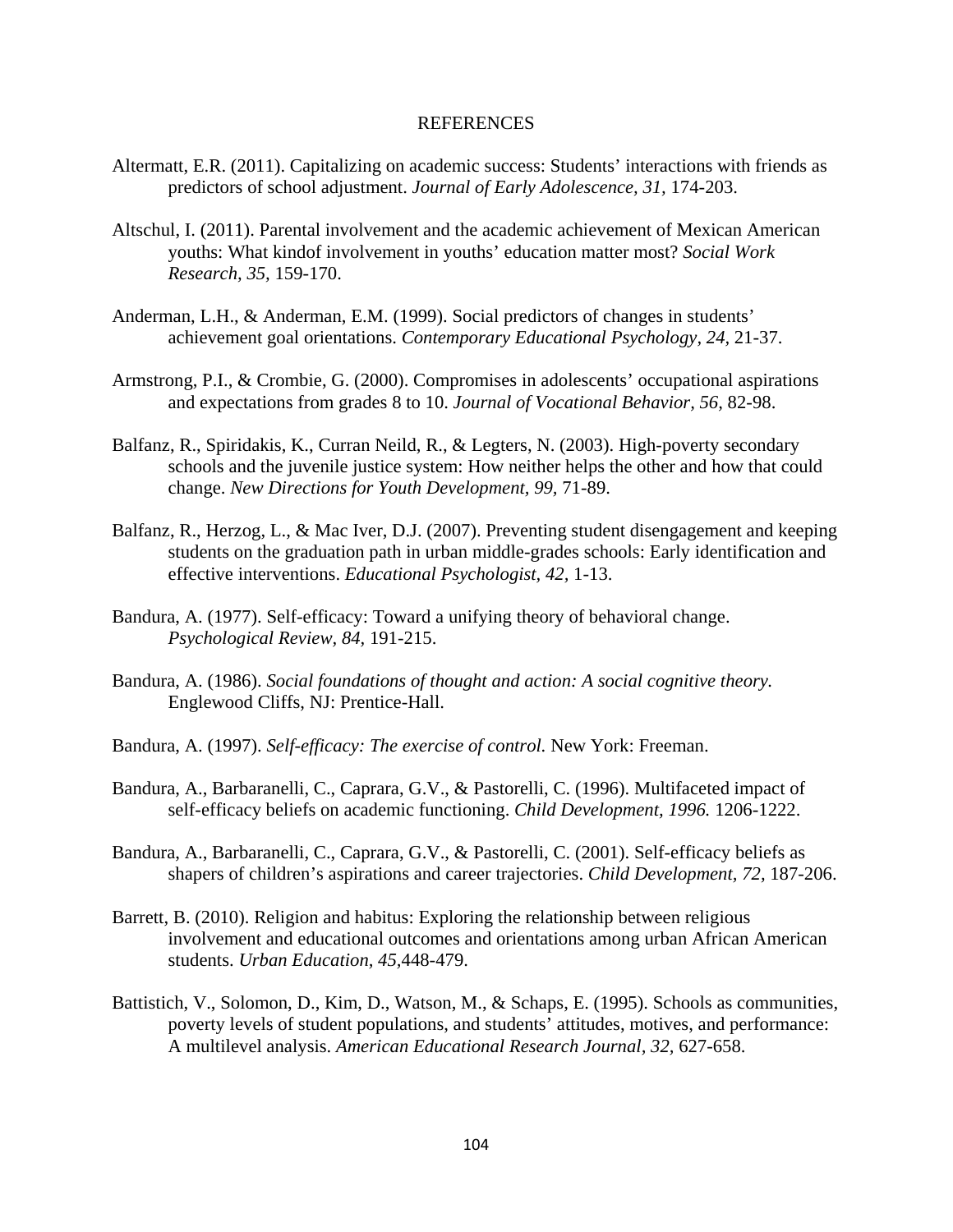- Beal, S.J., & Crockett, L.J. (2010). Adolescents' occupational and educational aspirations and expectations: Links to high school activities and adult educational attainment. *Developmental Psychology, 46,* 258-265.
- Benson, P.L., Leffert, N., Scales, P.C., & Blyth, D.A. (1998). Beyond the "village" rhetoric: Creating healthy communities for children and adolescents. *Applied Developmental Science, 2,* 138-159.
- Berzin, S.C., (2010). Educational aspirations among low-income youths: Examining multiple conceptual models. *Children and Schools, 32,* 112-123.
- Bingenheimer, J.B., Brennan, R.T., & Earls, F.J. (2005). Firearm violence exposure and serious violent behavior. *Science, 308,* 1323-1326.
- Bloomberg, L.D., & Volpe, M. (2012). *Completing your qualitative dissertation.* Los Angeles: Sage.
- Booker, K. C. (2006). School belonging and the African American adolescent: What do we know and where should we go? *The High School Journal, 89,* 1-7.
- Boxer, P., Goldstein, S.E., DeLorenzo, T., Savoy, S., & Mercado, I. (2011). Educational aspiration-expectation discrepancies: Relation to socioeconomic and academic riskrelated factors. *Journal of Adolescence, 34,* 609-617.
- Bradley, R.H., & Corwyn, R.F. (2002). Socioeconomic status and child development. *Annual Review of Psychology, 53,* 371-399.
- Bronfenbrenner, U. (1977). Toward an experimental ecology of human development. *American Psychologist, 32,* 513-531.
- Brooks-Gunn, J., Duncan, G.J., Klebanov, P.K., & Sealand, N. (1993). Do neighborhoods influence child and adolescent development? *American Journal of Sociology, 99,* 353- 395.
- Burchinal, M.R., Roberts, J.E., Zeisel, S.A., & Rowley, S. J. (2008). Social risk and protective factors for African American children's academic achievement and adjustment during the transition to middle school. *Developmental Psychology, 44,* 286-292.
- Burchinal, M.R., Steinberg, L., Friedman, S.L., Pianta, R., McCartney, K., Crosnoe, R., McLoyd, V. (2011). Examining the Black-White achievement gap among low-income children using the NICHD study of early child care and youth development. *Child Development, 82,* 1404-1420.
- Buttaro Jr., A., Battle, J., & Pastrana Jr., A. (2010). The aspiration-attainment gap: Black students and education. *The Journal of Negro Education, 79,* 488-502.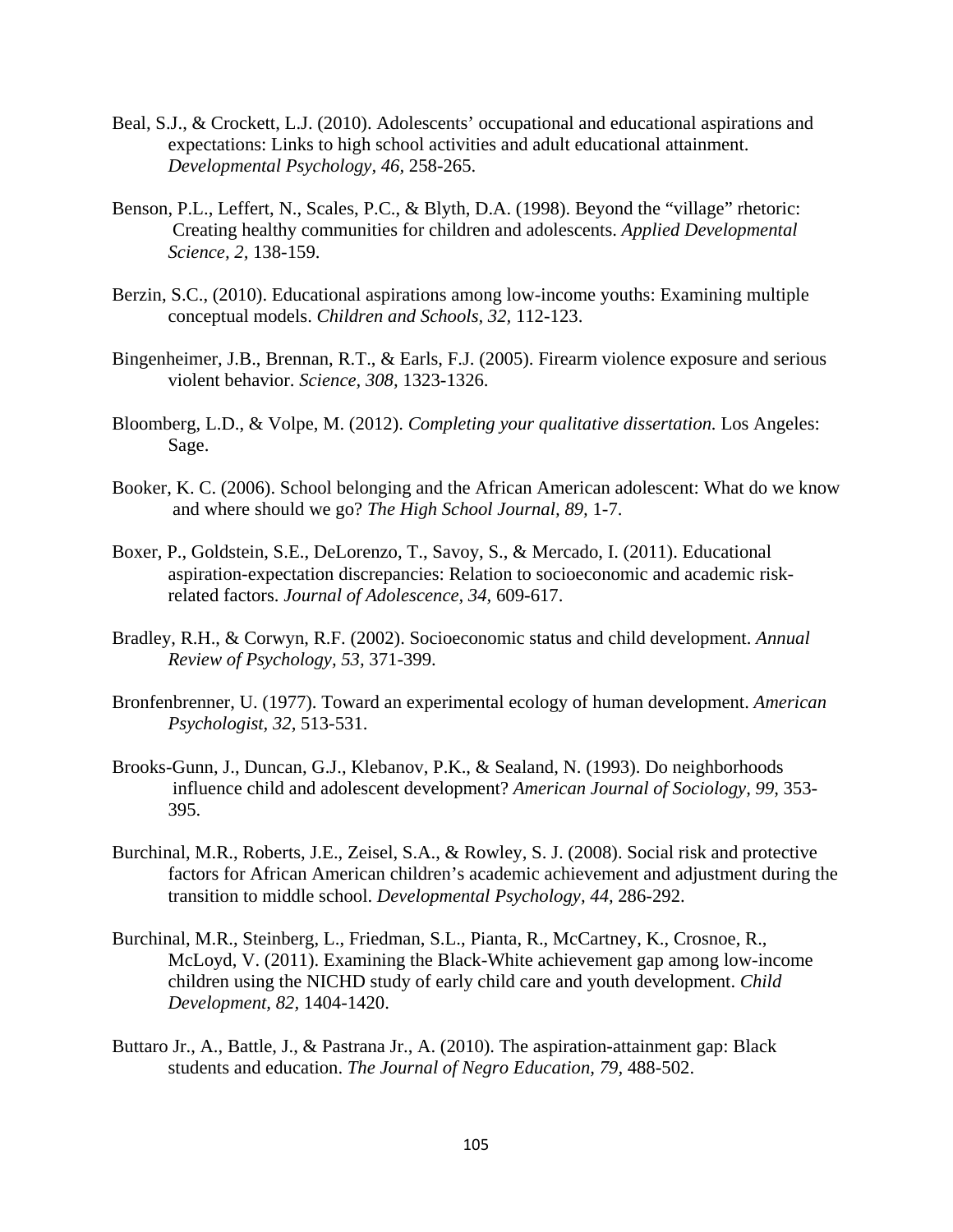- Caprara, G.V., Vecchione, M., Alessandri, G., Gerbino, M., & Barbaranelli, C. (2011). The contribution of personality traits and self-efficacy beliefs to academic achievement: A longitudinal study. *British Journal of Educational Psychology, 81, 78-96.*
- Carnevale, A.P., Rose, S.J., & Cheah, B. (2011). The college payoff: Education, occupations, lifetime earnings. Retrieved from: [https://cew.georgetown.edu/wp](https://cew.georgetown.edu/wp-) content/uploads/2014/11/collegepayoff-complete.pdf
- Casselman, B. (2014). *Race gap narrows in college enrollment, but not in graduation.* Retrieved from [http://fivethirtyeight.com/features/race-gap-narrows-in-college-enrollment-but-not](http://fivethirtyeight.com/features/race-gap-narrows-in-college-enrollment-but-not-%09in-graduation/#fn-1)[in-graduation/#fn-1](http://fivethirtyeight.com/features/race-gap-narrows-in-college-enrollment-but-not-%09in-graduation/#fn-1)
- Charmaz, K. (2005). Grounded theory, applications in the  $21<sup>st</sup>$  century: Applications for advancing social justice studies. In N.K. Denzin & Y.S. Lincoln, *The Sage handbook of qualitative research* (3<sup>rd</sup> ed., 507-536). Thousand Oaks, CA: Sage.
- Charmaz, K. (2006). *Constructing grounded theory.* London: Sage.
- Chavous, T.M., Rivas-Drake, D., Smalls, C., Griffin, T., & Cogburn, C. (2008). Gender matters, too: The influences of school racial discrimination and racial identity on academic engagement outcomes among African American adolescents. *Developmental Psychology, 44,* 637-654.
- Coates, B. (1972). White adult behavior toward black and white children. *Child Development, 43,* 143-154.
- Cokley, K., McClain, S., Jones, M., & Johnson, S. (2012). A preliminary investigation of academic disidentification, racial identity, and academic achievement among African American adolescents. *The High School Journal, 95,* 64-68.
- Connell, J.P., Spencer, M.B., & Aber, J.L. (1994). Educational risk and resilience in African- American youth: Context, self, action, and outcomes in school. *Child Development, 65,*  493-506.
- Converse, N., & Lignugaris/Kraft, B. (2009). Evaluation of a school-based mentoring program for at-risk middle school youth. *Remedial and Special Education, 30,* 33-46.
- Copeland-Linder, N., Lambert, S.F., Chen, Y., & Ialongo, N.S. (2011). Contextual stress and health risk behaviors among African American adolescents. *Journal of Youth Adolescence, 40,* 158-173.
- Creswell, J.W. (2007). *Qualitative inquiry and research design: Choosing among five approaches.* Thousand Oaks, CA: Sage.
- Creswell, J.W., & Miller, D.L. (2000). Determining validity in qualitative inquiry. *Theory Into Practice, 39,* 124-130.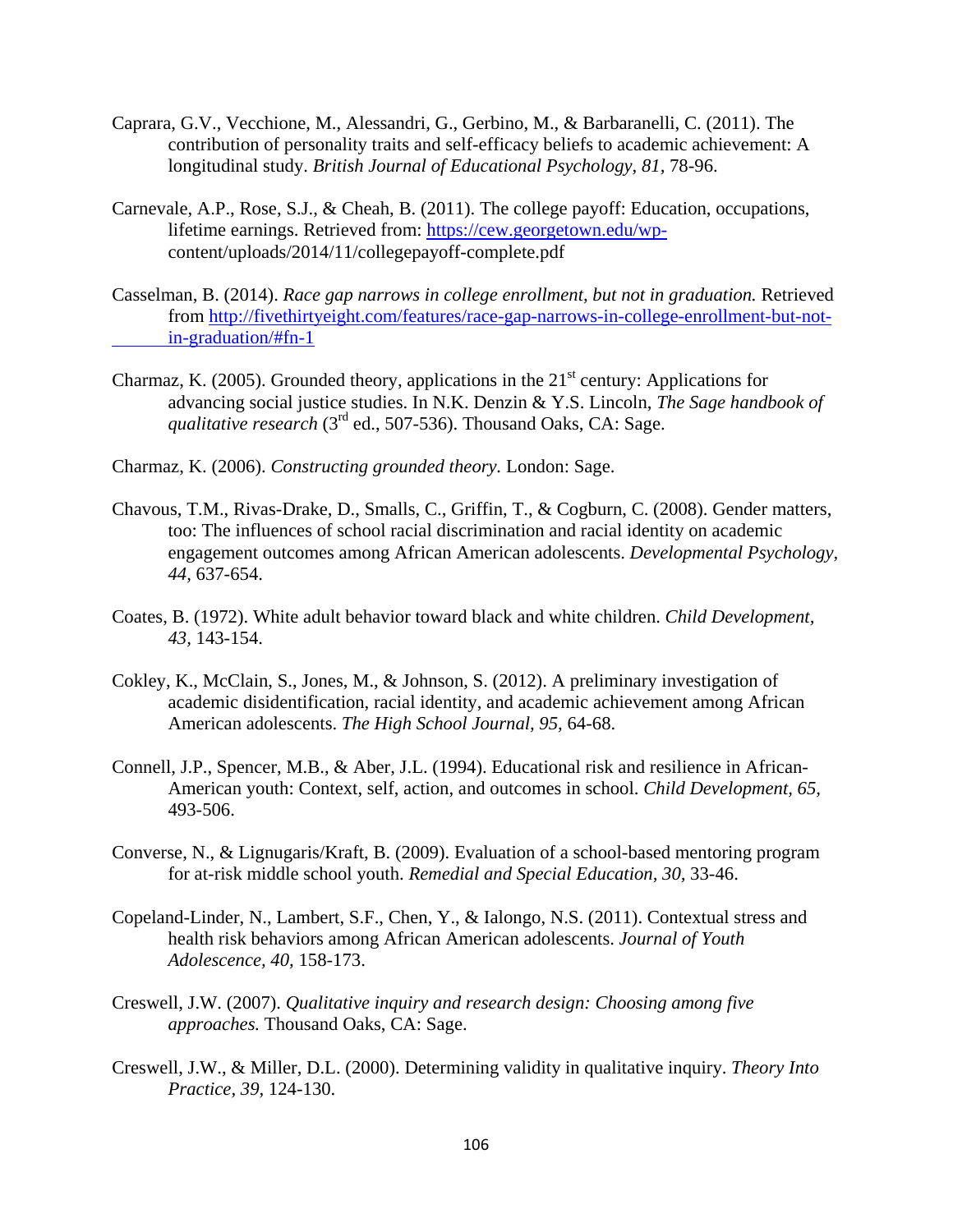- Dauber, S.L. & Epstein, J.L. (1989). Parents' attitudes and practices of involvement in inner-city elementary and middle schools. Johns Hopkins University, Center for Research on Elementary and Middle Schools; Baltimore, MD: Report No. 33
- Decker, D.M., Paul Dona, D., & Christenson, S.L. (2007). Behaviorally at-risk African American students: The importance of student-teacher relationships for student outcomes. *Journal of School Psychology, 45,* 83-109.
- DeGarmo, D.S., Forgatch, M.S., & Martinez, C.R. (1999). Parenting of divorced mothers as a link between social status and boys' academic outcomes: Unpacking the effects of socioeconomic status. *Child Development, 70,* 1231–1245.
- Dornbusch, S. M., Ritter, L. P., & Steinberg, L. (1991). Community influences on the relation of family status to adolescent school performance: Differences between African Americans and non-Hispanic whites. *American Journal of Education, 38,* 543-567.
- Dotterer, A.M. (2009). Sociocultural factors and school engagement among African America youth: The roles of racial discrimination, racial socialization, and ethnic identity. *Applied Developmental Science, 13,* 61-73.
- Dubow, E.F., Boxer, P., & Huesmann, L.R. (2009). Long-term effects of parents' education on children's educational and occupational success: Mediation by family interactions, child aggression, and teenage aspirations. *Merrill Palmer Quarterly, 55,* 224-249.
- Duncan, G.J. (1994). Families and neighbors as sources of disadvantage in the schooling decisions of White and Black adolescents. *American Journal of Education, 103,* 20-53.
- Eccles, J.S., & Harold, R.D. (1996) Parent-school involvement during the early adolescents' schooling. In: Booth, A.; Dunn, J.F.., editors. Family-school links: How do they affect educational outcomes? Erlbaum; Mahwah, NJ: 3-34.
- Entwisle, D. R., Alexander, K. L., & Olson, L. S. (1994). The gender gap in math: Its possible origins in neighborhood effects. *American Sociological Review, 59,* 822-838.
- Epstein, JL. (1987). Toward a theory of family-school connections: Teacher practices and parent involvement. In Hurrelman, K.; Kaufman, FX.; Losel, F., editors. *Social intervention: Potential and constraints* (121-136). Berlin, Germany: de Gruyer.
- Evans, G.W., Li, D., & Sepanski Whipple, S. (2013). Cumulative Risk and Child Development. *Psychological Bulletin, 139,* 1342-1398.
- Fan, W., & Williams, C.M. (2010). The effects of parental involvement on students' academic self-efficacy, engagement and intrinsic motivation. *Educational Psychology: An International Journal of Experimental Educational Psychology, 30,* 53-74.
- Fan, X., & Chen, M. (2001). Parental involvement and students' academic achievement: A meta analysis. *Educational Psychology Review, 13,* 1-22.
- Feldman, R.S., & Orchowsky, S. (1979). Race and performance of student as determinants of teacher nonverbal behavior. *Contemporary Educational Psychology, 4,* 324-333.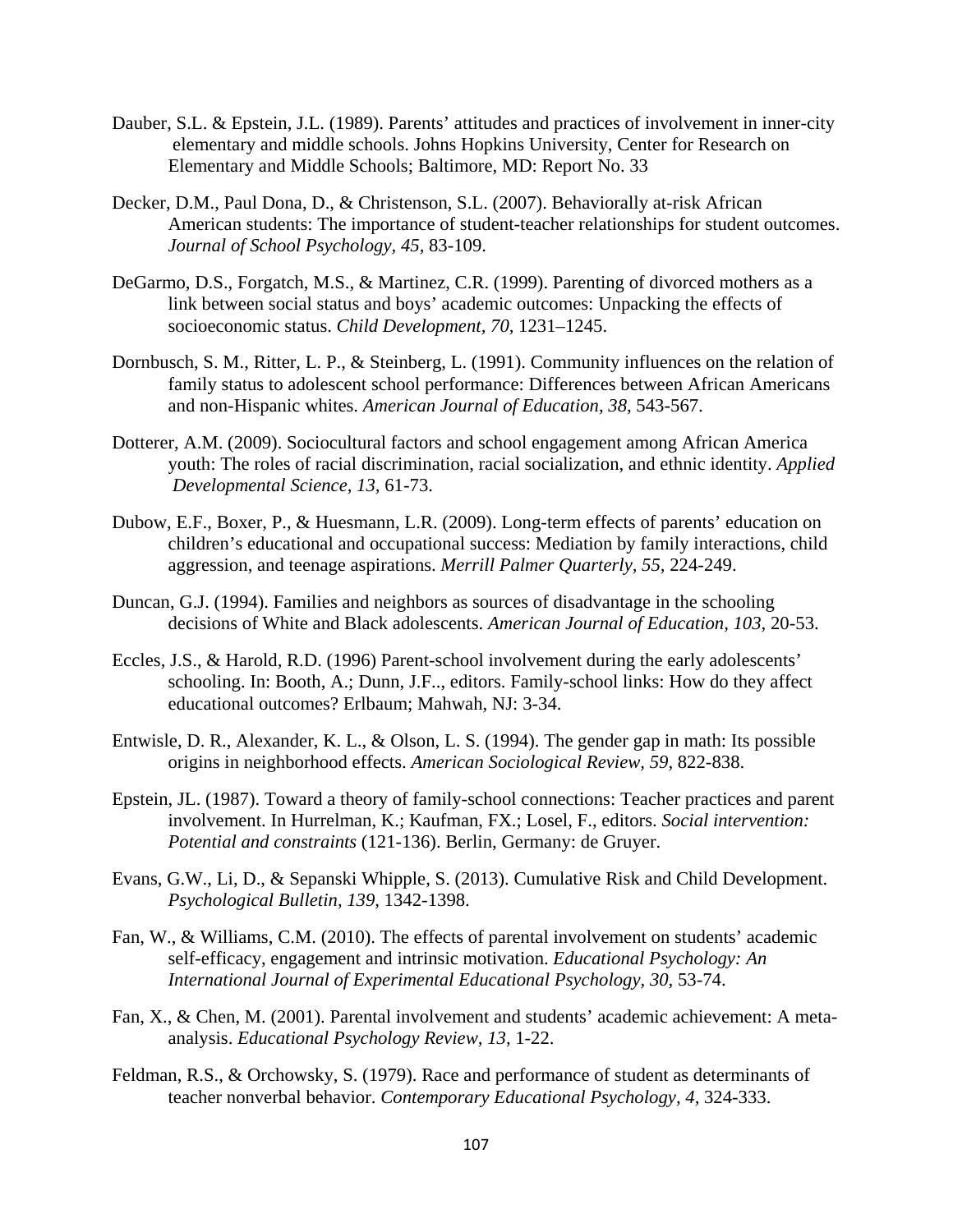- Fischer, A.R., & Shaw, C.M. (1999). African American' mental health and perceptions of racist discrimination: The moderating effects of racial socialization experiences and selfesteem. *Journal of Counseling Psychology, 46,* 395-407.
- Fisher, C.B., Wallace, S.A., & Fenton, R.E. (2000). Discrimination distress during adolescence. *Journal of Youth and Adolescence, 29,* 679-695.
- Fordham, S., & Ogbu, J.U. (1986). Black students' school success: Coping with the "burden of acting White." *Urban Review, 18,* 176-206.
- Fosco, G.M, Seeley, J.R., Dishion, T.J., Smolkowski, K., Stormshak, E.A., Downey-McCarthy, R.,…Strycker, L.A. (2014). Lessons learned from scaling up the ecological approach to family interventions and treatment program in middle schools. In M.D. Weist, N.A. Lever, C.P. Bradshaw, & J.S. Owens. (2nd Ed.) *Handbook of school mental health: Research, training, practice, and policy.* (237-251). New York: Springer.
- Fredricks, J.A., Blumenfeld, P.C., & Paris, A.H. (2004). School engagement: Potential of the concept, state of the evidence. *Review of Educational Research, 74,* 59-109.
- Fredricks, J.A., & Eccles, J.S. (2008). Participation in extracurricular activities in middle school years: Are there developmental benefits for African American and European American youth? *Journal of Youth Adolescence, 37,* 1029-1043.
- Fryer Jr., R.G., & Torelli, P. (2010). An empirical analysis of 'acting white.' *Journal of Public Economics,* doi:10.1016/j. jpubeco.2009.10.011.
- Frome, P.M., & Eccles, J.S. (1998). Parents' influence on children's achievement-related perceptions. *Journal of Personality and Social Psychology, 74,*435-452.
- García Coll, C., Lamberty, G., Jenkins, R., Pipes McAdoo, H., Crnic, K., Hanna Wasik, B., & Vázquez García, H. (1996). An integrative model for the study of developmental competencies in minority children. *Child Development, 67,* 1891-1914.
- Garmezy, N., Masten, A., & Tellegn, A., (1984). The study of stress and competence in children: A building block for developmental psychopathology. *Child Development, 55,* 97-111.
- Garrett-Holliday, B. (1985). Differential effects of children's self-perceptions and teachers' perceptions on Black children's academic achievement. *Journal of Negro Education, 54,*  71-81.
- Glaser, B., & Strauss, A. (1967). *The discovery of grounded theory.* Chicago, IL: Aldine.
- GraphPad.com (2016). Quantify agreement with kappa. [computer software]. Available from [http://graphpad.com/quickcalcs/kappa1/.](http://graphpad.com/quickcalcs/kappa1/)
- Guo, S., Wu, Q., Smokowski, P.R., Bacallao, M., Evans, C.B.R., & Cotter, K.L. (2015). A longitudinal evaluation of the positive action program in a low-income, racially diverse, rural county: Effects on self-esteem, school hassles, aggression, and internalizing symptoms. *Journal of Youth Adolescence, 44,* 2337-2358.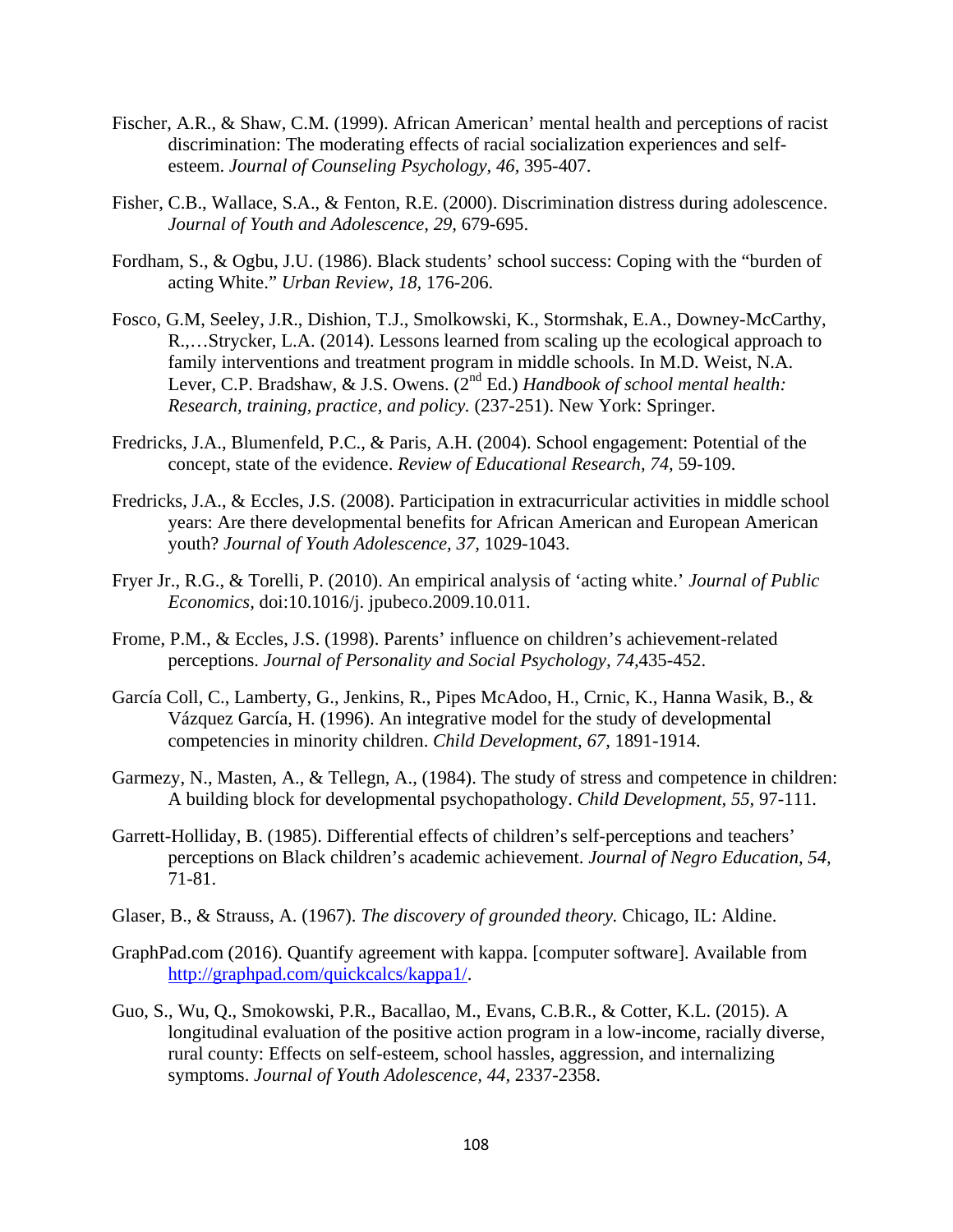- Halpern-Felsher, B., Connell, J. P., Spencer, M. B., Aber, J. L., Duncan, G. J., Clifford, E.,… Cole, S. S. (1997). Neighborhood and family factors predicting educational risk and attainment in African American and White children and adolescents. In J. Brooks-Gunn, G. J. Duncan, & J. L. Aber (Eds.), *Neighborhood poverty: Vol. 1. Context and consequences for children* (146-173). New York: Russell Sage Foundation.
- Hill, N.E., & Chao, R.K. (2009). Families, schools, and the adolescent: Connecting research, policy, and practice. Teachers College Press; New York.
- Hill, N.E., & Tyson, D.F. (2009). Parental involvement in middle school: A meta-analytic assessment of the strategies that promote achievement. *Developmental Psychology, 45,*  740-763.
- Honora Adelabu, D. (2008). Future time perspective, hope, and ethnic identity among African American adolescents. *Urban Education, 43,* 347-360.
- Hope, J. (1995). The price they pay for the places they live: A case study of the association of educational achievement and aspirations with residential incongruence among middleclass black adolescents. In C.K. Jacobson (Ed.), *American families: Issues in race and ethnicity* (407-427). New York: Garland.
- Hurd, N.M., Sánchez, B., Zimmerman, M.A., & Caldwell, C.H. (2012). Natural mentors, racial identity, and educational attainment among African American adolescents: Exploring pathways to success. *Child Development, 83,* 1196-1212.
- Jacob, B.A., & Wilder, T. (2010). Educational expectations and attainment. *Working Paper 15683.* Retrieved from: [http://www.nber.org/papers/w15683.](http://www.nber.org/papers/w15683)
- Jiang, Y., Song, J., Lee, M., & Bong, M. (2014). Self-efficacy and achievement goals as motivational links between perceived contexts and achievement. *Educational Psychology, 34,* 92-117.
- Jimerson, S.R., Campos, E., & Greif, J.L. (2003). Toward an understanding of definitions and measures of school engagement and related terms. *The California School Psychologist, 8,*  7-27.
- Johnson, M.K., Crosnoe, R., & Elder Jr., G.H. (2001). Students' attachment and academic engagement: The role of race and ethnicity. *Sociology of Education, 74,* 318-340.
- Josselson, R. (1996). The space between us: Exploring the dimensions of human relationships. New York, NY: Sage.
- Jussim, L., Eccles, J., & Madon, S. (1996). Social perception, social stereotypes, and teacher expectations: Accuracy and the quest for the powerful self-fulfilling prophecy. *Advances in Experimental Social Psychology, 28,* 281-387.
- Kail, R.V., & Cavanaugh, J.C. (2014). Essentials of human development. Belmont, CA: Wadsworth, Cengage Learning.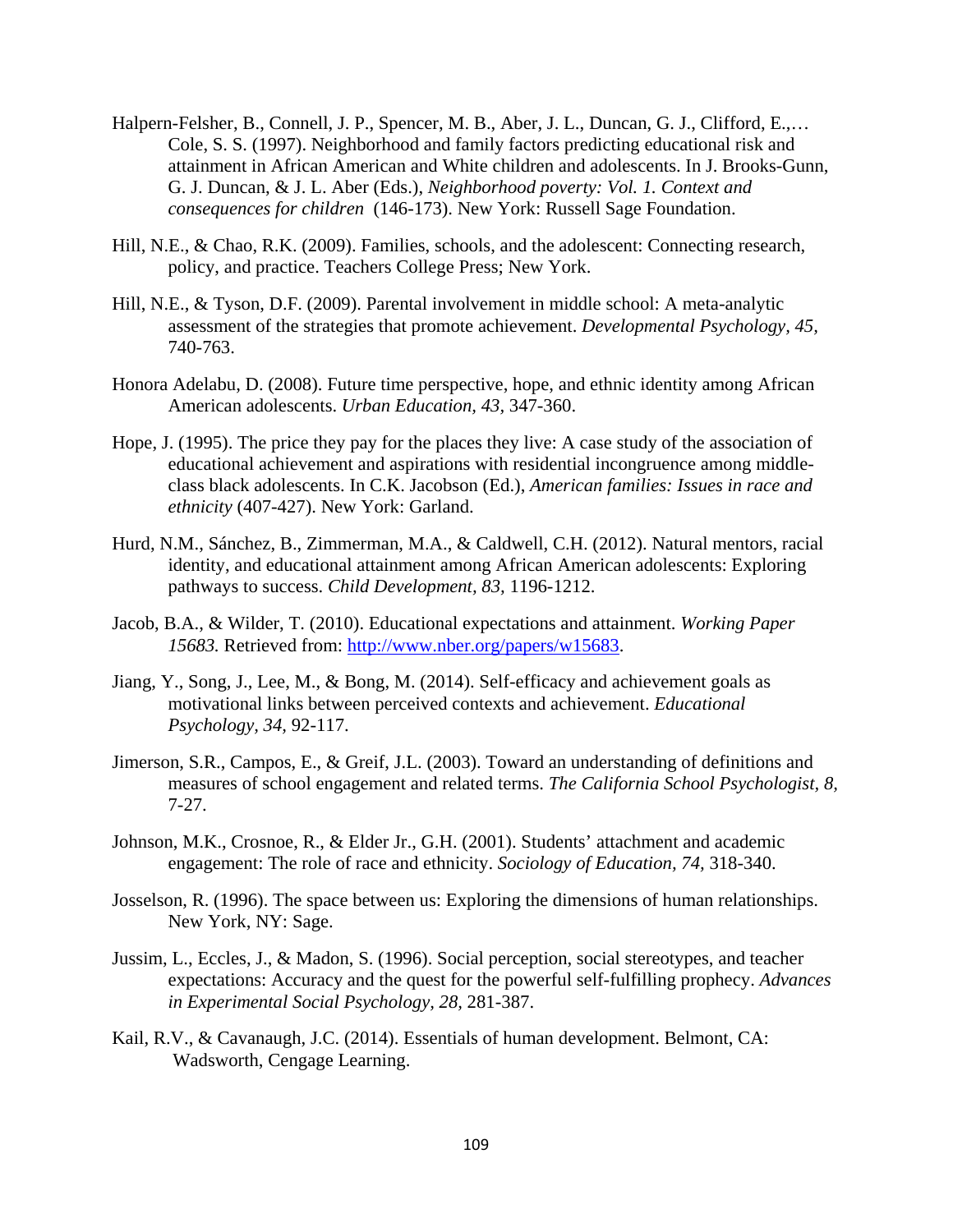- Kao, G., & Tienda, M. (1998). Educational aspirations of minority youth. *American Journal of Education, 106,* 349-384.
- Kenny, M.E., Blustein, D.L., Chaves, A., Grossman, J.M., & Gallagher, L.A. (2003). The role of perceived barriers and relational support in the educational and vocational lives of urban high school students. *Journal of Counseling Psychology, 50,* 142-155.
- Kerpelman, J.L., Eryigit, S., & Stephens, C.J. (2008). African American adolescents' future education orientation: Associations with self-efficacy, ethnic identity, and perceived parental support. *Journal of Youth Adolescence, 37,* 997-1008.
- Kingsley, G.T., & Pettit, K.L. (2003). *Neighborhood change in urban America.* Washington, DC: Urban Institute.
- Kirk, C.M., Lewis-Moss, R.K., Nilsen, C., & Colvin, D.Q. (2011). The role of parent expectations on adolescent educational aspirations. *Educational Studies, 37,* 89-99.
- Kirk, C.M., Lewis, R.K., Scott, A., Wren, D., Nilsen, C., & Colvin, D.Q. (2012). Exploring the educational aspirations-expectations gap in eighth grade students: Implications for educational interventions and school reform. *Educational Studies, 38,* 507-519.
- Kirkpatrick Johnson, M., Crosnoe, R., Elder Jr., G.H. (2001). Students' attachment and academic engagement: The role of race and ethnicity. *Sociology of Education, 74,* 318-340.
- Komarraju, M., & Nadler, D. (2013). Self-efficacy and academic achievement: Why do implicit beliefs, goals, and effort regulation matter? *Learning and Individual Differences, 25,* 67- 72.
- Lareau, A. (1987). Social class differences in family-school relationships: The importance of cultural capital. *Sociology of Education, 60,* 73-85.
- Leventhal, T., & Brooks-Gunn, J. (2000). *Inequality at the starting gate: Social background differences in achievement as children begin school.* Washington, DC: Economic Institute.
- Losen, D.J., & Skiba, R. (2010). Suspended education: Urban middle schools in crisis. Retrieved from:<https://escholarship.org/uc/item/8fh0s5dv>
- Lucio, R., Rapp-Paglicci, L., & Rowe, W. (2011). Developing an additive risk model for predicting academic index: School factors and academic achievement. *Child Adolescent Social Work Journal, 28,* 153-173.
- Marchant, G.J., Paulson, S.E., & Rothlisberg, B.A. (2001). Relations of middle school students' perceptions of family and school contexts with academic achievement. *Psychology in the Schools, 38* 505-519.
- McMahon, S.D., Wernsman, J., & Rose, D.S. (2009). Environment and school belonging to academic self-efficacy among urban fourth- and fifth-grade students. *The Elementary School Journal, 109,* 267-281.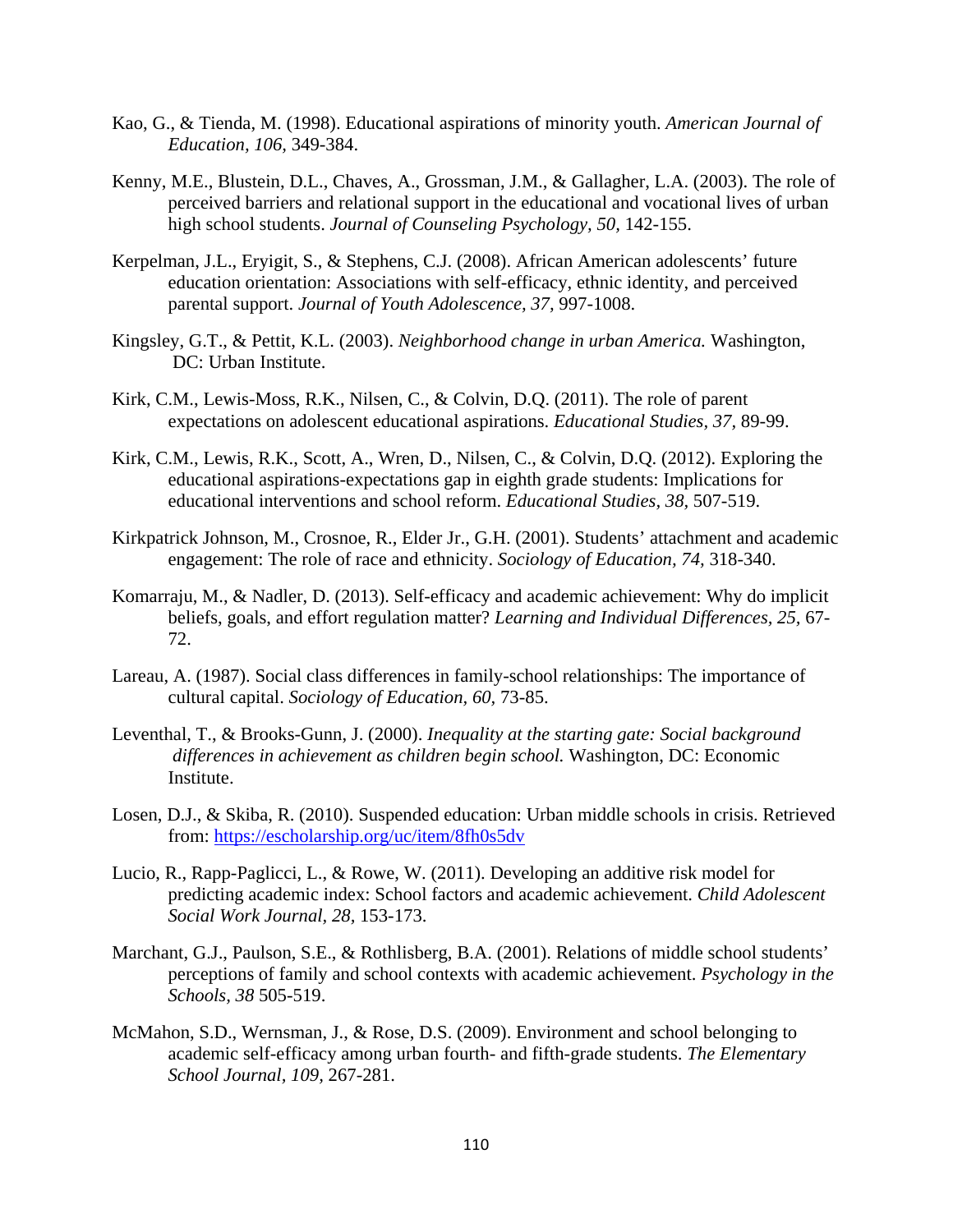- McMahon, S.D., Felix, E.D., & Nagarajan, T. (2011). Social support and neighborhood stressors among African American youth: Networks and relations to self-worth. *Journal of Child and Family Studies, 20,* 255-262.
- Mendelson, T., Greenberg, M.T., Dariotis, J.K., Feagans Gould, L., Rhoades, B.L., & Leaf, P.J. (2010). Feasibility and preliminary outcomes of a school-based mindfulness intervention for urban youth. *Journal of Abnormal Child Psychology, 38,* 985-994.
- Miles, M.B, & Huberman, A.M. (1994). *Qualitative Data Analysis: A Sourcebook of New Methods.*  $2^{nd}$  ed. Thousand Oaks, CA: Sage.
- Morrison Gutman, L., & Midgley, C. (2000). The role of protective factors in supporting the academic achievement of poor African American students during the middle school transition. *Journal of Youth and Adolescence, 29,* 223-248.
- Multon, K.D., Brown, S.D., & Lent, R.W. (1991). Relation of self-efficacy beliefs to academic outcomes: A meta-analytic investigation. *Journal of Counseling Psychology, 38,* 30-38.
- Murray, C. (2009). Parent and teacher relationships as predictors of school engagement and functioning among low-income urban youth. *Journal of Early Adolescence, 29,* 376-404.
- Neblett Jr., E.W., Philip, C.L., Cogburn, C.D., & Sellers, R.M. (2006). African American adolescents' discrimination experiences and academic achievement: Racial socialization as a cultural compensatory and protective factor. *Journal of Black Psychology, 32,* 199- 218.
- Nichols, T.M., Kotchick, B.A., McNamara Barry, C., & Haskins, D.G. (2010). Understanding the educational aspirations of African American adolescents: Child, family, and community factors. *Journal of Black Psychology, 36,* 25-48.
- Ogbu, J.U. (1978). Minority education and caste: The American system in cross-cultural perspective. New York: Academic Press.
- Ogbu, J.U. (1994). Racial stratification and education in the United States: Why inequality persists. *Teachers College Record, 96,* 264-298.
- Osborne, J. W. (1999). Unraveling underachievement among African America boys from an identification with academics perspective. *Journal of Negro Education, 68,* 555-565.
- Ou, S.R., & Reynolds, A.J. (2008). Predictors of educational attainment in the Chicago longitudinal study. *School Psychology Quarterly, 23,* 199-229.
- Oyserman, D., Terry, K., & Bybee, D. (2002). A possible selves intervention to enhance school involvement. *Journal of Adolescence, 25,* 313-326.
- Pajares, F. (1996). Self-efficacy beliefs and mathematical problem-solving of gifted students. *Contemporary Educational Psychology, 21,* 325-344.
- Pajares, F., & Miller, M.D. (1994). Role of self-efficacy and self-concept beliefs in mathematical problem-solving: A path analysis. *Journal of Educational Psychology,86,* 193-203.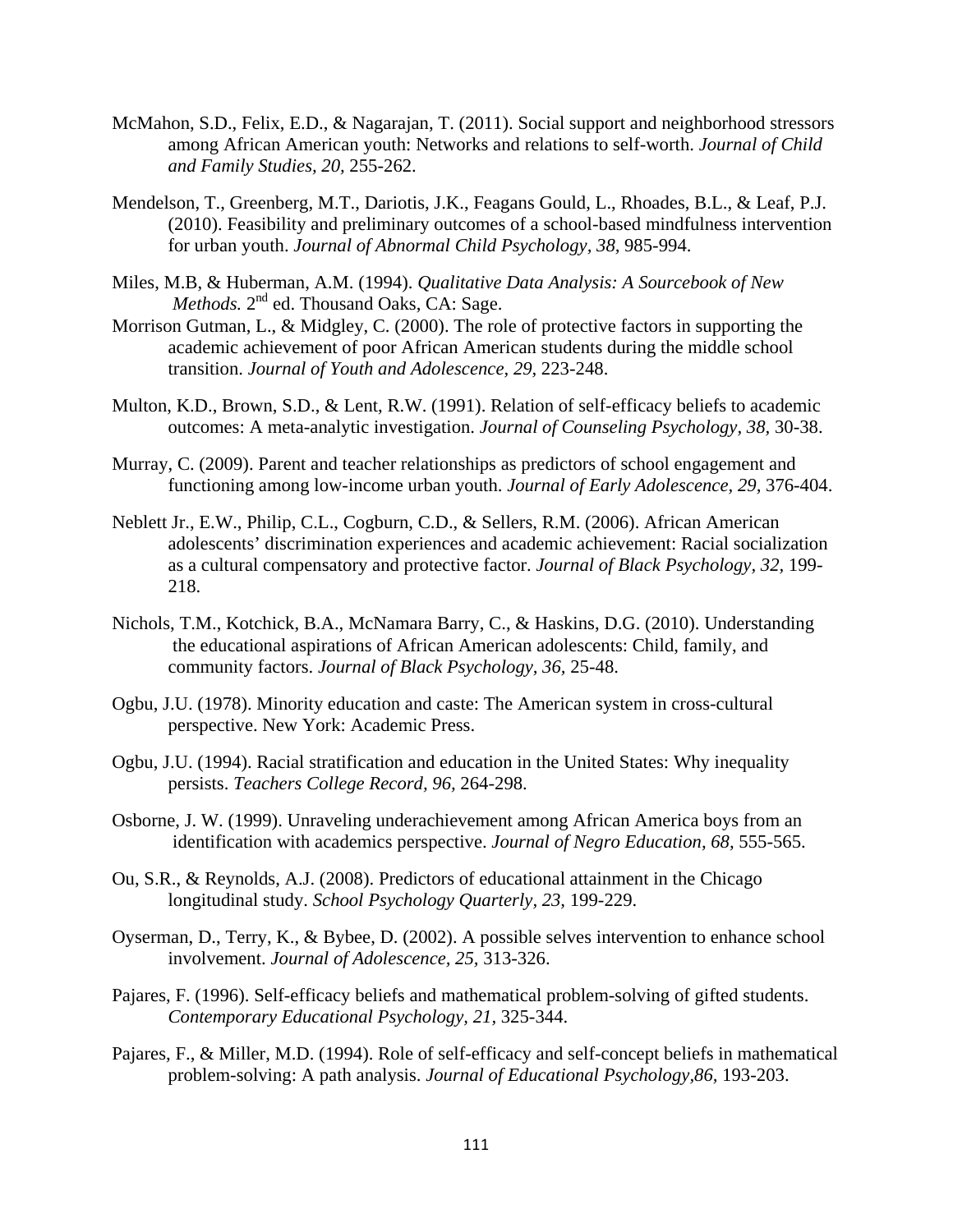- Patrick, H., Ryan, A.M., & Kaplan, A. (2007). Early adolescents' perceptions of the classroom social environment, motivational beliefs, and engagement. *Journal of Educational Psychology, 99,* 83-98.
- Patton, M.Q. (1999). Enhancing the quality and credibility of qualitative analysis. *Health Services Research, 34,* 1189-1208.
- Paulson, S.E. (1994). Relations of parenting style and parental involvement with ninth grade students' achievement. *Journal of Early Adolescence, 14,* 250-267.
- Perry, J.C. (2008). School engagement among urban youth of color: Criterion pattern effects of vocational exploration and racial identity. *Journal of Career Development, 34,* 397-422.
- Perry, J.C., Liu, X., & Pabian, Y. (2010). School Engagement as a mediator of academic performance among urban youth: The role of career preparation, parental career support, and teacher support. *The Counseling Psychologist, 38,* 269-295.
- Rojewski, J.W., & Yang, B. (1997). Longitudinal analysis of select influences on adolescents' occupational aspirations. *Journal of Vocational Behavior, 51,* 375-410.
- Rubovits, P.C., & Maehr, M.L. (1973). Pygmalion Black and White. *Journal of Personality and Social Psychology, 25,* 210-218.
- Rutter, M. (1979). Psychosocial resilience and protective mechanisms. *American Journal of Orthopsychiatry, 57,* 316-333.
- Saft, E.W., & Pianta, R.C. (2001). Teachers' perceptions of their relationships with students: Effects of child age, gender, and ethnicity of teachers and children. *School Psychology Quarterly, 16,* 125-141.
- Sameroff, A.J., Seifer, R., Zax, M., & Barocas, R. (1987). Early indicators of developmental risk: Rochester longitudinal study. *Schizophrenia Bulletin, 13,* 383-394.
- Sanders, M.G. (1998). The effects of school, family, and community support on the academic achievement of African American adolescents. *Urban Education, 33,* 385-409.
- Schunk, D.H. (1989). Self-efficacy and cognitive skill learning. In C. Ames & R. Ames (Eds.), *Research on motivation in education. Vol. 3: Goals and cognitions* (13-44). San Diego: Academic Press.
- Seginer, R. (1983). Parents' educational expectations and children's academic achievements: A literature review. *Merrill Palmer Quarterly, 29,* 1-29.
- Sektnan, M., McClelland, M.M., Acock, A., & Morrison, F.J. (2010). Relations between early family risk, children's behavioral regulation, and academic achievement. *Early Childhood Research Quarterly, 25,* 464-479.
- Sherraden, M., Peters, C., Wagner, C., Guo, B., & Clancy, M. (2013). Contributions of qualitative research to understanding savings for children and youth. *Economics of Education Review, 32,* 66-77.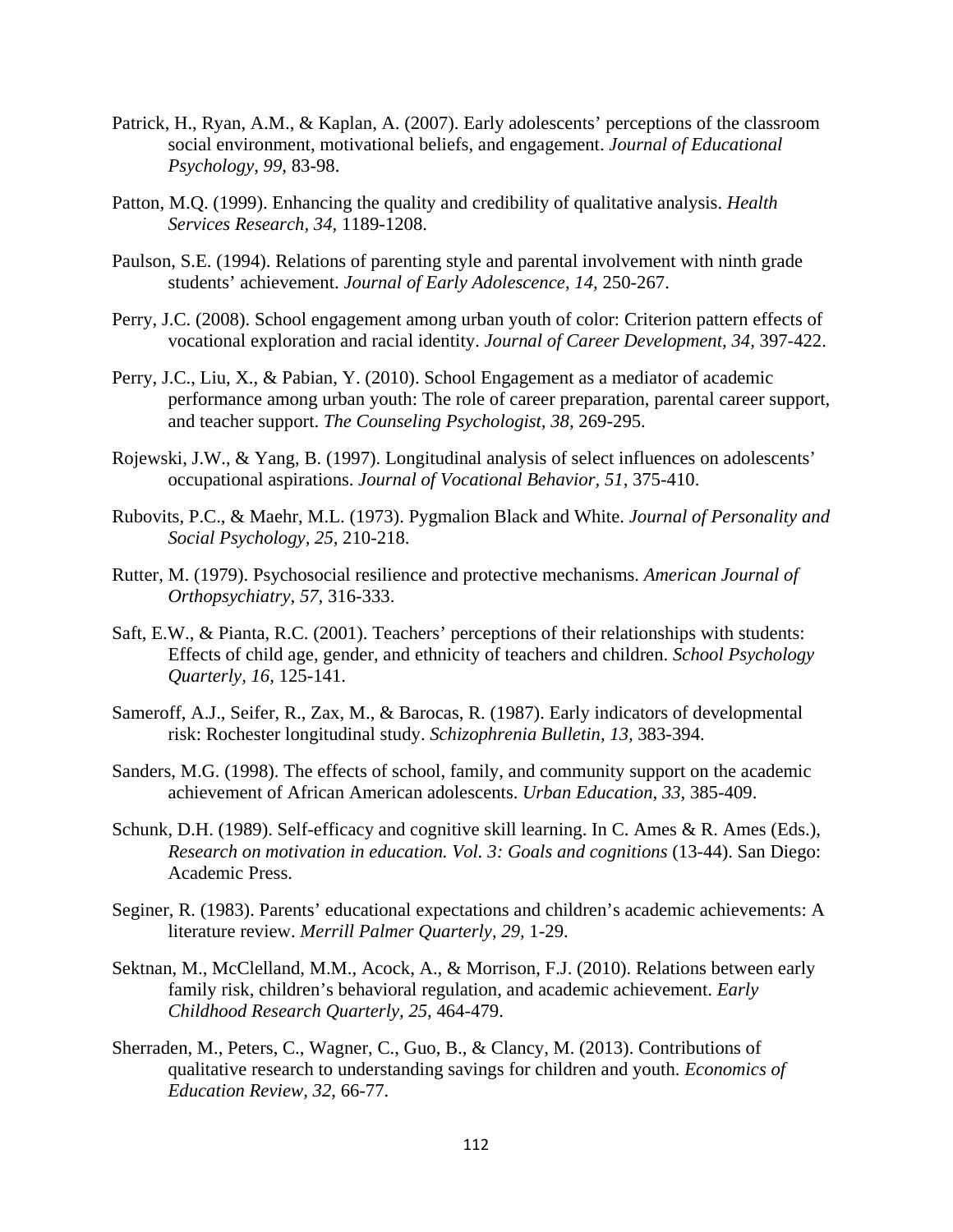- Sirin, S.R. (2005). Socioeconomic status and academic achievement: a meta-analytic review of research. *Review of Educational Research, 75,* 417-453
- Spera,C.,Wentzel, K.R., & Matto, H.C. (2009). Parental aspirations for their children's educational attainment: Relations to ethnicity, parental education, children's academic performance, and parental perceptions of school climate. *Journal of Youth Adolescence, 38,* 1140-1152.
- Stanton-Salazar, R., Vásquez, O. A., & Mehan, H. (1996). Engineering success through institutional support. In A. Hurtado (Ed.), *The Latina Pipeline* (100-136). Santa Cruz, CA: Regents University of California.
- Steinberg, L., Lamborn, S.D., Dornbusch, S.M., Darling, N. (1992). Impact of parenting practices on adolescent achievement: Authoritative parenting, school involvement, and encouragement to succeed. *Child Development, 63,* 1266-1281.
- Stewart, E.B., Stewart, E.A., & Simons, R.L. (2007). The effect of neighborhood context on the college aspirations of African American adolescents. *American Educational Research Journal, 44,* 896-919.
- Stormshak, E.A., Connell, A., & Dishion, T.J. (2009). An adaptive approach to family-centered intervention in schools: Linking intervention engagement to academic outcomes in middle and high school. *Prevention Science, 10,* 221-235.
- Strauss, A., & Corbin, J. (1990). *Basics of qualitative research: Grounded theory procedures and techniques.* Newbury Park, CA: Sage.
- Strauss, A., & Corbin, J. (1998). *Basics of qualitative research: Procedures and techniques for developing grounded theory.* Thousand Oaks, CA: Sage.
- Swanson, J., Valiente, C., Lemery-Chalfant, K. (2012). Predicting academic achievement from cumulative home risk: The mediating roles of effortful control, academic relationships, and school avoidance. *Merrill-Palmer Quarterly, 58,* 375-408.
- Taylor, M.C. (1979). Race, sex, and the expression of self-fulfilling prophecies in a laboratory teaching situation. *Journal of Personality and Social Psychology, 37,* 897-912.
- The Pew Charitable Trusts. (2009). *The Pew Charitable Trusts, "Opinion poll on economic mobility and the American dream."* Washington, DC. Retrieved from: [http://www.pewstates.org/research/analysis/opinion-poll-on-economic-mobility-and-the](http://www.pewstates.org/research/analysis/opinion-poll-on-economic-mobility-and-the-)american-dream-85899378651.
- The Pew Charitable Trusts. (2012). *The Pew Charitable Trusts, "Pursuing the American dream: Economic mobility across generations."* Washington, DC. Retrieved from: http://www.pewstates.org/uploadedFiles/PCS Assets/2012/Pursuing American Dream.p df.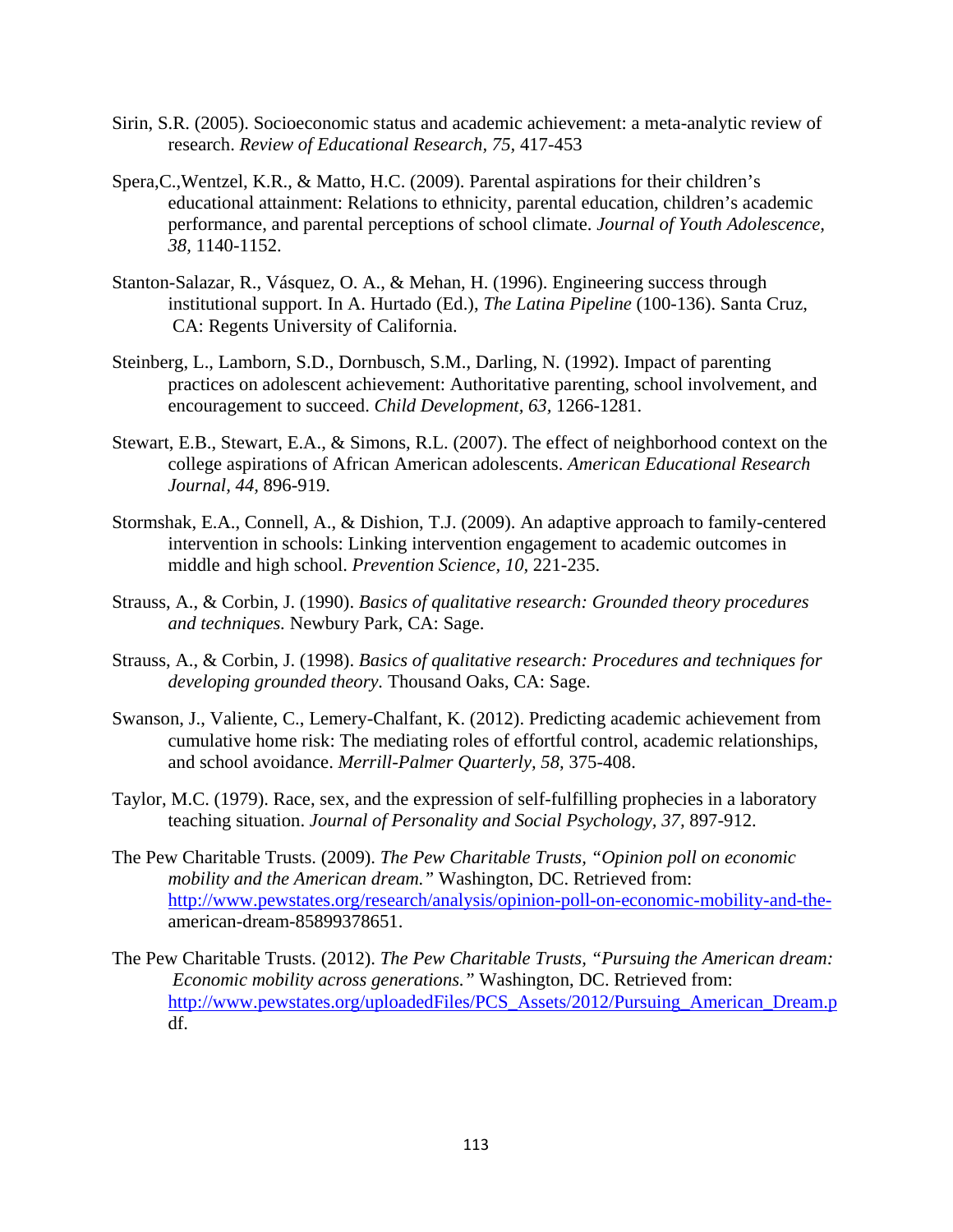- The Pew Charitable Trusts. (2013). *The Pew Charitable Trusts, "Moving on up: Why do some Americans leave the bottom of the economic ladder, but not others?"* Washington, DC. Retrieved from: [http://www.pewtrusts.org/~/media/assets/2013/11/01/movingonuppdf.pdf](http://www.pewtrusts.org/%7E/media/assets/2013/11/01/movingonuppdf.pdf)
- Tiet, Q.Q., Huizing, D., & Byrnes, H.F. (2010). Predictors of resilience among inner city youths. *Journal of Child and Family Studies, 19,* 360-378.
- Trask-Tate, A.J., & Cunningham, M. (2010). Planning ahead: The relationship among school support, parental involvement, and future academic expectations in African American adolescents. *The Journal of Negro Education, 79,* 137-150.
- Thompson, M.S., Alexander, K.L., & Entwisle, D.R. (1988). Household composition, parental expectations, and school achievement. *Social Forces, 67,* 424-451.
- U.S Department of Education. (2015). The Nation's Report Card. [http://www.nationsreportcard.gov/reading\\_math\\_2015/#?grade=4](http://www.nationsreportcard.gov/reading_math_2015/#?grade=4)
- USD259 (2015). *2015-16 demographic snapshot.* Retrieved from [http://newsroom.usd259.org/modules/groups/group\\_pages.phtml?&gid=1517498&nid=124949](http://newsroom.usd259.org/modules/groups/group_pages.phtml?&gid=1517498&nid=124949%09&sessionid=da400c6f30b279cc35345912ab808437&__utmc=253149270&__utma=253149270.205%090703695.1445909600.1451359591.1452539917.4&__utmz=253149270.1452539917.4.4.utmcsr%3D%09bing%7Cutmccn%3D%28organic%29%7Cutmcmd%3Dorganic%7Cutmctr%3D%28not+provided%25%0929&__utmb=253149270.5.10.1452539917)  [&sessionid=da400c6f30b279cc35345912ab808437&\\_\\_utmc=253149270&\\_\\_utma=253149270.205](http://newsroom.usd259.org/modules/groups/group_pages.phtml?&gid=1517498&nid=124949%09&sessionid=da400c6f30b279cc35345912ab808437&__utmc=253149270&__utma=253149270.205%090703695.1445909600.1451359591.1452539917.4&__utmz=253149270.1452539917.4.4.utmcsr%3D%09bing%7Cutmccn%3D%28organic%29%7Cutmcmd%3Dorganic%7Cutmctr%3D%28not+provided%25%0929&__utmb=253149270.5.10.1452539917)  [0703695.1445909600.1451359591.1452539917.4&\\_\\_utmz=253149270.1452539917.4.4.utmcsr%3D](http://newsroom.usd259.org/modules/groups/group_pages.phtml?&gid=1517498&nid=124949%09&sessionid=da400c6f30b279cc35345912ab808437&__utmc=253149270&__utma=253149270.205%090703695.1445909600.1451359591.1452539917.4&__utmz=253149270.1452539917.4.4.utmcsr%3D%09bing%7Cutmccn%3D%28organic%29%7Cutmcmd%3Dorganic%7Cutmctr%3D%28not+provided%25%0929&__utmb=253149270.5.10.1452539917)  [bing%7Cutmccn%3D%28organic%29%7Cutmcmd%3Dorganic%7Cutmctr%3D%28not+provided%](http://newsroom.usd259.org/modules/groups/group_pages.phtml?&gid=1517498&nid=124949%09&sessionid=da400c6f30b279cc35345912ab808437&__utmc=253149270&__utma=253149270.205%090703695.1445909600.1451359591.1452539917.4&__utmz=253149270.1452539917.4.4.utmcsr%3D%09bing%7Cutmccn%3D%28organic%29%7Cutmcmd%3Dorganic%7Cutmctr%3D%28not+provided%25%0929&__utmb=253149270.5.10.1452539917)  [29&\\_\\_utmb=253149270.5.10.1452539917](http://newsroom.usd259.org/modules/groups/group_pages.phtml?&gid=1517498&nid=124949%09&sessionid=da400c6f30b279cc35345912ab808437&__utmc=253149270&__utma=253149270.205%090703695.1445909600.1451359591.1452539917.4&__utmz=253149270.1452539917.4.4.utmcsr%3D%09bing%7Cutmccn%3D%28organic%29%7Cutmcmd%3Dorganic%7Cutmctr%3D%28not+provided%25%0929&__utmb=253149270.5.10.1452539917)
- Usher, E.L., & Pajares, F. (2006). Sources of academic and self-regulatory efficacy beliefs of entering middle school students. *Contemporary Educational Psychology, 31,* 125-141.
- Uwah, C.J., McMahon, H.G., & Furlow, C.F. (2008). School belonging, educational aspirations, and academic self-efficacy among African American male high school students: Implications for school counselors. *Professional School Counseling, 11,* 296-305.
- van Dinther, M., Dochy, F., & Segers, M. (2011). Factors affecting students' self-efficacy in higher education. *Educational Research Review, 6,* 95-108.
- Van Ryzin, M.J. (2011). Protective factors at school: Reciprocal effects among adolescents' perceptions of the school environment, engagement in learning, and hope. *Journal of Youth Adolescence, 40,* 1568-1580.
- Walker, E.M., & Sutherland, M.E. (1993). Urban black youths' educational and occupational , goals: The impact of America's opportunity structure, *Urban Education, 28,* 200-220.
- Wang, M., & Eccles, J.S. (2012). Social support matters: Longitudinal effects of social support on three dimensions of school engagement from middle to high school. *Child Development, 83,* 877-895.
- Wang, M., & Holcombe, R. (2010). Adolescents' perceptions of school environment, engagement, and academic achievement in middle school. *American Educational Research Journal, 47,* 633-662.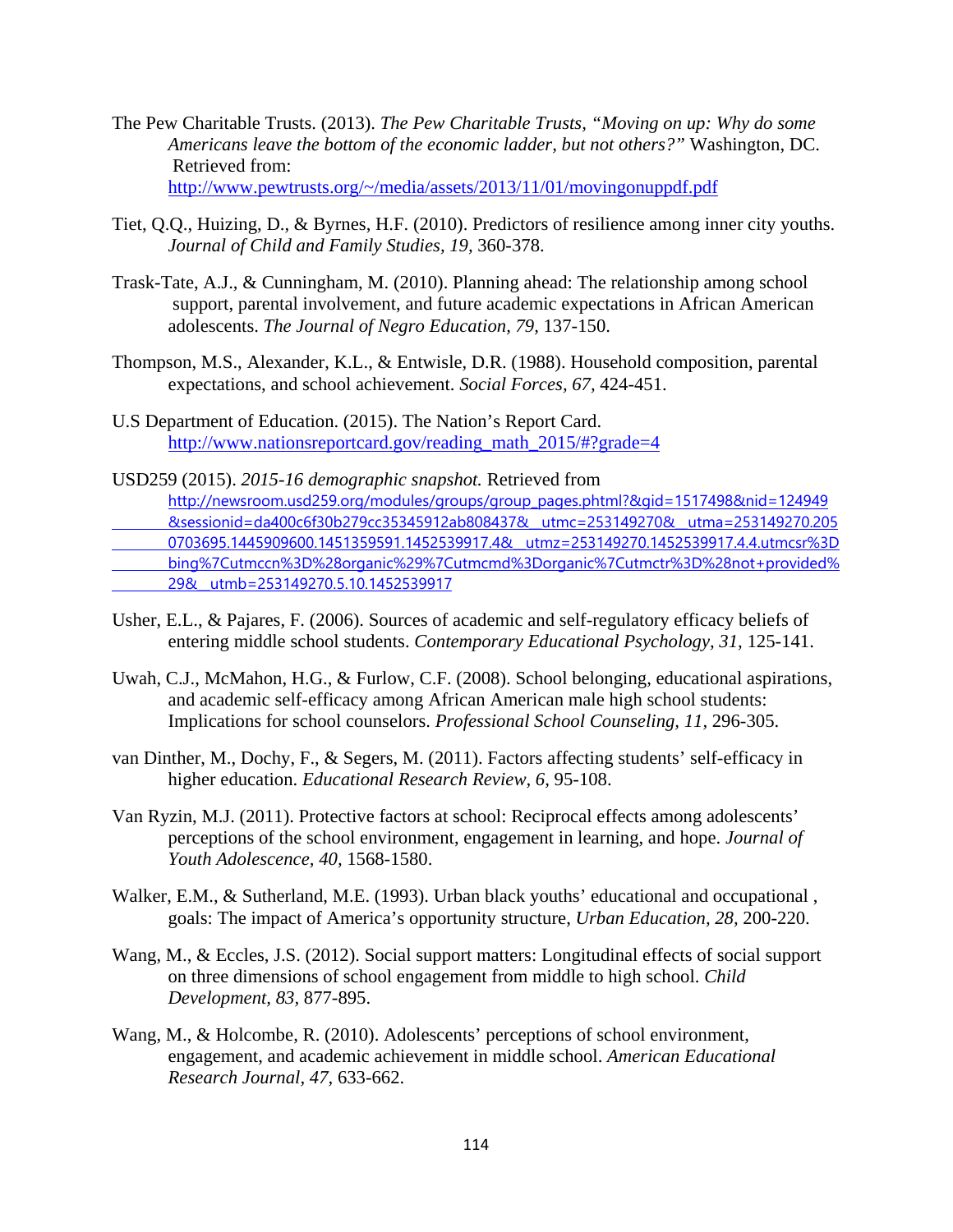- Wigfield, A., Eccles, J.S., Schiefele, U., Roeser, R., & Davis-Kean, P. (2006). Development of achievement motivation. In W. Damon (Series Ed.) & N. Eisenberg (Vol Ed.), *Handbook of child psychology: Vol 3. Social, emotional, and personality development* (6<sup>th</sup> ed., pp. 933-1002). New York: John Wiley.
- Whitaker, D., Graham, C., Geoffrey Severtson, S., Furr-Holden, C.D., & Latimer, W. (2012). Neighborhood & family effects on learning motivation among urban African American middle school youth. *Journal of Child and Family Studies, 21,* 131-138.
- Woolley, M.E. & Bowen, G.L. (2007). In the context of risk: Supportive adults and the school engagement of middle school students. *Family Relations, 56,* 92-104.
- Zimmerman, B.J., & Bandura, A. (1994). Impact of self-regulatory influences on writing course attainment. *American Educational Research Journal, 31, 845-862.*
- Zimmerman, B.J., Bandura, A., & Martinez-Pons, M. (1992). Self-motivation for academic attainment: The role of self-efficacy beliefs and personal goal-setting. *American Educational Research Journal, 29,* 663-676.
- Zolkoski, S.M., & Bullock, L.M (2012). Resilience in children and youth: A review. *Children and Youth Services Review, 34,* 2295-2303.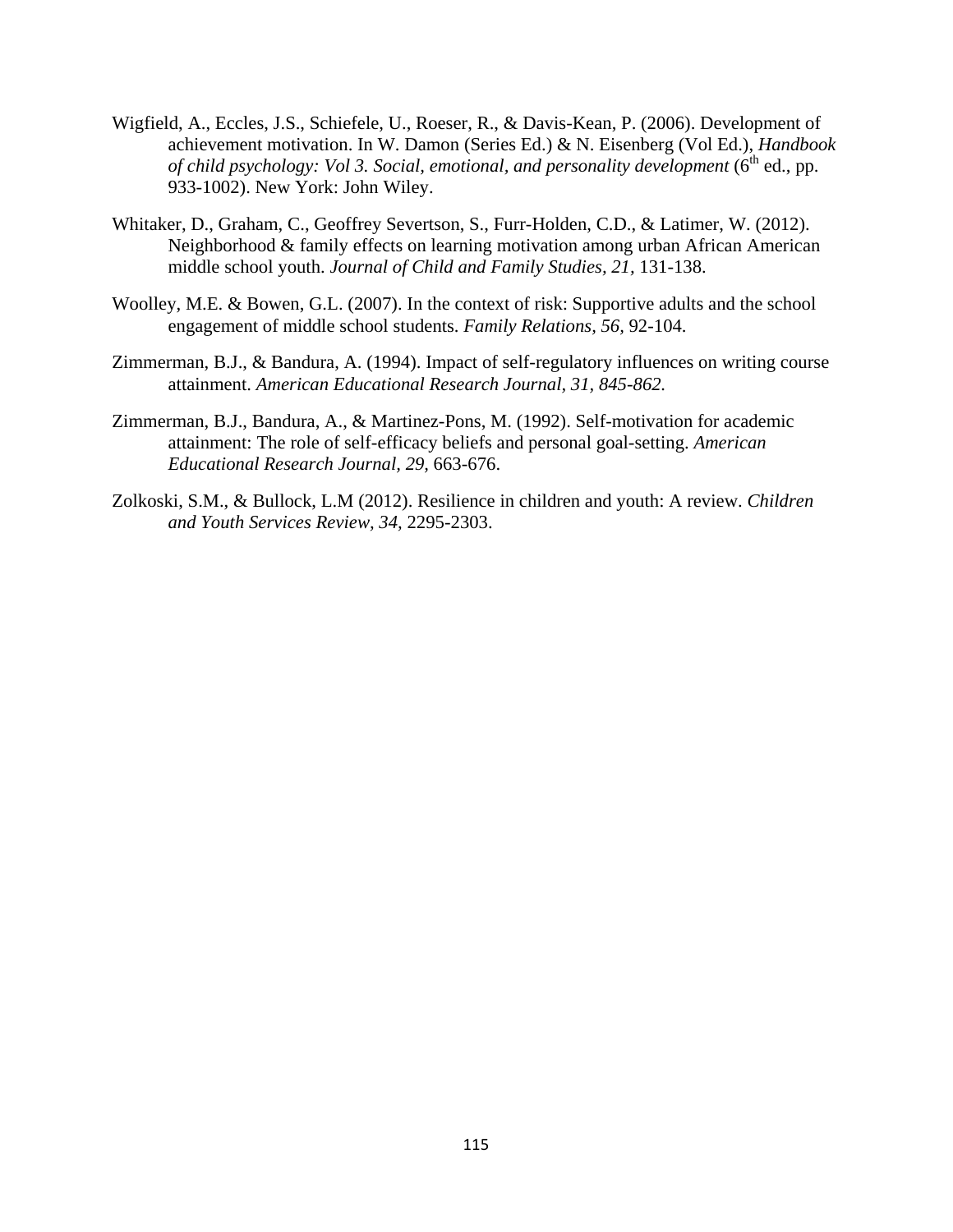APPENDICES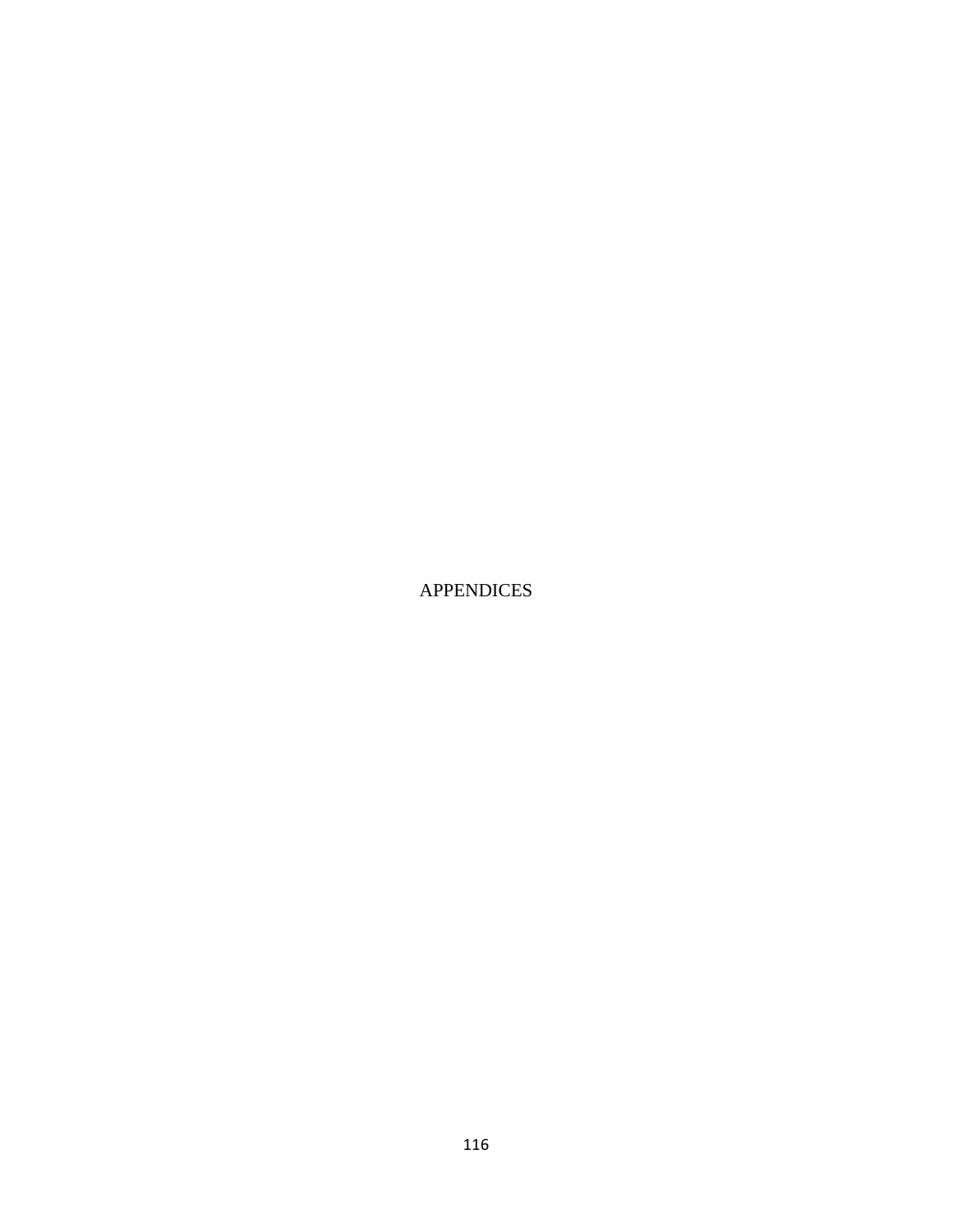# APPENDIX A

### INSTITUTIONAL REVIEW BOARD APPROVAL



**WICHITA STATE UNIVERSITY TECHNOLOGY TRANSFER** 

#### **Date: February 1, 2016**

**PrincipalInvestigator: Rhonda Lewis Co-Investigator(s): Jamie LoCurto Department: Psychology**

**IRB Number: 3547**

**Review Category: 6 and 7**

The Wichita State University Institutional Review Board (IRB) has reviewed your research project application entitled, **"Examining Adolescents' Pathways to Success: Understanding the Academic Aspirations and Expectations of Middle-School Youth".** The IRB approves the project according to the Federal Policy for the Protection of Human Subjects. As described, the project also complies with all the requirements and policies established by the University for protection of human subjects in research.

This approval is for a period of one year from the date of this letter and will require continuation approval if the research project extends beyond **January 31, 2017**.

Please keep in mind the following:

- 1. Any significant change in the experimental procedure as described should be reviewed by the IRB prior to altering the project.
- 2. When signed consent documents are required, the principal investigator must retain the signed consent documents for at least five years past completion of the research activity.
- 3. At the completion of the project, the principal investigator is expected to submit a *final report*.

Thank you for your cooperation. If you have any questions, please contact the IRB Administrator at [IRB@wichita.edu.](mailto:IRB@wichita.edu)

Sincerely,<br>Mahl Rog

Michael Rogers, Ph.D. Chairperson, IRB

Wichita State University, Wichita, Kansas 67260-0007 Telephone: (316) 978-3285 Fax: (316) 978-3750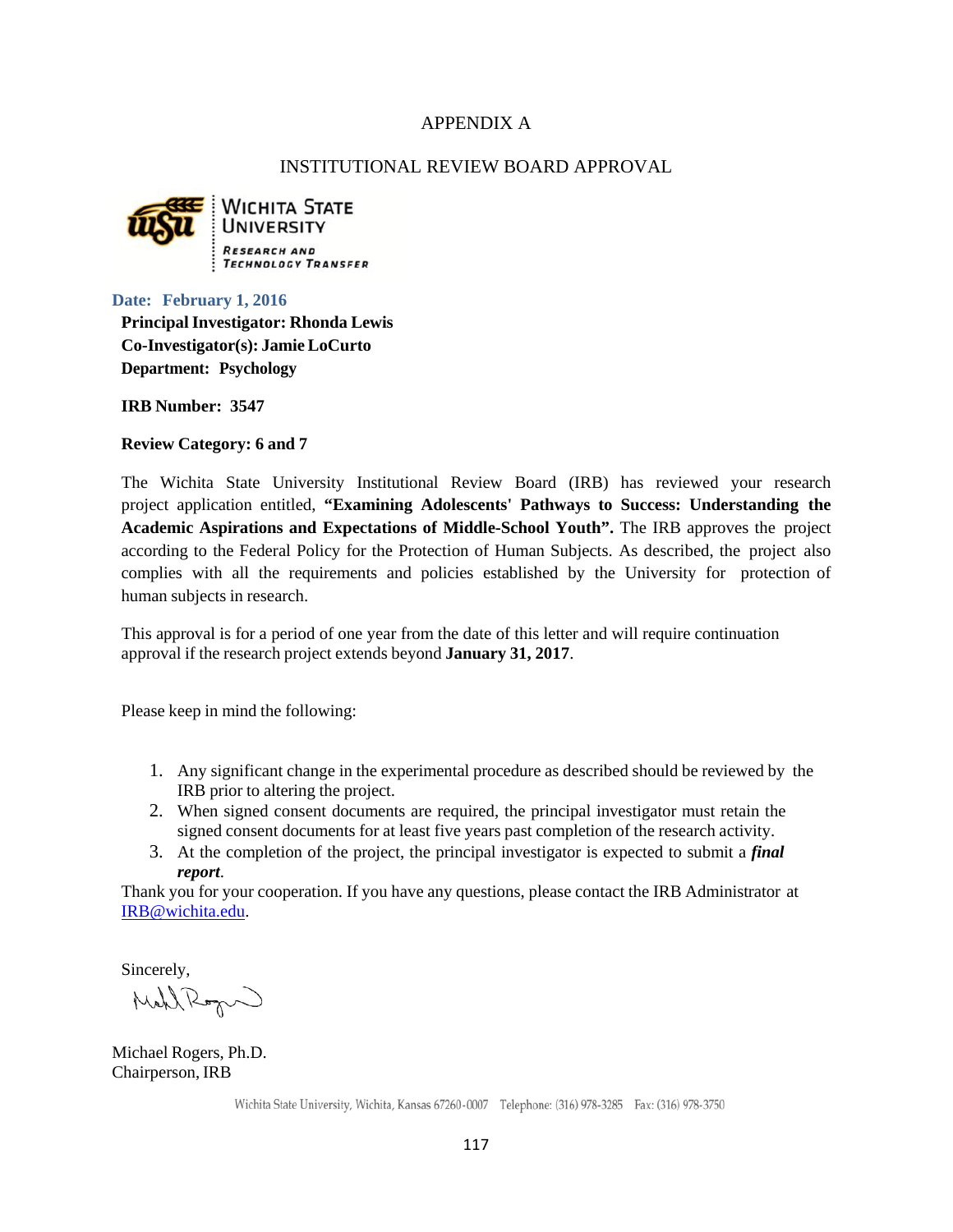### APPENDIX A (continued)



*Dr. Lisa Lutz Alvin E. Morris Administrative Center Executive Director, Innovation & Evaluation 201 N. Water, Room 410 316.973.4418, fax 316.973.4536 Wichita, Kansas 67202 E-m[ail llutz@usd259.net](mailto:llutz@usd259.net)*

January 12, 2016

Jamie LoCurto

Wichita State University 1845 Fairmount St.

Wichita KS 67208

Re: Research Proposal dated 1-4-16

Dear Ms. LoCurto,

This letter is in response to your research request *Examining Adolescents' Pathways to Success: Understanding the Academic Aspirations and Expectations of Middle-School Youth* in the Wichita Public Schools. At this time I am pleased to inform you that the Research Council has given conditional approval for your project with the following amendments:

- Submit the Parent Demographic Survey
- Payment to participate is marked on the Rights of Human Subjects checklist. Is this correct?
- Strongly recommended that each of the three focus groups be conducted in both of the selected schools.
- Teachers should be directed to randomly select students across all performance levels.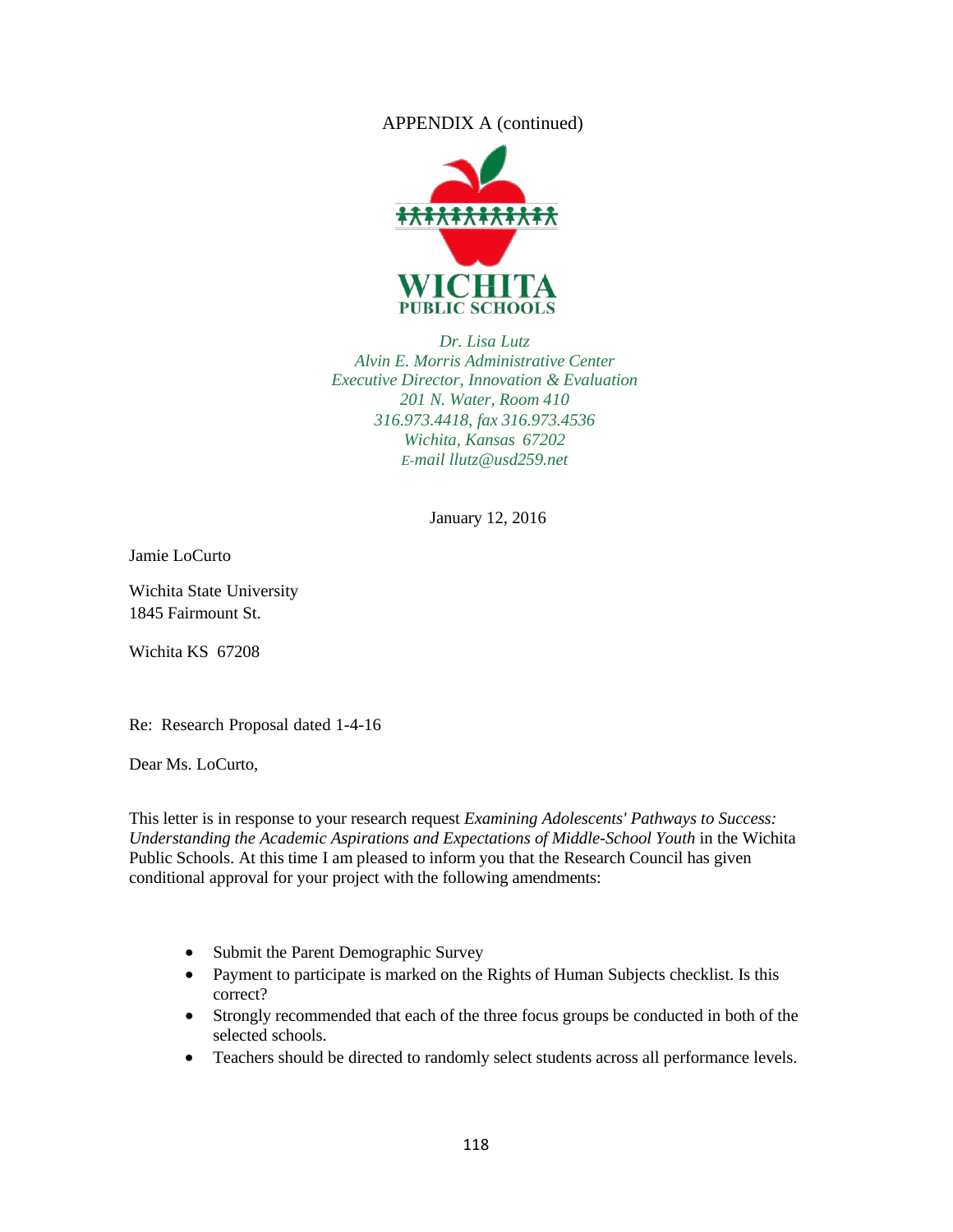# APPENDIX A (continued)

Please resubmit your revisions directly [to dhumphrey@usd259.net.](mailto:dhumphrey@usd259.net)

On behalf of the USD 259 Research Council,

Va

Dr. Lisa Lutz, Executive Director Innovation and Evaluation Wichita Public Schools, USD 259

Innovation and Evaluation – Wichita Public Schools – USD 259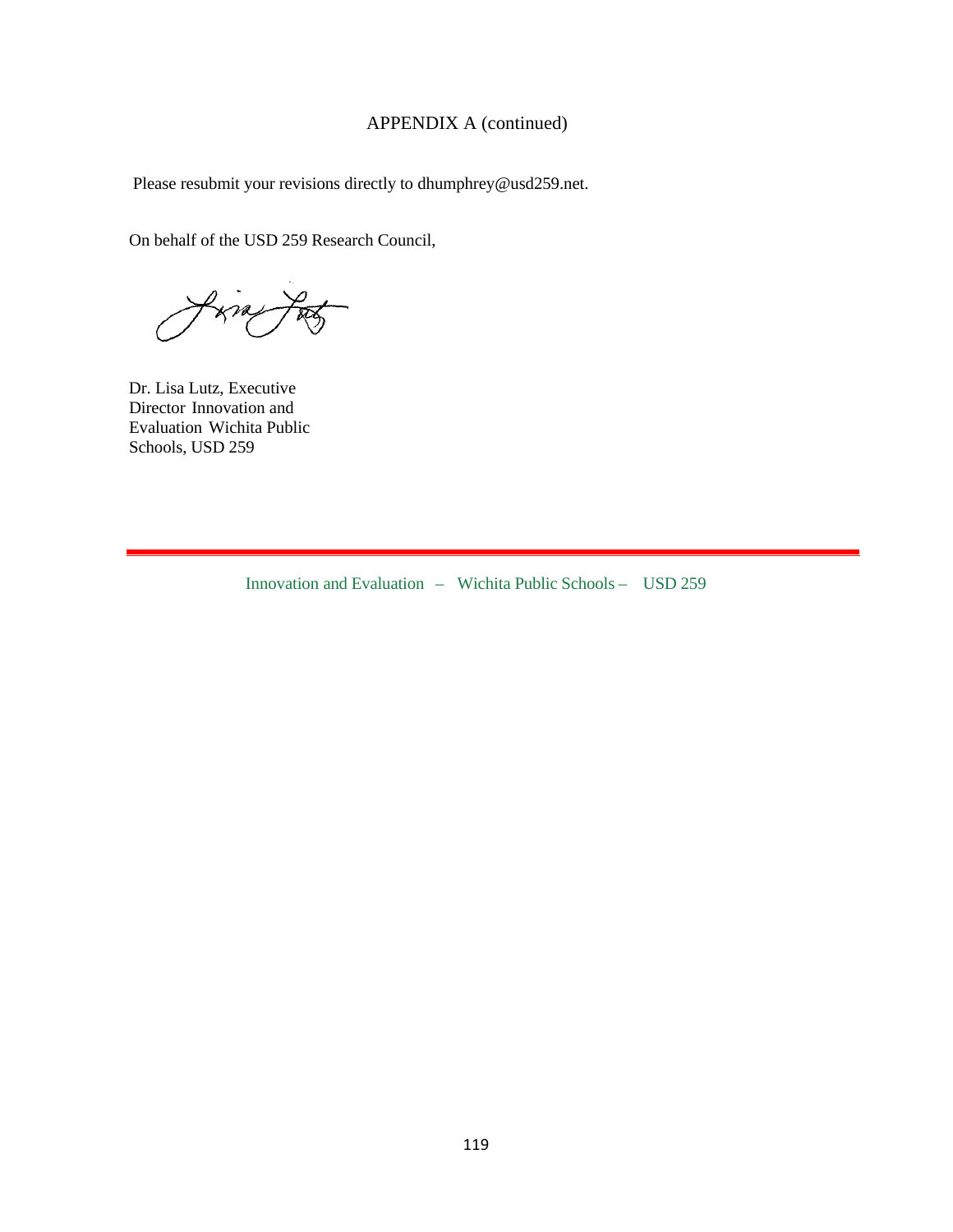

### APPENDIX B

### CONSENT AND ASSENT FORMS

#### **Consent Form**

**Purpose:** Your child is invited to participate in a research study focused on understanding the motivators and barriers that exist in influencing their college aspirations and expectations. I hope to learn what factors influence a child's decision to attend college.

**Participant Selection:** Your child was selected as a possible participant in this study because they attend Brooks or Coleman Middle School. Approximately *16* students will be invited to join the study.

**Explanation of Procedures:** If you decide to have your child participate, you will fill out a brief demographic survey and send it, along with this signed consent form, back to school with your child. The survey should take approximately 5-10 minutes to complete. Once approval of a time and date is obtained from the principal and teachers, interviews will be conducted at Brooks or Coleman Middle School, which will last for no longer than 1 hour. Your child will discuss what influences in their life encourage or prevent them from wanting to attend college. The interview will be audio recorded.

**Discomfort/Risks:** There are no anticipated risks associated with participating in this study, but your child will be asked a series of questions. If they feel uncomfortable with a question, they may skip it. Further, if the interview causes any undue stress, your child may get up and leave the interview at any time. The interview will be audio recorded; however, the risk in loss of confidentiality is low because all study information will be kept under lock and key. In addition, all information you provide in the demographic survey and all information your child provides during the course of the interview will remain confidential and will not be shared with anyone else except at group level.

**Benefits:** One of the potential benefits in participating in this study is that your child will contribute their knowledge and opinions about what motivators and barriers influence their decision to attend college. This information will allow researchers to create interventions that allow middle school youth to reach their fullest academic potential.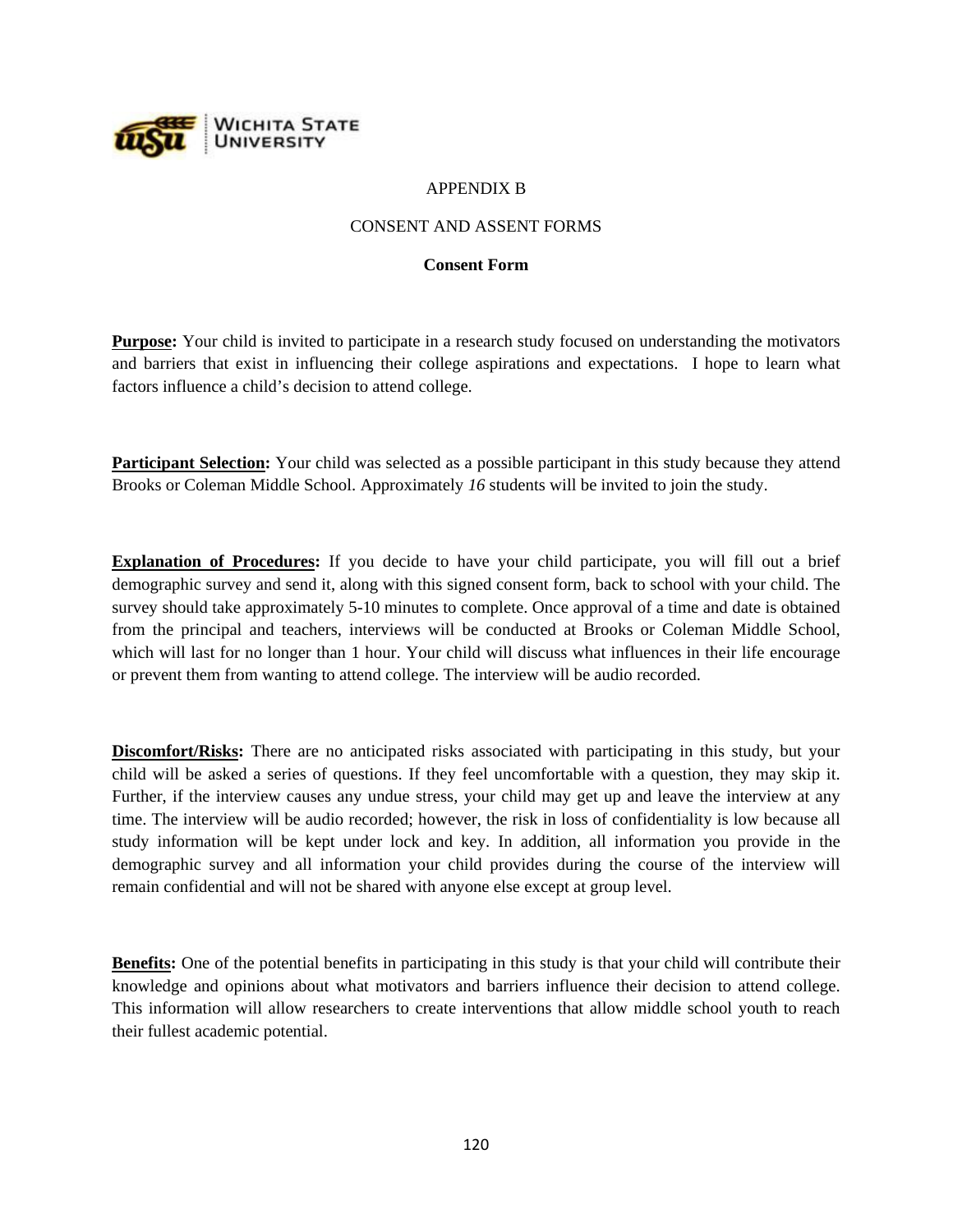### APPENDIX B (continued)

**Confidentiality:** Every effort will be made to keep your study-related information confidential. However, in order to make sure the study is done properly and safely there may be circumstances where this information must be released. By signing this form, you are giving the research team permission to share information about you with the following groups:

- Office for Human Research Protections or other federal, state, or international regulatory agencies;
- The Wichita State University Institutional Review Board;

The researchers may publish the results of the study. If they do, they will only discuss group results. You and your child's name will not be used in any publication or presentation about the study. The interview discussion is confidential and we would ask you to inform your child to not discuss what was talked about in the interview with any friends or family members who were not involved. Interview sessions will be audio recorded and will be stored in a locked office at Wichita State University. They will be kept for a minimum of five years before being destroyed.

**Refusal/Withdrawal:** Participation in this study is entirely voluntary. Your decision whether or not to participate will not affect your future relations with Wichita State University and/or Brooks or Coleman Middle School. If you agree to participate in this study, you are free to withdraw from the study at any time without penalty.

**Contact:** If you have any questions about this research, you can contact : Rhonda K. Lewis 316-978- 3695 and [rhonda.lewis@wichita.edu](mailto:rhonda.lewis@wichita.edu) or Jamie LoCurto jamie.locurto@gmail.com. If you have questions pertaining to your rights as a research subject, or about research-related injury, you can contact the Office of Research and Technology Transfer at Wichita State University, 1845 Fairmount Street, Wichita, KS 67260-0007, telephone (316) 978-3285.

You are under no obligation to participate in this study. Your signature below indicates that:

- You have read (or someone has read to you) the information provided above,
- You are aware that this is a research study,
- You have had the opportunity to ask questions and have had them answered to your satisfaction, and
- You have voluntarily decided to participate.

You are not giving up any legal rights by signing this form. You will be given a copy of this consent form to keep.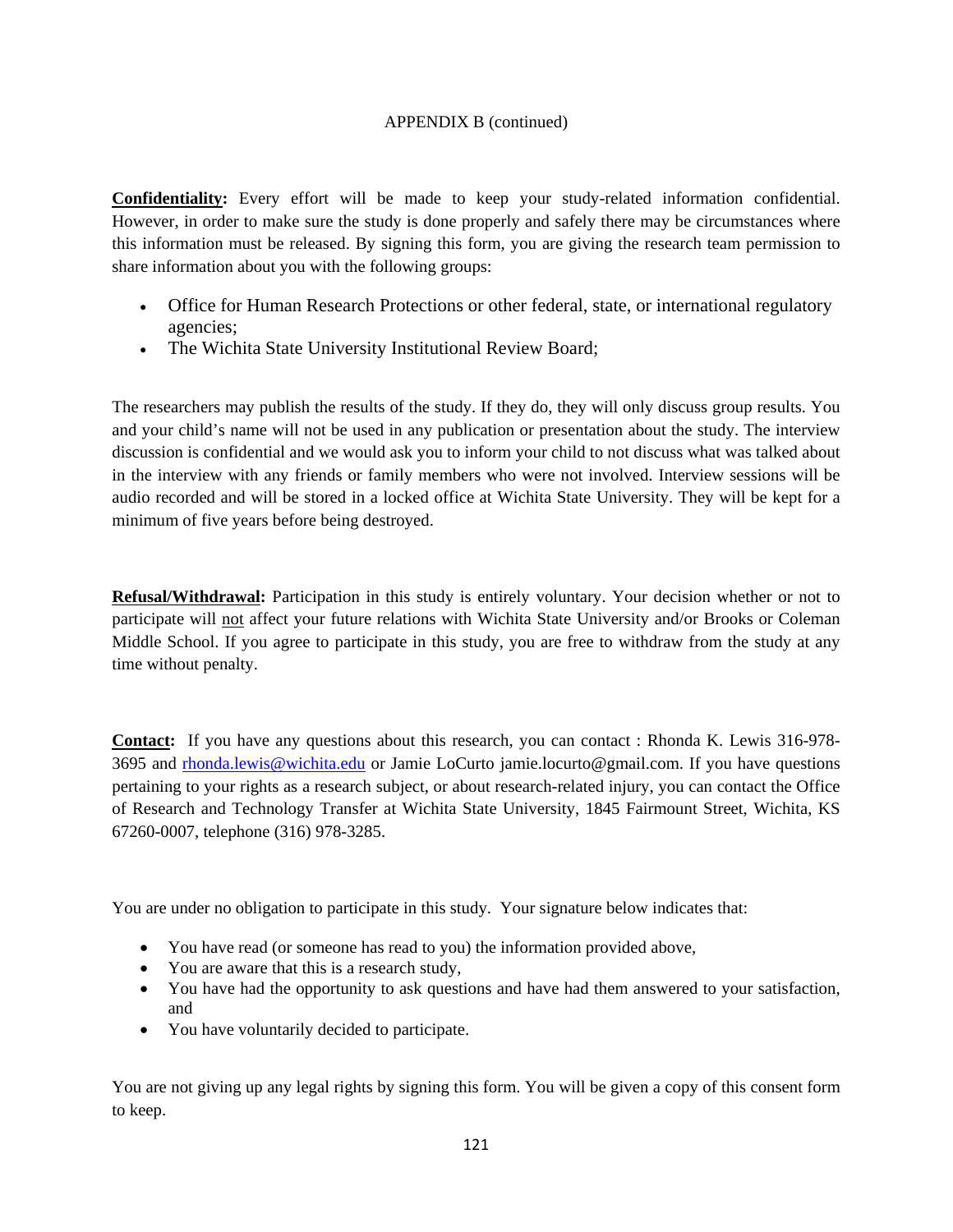# APPENDIX B (continued)

| Printed Name of Child          |      |
|--------------------------------|------|
| Printed Name of Parent         |      |
| <b>Signature of Parent</b>     | Date |
| <b>Printed Name of Witness</b> |      |
| Witness Signature              | Date |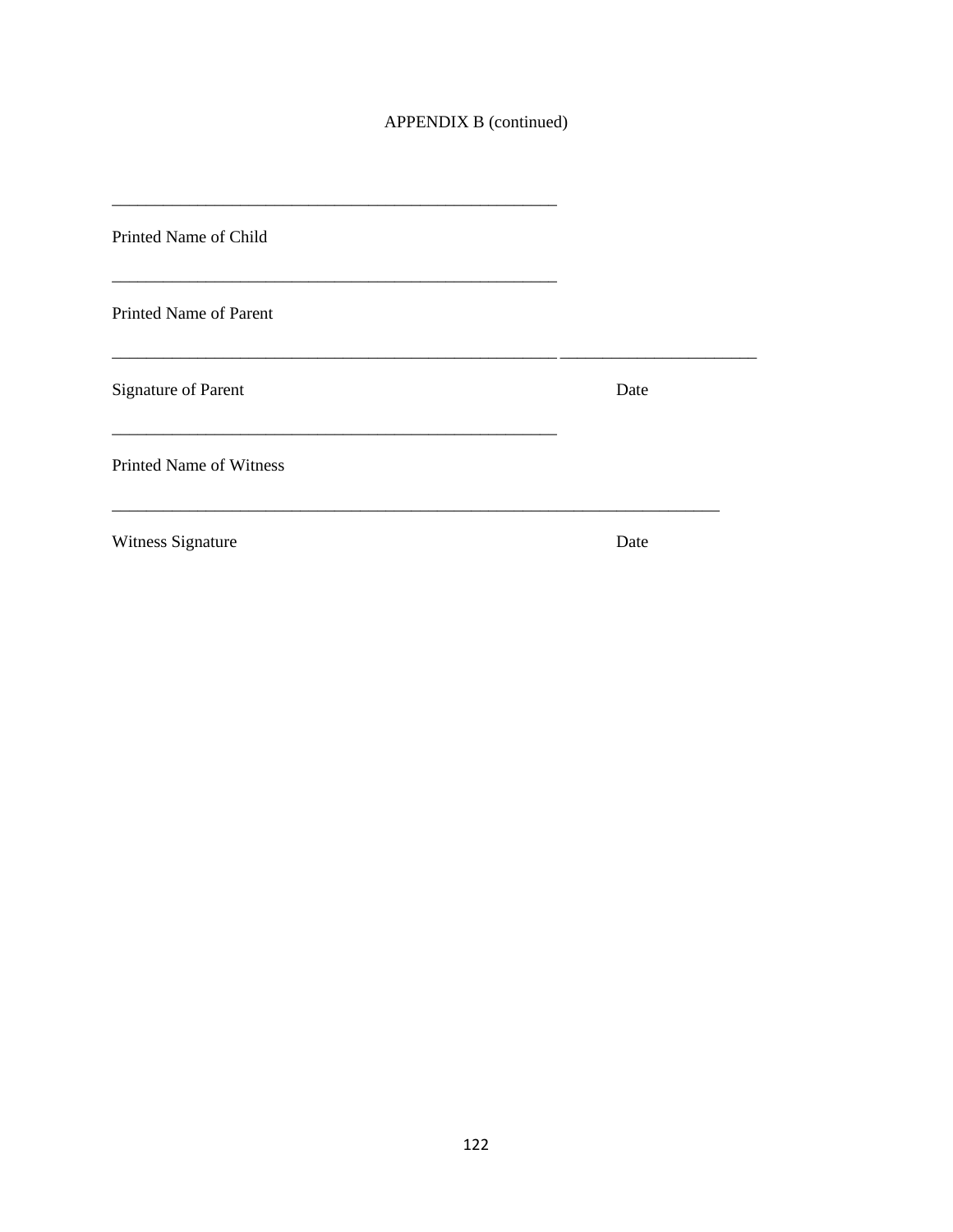

# APPENDIX B (continued)

Child Assent

I have been told that my parents (mom or dad) have given permission for me to participate, if I want to, in a project about my academic dreams and goals. I know that I can stop at any time I want to and it will be okay if I want to stop.

Name Date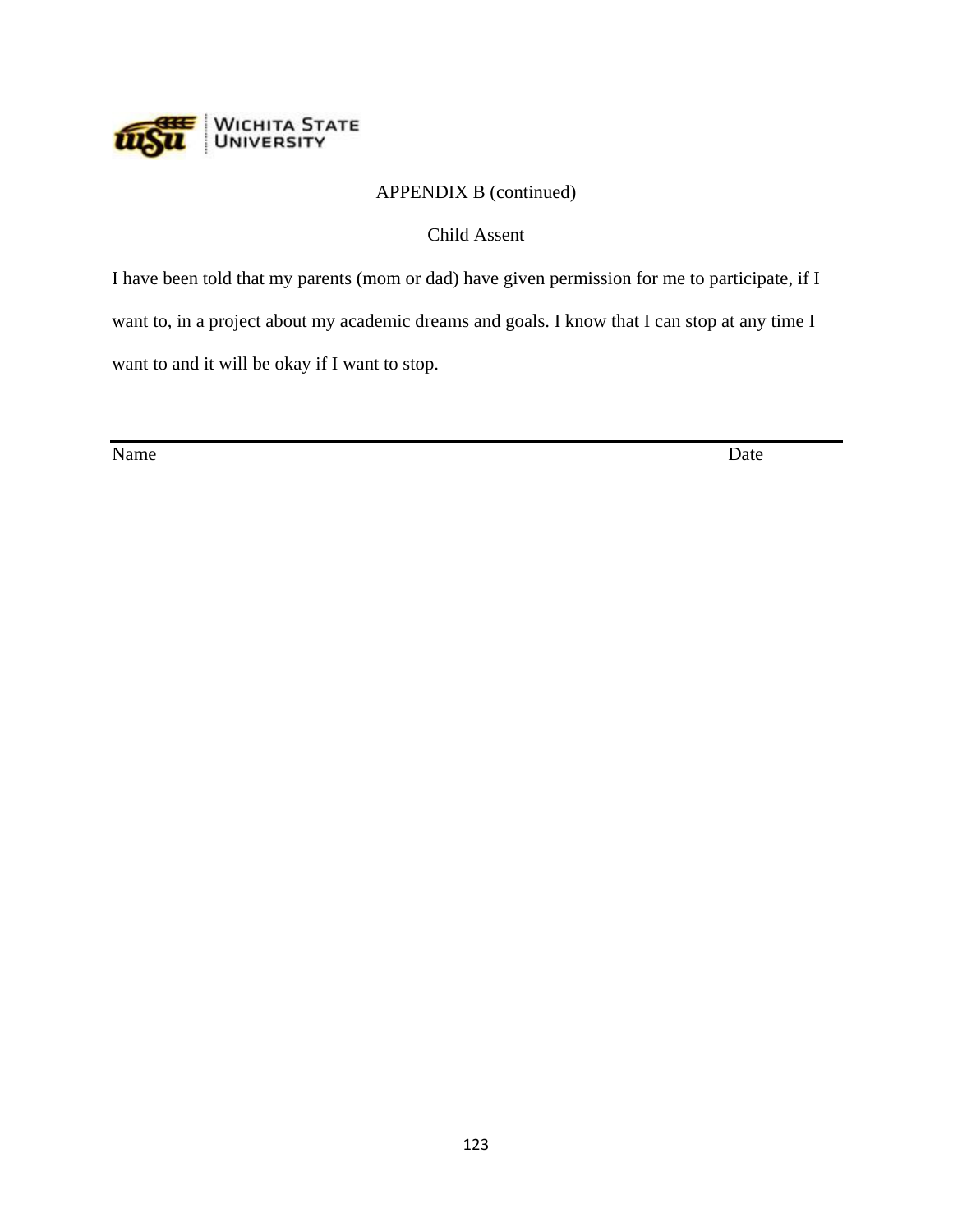# APPENDIX C

### INTERVIEW QUESTIONS

*Thank you for coming today and agreeing to participate in this interview. My name is Jamie and I am going to give you this assent form, which you will read and sign, allowing us to begin the study.* [Hand out forms, have them sign]. *The purpose of today's interview is to learn what your goals and dreams are as well as what motivates or prevents you from wanting to attend college. This interview will be audio taped so speak clearly and loud enough so that I will be able to hear you. If you feel uncomfortable with a question, you may choose not to answer and you are free to stop the interview at any time. Everything you say will be kept confidential, meaning your parents, teachers, and friends will not hear your answers. Please note there is no right or wrong answers; please answer the questions related to how you feel at this moment. Are there any questions before we begin?* 

- 1. Okay, so first, I'd like you to think about what your goals or dreams are in the next 5 years. Some examples are: getting a job, graduating middle and/or high school, and going to college. Here is an example of a timeline. I am going to give you a blank timeline; please write down things you would like to accomplish.
- 2. I see you want to (*name what they want to do)* is this a dream or a goal?
- 3. Next, you might recall from school, you learned that the solar system looks like this (*Draw a map for each interview*). I'm going to ask you to draw a similar diagram, only you're in the middle and the circles around you are the people or things in your life that will help you achieve the goals you listed on your timeline. You can have as many circles as you like. People or things that are more important to you should be closer to you in the drawing. Please label each circle with the name of the person or thing that belongs there.
- 4. Based on your goal/dream of becoming/going to (*name their goal/dream)* what are the steps you would need to take to become/go to (*name their goal/dream)*?

- 5. Based on your goal/dream of (*name the academic goal they wrote on the timeline*) who or what might influence you to get to that goal/dream?
	- a. Prompt: These factors could be you, other people, or environmental influences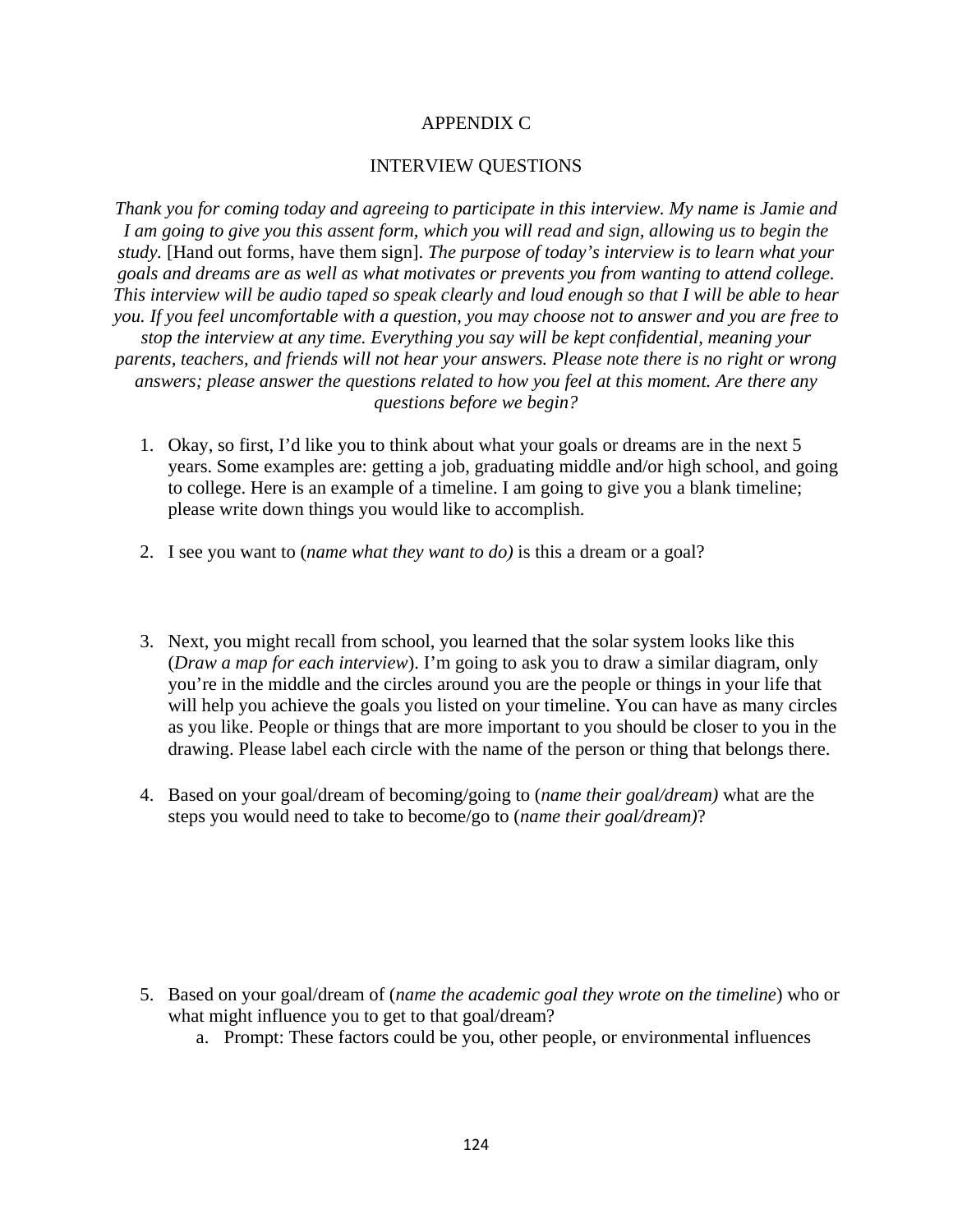# APPENDIX C (continued)

b. What are some of the things that (*name the person/environmental influence they picked)* does to help you get to your goal/dream?

- 6. Based on your goal/dream of (*name the academic goal they wrote on the timeline*) who or what might stop or prevent you from getting to that goal/dream?
	- a. Prompt: These factors could be you, other people, or environmental influences
	- b. What are some of the things that (*name the person/environmental influence they picked)* does to stop you or prevent you from getting to your goal/dream?

- 7. You've named a lot of great people and things that will influence you in achieving your goals/dreams, that's great. Based on all of these things we just talked about, how do you plan on fulfilling your goals/dreams?
	- a. Prompt: What steps will you take and/or what things will you need from your friends, family, etc. to help get to your goals/dreams?

- 8. If you do encounter blocks that prevent you from getting to your goals/dreams, how do you plan to overcome them?
	- a. Prompt: What things can you do and what things can help you to do this?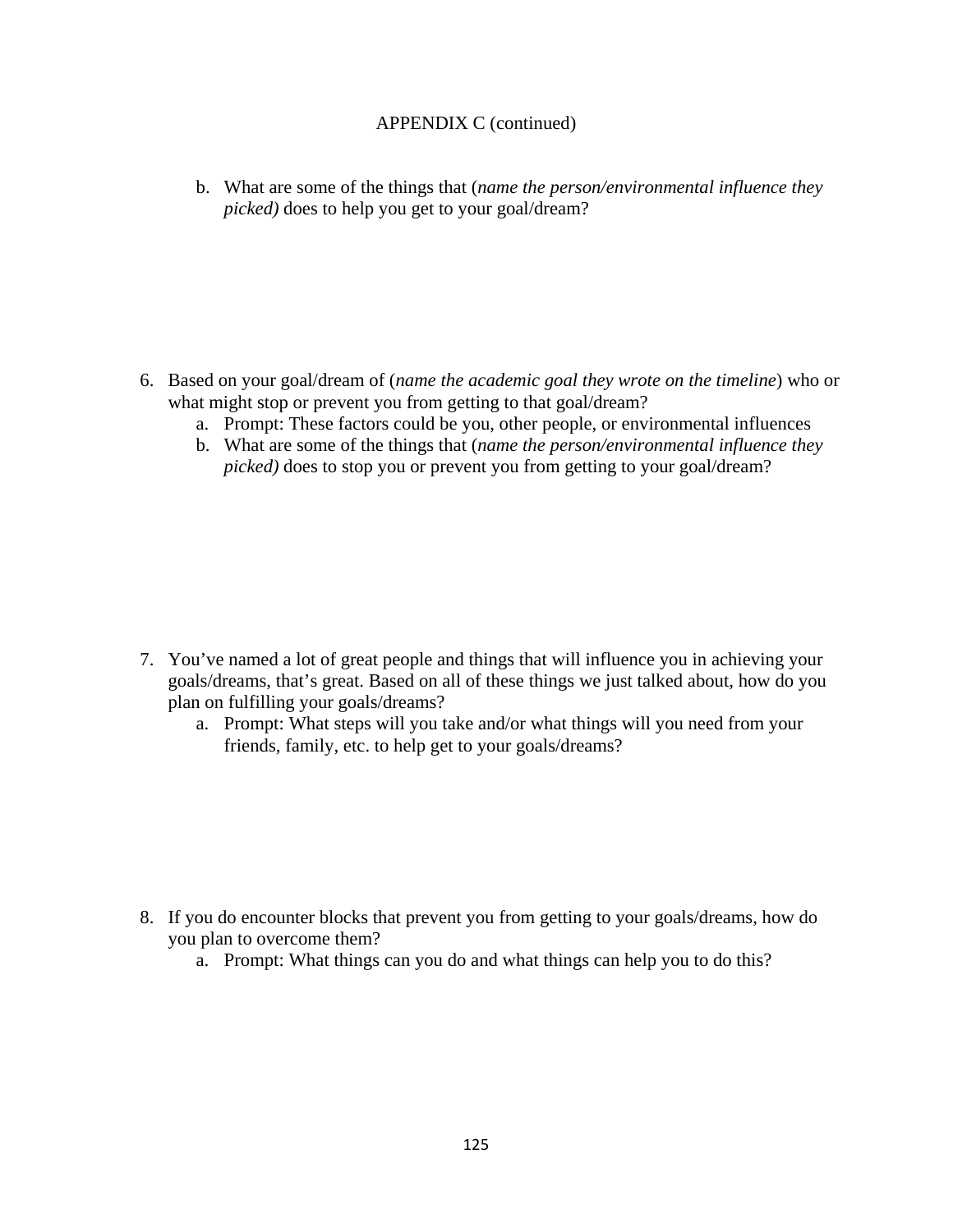# APPENDIX C (continued)

- 9. How would you describe your ideal career/job?
	- a. Prompt: What occupation? What would you become if you could choose anything in the world to be?

- 10. How would you describe the career/job you think you will have?
	- a. Prompt: What occupation? What is the career/job you enjoy/think you would be good at?

11. Any other things that I didn't ask you about that you would like me to know that will help you in achieving your goals/dreams?

*This is the end of the interview. I would like to thank you for participating in this interview. I appreciate you sharing your thoughts and opinions with me.*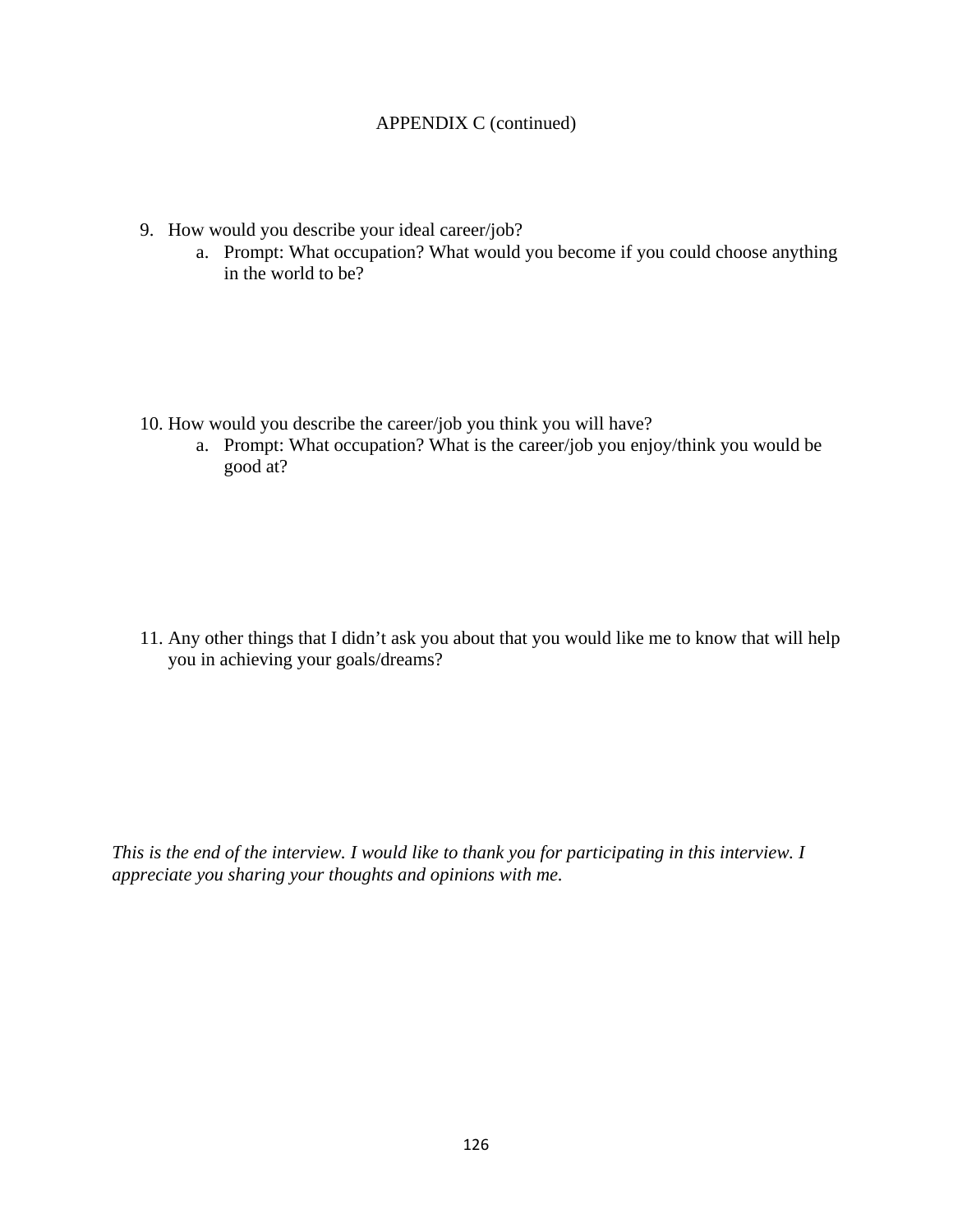# APPENDIX D

### RELATIONAL SPACE MAPPING

# Relational Space Mapping<sup>1</sup>

# Instructions to Interviewee

"You might recall that when you were in school, you learned that the solar system looks like this." (Draw a fresh map for each interview.)

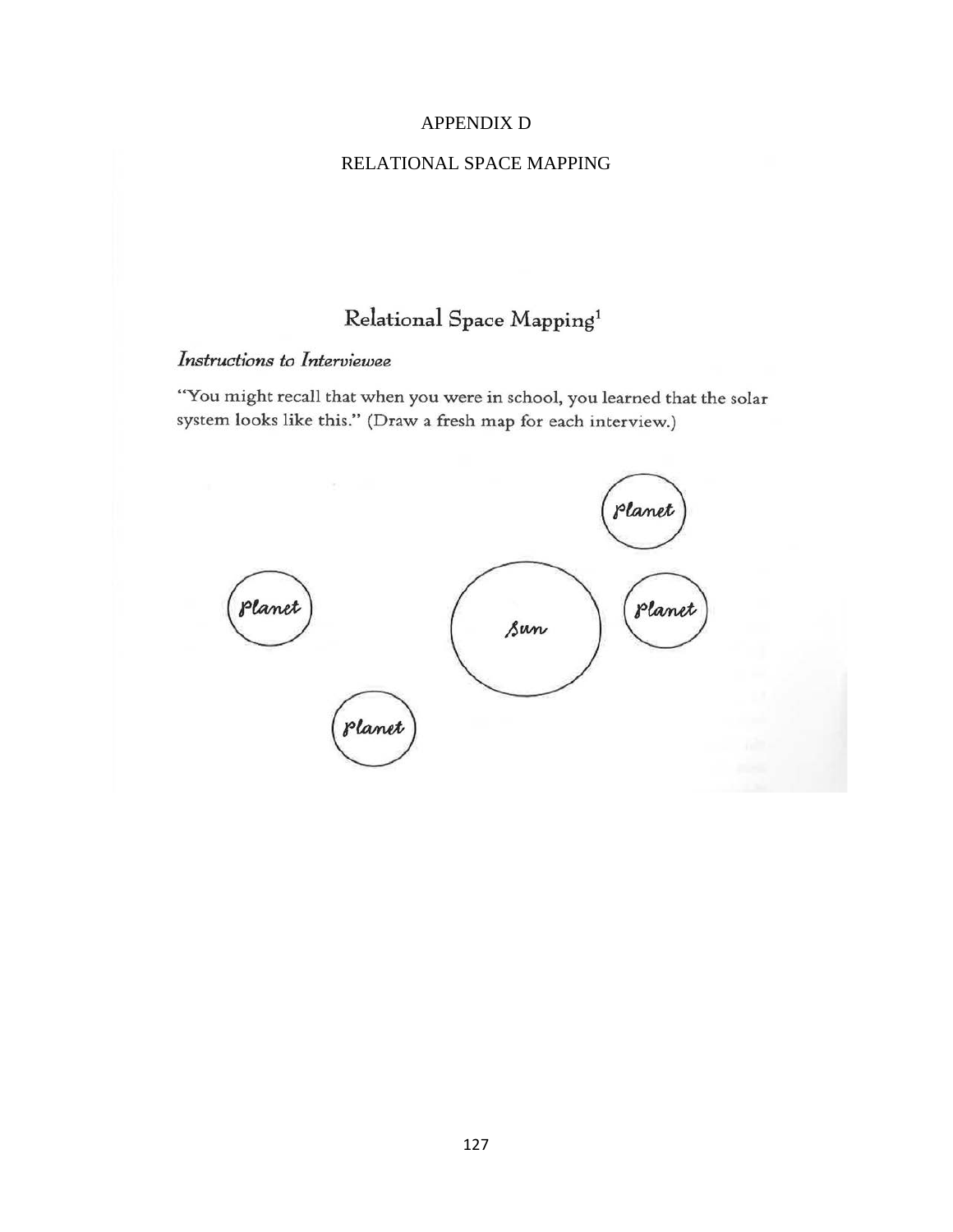

# APPENDIX E

# DEMOGRAPHICS QUESTIONNAIRE

*Please answer these questions to the best of your ability. If you do not want to answer a question, you may leave it blank.*

| 1. What is your age?                                                |                                                                                    |
|---------------------------------------------------------------------|------------------------------------------------------------------------------------|
| 2. What is the age of your child<br>participating in this study?    |                                                                                    |
| 3. What is your gender?                                             |                                                                                    |
| 4. What is the gender of your child<br>participating in this study? |                                                                                    |
| 5. What is your race/ethnicity?                                     | Caucasian<br>Hispanic/Latino_______________<br>Asian/Pacific Islander____________  |
| 6. What is your marital status?                                     | Married____________<br>Widow/Widower_____________<br>Living with a steady partner  |
| 7. What is the highest level of education<br>you've obtained?       | High School Diploma__________<br>Bachelor's Degree<br>Master's Degree<br>PhD/MD/JD |
| 8. What is your current occupation/job<br>title?                    |                                                                                    |
| 9. What is your combined annual<br>household income?                | $10,000 - 20,000$                                                                  |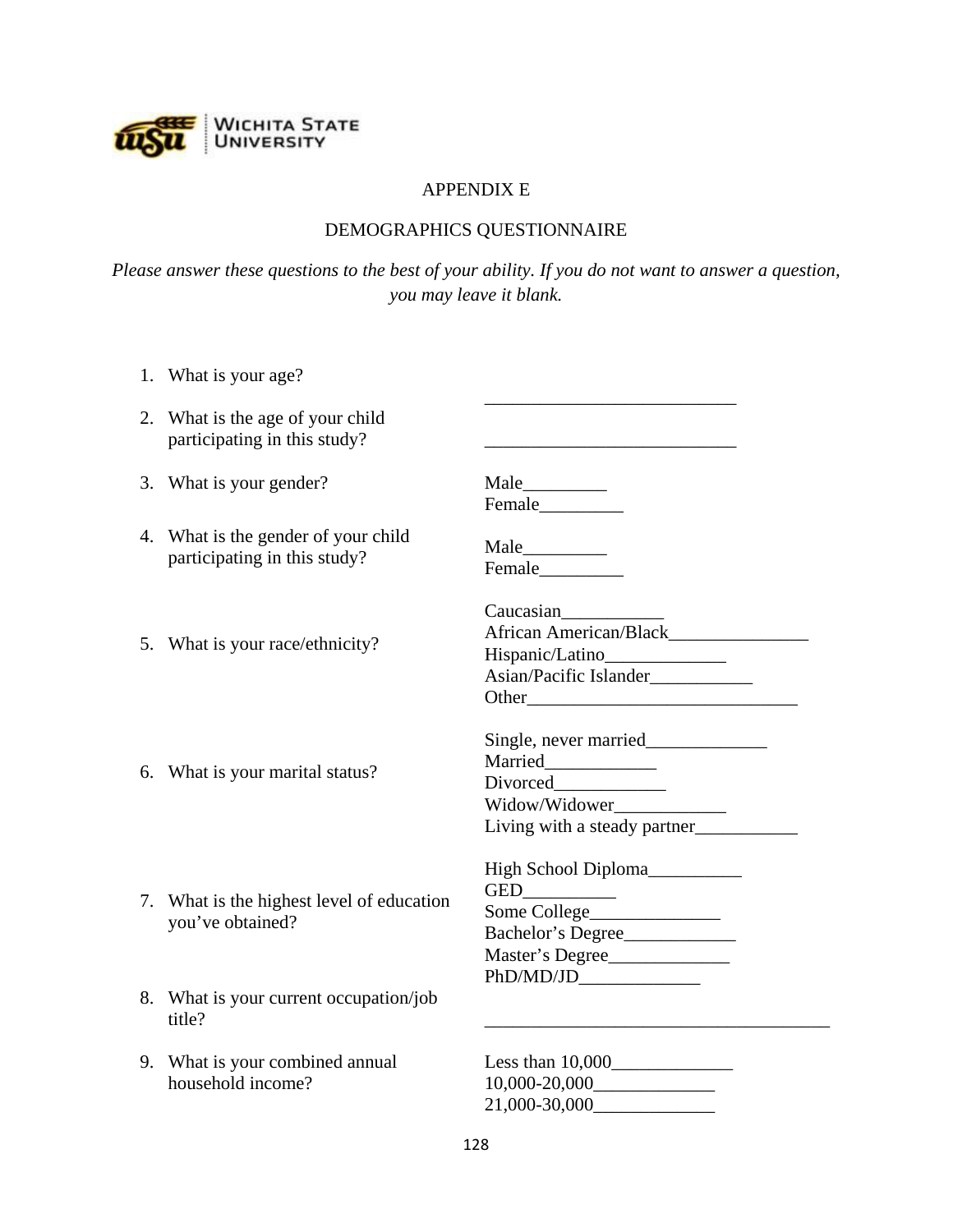|                                                                   | $61,000-70,000$                                                                                                                                                                                                                                                                                                                                                    |
|-------------------------------------------------------------------|--------------------------------------------------------------------------------------------------------------------------------------------------------------------------------------------------------------------------------------------------------------------------------------------------------------------------------------------------------------------|
|                                                                   |                                                                                                                                                                                                                                                                                                                                                                    |
|                                                                   |                                                                                                                                                                                                                                                                                                                                                                    |
|                                                                   |                                                                                                                                                                                                                                                                                                                                                                    |
|                                                                   | Greater than 100,000                                                                                                                                                                                                                                                                                                                                               |
|                                                                   | High School Diploma                                                                                                                                                                                                                                                                                                                                                |
|                                                                   |                                                                                                                                                                                                                                                                                                                                                                    |
| 10. What level of education do you expect                         |                                                                                                                                                                                                                                                                                                                                                                    |
| that your child will attain?                                      | Bachelor's Degree                                                                                                                                                                                                                                                                                                                                                  |
|                                                                   | Master's Degree                                                                                                                                                                                                                                                                                                                                                    |
|                                                                   | PhD/MD/JD                                                                                                                                                                                                                                                                                                                                                          |
|                                                                   |                                                                                                                                                                                                                                                                                                                                                                    |
| 11. Have you ever talked to your child<br>about going to college? | $\begin{picture}(150,10) \put(0,0){\vector(1,0){100}} \put(15,0){\vector(1,0){100}} \put(15,0){\vector(1,0){100}} \put(15,0){\vector(1,0){100}} \put(15,0){\vector(1,0){100}} \put(15,0){\vector(1,0){100}} \put(15,0){\vector(1,0){100}} \put(15,0){\vector(1,0){100}} \put(15,0){\vector(1,0){100}} \put(15,0){\vector(1,0){100}} \put(15,0){\vector(1,0){100}}$ |
|                                                                   |                                                                                                                                                                                                                                                                                                                                                                    |
| 12. Do you have an older child?                                   |                                                                                                                                                                                                                                                                                                                                                                    |
| 13. If YES, did they attend college?                              |                                                                                                                                                                                                                                                                                                                                                                    |
|                                                                   |                                                                                                                                                                                                                                                                                                                                                                    |

31,000-40,000\_\_\_\_\_\_\_\_\_\_\_\_\_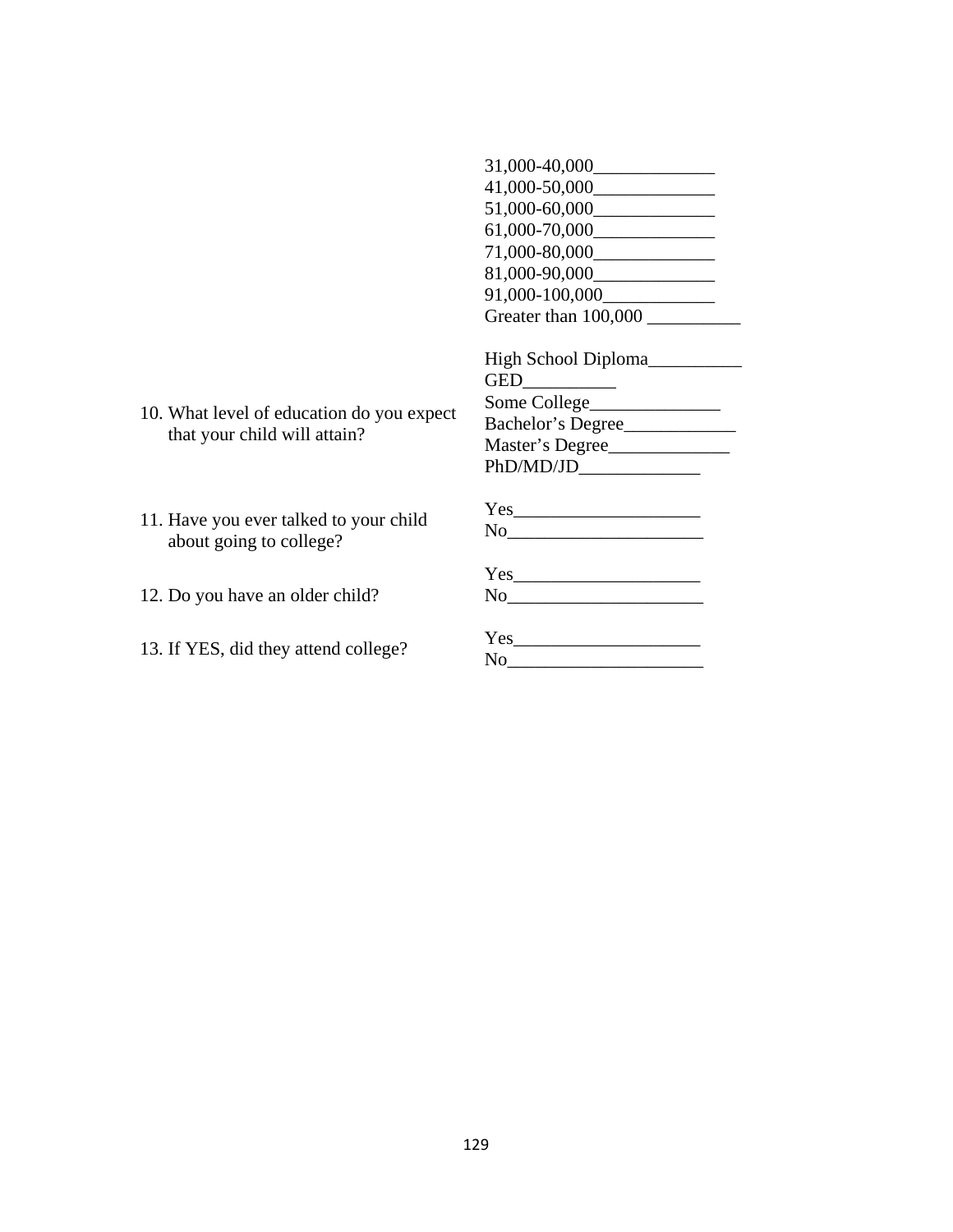# APPENDIX F

# EXEMPLARS OF MOTIVATORS TO ENCOURAGE GOAL ATTAINMENT

| <b>Motivators to Encourage Goal Attainment</b> |                                                                                                                            |                                                                                                                                                                                                                                                                                                                                                                                                                                                                                                                                                                                                                                                                                                                                                                                                                                                                                                                                                                                                                                                                                                                                                                                                                                                                                                                                                                                                                                                                                                                                                                                                                         |  |  |  |
|------------------------------------------------|----------------------------------------------------------------------------------------------------------------------------|-------------------------------------------------------------------------------------------------------------------------------------------------------------------------------------------------------------------------------------------------------------------------------------------------------------------------------------------------------------------------------------------------------------------------------------------------------------------------------------------------------------------------------------------------------------------------------------------------------------------------------------------------------------------------------------------------------------------------------------------------------------------------------------------------------------------------------------------------------------------------------------------------------------------------------------------------------------------------------------------------------------------------------------------------------------------------------------------------------------------------------------------------------------------------------------------------------------------------------------------------------------------------------------------------------------------------------------------------------------------------------------------------------------------------------------------------------------------------------------------------------------------------------------------------------------------------------------------------------------------------|--|--|--|
| <b>Themes</b>                                  | <b>Definition</b>                                                                                                          | <b>Quotes (Selected Examples)</b>                                                                                                                                                                                                                                                                                                                                                                                                                                                                                                                                                                                                                                                                                                                                                                                                                                                                                                                                                                                                                                                                                                                                                                                                                                                                                                                                                                                                                                                                                                                                                                                       |  |  |  |
| Verbal<br>Encouragement                        | Receiving<br>positive<br>reinforcement<br>from parents,<br>teachers, and<br>friends/peers<br>regarding going<br>to college | "Um, both, they like say encouragement things that just help me keep going even the<br>toughest timeslike classI'm like I'm not gonna go to that class tomorrow and then<br>they'll just saythey'll say something like, they'll talk to the principal and they'll make<br>it all better for me." (Penelope, White female)<br>"Well um uh, one of my friends, I'm not gonna say her name, um she's going to East<br>IB Program. And um she, uh she was wanting me to go but I didn't really like want to<br>get straight into the extra AP stuff" (Olivia, Black female)<br>"Put your mind to it and don't give up. She always says that." (Lily, White female)<br>"Um, well, my third hour teacher, he supports me, he's like yeah being in the medical is<br>actually pretty fun just don't give up, kinda like my mom says, just don't give up, just<br>succeed in your dream cause if you don't you're not gonna be anywhere in life.<br>There's a lot of supportive people here [laughs]." (Lily, White female)<br>"Yeah. Teachers. In some of my classes that I like, like um Language Arts or Orchestra<br>or Art, I tend to get pretty close to them like we're actually friends instead of the whole<br>student-teacher relationship that's sort of awkward. So, I know them personally<br>because I had a long talk with my art teacher and my orchestra teacher about at-home<br>things and they motivatethey motivatethey motivate me to get better and stuff and<br>they're like oh it's okay, it'll be better, stuff like that. They want to make sure I'm<br>good in life, too." (Isabelle, Black female) |  |  |  |
| Extracurricular<br>Activities                  | Volunteering<br>and activities<br>people<br>encourage for<br>college<br>acceptance                                         | "Um they can, like we can do things together like thatcommunity service and uh, so<br>it won't be as boring. And um, I'll probably make some friends when I'm in there and<br>they would help me want to keep doing it" (Olivia, Black female)<br>"Umwhy they [family] send me to like summer camps and stuff like that and the<br>Project Lead the Way kinda stuff." (Ava, Black female)                                                                                                                                                                                                                                                                                                                                                                                                                                                                                                                                                                                                                                                                                                                                                                                                                                                                                                                                                                                                                                                                                                                                                                                                                               |  |  |  |
| Social<br>Comparison                           | Wanting to be<br>like someone<br>else; using<br>them and their<br>success as<br>motivation                                 | "She pretty much wants to succeed in her dreams and you know, she's, easier if we<br>just have the same things going on." (Lily, White female)<br>"I have a cousin right now whose going to high school at Tulsa, he's like basically<br>taking the same steps as my dad and two of my uncles, I have three uncles, who are all<br>in the airplane design and my grandpa was, as well. So that's" (Mason, White male)<br>Yeah. And I talk about other friends I havenerd sort of stuff and that way that<br>influences is makethey're normally smarter than me so I want to learn more about<br>that stuff, which in turn makes me more akin to studying things, which will help me in<br>college. So it helps me to introduce myself to the college environment." (Mason, White<br>male)<br>"And my mom went to college so I think she's expecting me to do the same thing."<br>(Ava, Black female)                                                                                                                                                                                                                                                                                                                                                                                                                                                                                                                                                                                                                                                                                                                    |  |  |  |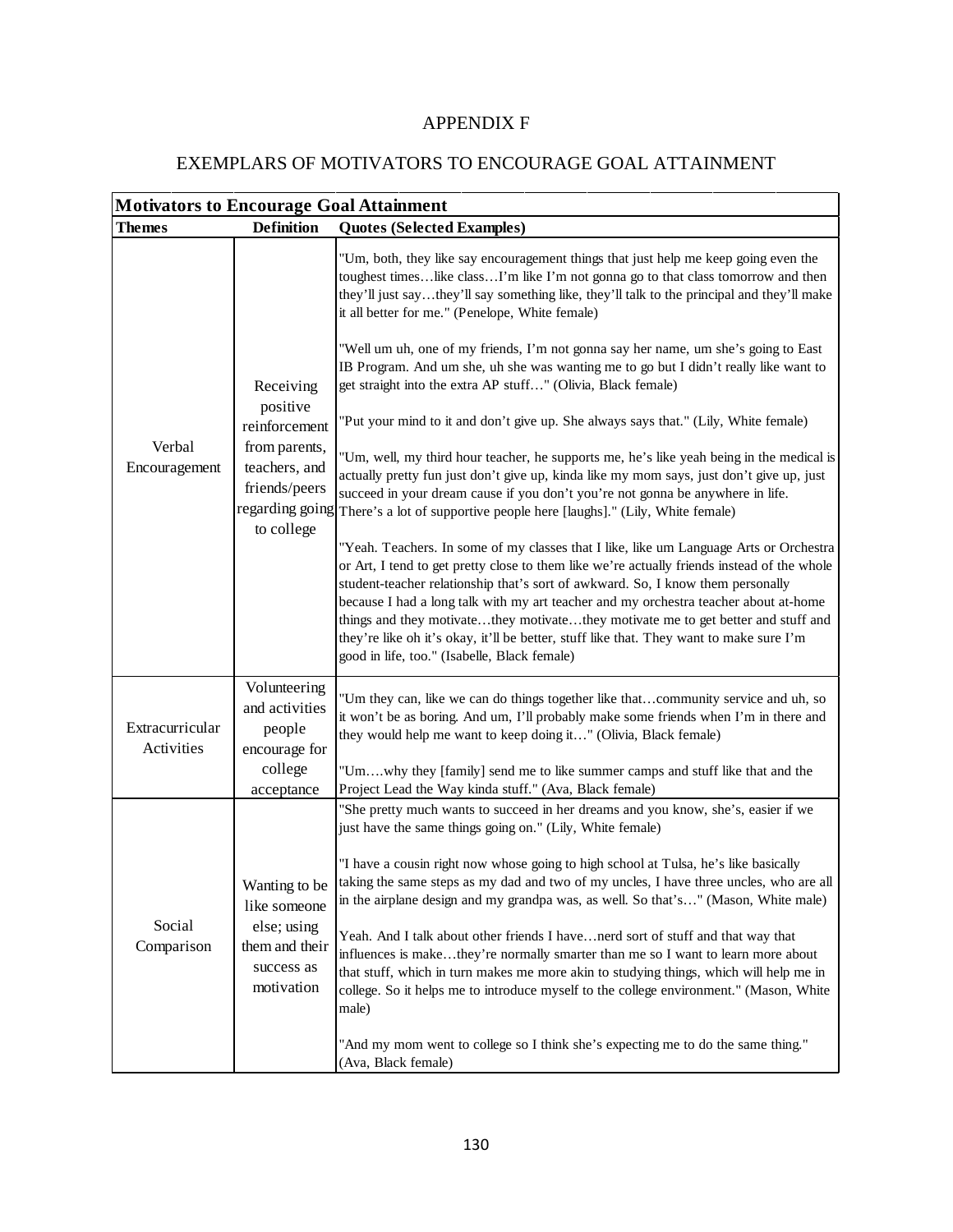| <b>APPENDIX F (continued)</b> |  |
|-------------------------------|--|
|-------------------------------|--|

| <b>Motivators to Encourage Goal Attainment</b> |                                                                                                      |                                                                                                                                                                                                                                                                                                                                                                                                                                                                                                                                                                                                                                                                                                                                                                                                                                                                                                                                                                                                                                                                                                                                                                                                                                                                                                                                                                                                                                                                                                                                                                                                                                                                                                                                                                                                                                                                                                                                                                                                                                                                       |  |
|------------------------------------------------|------------------------------------------------------------------------------------------------------|-----------------------------------------------------------------------------------------------------------------------------------------------------------------------------------------------------------------------------------------------------------------------------------------------------------------------------------------------------------------------------------------------------------------------------------------------------------------------------------------------------------------------------------------------------------------------------------------------------------------------------------------------------------------------------------------------------------------------------------------------------------------------------------------------------------------------------------------------------------------------------------------------------------------------------------------------------------------------------------------------------------------------------------------------------------------------------------------------------------------------------------------------------------------------------------------------------------------------------------------------------------------------------------------------------------------------------------------------------------------------------------------------------------------------------------------------------------------------------------------------------------------------------------------------------------------------------------------------------------------------------------------------------------------------------------------------------------------------------------------------------------------------------------------------------------------------------------------------------------------------------------------------------------------------------------------------------------------------------------------------------------------------------------------------------------------------|--|
| <b>Themes</b>                                  | <b>Definition</b>                                                                                    | <b>Quotes (Selected Examples)</b>                                                                                                                                                                                                                                                                                                                                                                                                                                                                                                                                                                                                                                                                                                                                                                                                                                                                                                                                                                                                                                                                                                                                                                                                                                                                                                                                                                                                                                                                                                                                                                                                                                                                                                                                                                                                                                                                                                                                                                                                                                     |  |
| Idol                                           | Looking up to<br>someone who<br>successfully<br>goals                                                | "And then I see this dude on Youtube, 17 years old, and he plays pro football [soccer]<br>already and he, I seen him talk about it, And he met one of my favorite soccer players,<br>and he said high school is the hardest thing for him to go through. So I, I just try and<br>look up to him." (Aiden, Black male)                                                                                                                                                                                                                                                                                                                                                                                                                                                                                                                                                                                                                                                                                                                                                                                                                                                                                                                                                                                                                                                                                                                                                                                                                                                                                                                                                                                                                                                                                                                                                                                                                                                                                                                                                 |  |
|                                                |                                                                                                      | "Um, they always talk about their experiences in college, and sometimes I'm like oh<br>that'd be fun. And I like, like wanna be like my mom, wanna be like my mom. And she<br>like, got a Master's degree and uh so she experienced everything. And so I want to go<br>like that, too and make sure, like, I'm really focusing on everything. And they<br>completed their didmake me stay focused and do what's best." (Penelope, White female)                                                                                                                                                                                                                                                                                                                                                                                                                                                                                                                                                                                                                                                                                                                                                                                                                                                                                                                                                                                                                                                                                                                                                                                                                                                                                                                                                                                                                                                                                                                                                                                                                       |  |
|                                                |                                                                                                      | "Well she also takes classes because she never got the chance to go and she wanted to<br>be a nurse, so I kinda, kinda wanna follow in her footsteps." (Lily, White female)                                                                                                                                                                                                                                                                                                                                                                                                                                                                                                                                                                                                                                                                                                                                                                                                                                                                                                                                                                                                                                                                                                                                                                                                                                                                                                                                                                                                                                                                                                                                                                                                                                                                                                                                                                                                                                                                                           |  |
|                                                |                                                                                                      | "My dad works at Cessna as a air airplane designer slash engineer and I've just<br>always been interested in engineering, so he's kind of like my idol. Like that's what I<br>want to be." (Mason, White male)<br>Uni, wen gerinnery my church cause the children's ministry people, they gerinnery,                                                                                                                                                                                                                                                                                                                                                                                                                                                                                                                                                                                                                                                                                                                                                                                                                                                                                                                                                                                                                                                                                                                                                                                                                                                                                                                                                                                                                                                                                                                                                                                                                                                                                                                                                                  |  |
| Being<br>Supportive                            | Making<br>positive<br>comments<br>about the<br>them through<br>tough times,<br>staying on<br>student | like talk to me and stuff, like they're really supportive of everybody in the church and<br>so like I'm friends with everybody in thatthat's like [name] is our person, our big<br>person in the children's ministry. And like we've talked and she said how she, like the<br>experience she had in college, in like all the things she had to go through and stuff and<br>so that's always been onI'm always like I cannot wait! And then school definitely,<br>because every single time I've had something wrong, they've always come back and<br>support me and theylike we go talk to the principal and I going to my mom and she's<br>like I've had a terrible day! And she's like ut oh, what's wrong this time? And we<br>just come into the office and we get it all situated and everything is awesome."<br>(Penelope, White female)<br>"Like um she influences us to do things that we probably wouldn't do. Like if we have<br>like a bad grade on an assignment she let us re-do it and call it revisions and she wants<br>us to do well so our grades are getting higher. And um, like she lets us do other things<br>student, helping like schedule for other classes and she makes us do stuff that will probably help us in<br>the future." (Olivia, Black female)<br>"He [dad] keeps me in everything, keeps me going so I won't get off and he, I don't<br>know, he just" (Amelia, Black female)<br>"Well like, teachers like kind of push you to do better and" (Chloe, Black female)<br>"They [parents] completely support any attempts at learning or stuff looking going<br>[buzzer ringing], like going to camps like this summer, I'm going to a KAMS camp to<br>learn more about it and it's about designing stuff and they're completely supporting<br>it. Anything I do that will help my [sorry] my educational career, they do. Like an NL<br>[?] I have to, basically have to donate four hours a week to do it and they have to pick<br>me up and sometimes, ferrying me around for that, so they're amazing." (Mason,<br>White male) |  |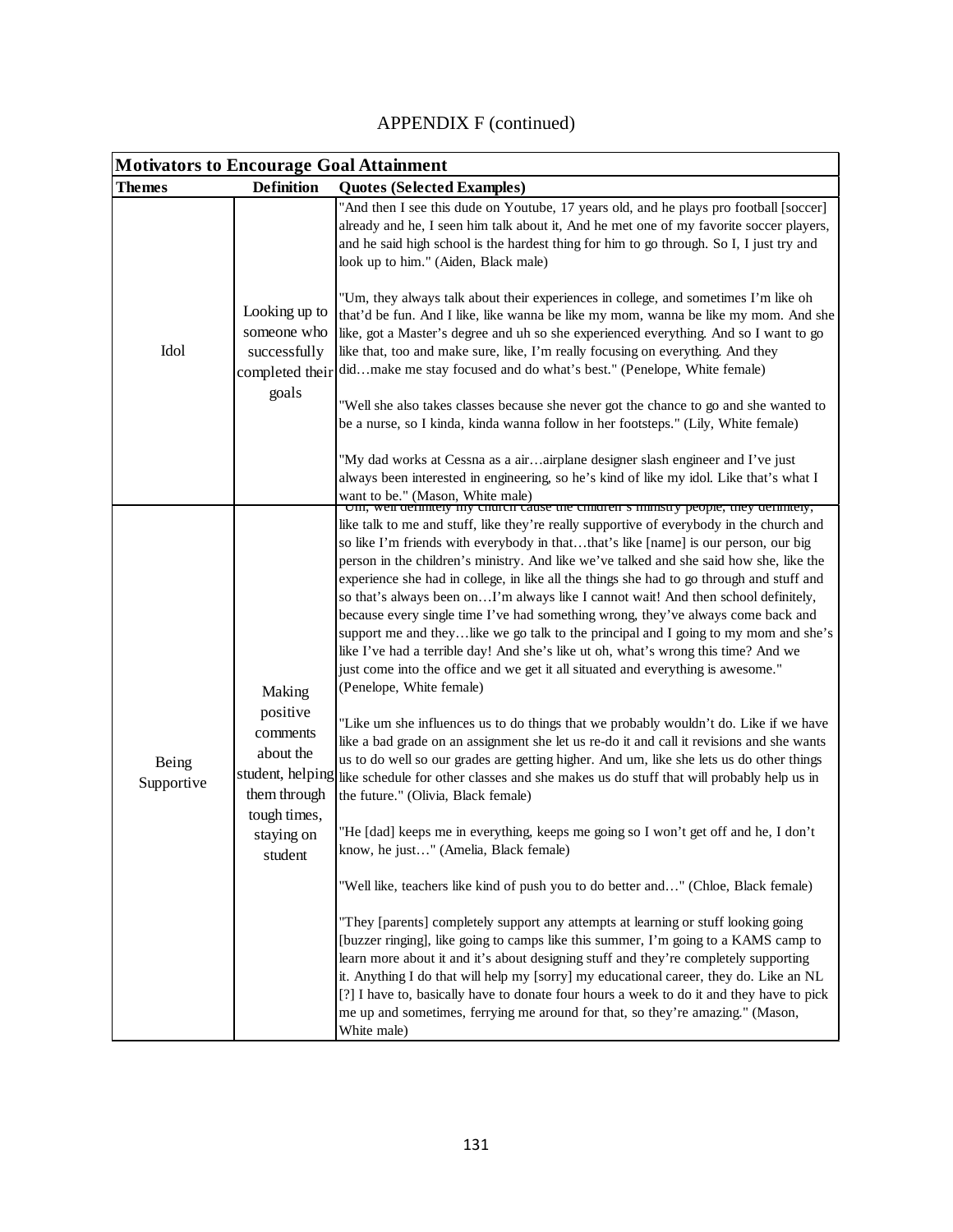| <b>Motivators to Encourage Goal Attainment</b> |                                                                                                      |                                                                                                                                                                                                                                                                                                                                                                                                                                                                                                                             |
|------------------------------------------------|------------------------------------------------------------------------------------------------------|-----------------------------------------------------------------------------------------------------------------------------------------------------------------------------------------------------------------------------------------------------------------------------------------------------------------------------------------------------------------------------------------------------------------------------------------------------------------------------------------------------------------------------|
| Themes                                         | <b>Definition</b>                                                                                    | <b>Quotes (Selected Examples)</b>                                                                                                                                                                                                                                                                                                                                                                                                                                                                                           |
| <b>Break</b><br><b>Barriers</b>                | Wanting to go<br>to college<br>because no one<br>did; want to<br>make life<br>easier for<br>yourself | "Because she, she never got the chance to go to college so I kinda, kinda, wanna go for<br>myself and my mom just so I can show her that I can do it." (Lily, White female)                                                                                                                                                                                                                                                                                                                                                 |
|                                                |                                                                                                      | "Um well we've talked about it a few times, I think, and um like my mom's, she<br>didn't go to college so she always said like, if I would want a good job then I should go<br>to college and" (Chloe, Black female)                                                                                                                                                                                                                                                                                                        |
|                                                |                                                                                                      | "My mom because she doesn't have any college education and neither does my dad<br>and I've seen how hard that she has to work to get where she's at now and I wish that<br>if I had kids that wouldn't be as hard as it would to be her." (Isabelle, Black female)                                                                                                                                                                                                                                                          |
| Financial                                      | Helping to pay<br>for college<br>Assistance                                                          | "They'll probably like fund things" (Penelope, White female)                                                                                                                                                                                                                                                                                                                                                                                                                                                                |
|                                                |                                                                                                      | "And my mom, my grandma, she's been there with financial problems,<br>so she'll help with the financials." (Emily, White female)                                                                                                                                                                                                                                                                                                                                                                                            |
| Positive<br>Role Model                         | Helping others<br>in order to<br>achieve their<br>college goals                                      | "Because most of my family didn't go to college or move out of Wichita so I'd like to<br>show her that you can you just gotta try." (Jackson, White male)                                                                                                                                                                                                                                                                                                                                                                   |
|                                                |                                                                                                      | "Ima I'm gonna like help kids whose younger than me. In 8th grade, come back, like<br>help them, like they do now, be a tutor." (Aiden, Black male)                                                                                                                                                                                                                                                                                                                                                                         |
|                                                |                                                                                                      | "And my, I just wanna, I just wanna like I wanna be like a good person and everybody<br>else see me as a good person so like when I go away, they won't say he never helped,<br>he was bad. II don't want that. I want to help, be good, be a good student. Help my<br>teachers, like my teachers now" (Aiden, Black male)                                                                                                                                                                                                  |
|                                                |                                                                                                      | "Um, my friends right now. My bestest friend, she wakes up late and misses a whole<br>bunch of homework and has a lot of Fs and misses class. And I try really really hard to<br>get her on the right track because I don't<br>want her to mess up in life, I don't want her to be like homeless on the streets, so that<br>sort of motivates me cause I've grown up to know good grades equals good life and if<br>you miss a whole bunch of school, you're not really gonna make it in life." (Isabelle,<br>Black female) |

# APPENDIX F (continued)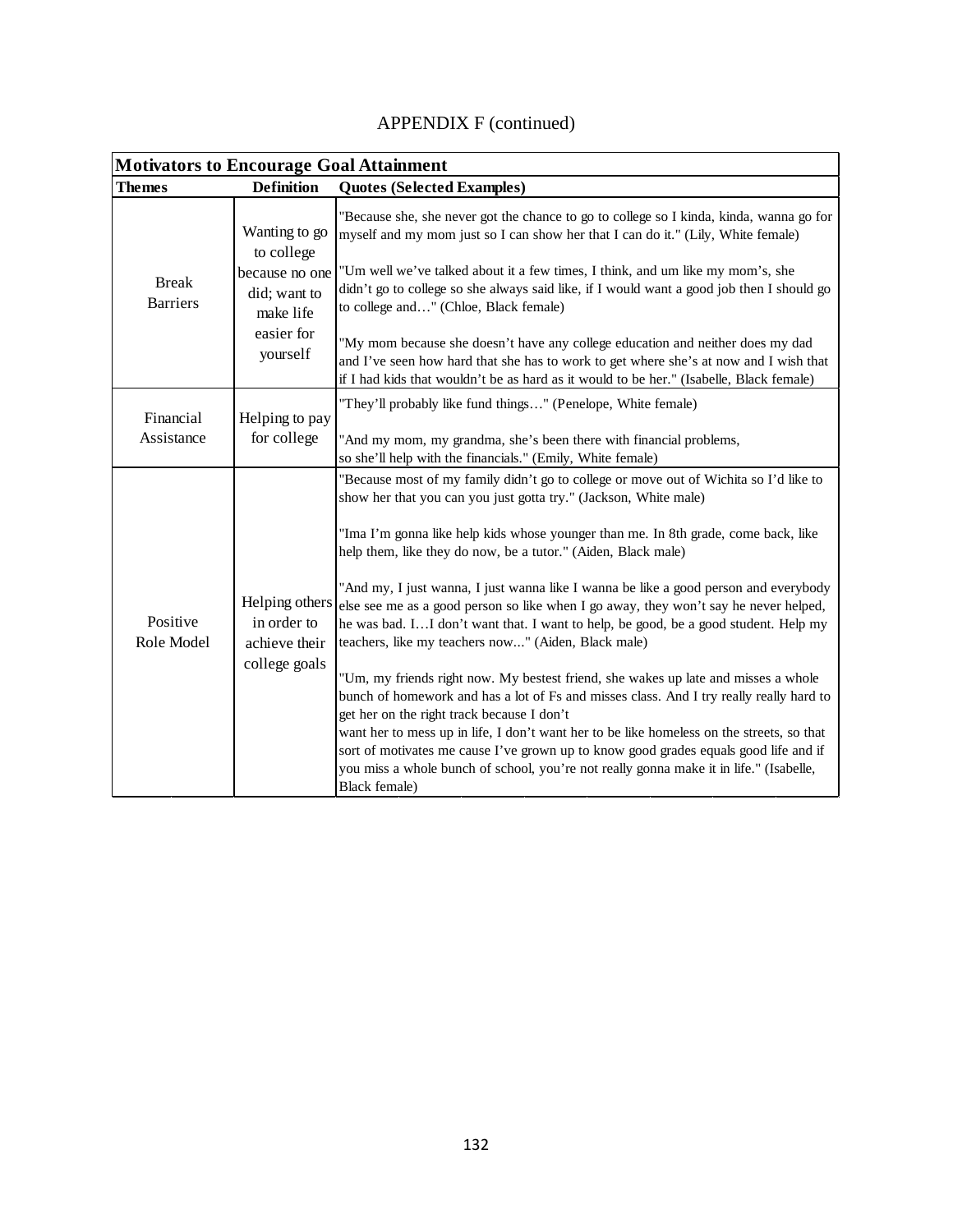## APPENDIX G

#### EXEMPLARS OF STRATEGIES TO OVERCOME BLOCKS

| <b>Strategies to Overcome Blocks</b> |                                                                                                   |                                                                                                                                                                                                                                                                                                                                                                                                                                                                                                                                         |
|--------------------------------------|---------------------------------------------------------------------------------------------------|-----------------------------------------------------------------------------------------------------------------------------------------------------------------------------------------------------------------------------------------------------------------------------------------------------------------------------------------------------------------------------------------------------------------------------------------------------------------------------------------------------------------------------------------|
| <b>Themes</b>                        | <b>Definition</b>                                                                                 | <b>Quotes (Selected Examples)</b>                                                                                                                                                                                                                                                                                                                                                                                                                                                                                                       |
| No Plan                              | No concrete<br>$plan(s)$ to<br>overcome<br>reported blocks                                        | "Um, no, not really. Cause all the people I know are like saying, do it, you can do it<br>we're here for you, we'll always support you, so just go and do what you want to do."<br>(Penelope, White female)<br>"Um, I don't knowdon't pay attention to them andum" (Amelia, Black female)<br>"Don't worry about it" (Jackson, White male)                                                                                                                                                                                               |
| Study                                | Not giving up if<br>something is<br>challenging;<br>continue<br>learning in the<br>summer         | "Um, I'ma likeright now I'm in 8 <sup>th</sup> so when I get in high school, I'ma like, first year?<br>I'ma take it serious, no playing. I'm like, I'm like gonna go to the library. And I'm like,<br>get along with my teachers first. Get to know they a little better. I'm gonna ask them<br>for a little extra work, see what I can do over the summer" (Aiden, Black male)<br>"Trying really hard, like, not giving up on something, if it seems too hard. Well like my<br>mom says to learn over the summer." (Ava, Black female) |
| <b>Choose Friends</b><br>Wisely      | Making sure<br>other people<br>will not<br>negatively<br>influence your<br>academic<br>trajectory | "Um, picking your friends wisely andum" (Amelia, Black female)<br>"mmmm just try and stay out of it [drama with friends]. And not find friends that are<br>gonna be bad influences." (Ava, Black female)<br>"For college, first thing I need to do is, um hang out with the right people and just<br>like I said, always, always be ready. Never be late, never get in trouble" (Aiden,<br>Black male)<br>"Uh, stop hanging around with them. Ignore them." (Carter, Black male)                                                        |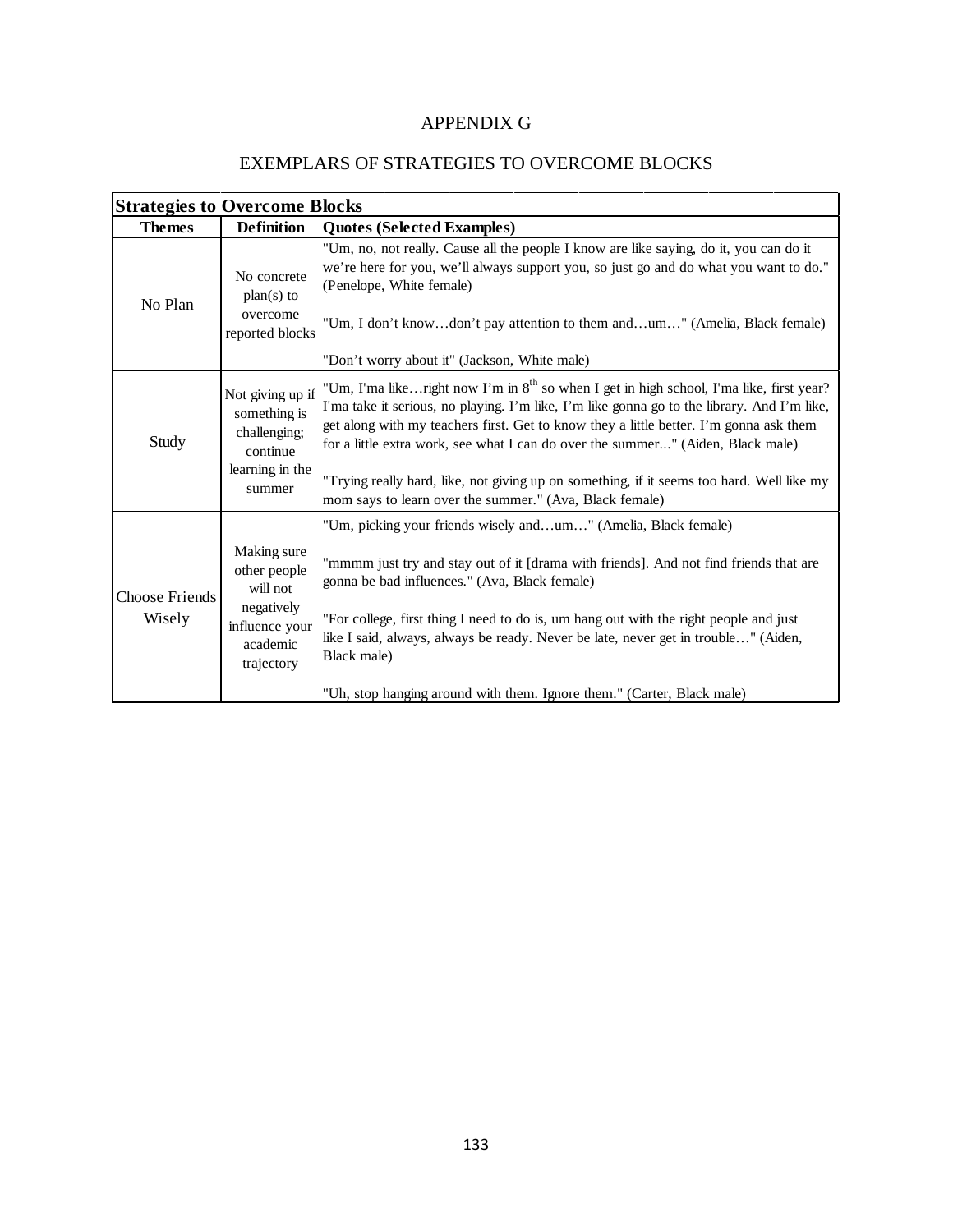| APPENDIX G (continued) |  |
|------------------------|--|
|------------------------|--|

| <b>Strategies to Overcome Blocks</b> |                                                                                                                         |                                                                                                                                                                                                                                                                                                                                                                                                                                                                                                                                                                                                                                                                                                                                                                                                                                                                                                                                                                                                                                                                             |
|--------------------------------------|-------------------------------------------------------------------------------------------------------------------------|-----------------------------------------------------------------------------------------------------------------------------------------------------------------------------------------------------------------------------------------------------------------------------------------------------------------------------------------------------------------------------------------------------------------------------------------------------------------------------------------------------------------------------------------------------------------------------------------------------------------------------------------------------------------------------------------------------------------------------------------------------------------------------------------------------------------------------------------------------------------------------------------------------------------------------------------------------------------------------------------------------------------------------------------------------------------------------|
| <b>Themes</b>                        | <b>Definition</b>                                                                                                       | <b>Quotes (Selected Examples)</b>                                                                                                                                                                                                                                                                                                                                                                                                                                                                                                                                                                                                                                                                                                                                                                                                                                                                                                                                                                                                                                           |
| Self-Efficacy                        | Being able to<br>control the<br>outcome of<br>your goal;<br>believing that<br>you have the<br>power to make<br>a change | "Not really. I like one of the things thatI wanna get it done. And I definitely want to<br>go to college, and get a job, and have a family and have all my things done." (Penelope,<br>White female)<br>"Well things, things could happen in my family. Stuff could go down and I could just<br>give up and not wanna do anything anymore. That could be really big. But as far as I<br>go, nothing can really stand in my way, I mean" (Lily, White female)<br>"Um, tutor myself. Or go on Youtube maybe and look up vocal exercises or flute<br>playing and stuff like that: flute song, flute notes, stuff like that, that will just help me<br>through it." (Emily, White female)<br>"Trying really hard, like, not giving up on something, if it seems too hard." (Ava, Black<br>female)                                                                                                                                                                                                                                                                               |
| Scholarships                         | Applying for<br>aid to offset<br>costs associated<br>with college                                                       | "Well if I got a scholarship. [regarding college costs]. Um start saving for college."<br>(Chloe, Black female)<br>"Forrr the money? Ummmm just scholarships, getting a job soon so I could save up,<br>which my brother is doing right now, so seeing him do that will help me eventually do<br>that. Ummm getting scholarships and my parents and grandparents are going to help<br>with the college things, that I don't really think it's that big of a deal. Also, having a job<br>during college, throughout it, that way I canit's not just the money that's been saved<br>up like scholarships, but it's an incoming source of money." (Mason, White male)<br>"Scholarshipsyeah. I've had a couple scholarships already, not like financially but<br>like free private lessons to free classes that helpand I don't know how I'm gonna<br>overcome the financial issues if I don't get a scholarship because I really can't afford it<br>and my parents really don't like student loans cause my dad is still in debt so I don't<br>know." (Isabelle, Black female) |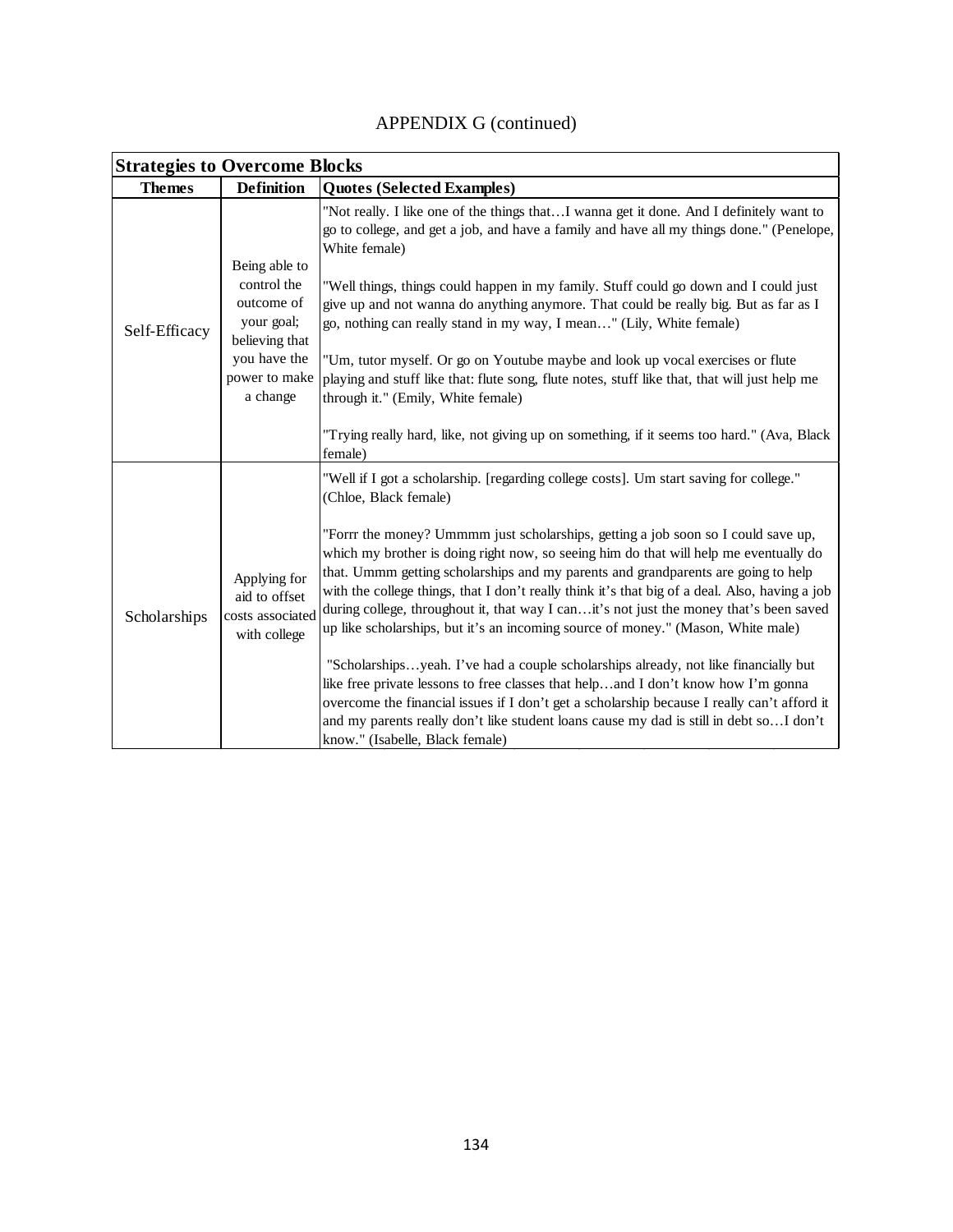### APPENDIX H

#### EXEMPLARS OF STEPS TO FULFILL GOALS

| <b>Steps to Fulfill Goals</b> |                                                                                          |                                                                                                                                                                                                                                                                                                                                                                                                                                                                                                                                                                                                                                                                                                                                         |
|-------------------------------|------------------------------------------------------------------------------------------|-----------------------------------------------------------------------------------------------------------------------------------------------------------------------------------------------------------------------------------------------------------------------------------------------------------------------------------------------------------------------------------------------------------------------------------------------------------------------------------------------------------------------------------------------------------------------------------------------------------------------------------------------------------------------------------------------------------------------------------------|
| <b>Themes</b>                 | <b>Definition</b>                                                                        | <b>Quotes (Selected Examples)</b>                                                                                                                                                                                                                                                                                                                                                                                                                                                                                                                                                                                                                                                                                                       |
| Credits                       | Taking<br>enough<br>classes to<br>graduate on<br>time                                    | "I would need um credits." (Aiden, Black male)<br>"This is likeummmm definitely get some extra credit things in so I can get some<br>things in college or something." (Penelope, White female)<br>"mmmhmmm uhhh college credits." (Olivia, Black female)<br>"I have to take enough, um like classes with enough college credits." (Chloe, Black                                                                                                                                                                                                                                                                                                                                                                                         |
| Study                         | Doing well<br>before<br>college in<br>order to<br>have good<br>grades                    | female)<br>"Before I get to collegehigh school, I plan on like going to the library, staying in the<br>library for at least four hours, studying, studying, reading books" (Aiden, Black male)<br>"Well getting into a habit of studying would help, cause normally I just try to remember<br>facts as best I can and I just wing it during tests, I don't really study." (Mason, White<br>male)<br>"Maybe tutoring, just because I need a little extra help. As in like homework and work<br>that needs to be done that I don't understand." (Ava, Black female)                                                                                                                                                                       |
| Scholarships                  | Applying<br>for aid to<br>offset costs<br>associated<br>with<br>college                  | "Um, well I have to find out what I want todo, so I've been recently thinking about<br>um what I should get, going. And um, I kinda wanna be a psychiatrist but they have to<br>go to school or, like a long time, and I don't want to do that. So I'll probably just go<br>into um do like cosmetology or something and then save up so I can get a bigger<br>degree. And, um until then I kinda wanted to do uh things that would, uh kinda give me<br>scholarships to get to collegeand uh, what was the question again?" (Olivia, Black<br>female)<br>"AndI also need to save up to get into college, although my parents will be helping<br>me with that, not to mention hopefully scholarships will come in." (Mason, White male) |
| Be Prepared                   | Planning<br>for what<br>you want to<br>do; make<br>sure your're<br>on the right<br>track | "Always study, be prepared. Always be prepared, never um, never slack off. Always be<br>ready for the next thing." (Aiden, Black male)<br>"Um I feel like, if you're doing something in high school then if you wanna be<br>a part of something in college, then you're ready for it." (Chloe, Black female)<br>"making sure that I look right for the interview, have good manners and vocabulary.<br>Yeah" (Isabelle, Black female)<br>"And seleselect the right subject to help me wit video game and shoe." (Carter, Black<br>male)                                                                                                                                                                                                 |